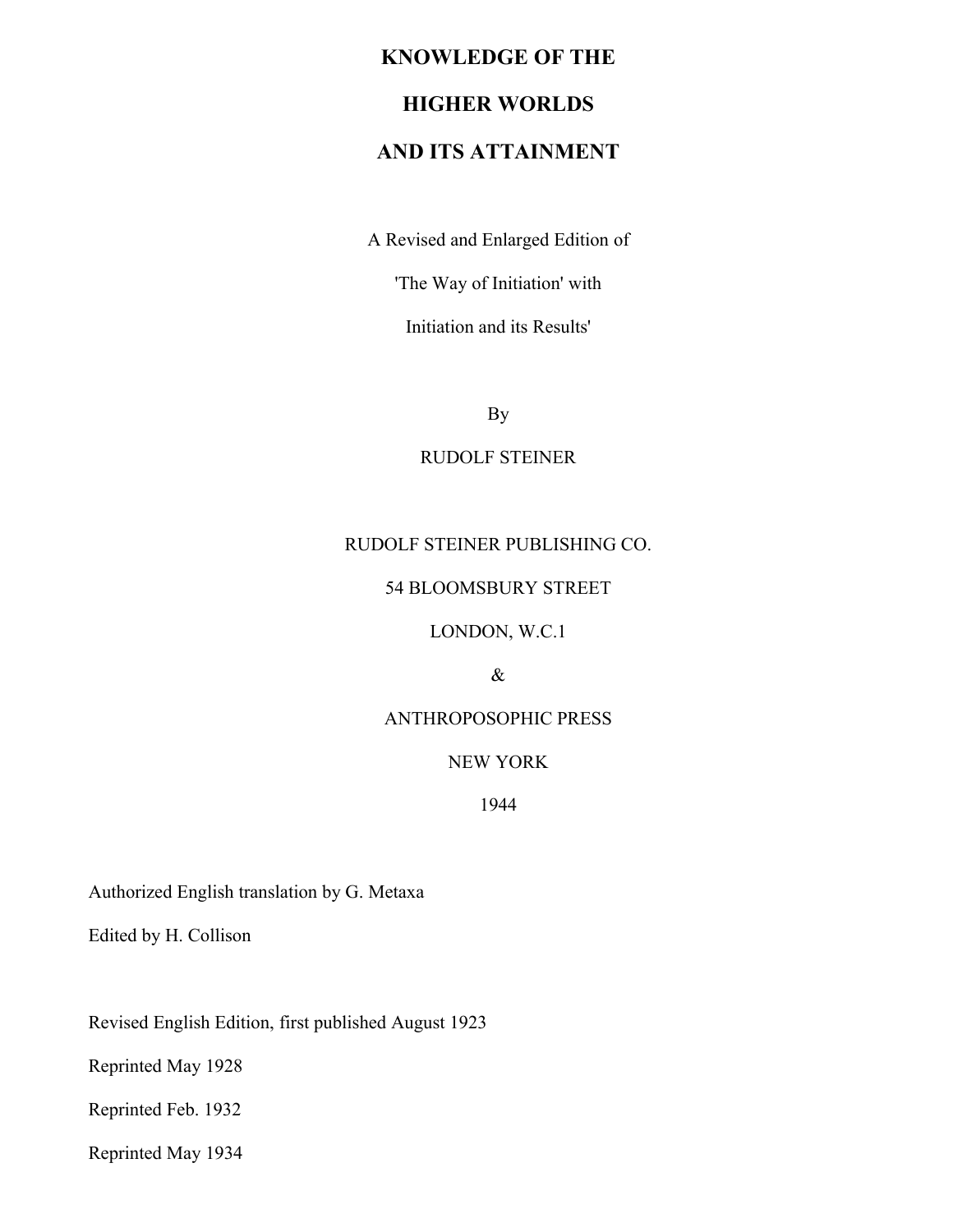3rd English Edition February 1937

Reprinted Jan. 1938

Reprinted Dec. 1942

Reprinted December, 1944

THIS BOOK IS PRODUCED

COMPLETE CONFORMITY WITH THE

# AUTHORIZED ECONOMY STANDARDS

# MADE IN GREAT BRITAIN

# PRINTED BY ARTHUILS PRESS LTD., WOODCHESTER, GLOS.

# **EDITORIAL PREFACE**

The recommendation to have recourse to a Master or Teacher has been modified by the author, and the reasons are given by him in many places, notably in his own preface to the 6th edition (Sept. 1914) where he writes : - ' In the personal relationship with the teacher one might assume something is required in spiritual effort more essential than what is really intended. But I hope that in this new edition I have succeeded in showing very distinctly that for the student in spiritual training in the sense of modern spiritual conditions much more emphasis should be laid on the complete and immediate connection with the objective spiritual world than any relation to the person of a teacher.' The foundation of a Spiritual Science and its School and Headquarters at Dornach, Switzerland, was meant by Dr. Steiner to replace more and more the individual consultation between pupil and teacher by a directly objective course of direct spiritual teaching, such as is given in this book, and finally referred to on p. 158, in his Appendix to the final Edition of 1918.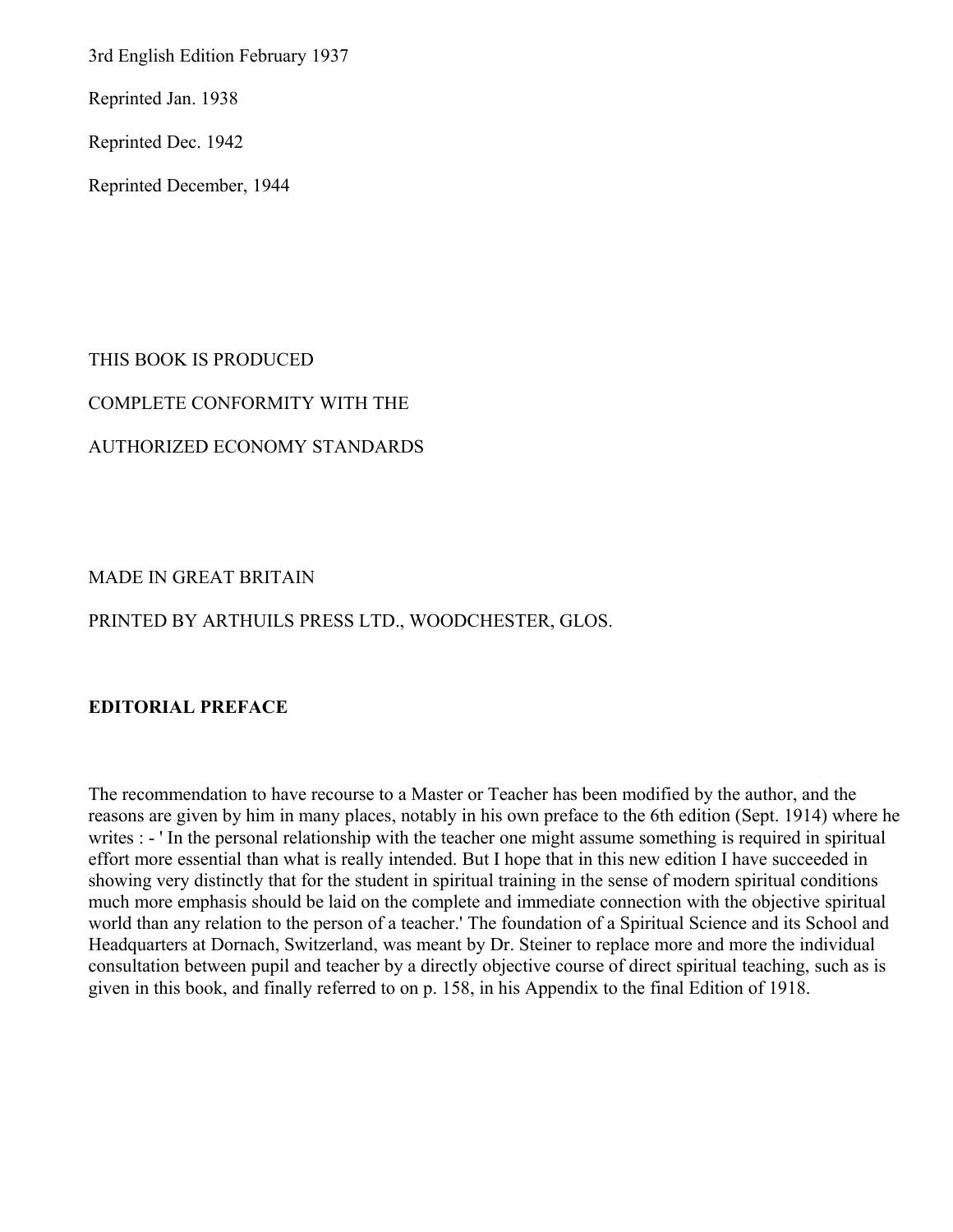# **CONTENTS**

# **PART 1:**

[THE WAY OF INITIATION.. 5](#page-3-0)

[CONDITIONS. 5](#page-3-1)

[INNER TRANQUILLITY.. 10](#page-6-0)

[THE STAGES OF INITIATION.. 16](#page-11-1)

[PROBATION.. 16](#page-11-0)

[ENLIGHTENMENT. 20](#page-14-0)

[THE CONTROL OF THOUGHTS AND FEELINGS. 23](#page-17-0)

[INITIATION.. 29](#page-21-0)

[SOME PRACTICAL ASPECTS. 36](#page-26-0)

[THE CONDITIONS OF ESOTERIC TRAINING.. 39](#page-30-0)

# **PART 2:**

[SOME RESULTS OF INITIATION.. 39](#page-33-0)

[THE TRANSFORMATION OF DREAM LIFE. 39](#page-47-0)

[THE CONTINUITY OF CONSCIOUSNESS. 39](#page-50-0)

[THE PARTITION OF HUMAN PERSONALITY.. 39](#page-52-1)

[DURING SPIRITUAL TRAINING.. 39](#page-52-0)

[THE GUARDIAN OF THE THRESHOLD.. 39](#page-56-0)

[THE GREAT OR SECOND GUARDIAN OF THE THRESHOLD.. 39](#page-59-0)

[APPENDIX.. 39](#page-63-0)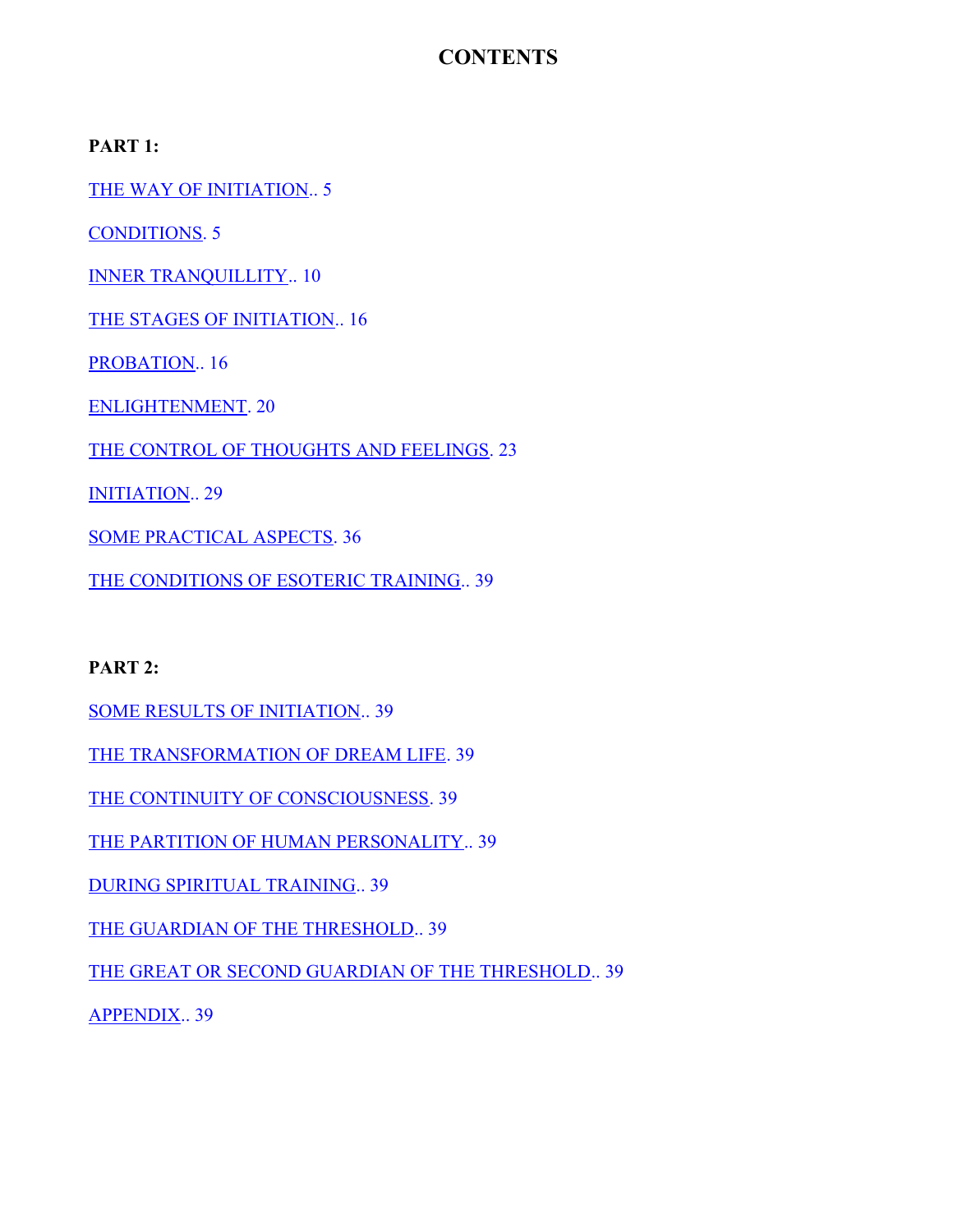#### <span id="page-3-0"></span>**THE WAY OF INITIATION**

### **HOW IS KNOWLEDGE OF THE HIGHER**

## **WORLD ATTAINED?**

#### <span id="page-3-1"></span>**CONDITIONS**

There slumber in every human being, faculties by means of which he can acquire for himself a knowledge of higher worlds. Mystics, Gnostics, Theosophists - all speak of a world of soul and spirit, which for them is just as real as the world we see with our physical eyes and touch with our physical hands. At every moment the listener may say to himself: that, of which they speak, I too can learn, if I develop within myself certain powers which to-day still slumber within me. There remains only one question - how to set to work to develop such faculties. For this purpose, they only can give advice who already possess such powers. As long as the human race has existed there has always been a method of training, in the course of which, individuals possessing these higher faculties gave instruction to others who were in search of them. Such a training is called occult (esoteric) training, and the instruction thereby received is called occult (esoteric) teaching, or spiritual science. This designation naturally awakens misunderstanding. The listener may very easily be misled into the belief that this training is the concern of a special, privileged class, withholding its knowledge arbitrarily from its fellow-creatures. He may even think that nothing of real importance lies behind such knowledge, for it if were a true knowledge - he is tempted to think - there would be no need to make a secret of it; it might be publicly imparted and its advantages made to all. They who have been initiated into the nature of this higher knowledge, are not in the least surprised that the uninitiated should so think, for the secret of Initiation can only be understood by those who have to a certain degree experienced this Initiation into the higher knowledge of existence. The question may be raised: how, then, are the uninitiated, under these circumstances, to develop any human interest in this so-called esoteric knowledge? How and why are they to seek for something of whose nature they can form no idea! Such a question is based upon an entirely erroneous conception of the real nature of esoteric knowledge. There is, in truth, no difference between esoteric knowledge and all the rest of man's knowledge and proficiency. This esoteric knowledge is no more of a secret for the average human being, than writing is a secret for those who have never learnt. And just as all can learn to write, who choose the correct method, so too, can all who seek the right way become esoteric students, and even teachers. In one respect only, do the conditions here differ from those that apply to external knowledge and proficiency. The possibility of acquiring the art of writing may be withheld from someone through poverty, or through the conditions of civilisation into which he is born; but for the attainment of knowledge and proficiency in the higher worlds, there is no obstacle for those who earnestly seek them.

Many believe that they must discover, at one place or another, the Masters of higher knowledge, in order to receive enlightenment from them. [footnote: See Appendix and the Editorial Preface.] Now in the first place, whoever strives earnestly after higher knowledge will shun no exertion, and fear no obstacle in his search for an Initiate who can lead him into the higher knowledge of the world. On the other hand, everyone may be certain that Initiation will find him under all circumstances, if he gives proof of an earnest and worthy endeavour to attain this knowledge. It is a natural law among all Initiates to withhold from no man the knowledge that is due to him; but there is an equally natural law which lays down that no word of esoteric knowledge shall be imparted to anyone not qualified to receive it. And the more strictly he observes these laws, the more perfect is an Initiate. The bond of union embracing all Initiates is spiritual and not external, but the two laws here mentioned, form, as it were, strong clasps, by which the component parts of this bond are held together. You may live in intimate friendship with an Initiate, and yet a gap severs you from his essential self, so long as you have not become an Initiate yourself. You may enjoy in the fullest sense, the heart, the love of an Initiate, yet he will only confide his knowledge to you, when you are ripe for it. You may flatter him; you may torture him; nothing can induce him to betray anything to you, inasmuch as you, at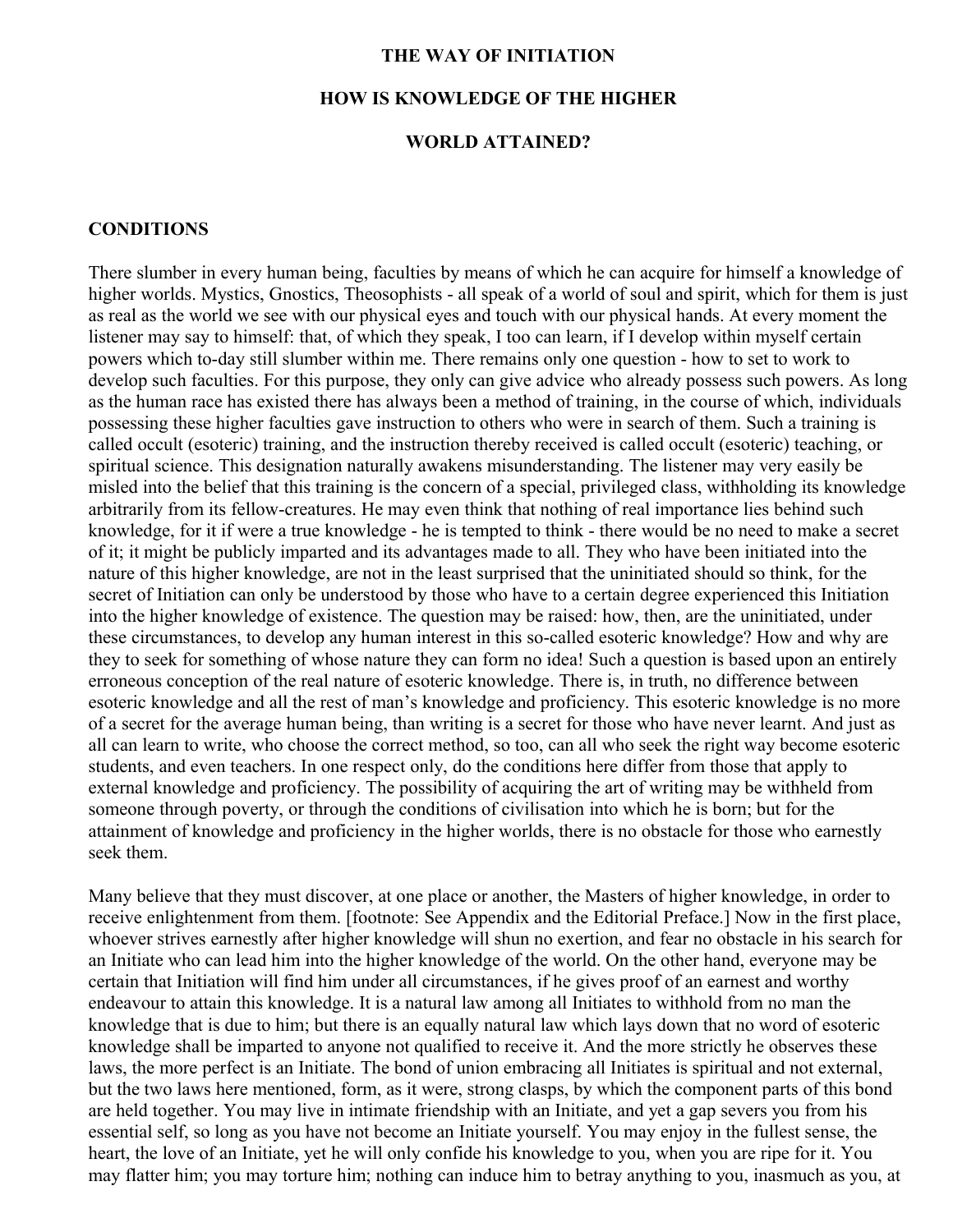the present stage of your evolution, are not competent to receive it into your soul in the right way.

The methods by which a student is prepared for the reception of higher knowledge are minutely prescribed. The direction he is to take is traced with unfading, everlasting letters in the worlds of the spirit, where the Initiates guard the higher secrets. In ancient times, anterior to our history, the temples of the spirit were also outwardly visible; to-day, because our life has become so unspiritual, they are not to be found in the world visible to external sight; yet they are present spiritually everywhere, and all who seek, may find them.

Only within his own soul can a man find the means to unseal the lips of an Initiate. He must develop within himself certain faculties to a definite degree, and then the highest treasures of the spirit can become his own.

He must begin with a certain fundamental attitude of the soul. In Spiritual Science this fundamental attitude is called the path of veneration, of devotion for truth and knowledge. Without this attitude no one can become a student. The disposition shown in their childhood by subsequent students of higher knowledge, is well known to the experienced in these matters. There are children who look up with religious awe to those whom they venerate. For such people they have a respect which forbids them, even in the deepest recess of their heart, to harbour any thought of criticism or opposition. Such children grow up into young men and women who feel happy when they are able to look up to anything that fills them with veneration. From the ranks of such children are recruited many students of higher knowledge. Have you ever paused outside the door of some venerated person, and have you, on this your first visit, felt a religious awe as you pressed on the handle to enter the room which for you is a holy place? If so, a feeling has been manifested within you, which may be the germ of your future adherence to the path of knowledge. It is a blessing for every human being in process of development, to have such feelings upon which to build. Only it must not be thought that this disposition leads to submissiveness and slavery. What was once a childish veneration for persons, becomes, later, a veneration for truth and knowledge. Experience teaches that they can best hold their heads erect, who have learnt to venerate where veneration is due; and veneration is always due when it flows from the depths of the heart.

If we do not develop within ourselves this deeply rooted feeling that there is something higher than ourselves, we shall never find the strength to evolve to something higher. The Initiate has only acquired the strength to lift his head to the heights of knowledge by guiding his heart to the depths of veneration and devotion. The heights of the spirit can only be climbed by passing through the portals of humility. You can only acquire right knowledge when you have learnt to esteem it. Man has certainly the right to turn his eyes to the light, but he must first acquire this right. There are laws in the spiritual life, as in the physical life. Rub a glass rod with an appropriate material, and it will become electric, that is, it will receive the power of attracting small bodies. This is in keeping with a law of nature. It is known to all who have learnt a little physics. Similarly, acquaintance with the first principles of Spiritual Science shows that every feeling of true devotion harboured in the soul, develops a power which may, sooner or later, lead further on the path of knowledge.

The student who is gifted with this feeling, or who is fortunate enough to have had it inculcated in a suitable education, brings a great deal along with him, when, later in life, he seeks admittance to higher knowledge. Failing such preparation, he will encounter difficulties at the very first step, unless he undertakes, by rigorous self-education, to create within himself this inner life of devotion. In our time, it is especially important that full attention be paid to this point. Our civilisation tends more towards critical judgment, and condemnation, than towards devotion and selfless veneration. Our children already criticize far more than they worship. But every criticism, every adverse judgment passed, disperses the powers of the soul for the attainment of higher knowledge, in the same measure that all veneration and reverence develops them. In this we do not wish to say anything against our civilization. There is no question here of levelling criticism against it. To this critical faculty, this self-conscious human judgment, this 'prove all things and hold fast what is best', we owe the greatness of our civilization, Man could never have attained to the science, the industry, the commerce, the legal advantages of our time, had he not applied to all things the standard of his critical judgment. But what we have thereby gained in external culture, we have had to pay for with a corresponding loss of higher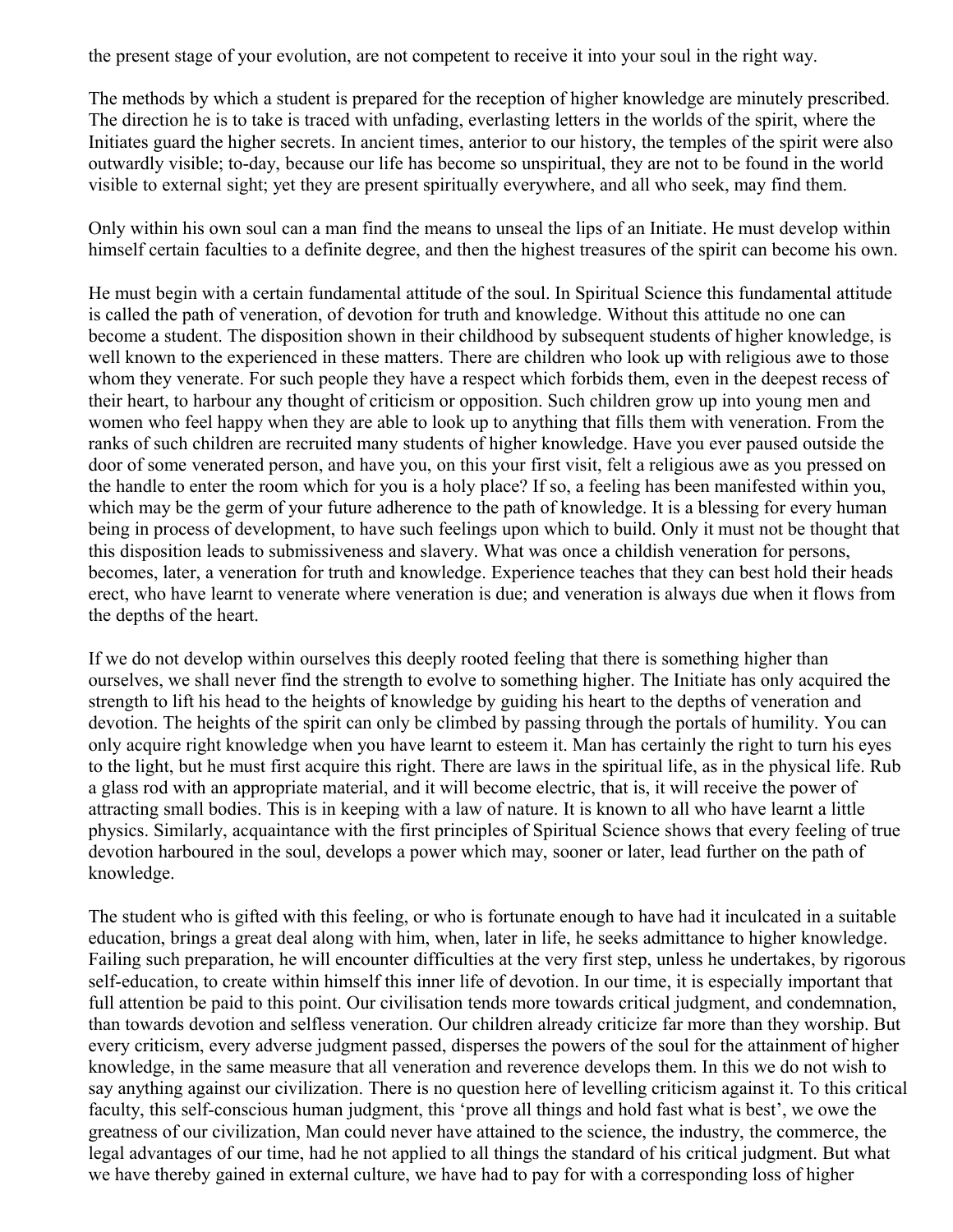knowledge of spiritual life. It must be emphasized that higher knowledge is not concerned with the veneration of persons, but the veneration of truth and knowledge.

Now the one thing that everyone must at once admit, is the difficulty for those involved in the external civilization of our time to advance to the knowledge of the higher worlds. They can only do so if they work energetically at themselves. At a time when the conditions of material life were simpler, the attainment of spiritual knowledge was also easier. Objects of veneration and worship stood out in better relief from the ordinary things of the world. In an epoch of criticism, ideals are lowered; other feelings take the place of veneration, respect, prayer and wonder. Our own age thrusts these feelings further and further into the background, so that they can only be conveyed to man, through his everyday life, in a very small degree. Whoever seeks higher knowledge, must create it for himself. He must instil it into his soul. It cannot be done by study; it can only be done through life. Whoever, therefore, wishes to become a student of higher knowledge, must assiduously cultivate this inner life of devotion. Everywhere in his environment and in his experiences, he must seek motives of admiration and homage. If I meet a man and blame him for his weakness, I rob myself of power to attain higher knowledge; but if I try to enter lovingly into his merits, I gather such power. The student must continually be intent upon following this advice. The spiritually experienced know how much they owe to the circumstance, that in face of all things, they ever again turn to the good, and withhold adverse judgment. But this must not remain an external rule of life; rather it must take possession of our innermost soul. Man has it in his power to perfect himself, and, in time, completely to transform himself. But this transformation must take place in his innermost self, in his thought-life. It is not enough that I show respect only in my outward bearing; I must have this respect in my thoughts. The student must begin by absorbing this devotion into his thought-life. He must be wary of thoughts of disrespect, of adverse criticism, existing in his consciousness, and he must endeavour straightaway to cultivate thoughts of devotion.

Every moment that we set ourselves to discover in our consciousness, whatever there remains in it of adverse, disparaging and critical judgment of the world and of life; every such moment brings us nearer to higher knowledge. And we rise rapidly when we fill our consciousness in such moments with thoughts evoking in us admiration, respect and veneration for the world and for life. It is well known to those experienced in these matters, that, in every such moment, powers are awakened which otherwise remain dormant. In this way the spiritual eyes of man are opened. He begins to see things around him which he could not have seen before. He begins to understand that hitherto he had only seen a part of the world around him. A human being standing before him, now presents a new and different aspect. Of course this rule of life alone will not yet enable him to see, for instance, what is described as the human aura, because, for this purpose, a still higher training is necessary. But he can rise to this higher training, if he has previously undergone a rigorous training in devotion. [footnote: In the last chapter of his book, Theosophy, the author describes fully this Path of Knowledge; here it is only intended to give some practical details.]

Noiseless and unnoticed by the outer world is the treading of the Path of Knowledge. No change need be noticed in the student. He performs his duties as hitherto; he attends to his business as before. The transformation goes on only in the inner part of the soul hidden from outward sight. At first his entire inner life is flooded by this harmony of devotion for everything which is truly venerable. His entire soul-life finds in this fundamental feeling its pivot. Just as the sun's rays vivify everything living, so does reverence, in the student, vivify all feelings of the soul.

It is not easy, at first, to believe that feelings like reverence and respect have anything to do with cognition. This is due to the fact that we are inclined to set cognition aside as a faculty by itself - one that stands in no relation to what otherwise transpires in the soul. In so thinking, we do not bear in mind that it is the soul which exercises the faculty of cognition; and feelings are, for the soul, what food is for the body. If we give the body stones in place of bread, its activity will cease. It is the same with the soul. Veneration, homage, devotion are as nutriment making it healthy and strong, especially strong for the activity of cognition. Disrespect, antipathy, under-estimation of what deserves recognition, exert a paralysing and withering effect on this faculty of cognition. For the spiritually experienced, this fact is visible in the aura. A soul which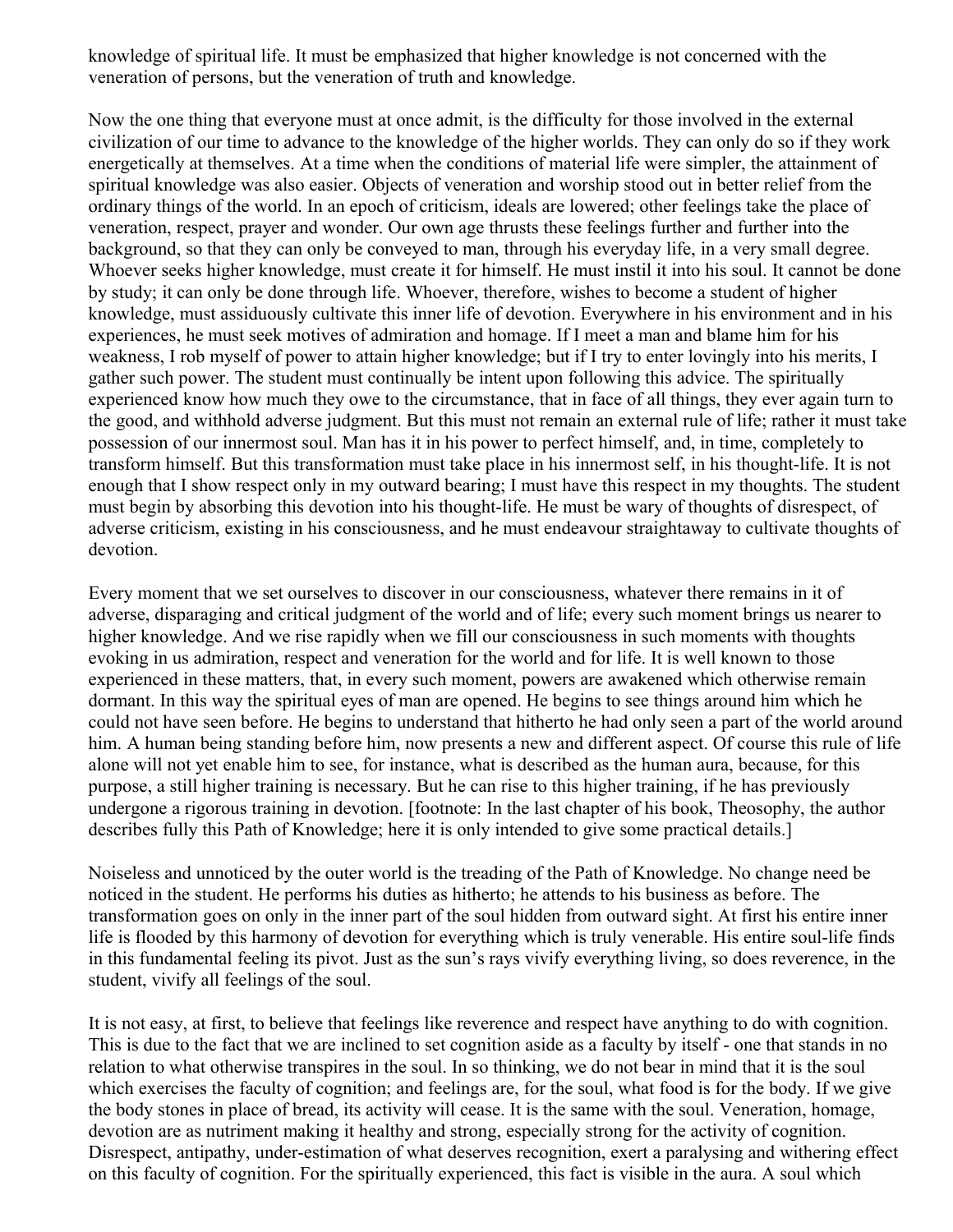harbours feelings of reverence and devotion, produces a change in its aura. Certain spiritual colourings, as they may be called, yellow-red and brown-red in tone, vanish, and are replaced by blue-red tints. Thereby the cognitional faculty is ripened; it receives intelligence of facts in its environment, of which it has hitherto no idea. Reverence awakens a sympathetic power through which we attract qualities in the beings around us, which would otherwise remain concealed. The power obtained through devotion can be rendered still more effective, when the life of feeling is enriched by yet another quality. To achieve this the student learns to give himself up less and less to impressions of the outer world, and to develop instead a vivid inner life. A person who darts from one impression of the outer world to another, who constantly seeks 'distraction', cannot find the way to higher knowledge. The student must not blunt himself to the outer world, but while lending himself to its impressions, he should be directed by his rich inner life. When passing through a beautiful mountain district, the traveller with depth of soul and wealth of feeling has different experiences from one who is poor in feeling. Only what we experience within ourselves unlocks for us the beauties of the outer world. One person sails across the ocean, and only a few inward experiences pass through his soul; another will hear the eternal language of the cosmic spirit; for him are unveiled the mysterious riddles of existence. We must learn to remain in touch with our own feelings and ideas, if we wish to develop any intimate relationship with the outer world. The outer world, with all its phenomena, is filled with divine splendour, but we must have experienced the divine within ourselves, before we can hope to discover it in our environment.

The student is told to set apart moments in his daily life, in which to withdraw into himself, quietly and alone. He is not to occupy himself with the affairs of his own Ego, in such moments This would result in the contrary of what is intended. He should rather let his experiences and the messages from the outer world, reecho within his own completely silent self. Every flower, every animal, every action will unveil to him in such silent moments, secrets undreamed of. And thus he will prepare himself to receive quite new impressions of the outer world, through quite different eyes. For the desire to enjoy impression after impression merely blunts the faculty of cognition; the latter, however, is nurtured and cultivated, if the enjoyment once experienced is allowed to reveal its message. Thus the student must accustom himself not merely to let the enjoyment reverberate, as it were, but rather to renounce any further enjoyment, and work upon the past experience. The peril here is very great. Instead of working inwardly, it is very easy to fall into the opposite habit of trying to exploit the enjoyment. Let no one undervalue the fact that unforeseen sources of error here confront the student. He must pass through a host of tempters of his soul. They would all harden his Ego and imprison it within itself. He should rather open it wide for all the world. It is necessary that he should seek enjoyment, for only through enjoyment can the outer world reach him. If he blunts himself to enjoyment, he becomes as a plant which cannot any longer draw nourishment from its environment. Yet if he stops short at the enjoyment, he shuts himself up within himself. He will only be something to himself and nothing to the world. However much he may live within himself, however intensely he may cultivate his Ego - the world will reject him. For the world he is dead. The student of higher knowledge considers enjoyment only as a means of ennobling himself for the world. Pleasure is to him as a scout informing him concerning the world; but once instructed by pleasure, he passes on to work. He does not learn in order to accumulate learning as his own treasure, but not to occupy in order that he may devote his learning to the service of the world.

<span id="page-6-0"></span>In all Spiritual Science there is a fundamental principle which cannot be transgressed without sacrificing success, and it should be impressed on the student in every form of esoteric training. It runs as follows: 'Every knowledge pursued merely for the enrichment of personal learning and the accumulation of personal treasure, leads you away from the path; but all knowledge pursued for growth to ripeness within the process of human ennoblement and cosmic development, brings you a step forward.' This law must be rigidly observed, and no student is genuine until he has adopted it as a guide for his whole life. This truth can be expressed in the following short sentence - every idea which does not become your ideal, slays a force in your soul; every idea which becomes your ideal, creates within you life-forces.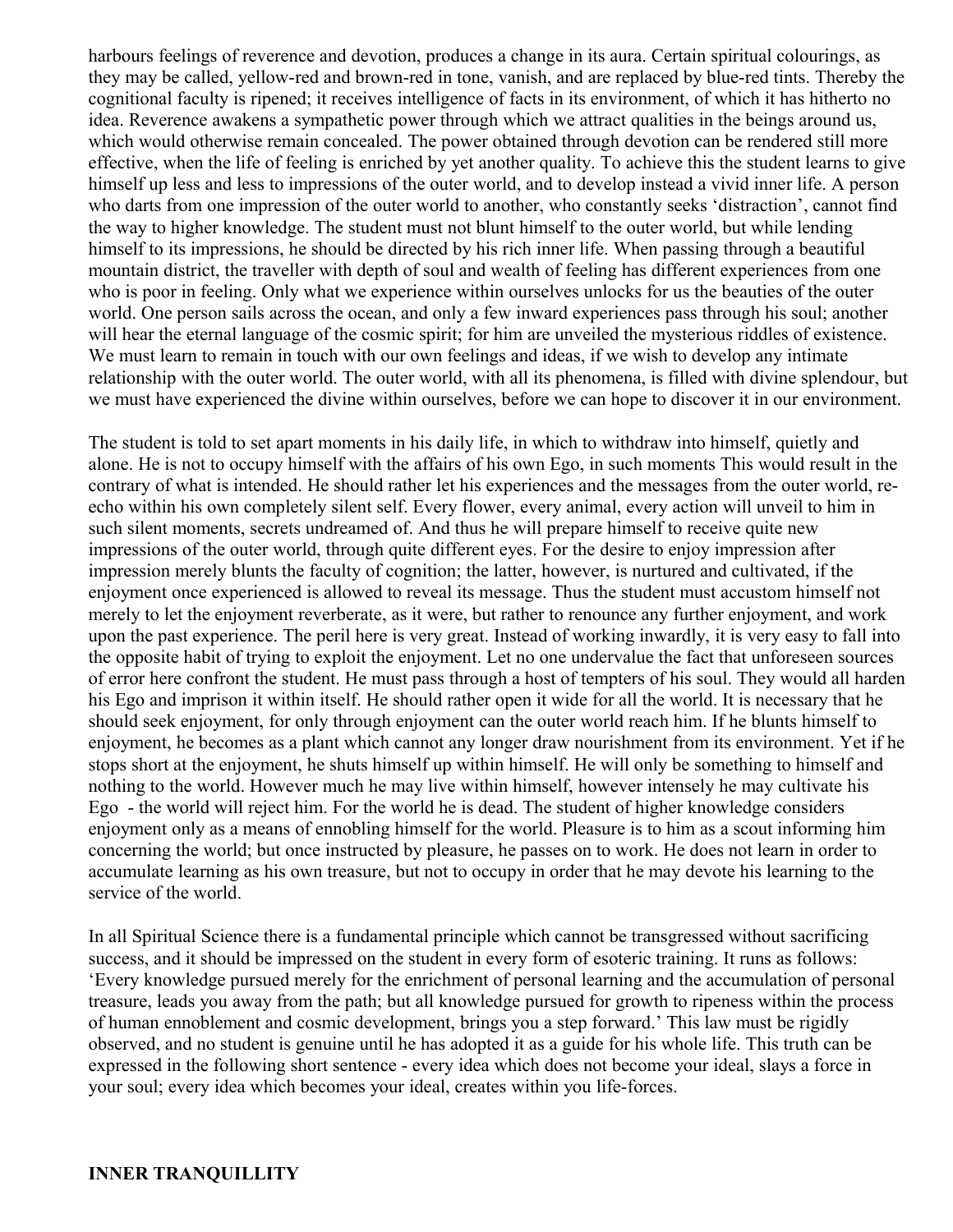At the very beginning of his course, the student is directed to the 'Path of Reverence' and the development of the inner life. Spiritual Science now also gives him practical rules, by observing which, he may tread that path and develop that inner life. These practical rules have no arbitrary origin. They rest upon ancient experience and ancient wisdom, and are given out in the same manner, wheresoever the ways to higher knowledge are indicated. All true teachers of the spiritual life are in agreement as to the character of these rules, even though they do not always clothe them in the same words. This difference, which is of a minor character, and is more apparent than real, is due to circumstances which need not be dwelt upon here.

No teacher of the spiritual life wishes to establish a mastery over other persons by means of such rules. He would not tamper with any person's independence. Indeed, none respect and cherish human independence more than the spiritually experienced. It was stated in the preceding pages, that the bond of union embracing all Initiates is spiritual, and that two laws form, as it were, clasps, by which the component parts of this bond are held together. Whenever the Initiate leaves his enclosed spiritual circuit and steps forth before the world, he must immediately take a third law into account. It is this: adapt each one of your actions, and frame each one of your words in such a way that you infringe upon no man's free-will.

The recognition that all true teachers of the spiritual life are permeated through and through with this principle, will convince all who follow the practical rules proffered to them, that they need sacrifice none of their independence.

One of the first of these rules can be expressed somewhat in the following words of our language: 'Provide for yourself moments of inner tranquillity, and learn, in these moments, to distinguish between the essential and the non-essential.' It is said advisedly: 'Expressed in the words of our language.' Originally all rules and teachings of Spiritual Science were expressed in a symbolical sign-language, some understanding for which must be acquired before its whole meaning and scope can be realized. This understanding is dependent on the first steps towards higher knowledge, and these steps result from the exact observation of such rules as are here given. For all who earnestly will, the path stands open to tread.

Simple, in truth, is the above rule concerning moments of inner tranquillity; equally simple is its observation. But it only achieves its purpose when it is observed in as earnest and strict a manner, as it is, in itself, simple. How this rule is to be observed, will be explained, therefore, without digression.

The student must set aside a small part of his daily life, in which to concern himself with something quite different from the objects of his daily occupation. The way, also, in which he occupies himself at such a time, must differ entirely from the way in which he performs the rest of his daily duties. But this does not mean that what he does in the time thus set apart, has no connection with his daily work. On the contrary, he will soon find that just these secluded moments, when sought in the right way, give him full power to perform his daily task. Nor must it be supposed that the observance of this rule will really encroach upon the time needed for the performance of his duties. Should anyone really have no more time at his disposal, five minutes a day will suffice. It all depends on the manner in which these five minutes are spent.

At these periods, the student should wrest himself entirely free from his work-a-day life. His thoughts and feelings should take on a different colouring. His joys and sorrows, his cares, experiences and actions must pass in review before his soul; and he must adopt such a position that he may regard all his sundry experiences from a higher point of view.

We need only bear in mind how, in ordinary life, we regard the experiences and actions of others quite differently from our own. This cannot be otherwise, for we are interwoven with our own actions and experiences, whereas those of others we only contemplate. Our aim in these moments of seclusion, must be so to contemplate and judge our own actions and experiences, as though they applied not to ourselves but to some other person. Suppose, for example, a heavy misfortune befalls us. How different would be our attitude towards a similar misfortune, had it befallen our neighbour! This attitude cannot be blamed as unjustifiable; it is part of human nature, and applies equally to exceptional circumstances and to the daily affairs of life. The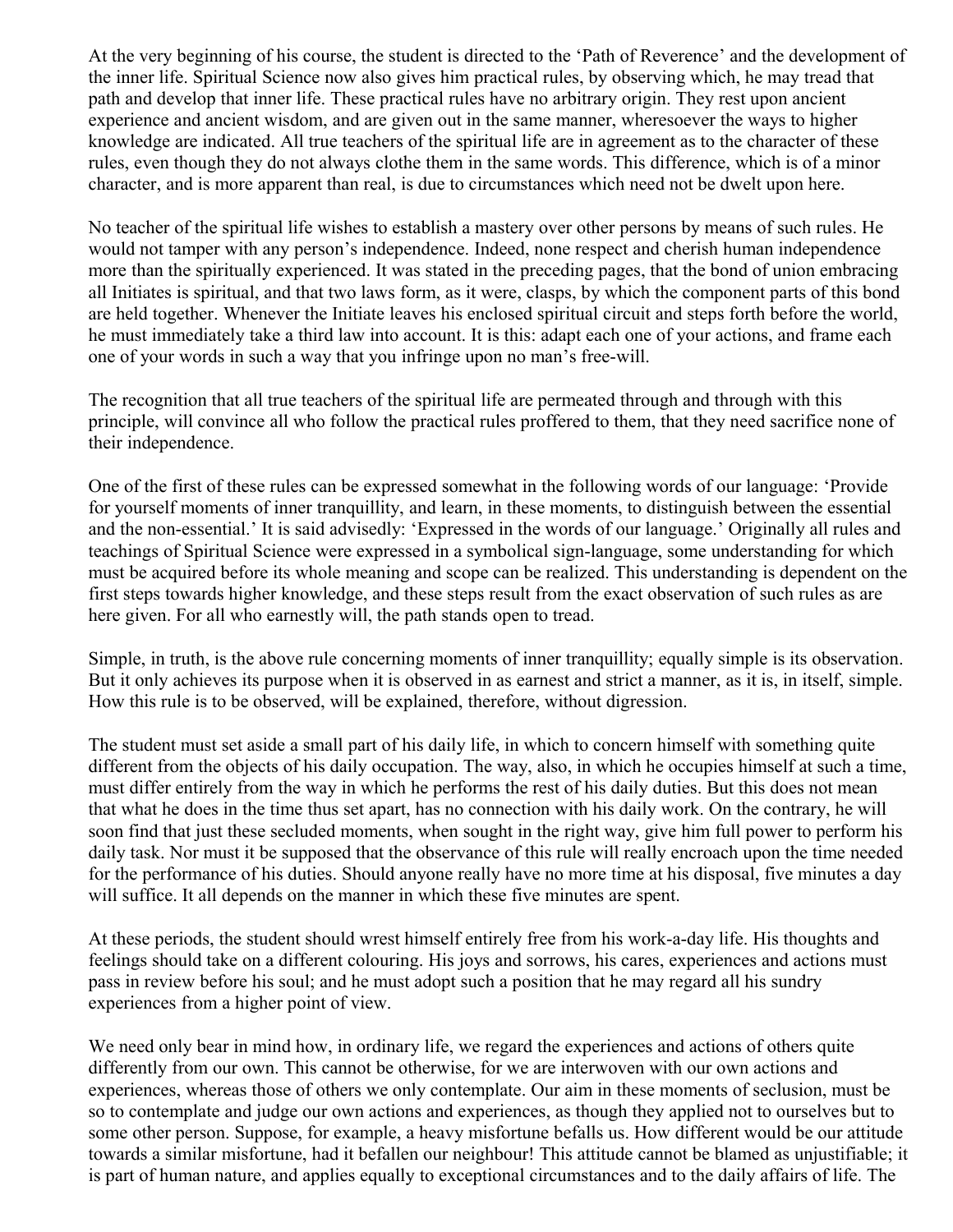student must seek the power of confronting his own self, at certain times, as a stranger. He must stand before his own self with the inner tranquillity of a judge. When this is attained, our own experiences present themselves in a new light. As long as we are interwoven with them and stand, as it were, within them, we cling to the non-essential just as much as to the essential. If we attain the calm inner survey, the essential is severed from the non-essential. Sorrow and joy, every thought, every resolve, appear different when we confront ourselves in this way. It is as though we had spent the whole day in a place where we saw the smallest objects at the same close range as the largest, and in the evening climbed a neighbouring hill, and surveyed the whole scene at a glance. Then the various parts appear related to each other in different proportions from those they bore when seen from within. This exercise will not and need not succeed with current blows of fate, but it should be attempted by the student in connection with misfortune experienced in the past. The value of such inner tranquil self-contemplation depends far less on what is actually contemplated, than on our finding within ourselves the power which such inner tranquillity develops.

For every human being bears within himself, besides what we may call the work-a-day man, a higher man. And each individual can only himself awaken this higher being within him. As long as this higher being is not awakened, the higher faculties, slumbering in every human being, and leading to supersensible knowledge, will remain concealed. The student must resolve to persevere in the strict and earnest observation of the rule here given, so long as he does not feel within himself the fruits of this inner tranquillity. To all who thus persevere, the day will come when spiritual light will envelope them, and a new world will be revealed to an organ of sight of whose existence, within them, they were hitherto unaware.

And no change need take place in the outward life of the student in consequence of this new rule. He performs his duties, and, at first, feels the same joys, sorrows and experiences as before. In no way can it estrange him from life; he can rather devote himself the more thoroughly to this life, for the remainder of the day, having gained a higher life in the moments set apart. Little by little this higher life will make its influence felt on his ordinary life. The tranquillity of the moments set apart will affect also everyday existence. In his whole being, he will grow calmer, he will attain firm assurance in all his actions, and will cease to be put out of countenance by all manner of incidents. By thus advancing he will gradually become more and more his own guide, and will allow himself, less and less, to be led by circumstances and external influences. He will soon discover how great a source of strength is available to him in these moments thus set apart. He will begin no longer to get angry at things which formerly angered him; countless things which he formerly feared cease to alarm him. He acquires a new outlook on life. Formerly he may have approached some occupation in a faint-hearted way. He would say: 'Oh, I lack the power to do this as well as I could wish.' Now this thought does not occur to him, but rather a quite different thought. Henceforth he says to himself: 'I will summon up all my strength to do my work as well as I possibly can.' And he suppresses the thought which makes him faint-hearted; for he knows that this very thought might be the cause of a worse performance on his part, and that, in any case, it cannot contribute to the improvement of his work. And thus thought after thought, each fraught with advantage to his whole life, flow into the student's outlook. They take the place of those that had a hampering, weakening effect. He begins to steer his own ship on a secure course through the waves of life, whereas it was formerly battered to and fro by these waves.

This calm and serenity react on the whole being. They assist the growth of the inner man, and with the inner man, those faculties also grow which lead to higher knowledge. For it is by his progress in this direction that the student gradually reaches the point, when he himself determines the manner in which the impressions of the outer world shall affect him. Thus he may hear a word spoken with the object of wounding or vexing him. Formerly it would indeed have wounded or vexed him, but now that he treads the path to higher knowledge, he is able to take from the word the sting which gives it the power to wound or vex; before it has found its way to his inner self. Take another example. We easily become impatient when we are kept waiting, but if we tread the path to higher knowledge, we so steep ourselves, in our moments of calm, with the feeling of the uselessness of impatience, that henceforth, on every occasion of impatience, this feeling is immediately present within us. The impatience that was about to make itself felt, vanishes, and an interval which would otherwise have been wasted in expressions of impatience, will be filled by useful observation, which can be made while waiting.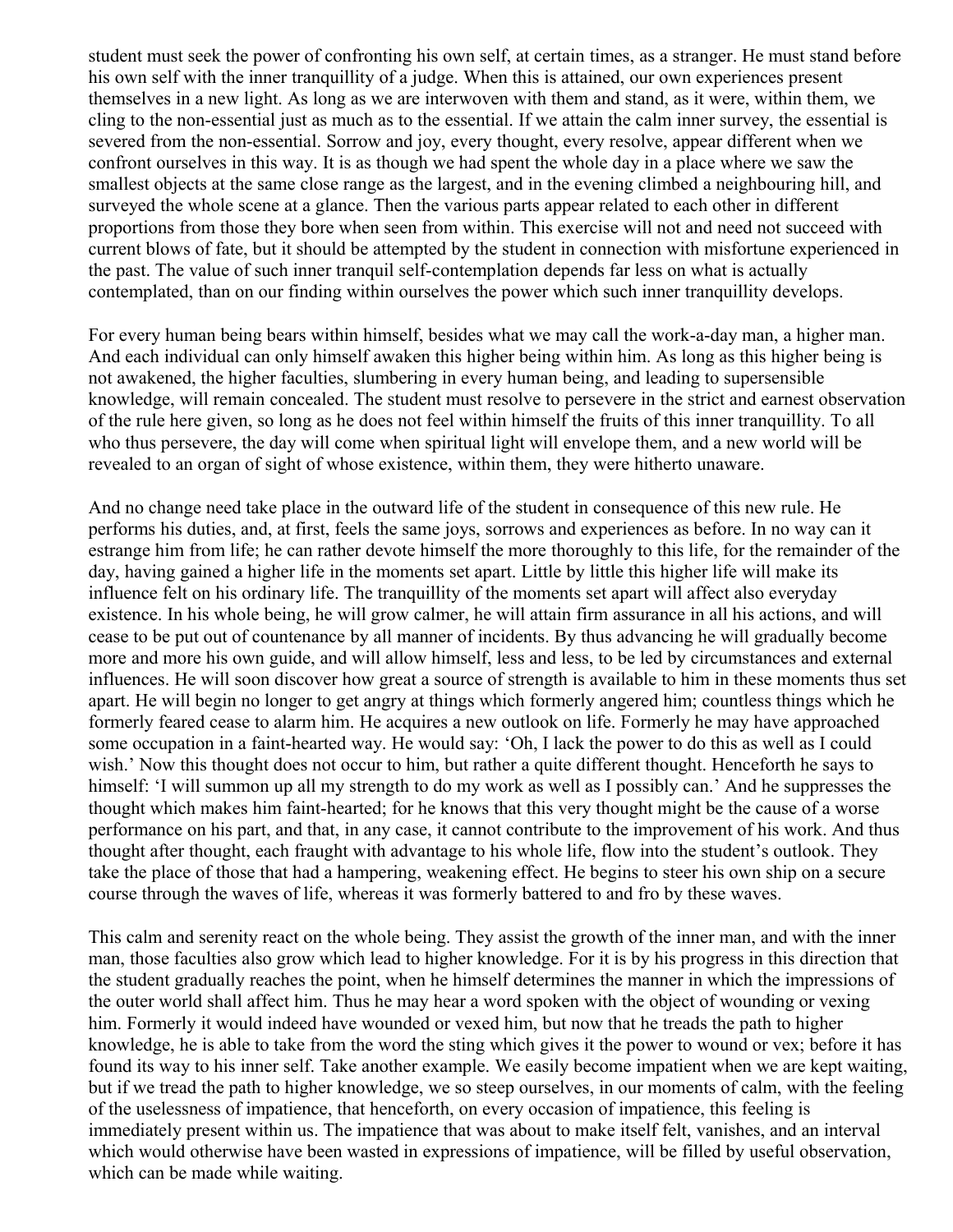Now the scope and significance of these facts must be realized. We must bear in mind that the higher man within man is in constant development. But only the state of calm and serenity here described renders an orderly development possible. The waves of outward life press in upon the inner man from all sides, if, instead of mastering this outward life, he is mastered by it. Such a man is like a plant which tries to expand in a cleft in the rock, and is stunted in its growth, until new space is given it. No outward forces can supply space to the inner man. It can only be supplied by the inner calm which man himself gives to his soul. Outward circumstances can only alter the course of his outward life; they can never awaken the inner spiritual man. The student must himself give birth to a new and higher man within him.

This higher man now becomes the inner ruler, who directs the circumstances of the outer man with sure guidance. As long as the outer man has the upper hand and control, this inner man is his slave, and therefore cannot unfold his powers. If it depends on something foreign to myself, that I should get angry or not, I am not master of myself, or, to put it better, I have not yet found the ruler within me. I must develop the faculty of letting the impressions of the outer world approach me only in the way in which I myself determine; then only do I become in the real sense a student. And only in so far as the student earnestly seeks this power, can he reach the goal. It is of no importance - how far anyone can get in a given time; the point is that he should earnestly seek. Many have striven for years without noticing any appreciable progress; but many of those who did not despair, but remained unshaken, have then, quite suddenly achieved the 'inner victory'.

No doubt a great effort is required, in many stations of life, to provide these moments of inner calm; but the greater the effort needed, the more important is the achievement. In Spiritual Science everything depends upon the energy, inward truthfulness and uncompromising sincerity with which we confront our own selves, with all our deeds and actions, as a complete stranger.

But only one side of the student's activity is characterized by this birth of his own higher being. Something else is needed in addition. Even if he confronts himself as a stranger, it is only himself that he contemplates; he looks on those experiences and actions with which he is connected through his particular station of life. He must now disengage himself from it and rise beyond, to a purely human level, which no longer has anything to do with his own special situation. He must pass on to the contemplation of those things which would concern him, if he lived under quite different circumstances, and in quite a different situation. In this way something begins to live within him which ranges above the purely personal. His gaze is directed to higher worlds than those with which everyday life connects him. And thus he begins to feel and realize, as an inner experience, that he belongs to those higher worlds. These are worlds concerning which his senses and his daily occupation can tell him nothing. Thus he now shifts the central point of his being to the inner part of his nature. He listens to the voices within him, which speak to him, in his moments of tranquillity; he cultivates an intercourse with the spiritual world. He is removed from the everyday world. Its noise is silenced. All around him there is silence. He puts away everything that is around him; he even puts away everything that reminds him of such impressions from without. Calm inward contemplation and converse with the purely spiritual world fill his soul. Such tranquil contemplation must become a natural necessity in the life of the student. He is now plunged in a world of thought. He must develop a living feeling for this silent thought-activity. He must learn to love what the spirit pours into him. He will soon cease to feel that this thought-world is less real than the everyday things which surround him. He begins to deal with his thoughts as with things in space, and the moment approaches when he begins to feel that which reveals itself in the silent inward thought-world, to be much higher, much more real than the things in space. He discovers that something living expresses itself in this thought-world. He sees that his thoughts do not merely harbour shadow-pictures, but that, through them, hidden beings speak to him. From out of the silence speech becomes audible to him. Formerly sound only reached him through his ear; now it resounds through his soul. An inner language, an inner word is revealed to him. This moment, when first experienced, is one of greatest rapture for the student. An inner light is shed over the whole external world, and a new life begins for him. Through his being there pours a divine stream from a world of divine rapture.

This life of the soul in thought, which gradually widens into a life in spiritual being, is called by Gnosis and by Spiritual Science, Meditation (contemplative reflection). This meditation is the means to supersensible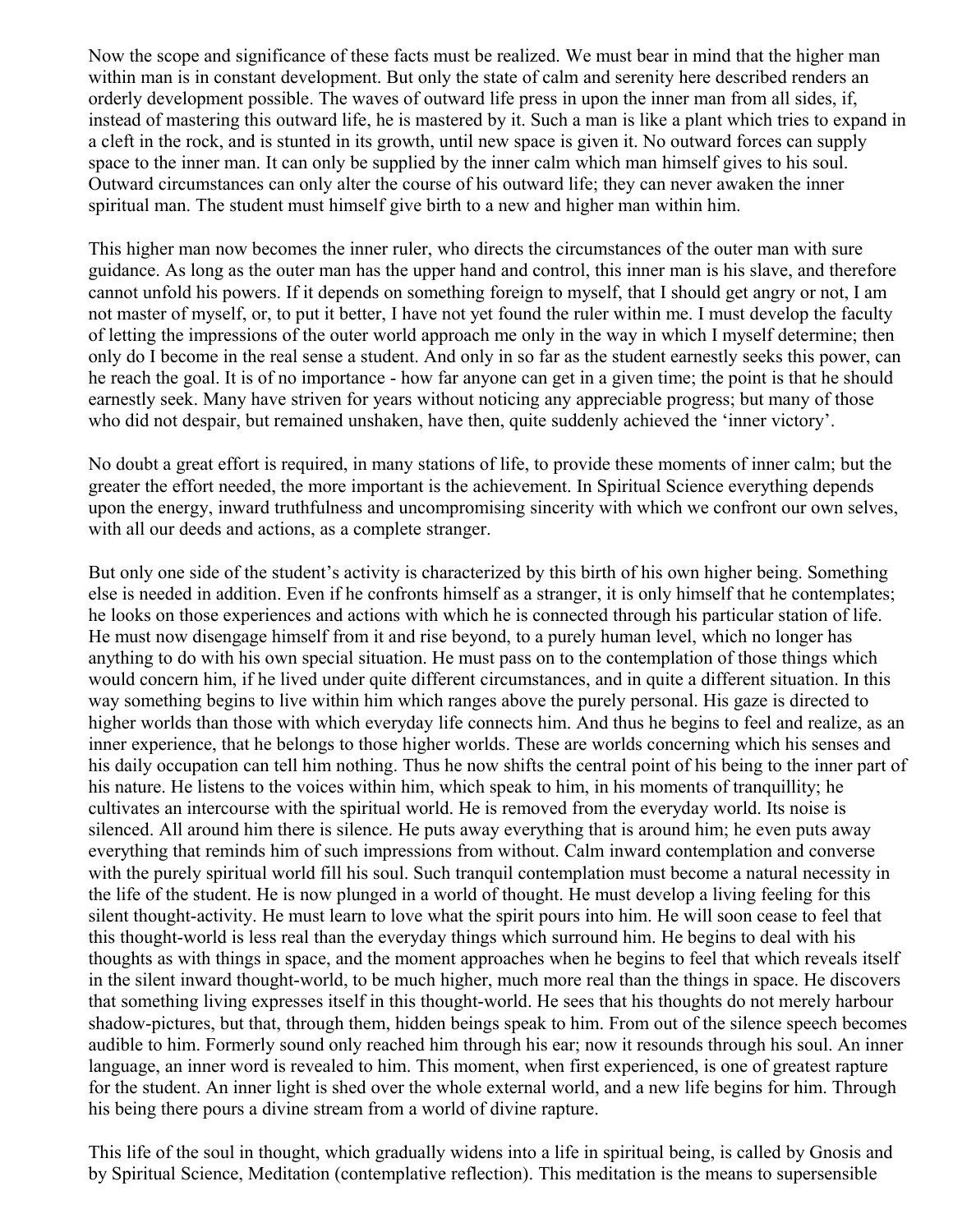knowledge. But the student in such moments must not merely indulge in feelings; he must not have indefinite sensations in his soul. That would only hinder him from reaching true spiritual knowledge. His thoughts must be clear, sharp and definite, and he will be helped in this if he does not cling blindly to the thoughts that rise within him. Rather must he permeate himself with the lofty thoughts with which men already advanced and possessed of the spirit were inspired, in such moments. He should take as his starting point the writings which themselves had their origin in such revelation during meditation. In the mystic, gnostic and spiritual scientific literature of to-day, the student will find such writings, and in them the material for his meditation. The seekers of the spirit have themselves set down, in such writings, the thoughts of the divine science, which the Spirit has suffered to be proclaimed to the world through his messengers.

Through such meditation a complete transformation takes place in the student. He begins to form quite new conceptions of reality. All things acquire a fresh value for him. It cannot be repeated too often that this transformation does not alienate him from the world. He will in no way be estranged from his daily duties, for he comes to realize that the most insignificant action he has to accomplish, the most insignificant experience which offers itself to him, stand in connection with cosmic beings and cosmic events. When once this connection is revealed to him in his moments of contemplation, he engages in his daily circle of activities with a new, fuller power. For now he knows that his labour and his suffering are given and endured for the sake of a great, spiritual, cosmic whole. Not weariness, but strength to live springs from meditation.

With firm step the student passes through life. No matter what it may bring him, he goes forward erect. In the past he knew not why he laboured and suffered, but now he knows. It is obvious that such meditation leads more surely to the goal, if conducted under the direction of experienced persons, who know of themselves how everything may best be done; and their advice and guidance should be sought. Truly no one loses his freedom. What would otherwise be mere uncertain groping in the dark, becomes, under this direction, precise work. All who apply to such as possess knowledge and experience in these matters will never apply in vain, only they must realize that what they seek is the advice of a friend and not the domination of a would-be ruler. It will always be found that they who really know, are the most modest of men, and that nothing is further from their nature than what is called the lust for power.

When, by means of meditation, man rises to be united with the spirit, he brings to life the eternal in him, which is limited by neither birth nor death. The existence of this eternal being can only be doubted by those who have not themselves experienced it. Thus meditation is the way which also leads man to the knowledge, to the contemplation of his eternal, indestructible, essential being. Gnosis and Spiritual Science tell of the eternal nature of this being, and of its re-incarnation. The question is often asked: Why does a man know nothing of his experiences beyond the borders of life and death? How can we attain such knowledge! In right meditation the path is opened. This alone can revive the memory of experiences beyond the border of life and death. Everyone can attain this knowledge; in each one of us lies the faculty of recognizing and contemplating for ourselves what genuine Mysticism, Spiritual Science, Anthroposophy and Gnosis teach. Only the right means must be chosen. Only a being with ears and eyes can apprehend sounds and colours, nor can the eye perceive, if the light, which makes things visible, be wanting. Spiritual Science gives the means of developing the spiritual ears and eyes, and kindling the spiritual light; this method of spiritual training may be described as consisting of three stages: (1) Probation; this develops the spiritual senses. (2) Enlightenment; this kindles the spiritual light. (3) Initiation; this establishes intercourse with the higher spiritual beings.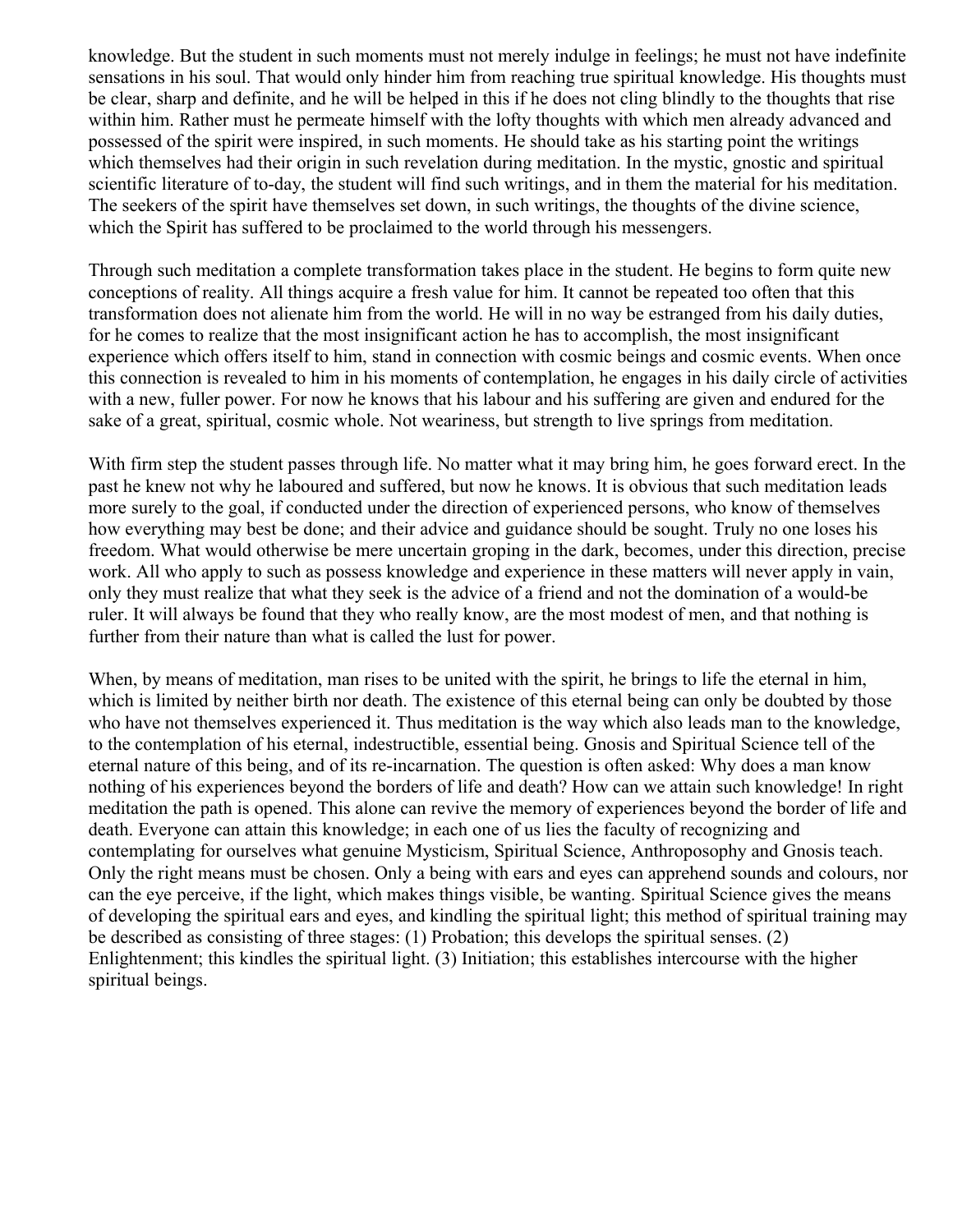# <span id="page-11-1"></span>**THE STAGES OF INITIATION**

THE information given in the following chapters forms part of an esoteric training, the name and character of which will be understood by all who apply this information in the right way. It refers to the three stages through which the training of the spiritual life leads to a certain degree of Initiation. But only so much will here be explained as can be publicly imparted. These are merely indications extracted from a still far deeper and more intimate doctrine. In esoteric training itself a quite definite course of instruction is followed. Certain exercises enable the soul to attain a conscious intercourse with the spiritual world. These exercises bear about the same relation to what will be imparted in the following pages, as the instruction given in a higher, strictly disciplined school, to the incidental teaching in a preparatory school. And yet the earnest and persevering pursuit of the course here indicated, will lead to a genuine esoteric training. But an impatient dabbling, devoid of earnest perseverance, can lead to nothing at all. The study of Spiritual Science can only be successful if the student will retain what has already been indicated in the preceding chapter, and on the basis of this proceed further.

The three stages which the above-mentioned tradition specifies, are as follows: (1) Probation; (2) Enlightenment; (3) Initiation. It is not altogether necessary that the first of these three stages should be completed before the second can be begun, nor that the second, in turn, be completed before the third be started. In certain respects it is possible to partake of Enlightenment, and even of Initiation, and in other respects still be in the probationary stage. Yet it will be necessary to spend a certain time in the stage of Probation, before any Enlightenment can begin, and at least in some respects, Enlightenment must be completed before it is even possible to enter upon the stage of Initiation. But in describing them, it is necessary, for the sake of clarity, that the three stages be made to follow in turn.

# <span id="page-11-0"></span>**PROBATION**

Probation consists of a strict and definite cultivation of the life of thought and feeling through which the psychic-spiritual 'body' becomes equipped with organs of sense activity, in the same way that natural forces have fitted the physical body with organs built out of indeterminate living matter.

To begin with, the attention of the soul is directed to certain events in the world that surrounds us. Such events are, on the one hand, life that is budding, growing and flourishing, and, on the other hand, all phenomena connected with fading, decaying and withering. The student can observe these events simultaneously, wherever he turns his eyes, and on every occasion they naturally evoke in him feelings and thoughts; but under ordinary circumstances, he does not devote himself sufficiently to them. He hurries on too quickly from impression to impression. It is necessary, therefore, that he should fix his attention intently and consciously upon these phenomena. Wherever he observes a definite kind of blooming and flourishing, he must banish everything else from his soul, and entirely surrender himself, for a short time, to this one impression. He will soon convince himself that a feeling which heretofore, in a similar case, would merely have flitted through his soul, now swells out, and assumes a powerful and energetic form. He must now allow this feeling to reverberate quietly within himself while keeping inwardly quite still. He must cut himself off from the outer world, and simply and solely follow what his soul tells him of this blossoming and flourishing.

Yet it must not be thought that much progress can be made if the senses are blunted to the world. First look at the things as keenly and as intently as you possibly can; then only let the feeling which expands to life, and the thought which arises in the soul, take possession of you. The point is that the attention should be directed with perfect inner balance, upon both phenomena. If the necessary tranquillity be attained, and if you surrender yourself to the feeling which expands to life in the soul, then, in due time, the following experience will ensue. Thoughts and feelings will be noticed, of a new kind and unknown before, uprising in the soul. Indeed, the more the attention be fixed, in this way, upon something growing, blossoming and flourishing, and upon something else that is fading and decaying, the more vivid will these feelings become. And just as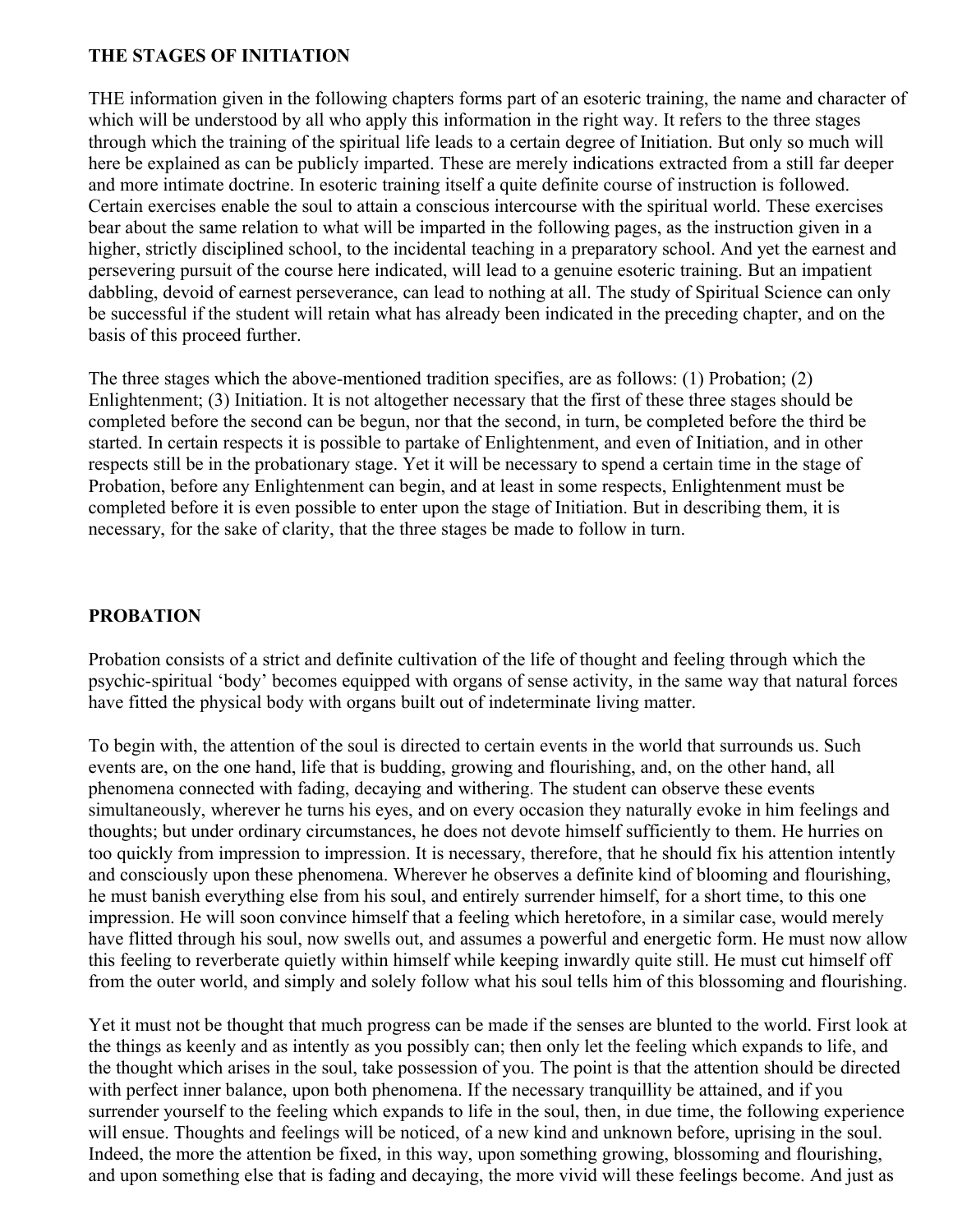natural forces build out of living matter the eyes and ears of the physical body, so will the organs of clairvoyance build themselves from the feelings and thoughts thus evoked. A quite different form of feeling is connected with growth and expansion, and another equally definite with all that is fading and decaying. But this is only the case if the effort be made to cultivate these feelings in the way indicated. It is possible to describe approximately what these feelings are like. A full conception of them is within the reach of all who undergo these inner experiences. If the attention be frequently fixed on the phenomena of growing, blooming and flourishing, a feeling remotely allied to the sensation of a sunrise will ensue, while the phenomena of fading and decaying will produce an experience comparable, in the same way, to the slow rising of the moon on the horizon. Both these feelings are forces which, when duly cultivated and developed to ever-increasing intensity, lead to the most significant spiritual results. A new world is opened to the student if he systematically and deliberately surrenders himself to such feelings. The soul-world, the so-called astral plane, begins to dawn upon him. Growth and decay are no longer facts which make indefinite impressions on him, as of old, but rather they form into spiritual lines and figures, of which he had previously suspected nothing. And these lines and figures have, for the different phenomena, different forms. A blooming flower, a young animal, a tree that is decaying, evoke in his soul different lines. The soul-world (astral plane) broadens out slowly before him. These lines and figures are not mere inventions. Two students who have reached the corresponding stage of development, will always see the same lines and figures, under the same conditions. Just as a round table will be seen as round by two normal persons and not as round by one and square by the other - so too, at the sight of a flower, the same spiritual figure is presented to the soul. And just as the forms of animals and plants are described in ordinary natural history, so, too, the spiritual scientist describes or draws the spiritual forms of the processes of growth and decay, according to species and kind.

If the student has progressed so far that he can perceive the spiritual forms of those phenomena which are physically visible to his external sight, he will then not be far from the stage, when he shall behold things which have no corresponding physical existence, and which therefore remain entirely hidden (occult) from those who have not received suitable instruction and training.

It should be emphasized that the student must never lose himself in speculations on the meaning of one thing or another. Such intellectualizing will only bring him away from the right road. He should look out on the world with keen, healthy senses, and quickened power of observation, and then give himself up to the feeling that arises within him. He should not try to make out, through intellectual speculation, what the things mean, but rather allow the things themselves to tell him. It should be remarked that artistic feeling, when coupled with a quiet introspective nature, forms the best preliminary condition for the development of spiritual faculties. This feeling pierces through the superficial aspect of things, and, in so doing, touches their secrets.

A further point of importance is what Spiritual Science calls 'Orientation' in the higher worlds. This is attained when the student is permeated, through and through, with the conscious realization that feelings and thoughts are veritable realities, just as much as are tables and chairs in the world of the physical senses. In the soul- and thought-world, feelings and thoughts react upon each other just as physical objects react upon each other in the physical world. As long as the student is not vividly permeated with this consciousness, he will not believe that a wrong thought in his mind may have as devastating an effect upon other thoughts that spread life in the thought-world, as the effect wrought by a bullet fired at random, upon the physical objects it hits. He will perhaps never allow himself to perform a physically visible action which he considers to be wrong, though he will not shrink from harbouring wrong thoughts and feelings, when these appear harmless to the rest of the world. There can be no progress, however, on the path to higher knowledge, unless we guard our thoughts and feelings in just the same way as we guard our steps in the physical world. If we see a wall before us, we do not attempt to dash right through it, but turn aside. In other words, we guide ourselves by the laws of the physical world. There are such laws, too, for the soul- and thought-world, only they cannot impose themselves on us from without. They must flow out of the life of the soul itself. This can be attained if we forbid ourselves to harbour wrong thoughts and feelings. All arbitrary flitting to-and-fro in thought, all accidental ebbing and flowing of emotion must be forbidden in the same way. In so doing we do not become deficient in feeling. On the contrary, if we regulate our inner life in this way, we shall soon find ourselves becoming rich in feelings and creative with genuine imagination. In the place of petty emotionalism, and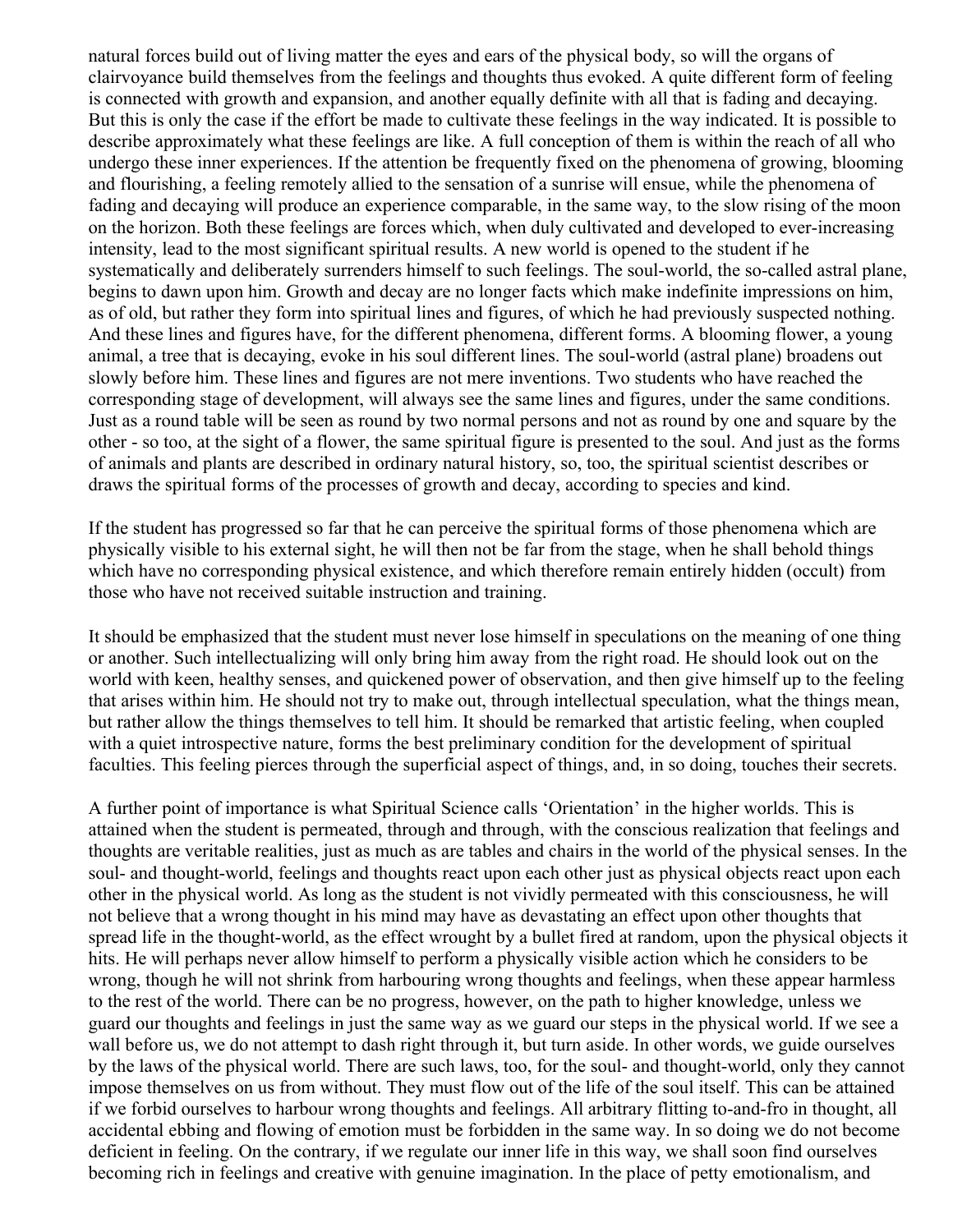capricious flights of thought, there appear significant emotions and thoughts that are fruitful. Feelings and thoughts of this kind lead the student to orientation in the spiritual world. He attains a right position in relation to the things of the spiritual world; a distinct and definite result comes into effect in his favour. Just as he, as a physical man, finds his way between physical things so, too, his path now leads him between growth and decay, which he has already come to know in the way described above. He follows, then, all processes of growing and flourishing, and, on the other hand, of withering and decaying, in a way that is necessary for his own and the world's advancement.

The student has also to bestow a further care on the world of sound. He must discriminate between sounds that are produced by the So-called inert (lifeless) bodies, as, for instance, a bell, or a musical instrument, or a falling mass, and those which proceed from a living creature (an animal or a human being). When a bell is struck, we hear the sound and connect a pleasant feeling with it; but when we hear the cry of an animal, we can detect through it, besides our own feeling, the manifestation of an inward experience of the animal, whether of pleasure or of pain. It is with the latter kind of sound that the student sets to work. He must concentrate his whole attention on the fact that the sound tells him of something that lies outside his own soul. He must merge himself into this foreign thing. He must closely unite his own feeling with the pleasure or pain of which the sound tells him. He must get beyond the point of caring whether, for him, the sound is pleasant or unpleasant, agreeable or disagreeable, and his soul must be filled with whatever is transpiring in the being from which the sound proceeds. Through such exercises, if systematically and deliberately performed, the student will develop within himself the faculty of intermingling, as it were, with the being from which the sound proceeds. A person sensitive to music will find it easier to cultivate his inner life in this way, than one who is unmusical; but no one should suppose that a mere sense for music can take the place of this inner activity. The student must learn to feel in this way in the face of the whole of nature. By doing so, a new faculty is implanted in this world of thought and feeling. Through her resounding tones, the whole of nature begins to whisper her secrets to the student. What was hitherto merely incomprehensible noise to his soul, will become by this means a coherent language of nature. And whereas hitherto, he only heard sound, from the so-called inanimate objects, he now is aware of a new language of the soul. Should he advance further in this inner culture, he will soon learn that he can hear what hitherto he did not even surmise. He begins to hear with the soul.

To this, one thing more must be added before the highest point in this region can be attained. Of very great importance for the development of the student is the way in which he listens to others when they speak. He must accustom himself to do this in such a way that, while listening, his inner self is absolutely silent. If someone expresses an opinion, and another listens, assent or dissent will, generally speaking, stir in the inner self of the listener. Many people, in such cases, feel themselves impelled to an expression of their assent, or, more especially, of their dissent. In the student, all such assent or dissent must be silenced. It is not imperative that he should suddenly alter his way of living, by trying to attain at all times, this complete inner silence. He will have to begin by doing so in special cases, deliberately selected by himself. Then quite slowly and by degrees, this new way of listening will creep into his habits, as of itself. In spiritual investigation this is systematically practised. The student feels it his duty to listen, by way of practice, at certain times, to the most contradictory views, and, at the same time, entirely to bring to silence all assent, and, more especially, all adverse criticism. The point is, that in so doing, not only all purely intellectual judgment be silenced, but also all feelings of displeasure, denial or even especially, of their dissent. dissent must be silenced. assent. The student must at all times be particularly watchful lest such feelings, even when not on the surface, should still lurk in the innermost recess of the soul. He must listen, for example, to the statements of people who are, in some respects, far beneath him, and yet while doing so, suppress every feeling of greater knowledge or superiority. It is useful for everyone to listen in this way to children, for even the wisest can learn incalculably much from children. The student can thus train himself to listen to the words of others quite selflessly, completely shutting out his own person, and his opinions and way of feeling. When he practises listening without criticism, even when a completely contradictory opinion is advanced, when the most 'hopeless mistake' is committed before him, then he learns, little by little, to blend himself with the being of another and become identified with it. Then he hears through the words, into the soul of the other. Through continued exercise of this kind, sound becomes the right medium for the perception of soul and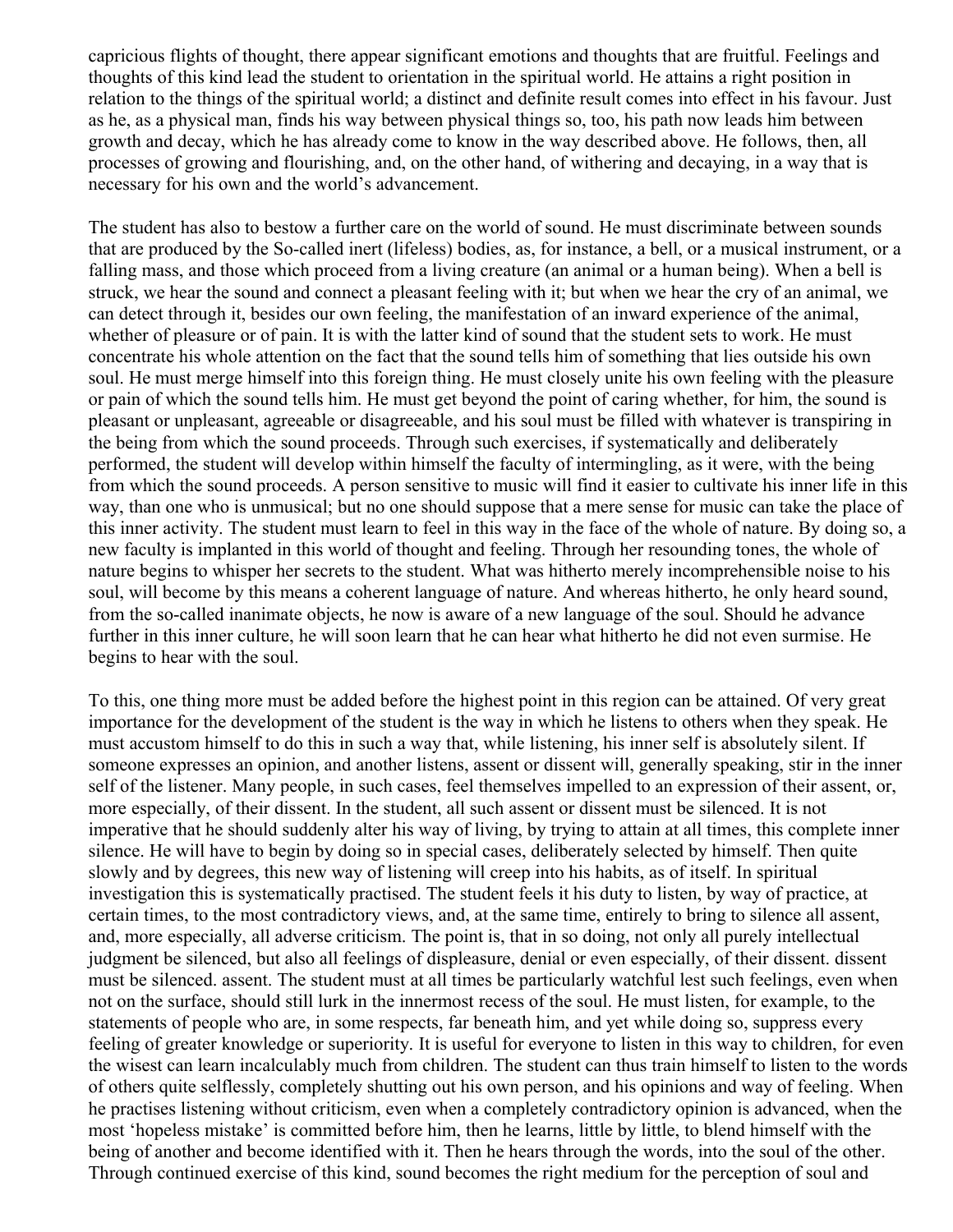spirit. Of course it implies the very strictest self-discipline, but the latter leads to a high goal. When these exercises are practised in connection with the others already given, dealing with the sounds of nature, the soul develops a new sense of hearing. It is now able to perceive manifestations from the spiritual world, which do not find their expression in sounds apprehensible by the physical ear. The perception of the 'inner word' awakens. Gradually truths reveal themselves to the student, from the spiritual world. He hears speech uttered to him in a spiritual way. Only to those who, by selfless listening, train themselves to be really recipient from within, in stillness, unmoved by personal opinion or feeling, only to such can the higher beings speak, of whom Spiritual Science tells. As long as one hurls any personal opinion or feeling against the speaker to whom one must listen, the beings of the spiritual world remain silent.

All higher truths are attained through such 'inwardly instilled speech', and what we hear from the lips of a true spiritual teacher, has been experienced by him in this manner. But this does not mean that it is unimportant for us to acquaint ourselves with the writings of Spiritual Science, before we can ourselves hear such 'inwardly instilled speech'. On the contrary, the reading of such writings and the listening to the teachings of Spiritual Science, are themselves means of attaining personal knowledge. Every sentence of Spiritual Science we hear is of a nature to direct the mind to the point which must be attained before the soul can experience real progress. To the practice of all that has here been indicated, must be added the ardent study of what the spiritual investigators impart to the world. In all esoteric training, such study belongs to the probationary period, and all other methods will prove ineffective, if due receptivity for the teachings of the spiritual investigators be lacking. For inasmuch as these instructions are culled from the living 'inner word' from the living 'inwardly instilled speech', they are themselves gifted with spiritual life. They are not mere words; they are living powers. And while you follow the words of one who knows, while you read a book that springs from real inner experience, powers are at work in your soul which make you clairvoyant, just as natural forces have created out of living matter your eyes and your ears.

# <span id="page-14-0"></span>**ENLIGHTENMENT**

Enlightenment is the result of very simple processes. Here, too, it is a matter of developing certain feelings and thoughts which slumber in every human being and must be awakened. It is only when these simple processes are carried out with unfailing patience, continuously and strenuously, that they can lead to the perception of the inner light-forms. The first step is taken by observing different natural objects in a particular way; for instance, a transparent and beautifully formed stone (a crystal), a plant and an animal. The student should endeavour, at first, to direct his whole attention to a comparison of the stone with the animal, in the following manner. The thoughts here mentioned shall pass through his soul accompanied by vivid feelings, and no other thought, no other feeling, must mingle with them, and disturb what should be an intensely attentive observation. The student says to himself: 'The stone has a form; the animal also has a form. The stone remains motionless in its place. The animal changes its place. It is instinct (desire) which causes the animal to change its place. Instincts, too, are served by the form of the animal. Its organs and limbs are fashioned in accordance with these instincts. The form of the stone is not fashioned in accordance with desires, but in accordance with desireless force.' [footnote: The fact here mentioned, in its bearing on the contemplation of crystals, is in many ways distorted by those who have only heard of it in an outward, esoteric manner, and in this way such practices as crystal gazing have their origin. Such manipulations are based on a misunderstanding. They have been described in many books, but they never form the subject of genuine esoteric-teaching]

By sinking deeply into such thoughts, and while doing so, observing the stone and the animal with rapt attention, there arise in the soul two quite separate kinds of feelings. From the stone there flows into the soul the one kind of feeling, and from the animal the other kind. The attempt will probably not succeed at first, but little by little, with genuine and patient practice, these feelings ensue. This should be practised over and over again. At first the feelings are only present as long as the observation lasts. Later on they continue, and then they grow to something which remains living in the soul. The student has then only to reflect, and both the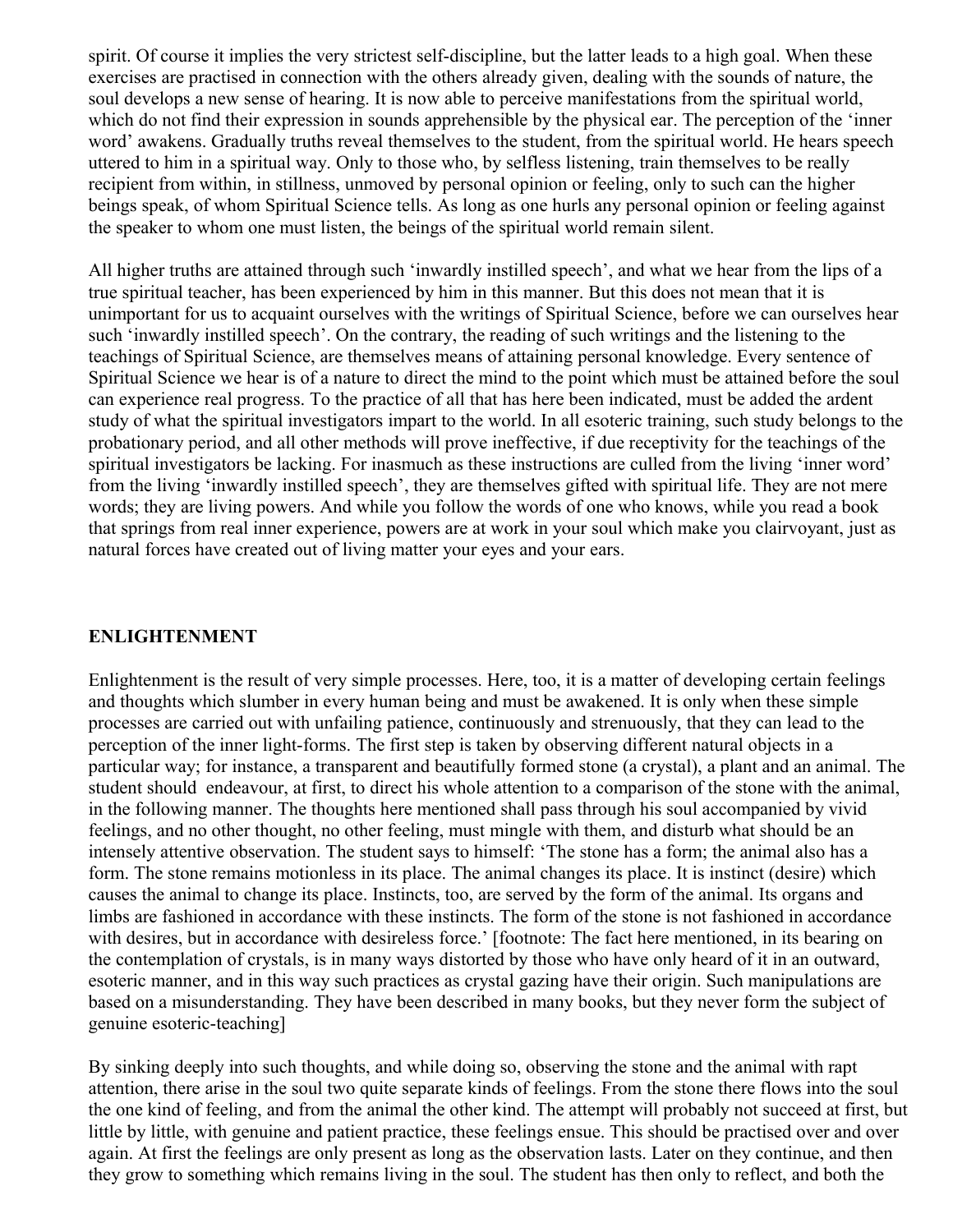feelings will always arise, even without the contemplation of an external object. Out of these feelings and the thoughts that are bound up with them, the organs of clairvoyance are formed. If the plant should then be included, it will be noticed that the feeling flowing from it lies between the feelings derived from the stone and the animal, both in quality and degree. The organs thus formed are spiritual eyes. The student gradually learns, by their means, to see something like psychic and spiritual colours. The spiritual world, with its lines and figures, remains dark, as long as he has only attained what has been described as Probation; through Enlightenment it becomes light. Here also, it must be noted that the words 'dark' and 'light', as well as the other expressions used, do but approximately describe what is meant. This cannot be otherwise, if ordinary language is used, for this language was created to suit physical conditions. Spiritual Science describes that which, for clairvoyant organs, flows from the stone, as 'blue', or 'blue-red'; and that which is felt as coming from the animal as 'red' or 'red-yellow'. In reality colours of a spiritual kind are seen. The colour proceeding from the plant is green, which little by little, resolves itself into a light ethereal pink. The plant is actually that product of nature which in higher worlds resembles, in certain respects, its constitution in the physical world. The same does not apply to the stone and the animal. It must now be clearly understood that the abovementioned colours only represent the principal shades in the stone, plant and animal kingdoms. In reality all possible intermediate shades are present. Every stone, every plant, every animal has its own particular shade of colour. In addition to these, there are also the beings of the higher worlds, which never incarnate physically, but which have their colours, often wonderful, often horrible. Indeed the wealth of colour in these higher worlds is immeasurably greater than in the physical world.

Once the faculty of seeing with spiritual eyes has been acquired, one then encounters, sooner or later, the beings here mentioned, some of them higher, some lower than man himself - beings which never enter physical reality.

If this point has been reached, the way to a great deal lies open. But it is inadvisable to proceed further, without paying careful heed to what is said or otherwise imparted by the spiritual investigator. And for that too, which has been described, attention paid to such experienced guidance is the very best thing. Moreover if a man has the strength and the endurance to travel so far, that he fulfils the elementary conditions of Enlightenment, he will assuredly seek and find the right guidance.

But, under all circumstances, one precaution is necessary, failing which, it were better to leave untrodden all steps on the path to higher knowledge. It is necessary that the student should lose none of his qualities as a good and noble man, or his receptivity for all physical reality. Indeed, throughout his training, he must continually increase his moral strength, his inner purity and his power of observation. To give an example: during the elementary exercises on Enlightenment, the student must have a care to be always enlarging his sympathy for the animal and the human worlds, and his sense for the beauty of nature. Failing this care, such exercises would continually blunt that feeling and that sense; the heart would become hardened, and the senses blunted, and that could only lead to perilous results.

How Enlightenment proceeds, if the student rises, in the sense of the foregoing exercises, from the stone, the plant and the animal, up to man, and how, after Enlightenment, under all circumstances, the union of the soul with the spiritual world is effected, leading to Initiation - of these things the following chapters will deal, in so far as they can and may do so.

In our time, the path to Spiritual Science is sought by many. It is sought in many ways, and many dangerous and even objectionable practices are tried. It is for this reason that they who claim to know something of the truth in these matters, place before others the possibility of learning something of esoteric training. Only so much is here imparted as corresponds with this possibility. It is necessary that something of the truth should become known, so as to prevent error causing great harm. No harm can come to anyone following the way here described, so long as he does not force things. Only one thing should be noted; no student should spend more time and strength upon these exercises than he can spare, with due regard to his station of life and his duties, nor should he change anything, for the time being, in the external conditions of his life, through taking this path. Without patience, no genuine results can be attained. After doing an exercise for a few minutes, the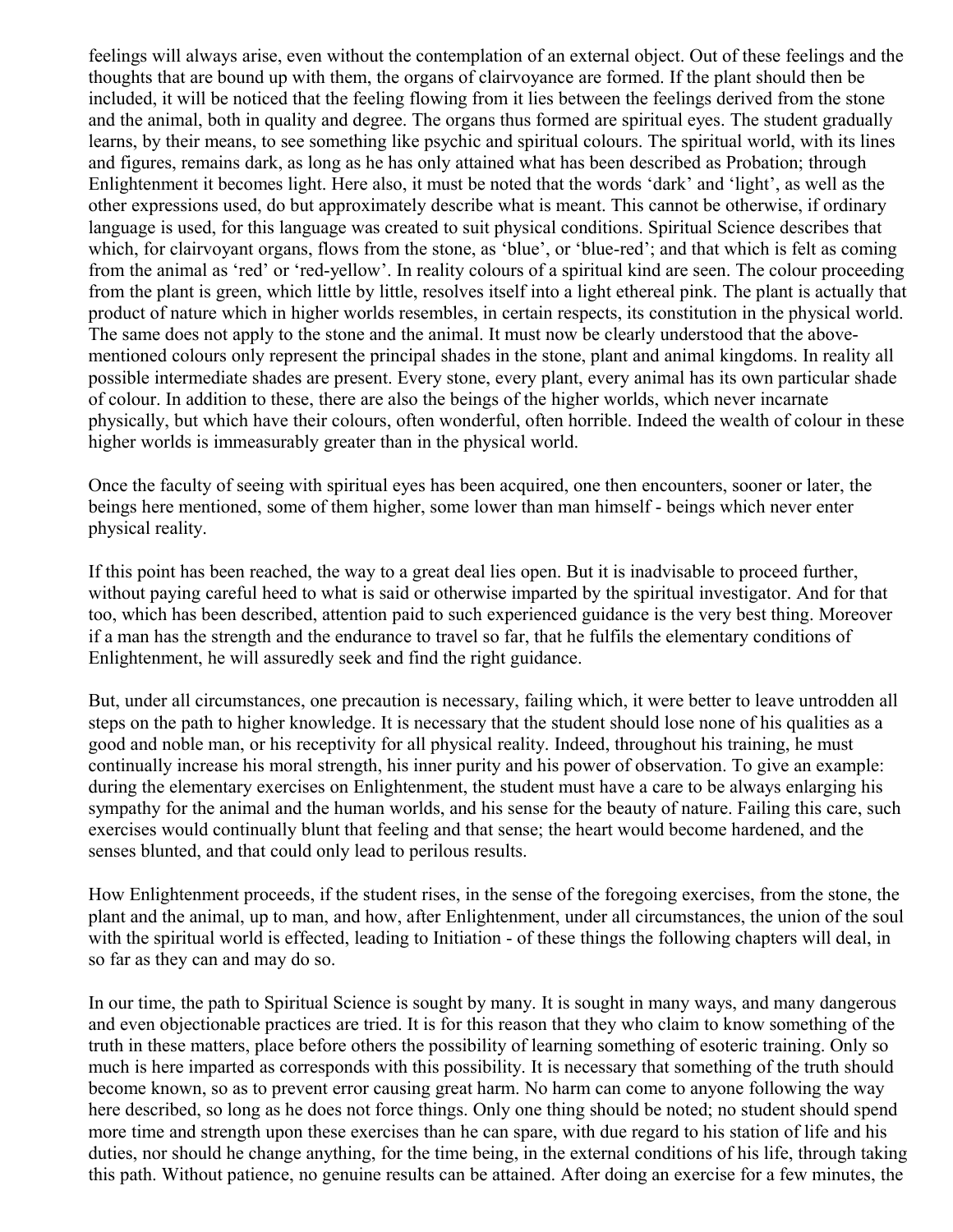student must be able to stop, and continue quietly his daily work, and no thought of these exercises should mingle with the day's work. No one is of use as an esoteric student or will ever attain results of real value, who has not learnt to wait in the highest and best sense of the word.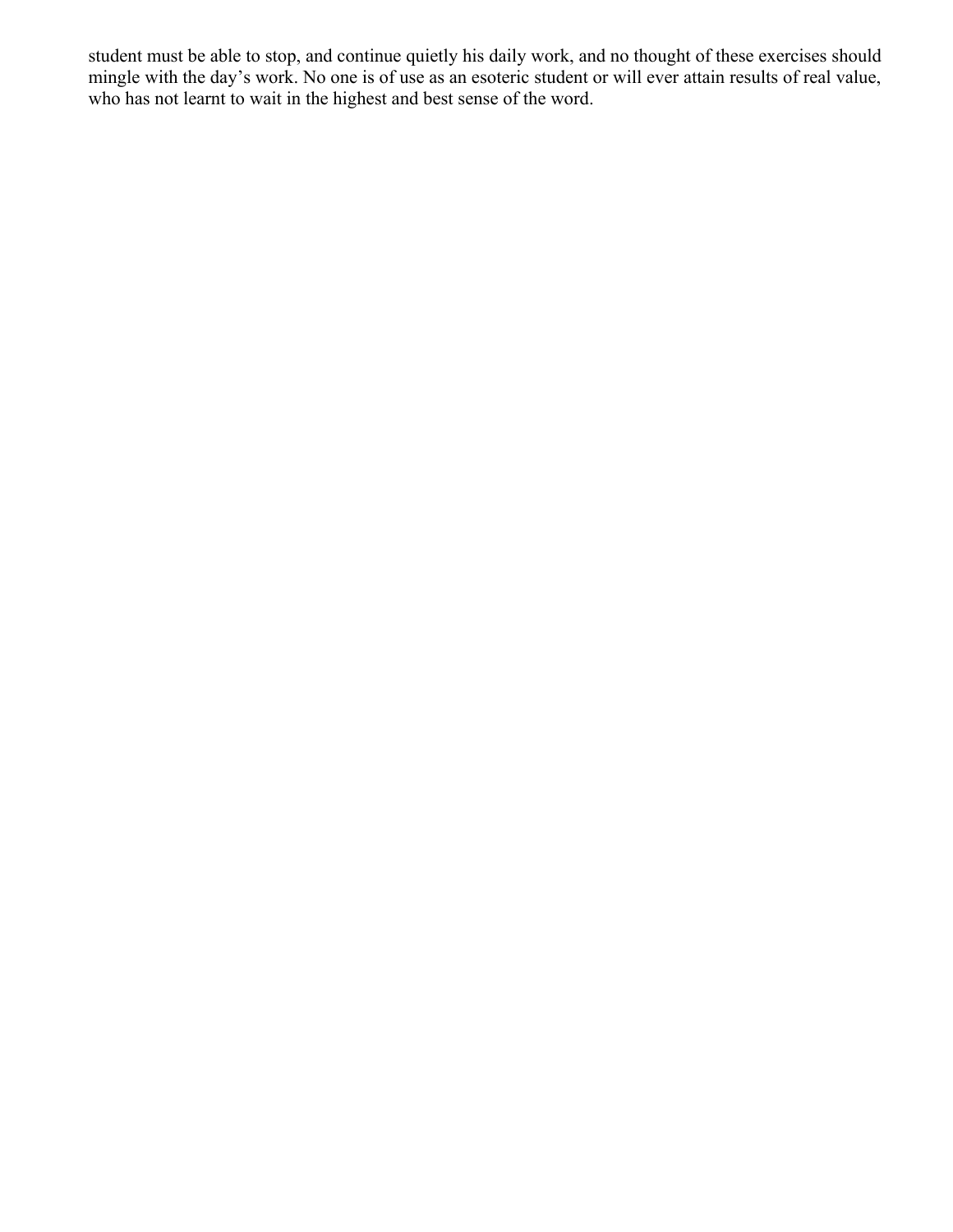# <span id="page-17-0"></span>**THE CONTROL OF THOUGHTS AND FEELINGS**

When the student seeks the path leading to higher knowledge in the way described in the preceding chapter, he should not omit to fortify himself, throughout his work, with one ever-present thought. He must never cease repeating to himself that he may have made quite considerable progress, after a certain interval, though it may not be apparent to him in the way he perhaps expected; otherwise he can easily lose heart, and abandon all attempts after a short time. The powers and faculties to be developed are of a most subtle kind, and differ entirely, in their nature, from the conceptions formed of them by the student in advance. His occupation has been restricted to the physical world alone; and it is therefore not surprising if he does not immediately notice the powers of soul and spirit now developing in him. In this respect there is a possibility of error for those setting out on the path to higher knowledge, if they ignore the experience gathered by responsible investigators. The teacher is aware of the progress made by his pupil long before the latter is conscious of it. He knows how the delicate spiritual eyes begin to form themselves, long before the pupil is aware of their existence, and a great part of what he has to say is couched in such terms as to prevent the pupil from losing patience and perseverance, before he can himself attain knowledge of his own progress. The teacher, as we know, can confer upon the pupil no powers which are not already latent within him, and his sole function is to assist in the awakening of slumbering faculties. But what he imparts out of his own experience is a pillar of strength for him who will penetrate through darkness to light. Many abandon the path to higher knowledge, soon after having set foot upon it, because their progress is not immediately apparent to them. And even when the first experiences begin to dawn upon the seeker, he is apt to regard them as illusions, because he had formed quite different conceptions of what he was going to experience. He loses courage, either because he regards these first experiences as being of no value, or because they appear to him to be so unlikely that he cannot believe they will lead him to any appreciable results within a measurable time. Courage and self-confidence are two beacons which must never be extinguished on the path to higher knowledge. No one will ever travel far who cannot bring himself to repeat, over and over again, an exercise which has failed, apparently, for a countless number of times.

Long before any distinct perception of progress, there rises, in the student, from the hidden depths of the soul, a feeling that he is on the right path. This feeling should be cherished and fostered, for it can develop into a trustworthy guide. Above all it is imperative to extirpate the idea that any fantastic, mysterious practices are required for the attainment of higher knowledge. It must be clearly realized that a start has to be made with the thoughts and feelings with which we continually live, and that these feelings and thoughts are given a new direction. Everyone must say to himself: 'In my own world of thought and feeling, the deepest mysteries lie hidden, only hitherto I have been unable to perceive them.' In the end it all resolves itself into the fact that man ordinarily carries body, soul and spirit about with him, and yet is conscious, in a true sense, only of his body, and not of his soul and spirit. The student becomes conscious of soul and spirit, just as the ordinary person is conscious of his body. Hence it is highly important to give the proper direction to thoughts and feelings, for then only can the perception be developed of all that is invisible in ordinary life. One of the ways by which this development may be carried out will now be indicated. Again, like almost everything else so far explained, it is quite a simple matter. Yet its results are of the greatest consequence, if the necessary devotion and sympathy be applied.

Let the student place before himself the small seed of a plant, and while contemplating this insignificant object, construct with intensity, the right kind of thoughts, and through these thoughts develop certain feelings. In the first place let him clearly grasp what he really sees with his eyes. Let him describe to himself the shape, colour and all other qualities of the seed. Then let his mind dwell upon the following train of thought: 'Out of the seed, if planted in the soil, a plant of complex structure will grow.' Let him build up this plant in his imagination, and reflect as follows: 'What I am now picturing to myself in my imagination, will, later on, be drawn out of the seed by the forces of the earth and of light. If I had before me an artificial object, which imitated the seed to such a deceptive degree that my eyes could not detect it from a real seed, no forces of the earth or of light could avail to produce from it a plant.' If the student thoroughly grasps this thought so that it becomes an inward experience, he will also be able to form the following thought and couple it with the right feeling: 'All that will ultimately grow out of the seed is now secretly enfolded within it, as the force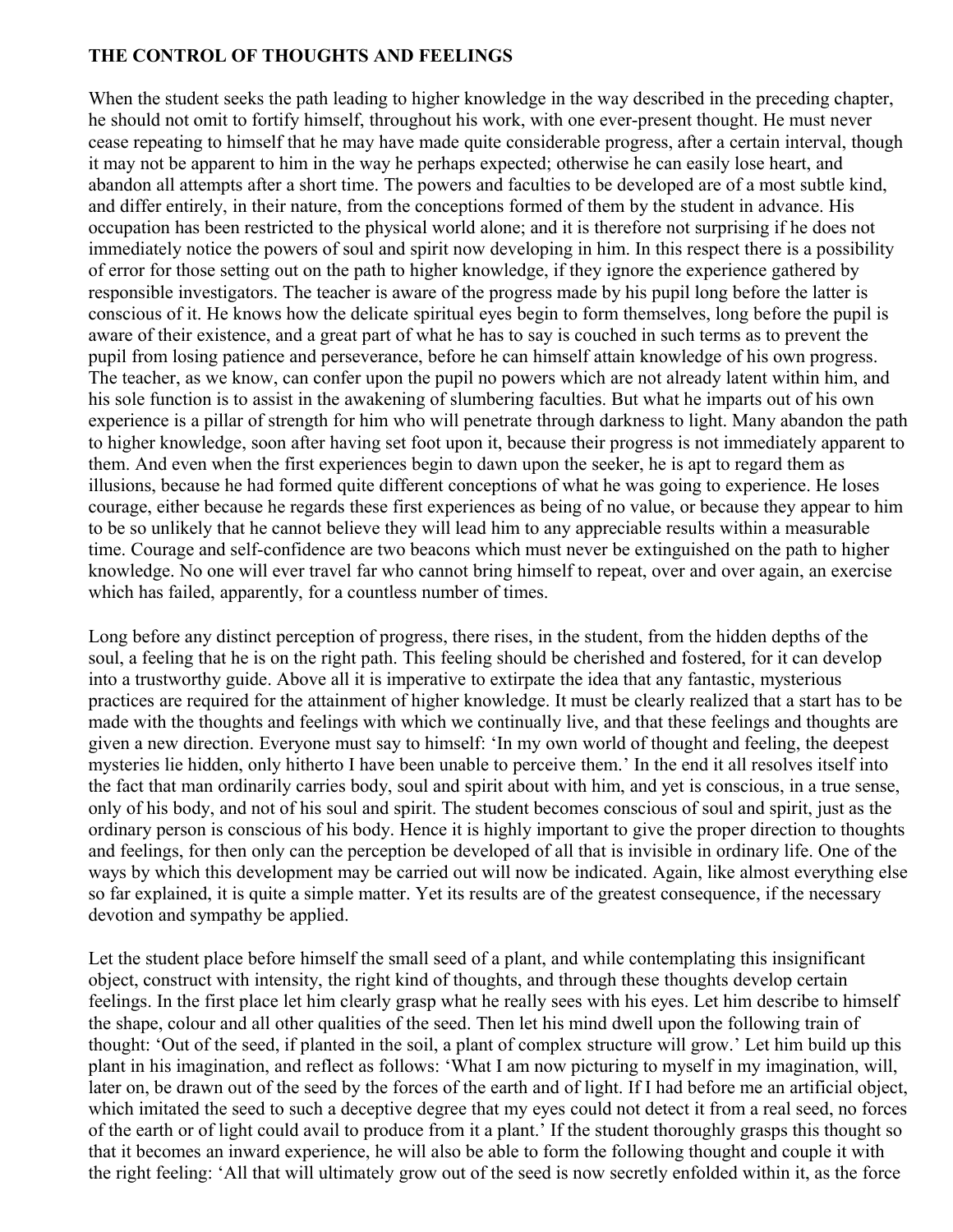of the whole plant. In the artificial imitation of the seed, there is no such force present. And yet both appear alike to my eyes. The real seed therefore contains something invisible, which is not present in the imitation.' It is on this invisible something that thought and feeling are to be concentrated. [footnote: 'Anyone objecting that a microscopical examination would reveal the difference between the real seed and the imitation, would only show that he had failed to grasp the point. The intention is not to investigate the physical nature of the object, but to use it for the development of psychic- spiritual forces.]

Let the student fully realize that this invisible something will transmute itself later on into a visible plant, which he will have before him in its shape and colour. Let him cling to the thought: 'The invisible will become visible. If I could not think, then that could not already make its presence felt to me, which will only become visible later on.' Particular stress must be laid on the following point: what the student thinks, he must also feel with intensity. In inner tranquillity, the thought mentioned above, must become a conscious inner experience, to the exclusion of all other thoughts and disturbances. And sufficient time must be taken to allow the thought and the feeling which is coupled to it, to bore themselves into the soul. If this be accomplished in the right way, then, after a time - possibly not until after numerous attempts - an inner force will make itself felt. This force will create new powers of perception. The grain of seed will appear as if enveloped in a small luminous cloud. In a sensible-supersensible way, it will be felt as a kind of flame. The centre of this flame evokes the same feeling as when one is under the impression of the colour lilac, and the edges as when under the impression of a bluish tone. What was formerly invisible now becomes visible, for it is created by the power of the thoughts and the feelings we have stirred to life within ourselves. The plant itself will not become visible until later, so that the physically invisible now reveals itself in a spiritually visible way.

It is not surprising that all this appears to many as illusion. 'What is the use of such visions,' they ask, 'and such hallucinations?' And many will thus fall away and abandon the path. But this is precisely the important point: not to confuse spiritual reality with imagination, at this difficult stage of human evolution, and furthermore, to have the courage to press onward and not become timorous and faint-hearted. On the other hand, however, the necessity must be emphasized of maintaining unimpaired and of perpetually cultivating that healthy sound sense which distinguishes truth from illusion. Fully conscious self-control must never be lost during all these exercises, and they must be accompanied by the same sane, sound thinking which is applied to the details of everyday life. To lapse into reveries would be fatal. The intellectual clarity, not to say the sobriety of thought, must never for a moment be dulled. The greatest mistake would be made, if the student's mental balance were disturbed through such exercises, or if he were hampered from judging the matters of his daily life as sanely and as soundly as before. He should examine himself again and again to find out if he has remained unaltered in relation to the circumstances among which he lives, or whether he may perhaps have become unbalanced. Above all, strict care must be taken not to drift at random into vague reveries, or to experiment with all kinds of exercises. The trains of thought here indicated have been tested and practised in esoteric training since the earliest times, and only such are given in these pages. Anyone attempting to use others devised by himself, or of which he may have heard or read, at one place or another, will inevitably go astray and find himself on the path of bound- less chimera.

As a further exercise, to succeed the one just described, the following may be taken: Let the student place before him a plant which has attained the stage of full development. Now let him fill his mind with the thought that the time will come when this plant will wither and die. 'Nothing will be left of what I now see before me. But this plant will have developed seeds, which, in their turn, will develop to new plants. I again become aware that in that which I see, something lies hidden which I cannot see. I fill my mind entirely with the thought: this plant, with its form and colours, will in time be no more. But the reflection that it produces seeds, teaches me that it will not disappear into nothing. I cannot at present see with my eyes that which guards it from disappearance, any more than I previously could discern the plant in the grain of seeds. Thus there is something in the plant which my eyes cannot see. If I let this thought live within me, and if the corresponding feeling be coupled with it, then, in due time, there will again develop in my soul, a force which will ripen into a new perception. 'Out of the plant there again grows a kind of spiritual flame-form, which is, of course, correspondingly larger than the one previously described. The flame can be felt as being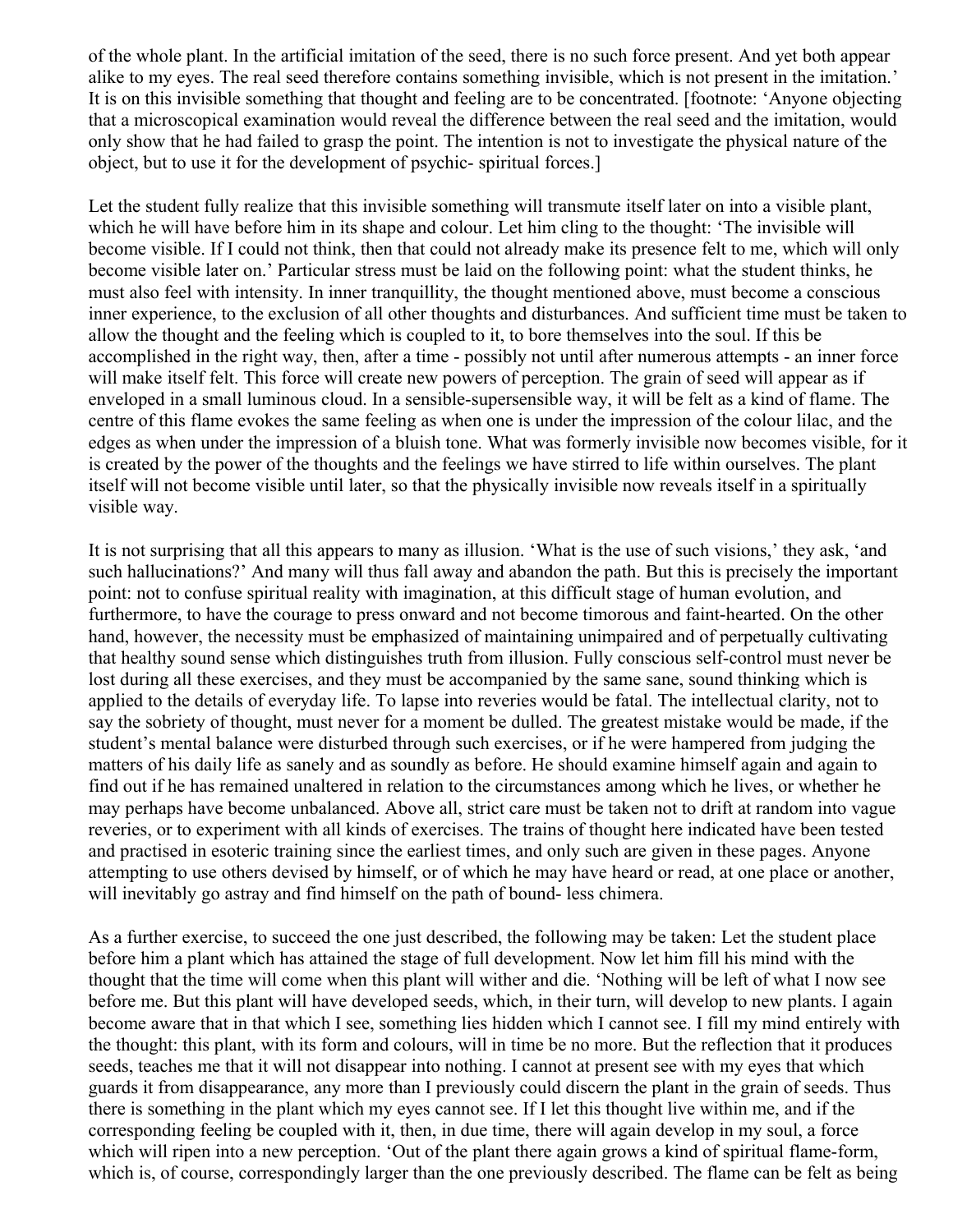greenish-blue in the centre, and yellowish-red at the outer edge.

It must be explicitly emphasized that the colours here described are not seen as the physical eyes see colours, but that through spiritual perception, the same feeling is experienced as in the case of a physical colourimpression. To apprehend blue spiritually, means to have a sensation similar to the one experienced when the physical eye rests on the colour blue. This fact must be noted by all who intend to rise to spiritual perception. Otherwise they will expect a mere repetition of the physical in the spiritual. This could only lead to the bitterest deception.

Anyone having reached this point of spiritual vision, is the richer by a great deal, for he can perceive things not only in their present state of being, but also in their process of growth and decay. He begins to see in all things the spirit, of which physical eyes can know nothing. And therewith he has taken the first step towards the gradual solution, through personal vision, of the secret of birth and death. Fur the outer senses a being comes into existence through birth, and passes away through death. This, however, is only because these senses cannot perceive the concealed spirit of the being. For the spirit, birth and death are merely a transformation, just as the unfolding of the flower from the bud is a transformation enacted before our physical eyes. But if we desire to learn this through personal vision we must first awaken the requisite spiritual sense in the way here indicated.

In order to meet another objection, which may be raised by certain people who have some psychic experience, let it at once be admitted that there are shorter and simpler ways, and that there are persons who have acquired knowledge of the phenomena of birth and death through personal vision, without first going through all that has here been described. There are, in fact, people with considerable psychic gifts, who need but a slight impulse in order to find themselves already developed. But they are the exceptions, and the methods described above are safer and apply equally to all. It is possible to acquire some knowledge of chemistry in an exceptional way, but if you wish to become a chemist, you must follow the recognized and reliable course.

An error fraught with serious results would ensue, if it were assumed that the desired result could be reached more easily, if the grain of seed or the plant mentioned above, were merely imagined, were merely pictured in the imagination. This might lead to results, but not so surely as the method here given. The vision thus attained would, in most cases, be a mere figment of the imagination, the transformation of which into genuine spiritual vision, would still remain to be accomplished. It is not intended arbitrarily to create visions, but to allow reality to create them within oneself. The truth must well up from the depths of our own soul; it may not be conjured forth by our ordinary Ego, but by the beings themselves, whose spiritual truth we are to contemplate.

Once the student has found the rudiments of spiritual vision by means of such exercises, he may proceed to the contemplation of man himself. Simple appearances of human life must first be chosen. But before making any attempts in this direction, it is imperative for the student to strive for the absolute purity of his moral character. He must banish all thought of ever using knowledge gained in this way for his own personal benefit. There must be no fear in his mind that he would ever, under any circumstances, avail himself in a sense that is evil, of any power he may gain over his fellow-creatures. For this reason, all who seek to discover through personal vision the secrets in human nature, must follow the golden rule of true Spiritual Science. This golden rule is as follows: For every one step that you take in the pursuit of higher knowledge, take three steps in the perfection of your own character. If this rule be observed, such exercises as the following may be attempted:

Recall to mind some person whom you may have observed when he was filled with desire for some object. Direct your attention to this desire. It is best to recall to memory that moment when the desire was at its height, and it was still uncertain whether the object of the desire would be attained. And now fill your mind with this recollection, and reflect on what you can thus observe. Maintain the utmost inner tranquillity. Make the greatest possible effort to be blind and deaf to everything that may be going on around you, and take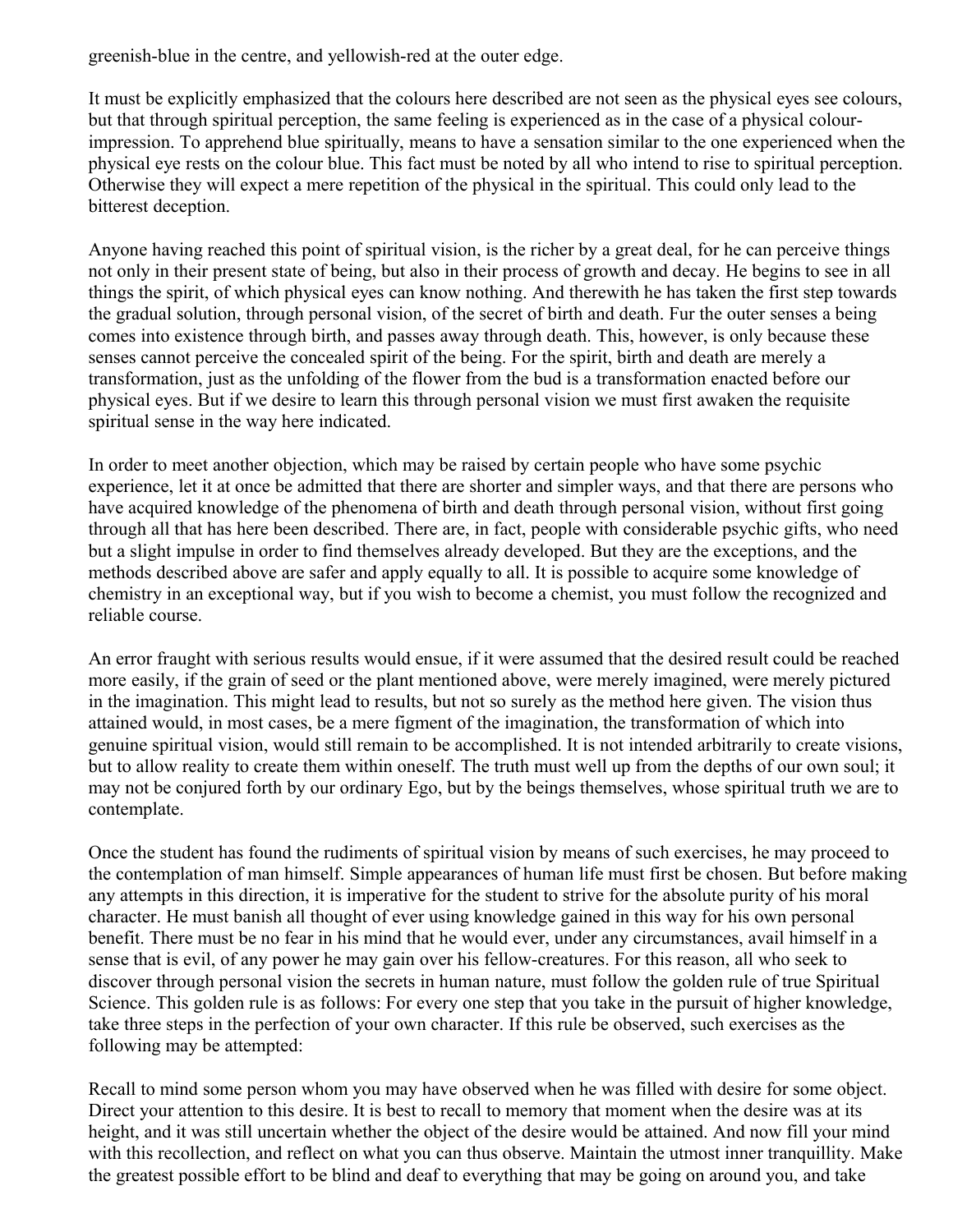special heed that through the conception thus evoked, a feeling should awaken in your soul. Allow this feeling to rise in your soul like a cloud on the cloudless horizon. As a rule, of course, your reflection will be interrupted, because the person whom it concerns, was not observed in this particular state of soul for a sufficient length of time. The attempt will most likely fail hundreds and hundreds of times. It is just a question of not losing patience. After many attempts you will succeed in experiencing a feeling in your soul corresponding to the state of soul of the person observed, and you will begin to notice that through this feeling, a power grows in your soul, that leads to spiritual insight into the state of soul of the other. A picture experienced as luminous appears in your field of vision. This spiritually luminous picture is the so-called astral embodiment of the desire observed in that soul. Again the impression of this picture may be described as flame-like, yellowish-red in the centre, and reddish-blue or lilac at the edges. Much depends on treating such spiritual experiences with great delicacy. The best thing is not to speak to anyone about them, except to your teacher, if you have one. Attempted descriptions of such experiences, in inappropriate words, usually only lead to gross self-deception. Ordinary terms are employed, which are not intended for such things, and are therefore too gross and clumsy. The consequence is that in the attempt to clothe the experience in words, we are misled into blending the actual experience with all kinds of fantastic delusions. Here again is another important rule for the student: know how to observe silence concerning your spiritual experiences. Yes, observe silence even towards yourself. Do not attempt to clothe in words what you contemplate in the spirit, or to pore over it with clumsy intellect. Lend yourself freely and without reservation to these spiritual impressions, and do not disturb them by reflecting and pondering over them too much. For you must remember that your reasoning faculties are, to begin with, by no means equal to your new experience. You have acquired these reasoning faculties in a life hitherto confined to the physical world of the senses; the faculties you are now acquiring transcend this world. Do not try therefore to apply to the new and higher perceptions, the standard of the old. Only he who has gained some certainty and steadiness in the observation of inner experiences can speak about them, and thereby stimulate his fellow-men.

The exercise just described may be supplemented by the following. Direct your attention in the same way upon a person to whom the fulfilment of some wish, the gratification of some desire has been granted. If the same rules and pre- cautions be adopted as in the previous instance, spiritual insight will once more be attained. A spiritual flame-form will be distinguished, creating an impression of yellow in the centre and green at the edges.

By such observation of his fellow-creatures the student may easily lapse into a moral fault. He may become uncharitable. Every conceivable effort must be made to prevent this. Such observation should only be practised by one who has already risen to the level on which complete certainty is found that thoughts are real things. He will then no longer allow himself to think of his fellow-men in a way that is incompatible with the highest reverence for human dignity and human liberty. The thought that a human being could be merely an object for observation, must never for a moment be entertained. Self-education must see to it that this insight into human nature should go hand in hand with an unlimited respect for the personal privilege of each individual, and with the recognition of the sacred and inviolable nature of that which dwells in each human being. A feeling of reverential awe must fill us, even in our recollections.

For the present, only these two examples can be given to show how enlightened insight into human nature may be achieved; they will at least serve to point out the way to be taken. By gaining the inner tranquillity and repose indispensable for such observation, the student will have undergone a great inner transformation. He will then soon reach the point when this enrichment of his inner self will lend confidence and composure to his outward demeanour. And this transformation of his outward demeanour will again react favourably on his soul. Thus he will be able to help himself further along the road. He will find ways and means of penetrating more and more into the secrets of human nature, which are hidden from our external senses, and he will then also become ripe for a deeper insight into the mysterious connections between human nature and all else that exists in the universe. By following this path, the student approaches closer and closer to the moment when he can effectively take the first steps of Initiation. But before these can be taken, one thing more is necessary, though at first its necessity will be least of all apparent; later on, however, he will be convinced of it.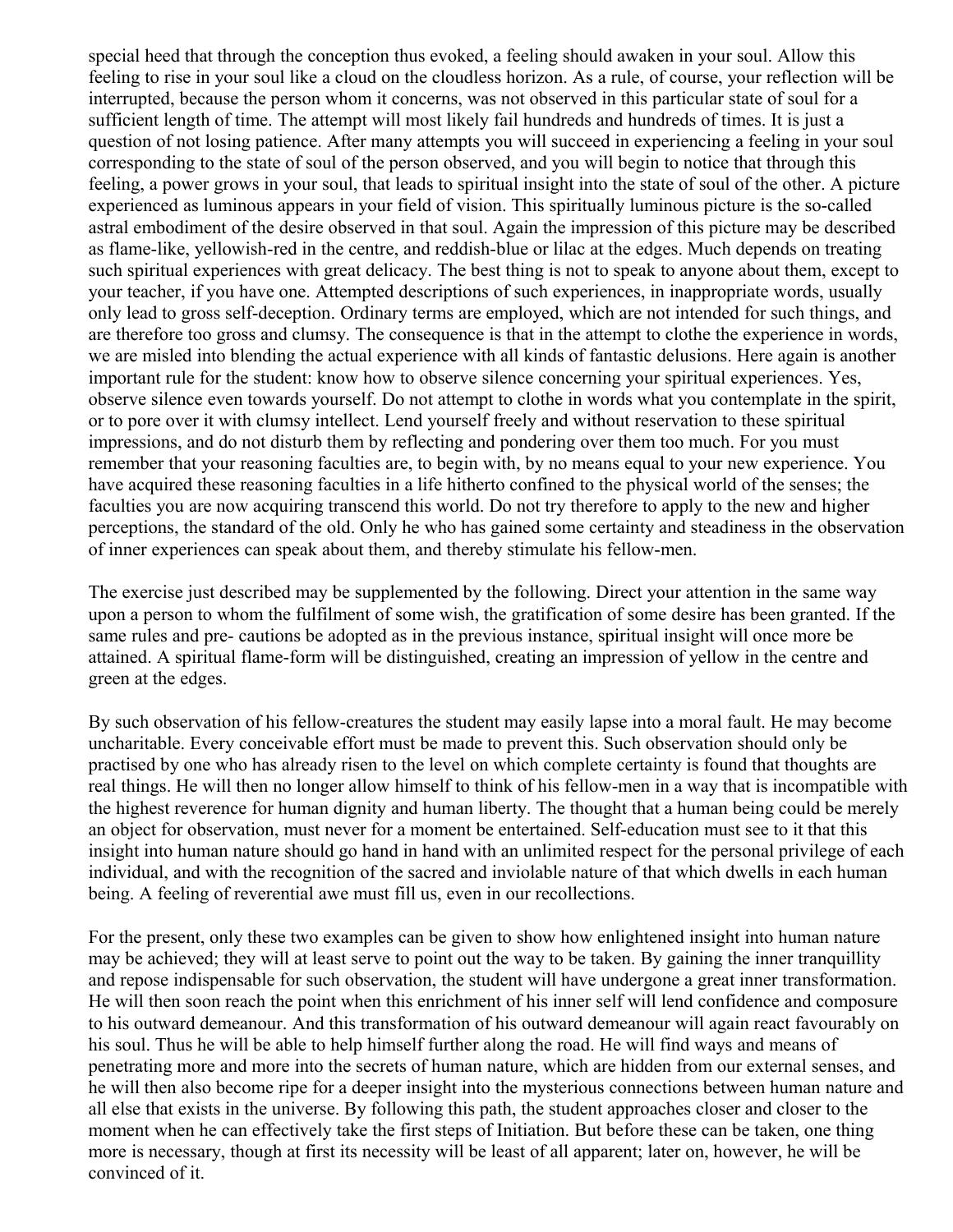The would-be Initiate must bring with him a certain measure of courage and fearlessness. He must absolutely go out of his way to find opportunities for developing these virtues. His training should provide for their systematic cultivation. In this respect, life itself is a good school - possibly the best school. The student must learn to look danger calmly in the face, and try to overcome difficulties unswervingly. For instance, when in the presence of some peril, he must immediately rally to the conviction that fear is of no possible use; I may not feel afraid; I must only think of what is to be done. And he must improve to the extent of feeling, upon occasions which formerly inspired him with fear, that 'to be frightened', 'to be disheartened', are things that are out of the question, as far as his own inmost self is concerned. By self-discipline in this direction, quite definite qualities are developed, which are necessary for Initiation into the higher Mysteries. Just as man requires nervous force in his physical being, in order to use his physical senses, so also he requires, in his soul-nature, the force which is only developed in the courageous and the fearless. For in penetrating to the higher Mysteries he will see things which are concealed from ordinary humanity by the illusion of the senses. If the physical senses do not allow us to perceive the higher truth, they are also for this reason our benefactors. Things are thereby hidden from us which, if realized without due preparation, would throw us into unutterable consternation and the sight of which we could not endure. The student must be fit to endure this sight. He loses certain supports in the outer world, which he owes to the very illusion surrounding him. It is truly and literally as if the attention of someone were called to a danger which had threatened him for a long time, but of which he knew nothing. Hitherto he felt no fear, but now that he knows, he is overcome by fear, though the danger has not been rendered greater by his knowing it.

The forces at work in the world are both destructive and constructive; the destiny of manifested beings is birth and death. The seer is to behold the working of these forces and the march of destiny. The veil enshrouding the spiritual eyes in ordinary life is to be removed. But man is interwoven with these forces and with this destiny. His own soul reveals itself to the seer as undisguisedly as the other objects. He must not lose strength in the face of this self-knowledge; but strength will fail him unless he brings a surplus on which to draw. For this purpose he must learn to maintain inner calm and steadiness in the face of difficult circumstances; he must cultivate a strong trust in the beneficent powers of existence. He must be prepared to find that many motives which had actuated him hitherto will do so no longer. He will have to recognize that he hitherto only thought and acted in a certain way because he was still in the throes of ignorance. Reasons influencing him formerly will now disappear. He often acted out of vanity; he will now see how utterly futile all vanity is for the seer. He often acted out of avarice; he will now become aware how destructive all avarice is. He will have to develop quite new motives for his thoughts and actions and it is just for this purpose that courage and fearlessness are required.

It is pre-eminently a question of cultivating this courage and this fearlessness in the inmost depths of thoughtlife. 'The student must learn never to despair over failure. He must be equal to the thought: 'I will forget that I have failed in this matter, and I will try once more as though nothing had happened.' Thus he will struggle through to the firm conviction that the fountain-head of strength from which he may draw is inexhaustible. He struggles ever on to the spirit which will uplift him and support him, however weak and impotent his earthly self may have proved. He must be capable of pressing on to the future undismayed by any experiences of the past. If the student has acquired these faculties, up to a certain point, he is then ripe to hear the real names of things, which are the key to higher knowledge. For Initiation consists in this very act of learning to call the things of the world by those names which they bear in the spirit of their divine Author. In these their names lies the mystery of things. It is for this reason that the Initiates speak a different language from the uninitiate, for the former know the names by which the beings themselves are called into existence.

#### <span id="page-21-0"></span>**INITIATION**

Initiation is the highest stage of an esoteric training concerning which it is possible to give some indications in a book intended for the general public. Whatever lies beyond forms a subject difficult to understand, yet the way to it can be found by all who have passed through Probation, Enlightenment and Initiation, and have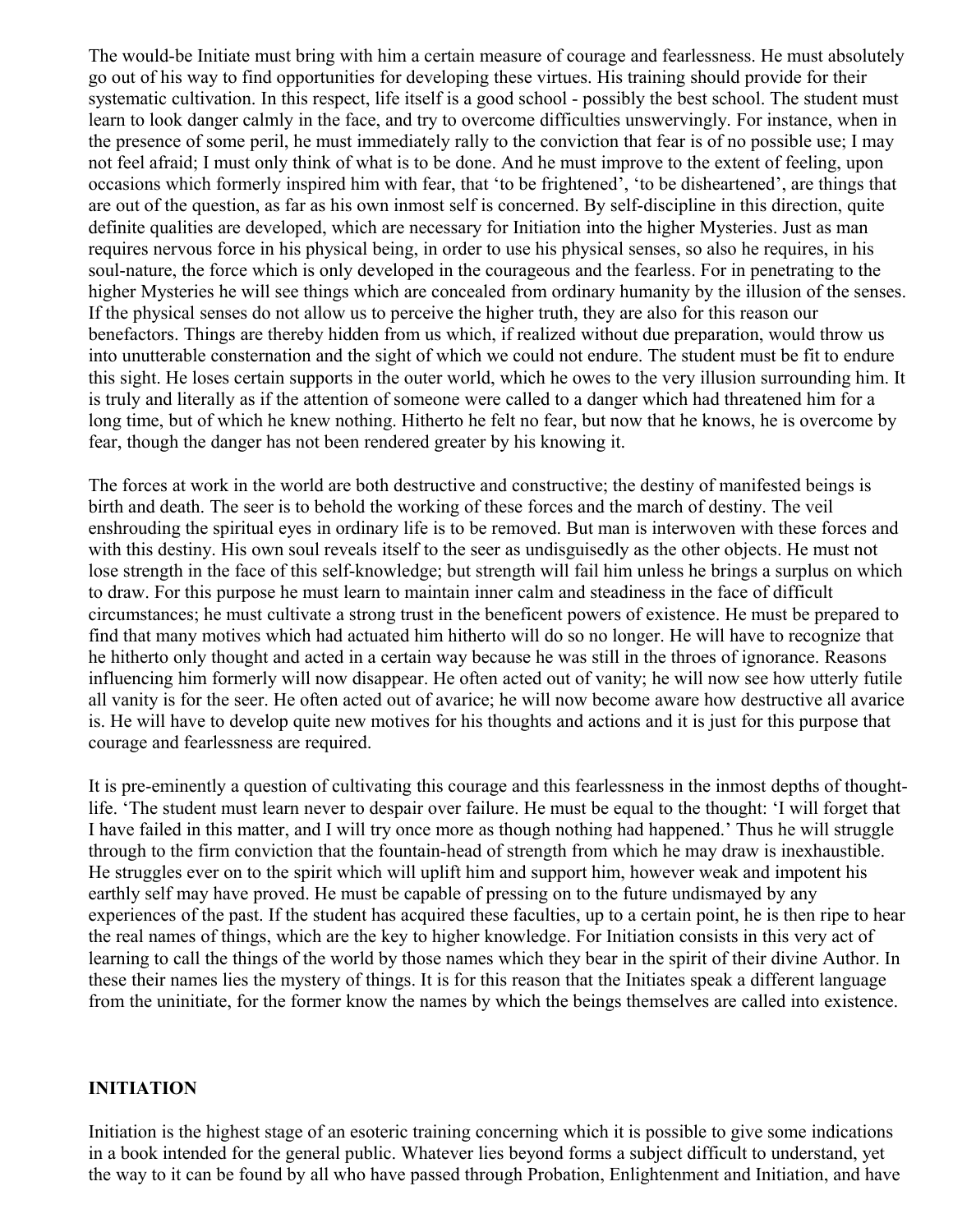reached the lower Mysteries. The knowledge and proficiency conferred by Initiation cannot be obtained in any other manner, except in some far distant future, after many incarnations, by quite different means and in quite a different form. The Initiate of to-day undergoes experiences which would otherwise come to him much later, under quite different circumstances.

The secrets of existence are only accessible to an extent corresponding to man's own degree of fitness. For this reason alone, the path to the higher stages of knowledge and power is beset with obstacles. A firearm should not be used until sufficient experience has been gained to avoid damage being caused by its use. A person initiated to-day without further ado would lack the experience which the future revelation of this higher knowledge would duly bring to him in the course of his incarnations and his normal development. At the Portal of Initiation, therefore, this experience must be supplied in some other way. Thus the first instructions given to the candidate for Initiation serve as a substitute for these future experiences. These are the so-called 'Trials', which he has to undergo, and which constitute a normal course of inner development resulting from due application to such exercises as are described in the preceding chapters.

These Trials are often discussed in books, but it is only natural that such discussions should as a rule give quite false impressions of their nature. For without passing through Probation and Enlightenment no one can know anything of these tests and appropriately describe them.

The would-be Initiate must come into contact with certain things and facts belonging to the higher worlds, but he can only see and hear them if his feeling is ripe for the perception of the spiritual forms, colours, tones, etc., described in the chapters on Probation and Enlightenment.

The first Trial consists in obtaining a truer vision than is the case with the average man of the corporeal attributes of lifeless things, and later of plants, animals and of human beings. This does not mean what is called to-day scientific knowledge, for it is a question not of science but of vision. As a rule the would-be Initiate proceeds to learn how the objects of nature and the beings gifted with life manifest themselves to the spiritual ear and the spiritual eye. In a certain way, these things then lie disclosed – naked - before the beholder. The qualities which can then be seen and heard are concealed from the physical eyes and ears. For physical perception they are enwrapped as in a veil, and the falling away of this veil for the would-be Initiate consists in a process designated as the process of 'Purification by Fire'. The first trial is therefore known as the 'Fire-Trial'.

For many people, ordinary life is itself a more or less unconscious process of Initiation through the Fire-Trial. Such people have passed through a wealth of experience, so that their self-confidence, courage and fortitude have been greatly strengthened in a normal manner, while learning to bear sorrow, disappointment and failure in their under-takings, with greatness of soul, and especially with equanimity and unbroken strength. Thus they are often Initiates without knowing it, and it then needs but little to unseal their spiritual hearing and sight, so that they become clairvoyant. For it must be noted that a genuine Fire-Trial is not intended to satisfy the curiosity of the candidate. It is true that he learns many things of which others can have no idea, but this acquisition of knowledge is not the end, but the means to the end; the latter consists in the attainment, thanks to this knowledge of the higher worlds, of greater and truer self-confidence, of a higher degree of courage and a magnanimity and per- severance such as cannot, as a rule, be acquired in the lower world.

The candidate may always turn back after the Fire-Trial. He will then resume his life, strengthened in body and soul, and wait for a future incarnation to continue his Initiation. In his present incarnation he will prove himself a more useful member of society and of humanity than he was before. In whatever position he may find himself, his firmness, prudence, resoluteness and his beneficent influence over his fellows will have greatly increased.

But if, after completing the Fire-Trial, he should wish to continue the path, a certain writing-system, generally adopted in esoteric training, must now be revealed to him. The actual teachings manifest themselves in this writing, because the hidden (occult) qualities of things cannot be directly expressed in the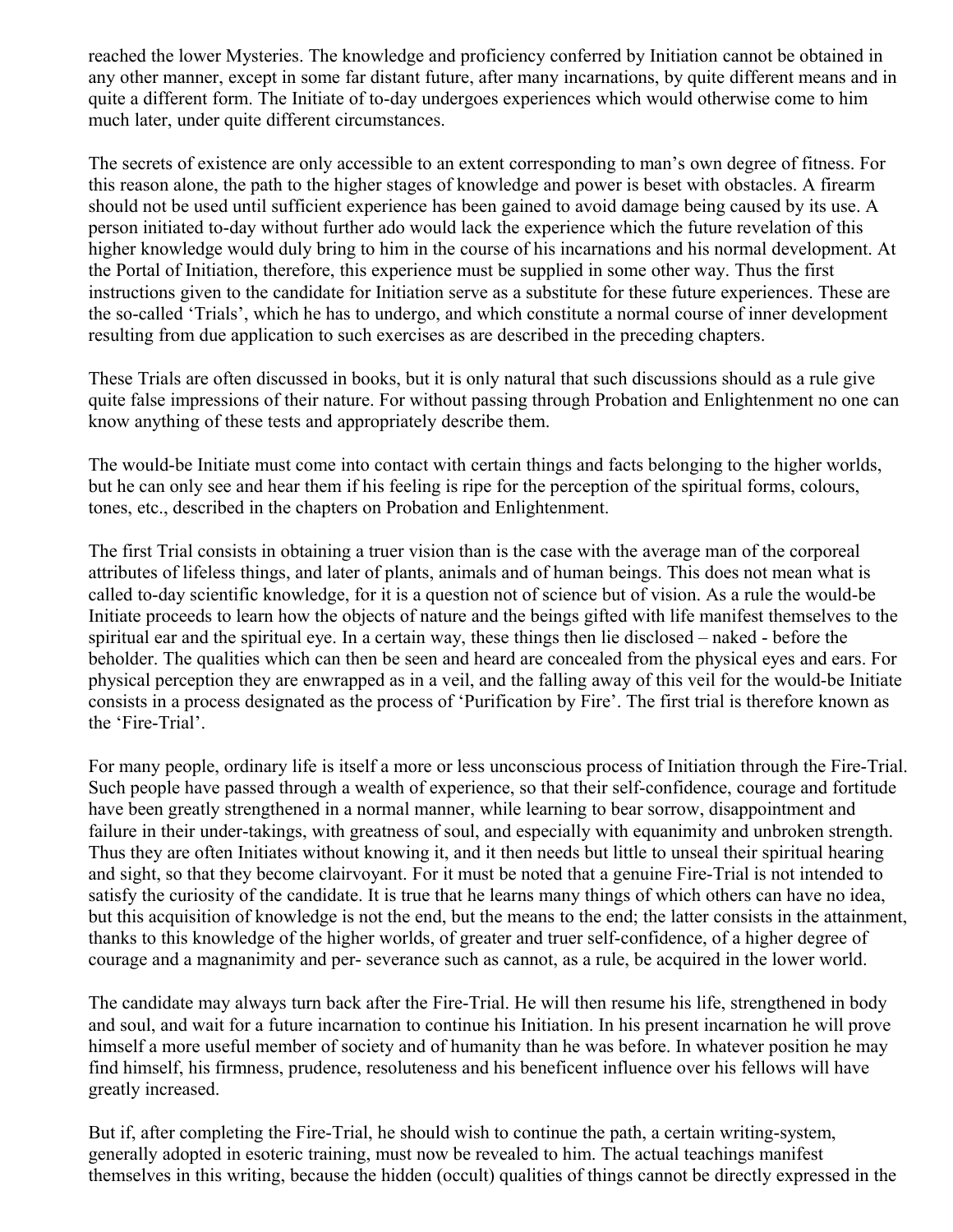words of ordinary language, nor can they be set forth in ordinary writing. The pupils of the Initiates translate the teachings into ordinary language as best they can. The hidden writing reveals itself to the soul when the soul has attained spiritual perception, for it is traced in the spiritual world and remains there for all time. It cannot be learnt as an artificial writing is learnt and read. The candidate grows into clairvoyant knowledge, in an appropriate way, and, during this growth, a new strength is developed in his soul, as a new faculty, through which he feels himself impelled to decipher the occurrences and the beings of the spiritual world like the characters of a writing. This strength, with the experience it brings of the corresponding Trial, might possibly awaken in the soul as though of its own accord, as the soul continually develops, but it will be found safer to follow the instructions of those who are spiritually experienced, and who hare some proficiency in deciphering the hidden writing.

The signs of the hidden writing are not mere inventions, they correspond to the forces actively engaged in the world. It becomes immediately apparent to the candidate that the signs he is now learning, correspond to the forms, colours, tones, etc., which he learnt to perceive during his Probation and Enlightenment. He realizes that all he learnt previously was only like learning how to spell, and that he is only now beginning to read in the higher worlds. All the isolated figures, tones and colours reveal themselves to him now in one great connected whole. Now, for the first time, he attains complete certainty in observing the higher worlds. Hitherto he could never know positively whether the things he saw were rightly seen. A regular understanding is now, too, at last possible between the candidate and the Initiate in the spheres of higher knowledge. For whatever form the intercourse between an Initiate and another person may take in ordinary life, the higher knowledge in its immediate form can only be imparted by the Initiate in the above-mentioned sign-language.

Thanks to this language the student also learns certain rules of conduct and certain duties of which he formerly knew nothing. Having learnt these he is able to perform actions endowed with a significance and a meaning such as the actions of one not initiated can never possess. He acts from out of the higher worlds. Instructions concerning such action call only be read and understood in the writing in question. Yet it must be emphasized that there are people unconsciously gifted with the ability and faculty of performing such actions, though they have never undergone an esoteric training. Such 'helpers of the world and of humanity', pass through a life of blessing and good deeds. For reasons here not to be discussed, gifts have been bestowed on them which appear supernatural. What distinguishes them from the candidate for Initiation, is only that the latter acts consciously and with full insight into the entire situation. He acquires by training the gifts bestowed on others by higher powers for the good of humanity. We can sincerely honour and respect these favoured of God; but we should not for this reason regard the work of esoteric training as superfluous.

Once the student has learnt the sign-language, there awaits him yet another Trial, to prove whether he can move with freedom and certainty in the higher worlds. In ordinary life he is impelled to action by exterior motives. He works at one occupation or another because one duty or another is imposed on him by outward circumstances. It need hardly be mentioned that the student must in no way neglect any of his duties in ordinary life because he is living and working in higher worlds. There is no duty in a higher world that can force a person to neglect any single one of his duties in the ordinary world. The father will remain just as good a father to his family, the mother just as good a mother, and neither the official nor the soldier, nor anyone else will he detained from their work, if they become esoteric students. On the contrary, all the qualities which make a human being capable and efficient, are enhanced in the student to a degree, of which the uninitiated can form no idea. If, in the eyes of the uninitiated, this does not always appear to be the case, it is simply because he often lacks the ability to judge the Initiate correctly. The deeds of the latter are not always intelligible to the former. But this only happens in special cases.

At this stage of Initiation there are duties to be performed for which no outward stimulus is given. The candidate will not be moved to action by external pressure, but only through adherence to the rules of conduct revealed to him in the hidden writing. He must now show, in this second Trial, that, led by such rules, he can act with the same firmness and precision, with which, for instance, an official performs the duties that accrue to him. For this purpose, and in the course of his further training, he will find himself faced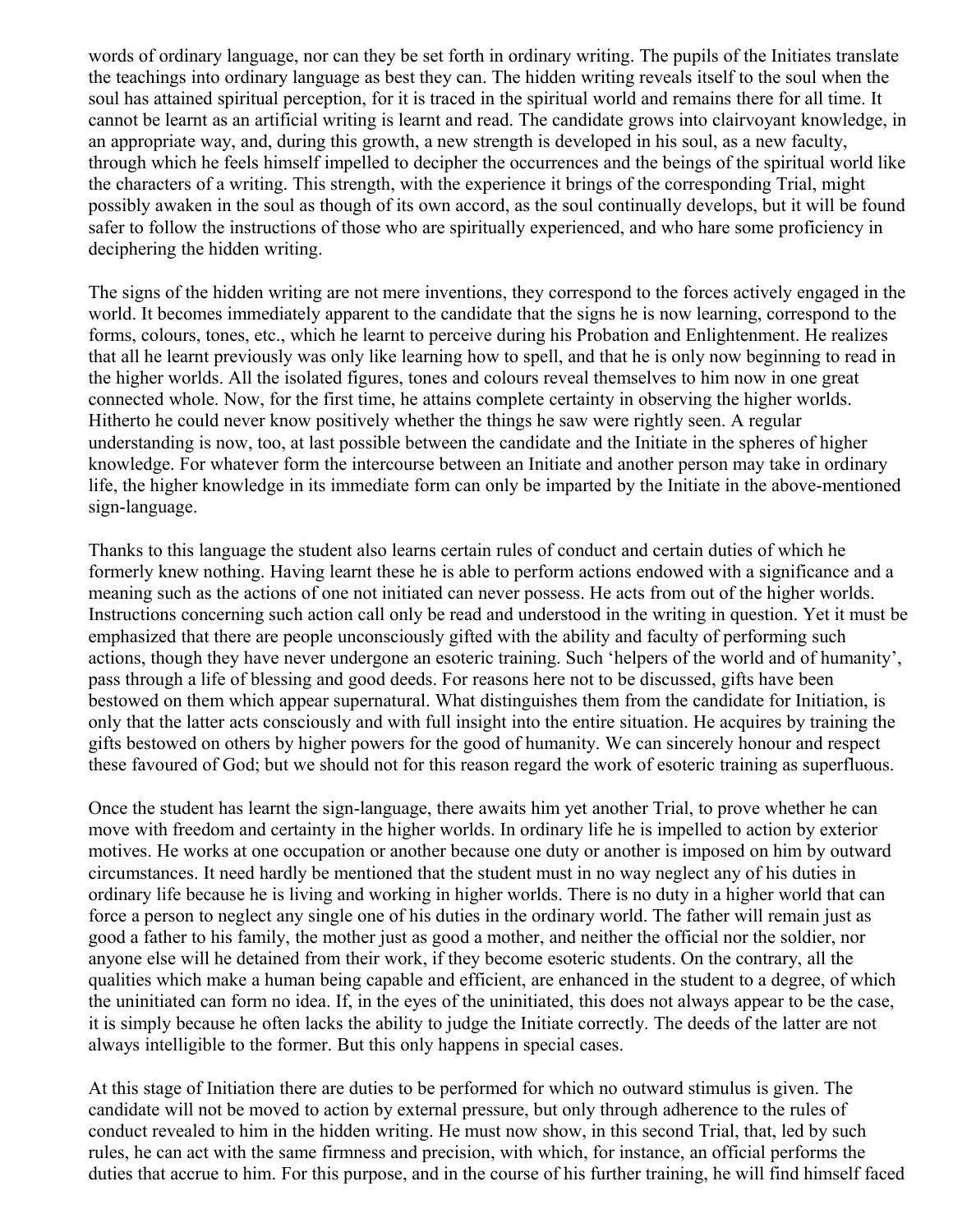by a certain definite task. He must perform some action in consequence of observations made on the basis of what he has learnt during Probation and Enlightenment. The nature of this action can be understood by means of the hidden writing with which he is now familiar. If he recognizes his duty and acts rightly, his Trial has been successful. The success can be recognized in the alteration produced by his action in the figures, colours and tones apprehended by his spiritual eyes and ears. Exact indications are given, as the training progresses, showing how these figures, etc., appear and are experienced after the action has been performed, and the candidate must know how to produce this change. This Trial is known as the 'Water-Trial', because in his activity in these higher worlds, he is deprived of the support derived from outward circumstances, as a swimmer is without support when swimming in water that is beyond his depth. This activity must be repeated until the candidate attains absolute poise and assurance.

The importance of this Trial lies again in the acquisition of a quality. Through his experiences in the higher worlds, the candidate develops this quality, in a short time, to such a high degree, that he would otherwise have to go through many incarnations, in the ordinary course of his development, before he could acquire it to the same extent. It all centres round the fact that he must only be guided by the results of his higher perception, and of his reading the hidden writing, in order to produce the changes in question, in these higher regions of existence. Should he, in the course of his activity, introduce any of his own opinions, desires, etc., or should he diverge for one moment from the laws which he has recognized to be right, in order to follow his own wilful inclination, then the result produced would differ entirely from what was intended. He would lose sight of the goal to which his action tended, and confusion would result. Hence ample opportunity is given him in the course of this Trial to develop self-control. This is the object in view. Here again, this Trial can be more easily endured by those whose life, before Initiation, has led them to acquire self-control. Anyone having acquired the faculty of following high principles and ideas, while putting into the background all personal predilection; anyone capable of always performing his duty, with inclinations and sympathies only too ready to seduce him from this duty - such a one is unconsciously an Initiate in the midst of ordinary life. He will need but little to succeed in this particular Trial. Indeed, a certain measure of Initiation thus unconsciously acquired in life, will, as a rule, be indispensable for success in this second Trial. For even as it is difficult for those who have not learnt to spell correctly in their childhood, to make good this deficiency when fully grown up, so too, it is difficult to develop the necessary degree of self-control, upon glancing into the higher worlds, if a certain measure of it has not been acquired in ordinary life. The objects of the physical world do not alter, whatever the nature of our wishes, desires and inclinations. In the higher worlds, however, our wishes, desires and inclinations are causes that produce effects. If we wish to produce a particular effect in these worlds, we must hold ourselves completely under control; we must strictly follow the right precautions and subdue every wayward impulse.

A certain human quality is of very special importance, at this stage of Initiation, namely, an unquestionably sound judgment. Attention should be paid to the training of this faculty during all the previous stages; for it now remains to be proved whether the candidate is shaping in a way that shows him to be fit for the true path of knowledge. Further progress is now only possible if he is able to distinguish illusion, superstition and all manner of fancifulness, from true reality. This is, at first, more difficult to accomplish upon the higher stages of existence than upon the lower. Every prejudice, every cherished opinion with regard to the things in question, must vanish; truth alone must guide. There must be perfect readiness to abandon at once any idea, opinion or inclination when logical thought demands. Certainty in higher worlds is only likely to be attained when personal opinion is never spared.

People whose mode of thought tends to fancifulness and superstition, can make no progress on the path to higher knowledge. It is indeed a precious treasure that the student is to acquire. All doubt regarding the higher worlds is removed from him. With all their laws they reveal themselves to his gaze. But he cannot achieve this fortune so long as he is the prey of fancies and illusions. It would indeed be fatal if his imagination and his prejudices ran away with his intellect. Dreamers and fantastical people are as unfit for the path to higher knowledge as superstitious people. This cannot be over-emphasized. For the most dangerous enemies on the way to knowledge of the higher worlds lurk in such fantastical reveries and superstitions. Yet no one need believe that the student loses all sense of poetry in life, all power of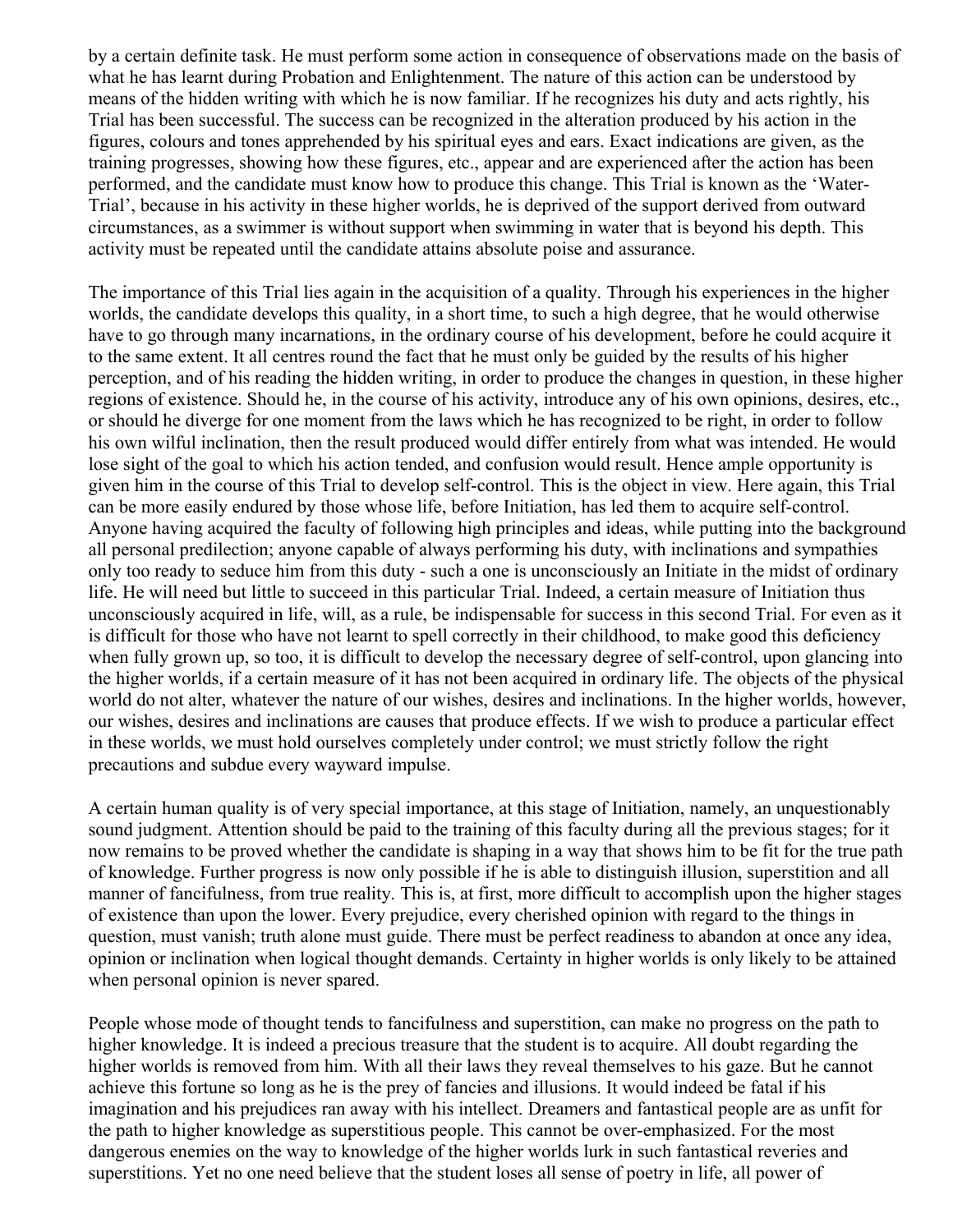enthusiasm because the words: 'All prejudice must quit you,' are written over the gateway leading to the second Trial of Initiation, and because upon the portal, at the entrance of the first Trial, he reads: 'Without normal common sense all your efforts are in vain.'

If the candidate be in this way sufficiently advanced, a third Trial awaits him. He finds here no definite goal to be reached. All is left in his own hands. He finds himself in a situation where nothing occasions him to act. He must find his way all alone and from out of himself. Things or people to stimulate him to action are nonexistent. Nothing and nobody can give him the strength he needs but he himself alone. Failure to find this inner strength will leave him standing where he was. Few of those, however, who have successfully endured the previous Trials will fail to find the necessary strength at this point. Either they will have turned back already or they succeed at this point also. All that the candidate requires is the ability to come quickly to terms with himself, for he must here find his 'higher self' in the truest sense of the word. He must rapidly decide in all things to listen to the inspiration of the spirit. There is no time for doubt or hesitation. Every minute of hesitation would prove that he was still unfit. Whatever prevents him from listening to the voice of the spirit must be eradicated. It is a question of showing presence of mind in this situation, and the training at this stage is concerned with the perfect development of this quality. All inducements to act or even to think, as he has been accustomed, now cease. In order not to remain inactive he must not lose himself, for only within himself can he find the one central point of vantage where he can gain a firm hold. No one on reading this, without further acquaintance with these matters, should feel an antipathy for this principle of being thrown back on oneself, for success in this Trial brings with it a moment of supreme happiness.

At this stage no less than at the others, ordinary life is itself an esoteric training for many. Anyone having reached the point of being able, when suddenly confronted with some task or problem in life to come to a swift decision without hesitation or delay, for him life itself has been a training in this sense. Such situations are here meant when success is instantly lost, if action is not rapid. A person who is quick to act when a misfortune is imminent, whereas a few moments of hesitation would have seen the misfortune an accomplished fact, and who has turned this ability into a permanent personal quality, has unconsciously acquired the degree of maturity necessary for the third Trial. For at this stage everything centres round the development of absolute presence of mind. This Trial is known as the 'Air-Trial', because, while undergoing it, the candidate can support himself neither upon the firm basis of external incentive, nor upon the figures, tones and colours which he has learnt in Probation and Enlightenment, but exclusively upon himself.

Upon successfully enduring this Trial, the student is permitted to enter the 'Temple of Higher Wisdom'. All that is here said on this subject, can only be the slenderest allusion. The task now to be performed is often expressed in the statement that the student must take an 'oath' never to 'betray' anything he has learnt. These expressions, however, 'oath' and 'betray' are inappropriate and actually misleading. There is no question of an 'oath' in the ordinary sense of the word, but rather of an experience that comes at this stage of development. The candidate learns how to apply the higher knowledge, how to place it at the service of humanity. He then begins really and truly to understand the world. It is not so much a question of withholding the higher truths, but far more of serving them in the right way and with the necessary tact. The 'silence' he is to 'keep' refers to something quite different. He acquires this fine quality with regard to things he had previously spoken, and especially with regard to the manner in which they were spoken. He would be a bad Initiate who did not place all the higher knowledge he had acquired at the service of humanity, as well and as far as this is possible. The only obstacle to giving information in these matters is the lack of understanding on the part of the recipients. It is true, of course, that the higher knowledge does not lend itself to promiscuous talk; but no one having reached the stage of development described above, is actually 'forbidden' to say anything. No other person, no being exacts an 'oath' from him with this intent. Everything is placed on his own responsibility, and he learns in every situation to discover within himself what he has to do, and an 'oath' means nothing more than that he has been found qualified to be entrusted with such a responsibility.

If the candidate is found fit for the foregoing experiences, he is then given what is called symbolically the 'draught of forgetfulness'. This means that he is initiated into the secret knowledge that enables him to act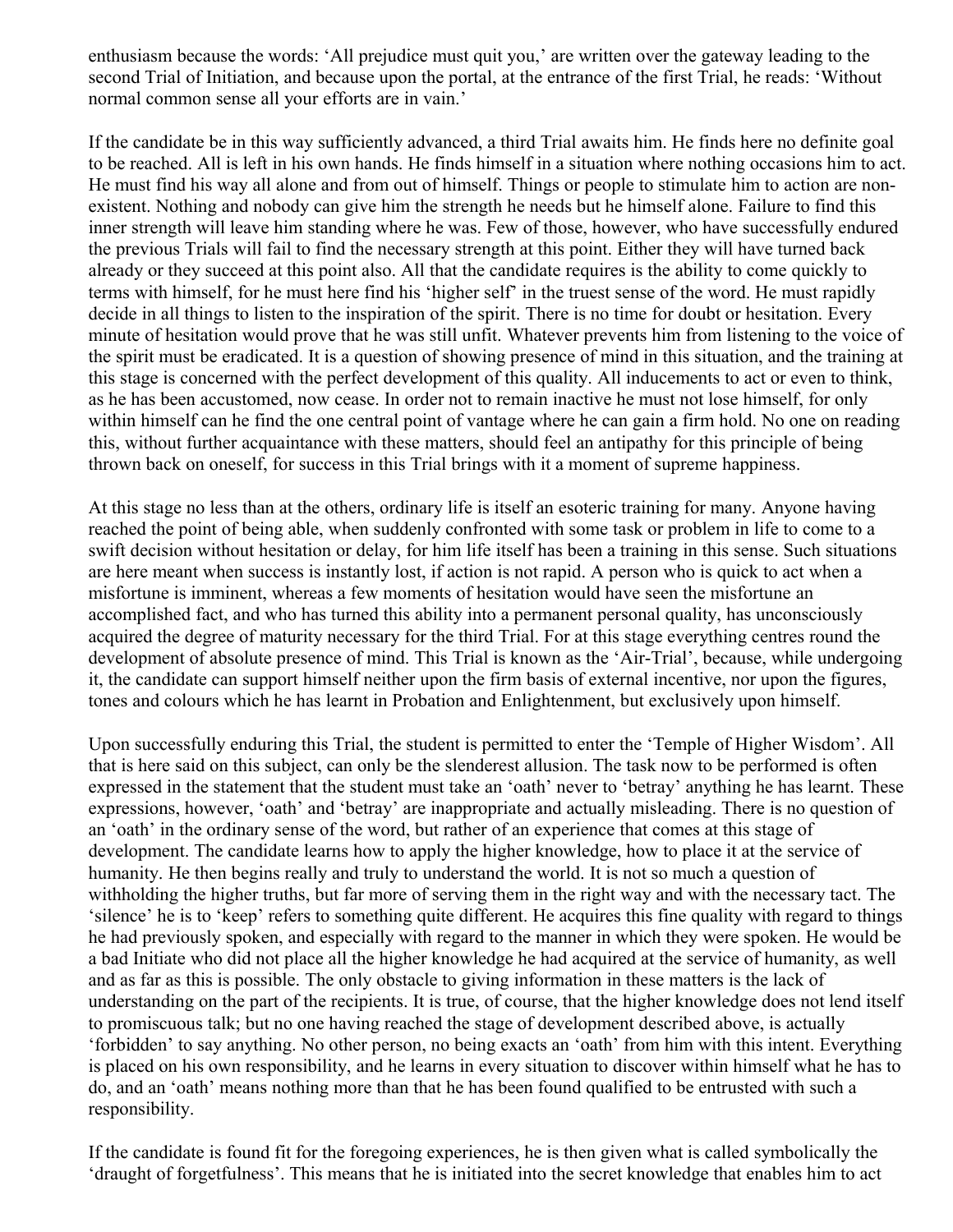without being continually disturbed by the lower memory. This is necessary for the Initiate, for he must have full faith in the immediate present. He must be able to destroy the veil of memory which envelops man every moment of his life. If we judge something that happens to us to-day according to the experience of yesterday, we are exposed to a multitude of errors. Of course this does not mean that all experience gained in life should be renounced. It should always be kept in mind as clearly as possible. But the Initiate must have the ability of judging every new experience wholly according to what is inherent in it, and of letting it react upon him, unobscured by the past. We must be prepared at every moment, that every object and every being shall bring to us some new revelation. If we judge the new by the standard of the old, we are liable to error. The memory of past experiences will be of greatest use for the very reason that it enables us to perceive the new. Had we not gone through a definite experience, we should perhaps be blind to the qualities of the object or being that comes before us. Thus experience should serve the purpose of perceiving the new and not of judging it by the standard of the old. In this respect the Initiate acquires certain definite qualities, and thereby many things are revealed to him which remain concealed from the uninitiate.

The second 'draught' presented to the Initiate is the 'draught of remembrance'. Through its agency he acquires the faculty of retaining the knowledge of the higher truths ever present in his soul. Ordinary memory would be unequal to this task. We must unite ourselves and become as one with the higher truths. We must not only know them, but be able, quite as a matter of course, to manifest and administer them in living actions, even as we ordinarily eat and drink. They must become our practice, our habit, our inclination. 'There must be no need to keep thinking about them, in the ordinary sense; they must come to living expression through man himself; they must flow through him as the functions of life through his organism. Thus doth man ever raise himself, in a spiritual sense, to that same height to which Nature raised him in a physical.

## <span id="page-26-0"></span>**SOME PRACTICAL ASPECTS**

THE training of thoughts and feelings, pursued in the way described in the chapters on Probation, Enlightenment and Initiation, introduces into the soul and spirit the same organic symmetry with which Nature has constructed the physical body. Before this development, soul and spirit are undifferentiated masses. The clairvoyant perceives them as interlacing, rotating, cloud-like spirals, dully glimmering with reddish, reddish-brown, or also, reddish-yellow tones. After this training they begin to assume a brilliant yellowish-green, or greenish-blue colour, and show a regular structure. This inner regularity, leading to higher knowledge, is attained when the student introduces into his thoughts and feelings the same orderly system with which Nature has endowed his bodily organs, so that he should see, hear, digest, breathe, speak, etc. Gradually he learns to breathe and see with his soul, to speak and hear with the spirit.

In the following pages some practical aspects of the higher education of soul and spirit will be treated in greater detail. They are such that anyone can put into practice, regardless of the other rules, and thereby be led some distance further into Spiritual Science.

A particular effort must be made to cultivate the quality of patience. Every symptom of impatience produces a paralyzing, even a destructive effect on the higher faculties that slumber in us. We must not expect an immeasurable view into the higher worlds from one day to the next, for, under such conditions, we shall assuredly be disappointed. Contentment with the smallest fragment attained, repose and tranquillity, must more and more take possession of the soul. It is quite conceivable that the student should await results with impatience; organic symmetry with physical body. Before but he will achieve nothing so long as he fails to master this impatience. Nor is it of any use to combat this impatience merely in the ordinary sense, for it will become only so much the stronger. We overlook it in self-deceit while it plants itself all the more firmly in the depths of the soul. It is only when we ever and again surrender ourselves to a certain definite thought, making it absolutely our own, that any result can be attained. This thought is as follows: I must certainly do everything I can for the training and development of my soul and spirit, but I will wait patiently until higher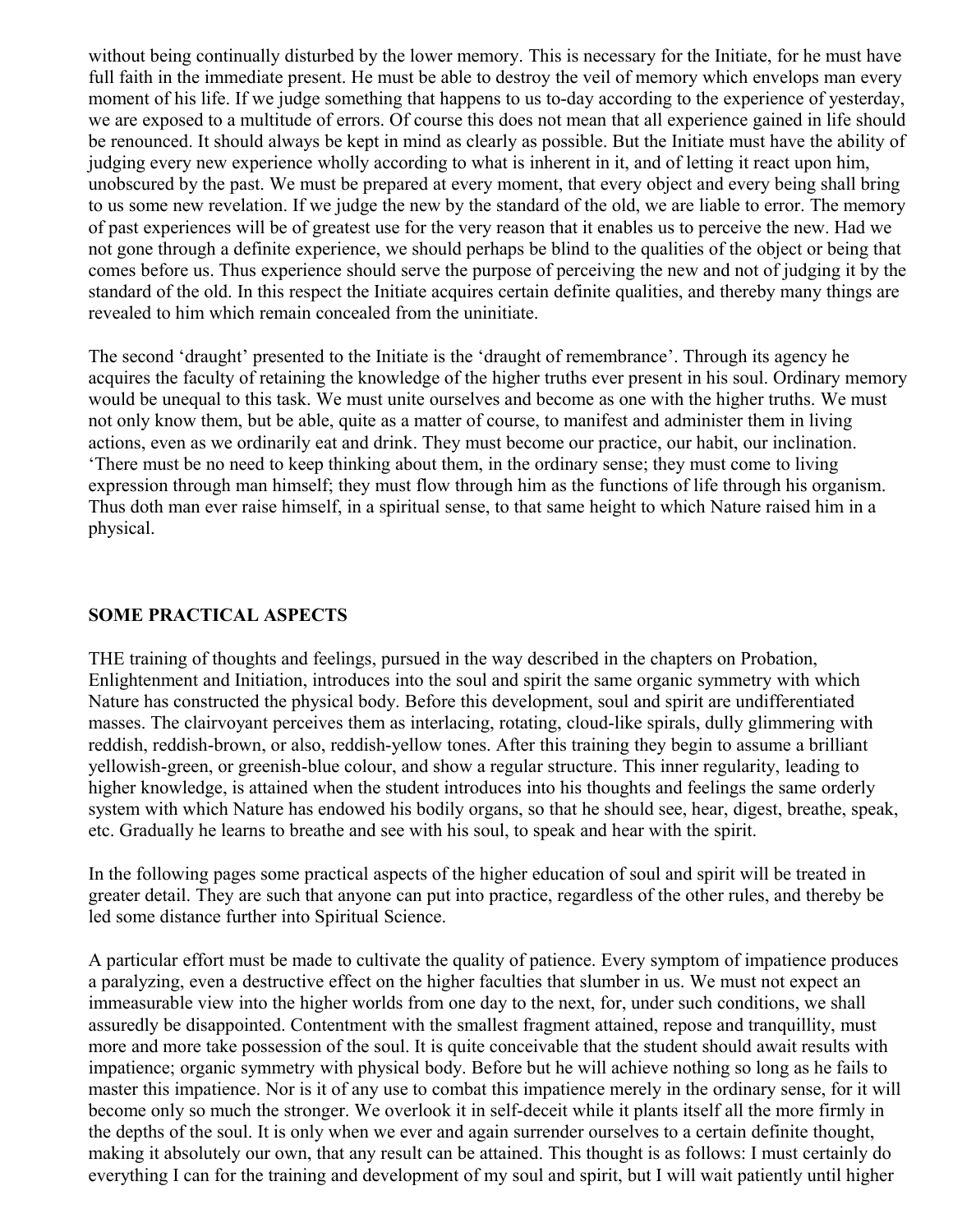powers shall have found me worthy of definite Enlightenment. If this thought becomes so powerful in the student that it grows into an actual feature of his character, he is treading the right path. This feature soon sets its mark on his exterior. The gaze of his eye becomes steady, the movement of his body becomes sure, his decisions definite and all that goes under the name of nervousness gradually disappears. Rules that appear trifling and insignificant must be taken into account. For example, supposing someone affronts us. Before our training we should have directed our resentment against the offender; a wave of anger would have surged up within us. In a similar case, however, the thought is immediately present in the mind of the student that such an affront makes no difference to his intrinsic worth. And he does whatever must be done to meet the affront with calm and composure, and not in a spirit of anger. Of course it is not a case of simply accepting every affront, but of acting with the same calm composure when dealing with an affront against our own person, as we would, if the affront were directed against another person, in whose favour we had the right to intervene. It must always be remembered that this training Is not carried out in rough outward processes but in subtle, silent alterations in the life of thought and feeling.

Patience has an attractive, impatience a repellent effect on the treasures of the higher knowledge. In the higher regions of existence noticing can be attained by haste and unrest. Above all things, desire and craving must be silenced, for these are qualities of the soul before which all higher knowledge bashfully withdraws. However precious this knowledge is accounted, the student must not crave for it or anticipate the time of its coming·. If he wishes to have it for his own sake, he will never attain It. This requires that he should be honest with himself in his innermost soul. He must in no case be under any illusion concerning his own self. With a feeling of inner truth, he must look at his own faults, weaknesses and unfitness full in the face. The moment he tries to excuse to himself any one of his weaknesses, he has placed a stone before him on the path which is to lead him upward. Such obstacles can only be removed by self-enlightenment. There is only one may to get rid of faults and failings, and that is, by a just recognition of them. Everything slumbers in the human soul and can be awakened. A person can even improve his intellect and reason, if he quietly and calmly makes it clear to himself why he is weak in this respect. Such self-knowledge is, of course, difficult, for the temptation to self-deceit is immeasurably great. Anyone making a habit of being truthful with himself, lays open the portal leading to a deeper insight.

All curiosity must fall away from the student. He must rid himself as much as possible of the habit of asking questions merely for the sake of gratifying a selfish thirst for knowledge. He must only ask when knowledge can serve to perfect his own being in the service of evolution, nevertheless his delight in knowledge and his devotion to it, should in no way be weakened. He should listen devoutly to all that contributes to such an end, and should seek every opportunity for such devotional attention.

Special attention must be paid, in esoteric training, to the education of desires. This does not mean that we are to become destitute of desire, for if we are to attain something we must also desire it, and desire will always tend to fulfilment if backed by a certain particular force. This force is derived from a right knowledge. Do not desire at all until you know what is right in any one sphere. That is one of the golden rules for the student. The wise man first ascertains the laws of the world, and then his desires become powers which realize themselves. The following example brings this out clearly. There are certainly many people who would like to learn from their own intuition, something about their life before birth. Such a desire is altogether useless and leads to no result, so long as the person in question has not acquired a knowledge of the laws that govern the nature of the eternal, and a knowledge of them in their subtlest and most intimate character, through the study of Spiritual Science. But if, having really acquired this knowledge, he wishes to proceed further, his desire, now ennobled and purified, will enable him to do so.

It is also no use saying: 'I particularly wish to examine my previous life, and shall study only for this purpose.' We must rather be capable of abandoning this desire, of eliminating it altogether, and of studying, at first, with no such intention. We should cultivate a feeling of joy and devotion for what we learn, with no thought of the above end in view. We should learn to cherish and foster a particular desire in such a way that it brings with it its own fulfilment.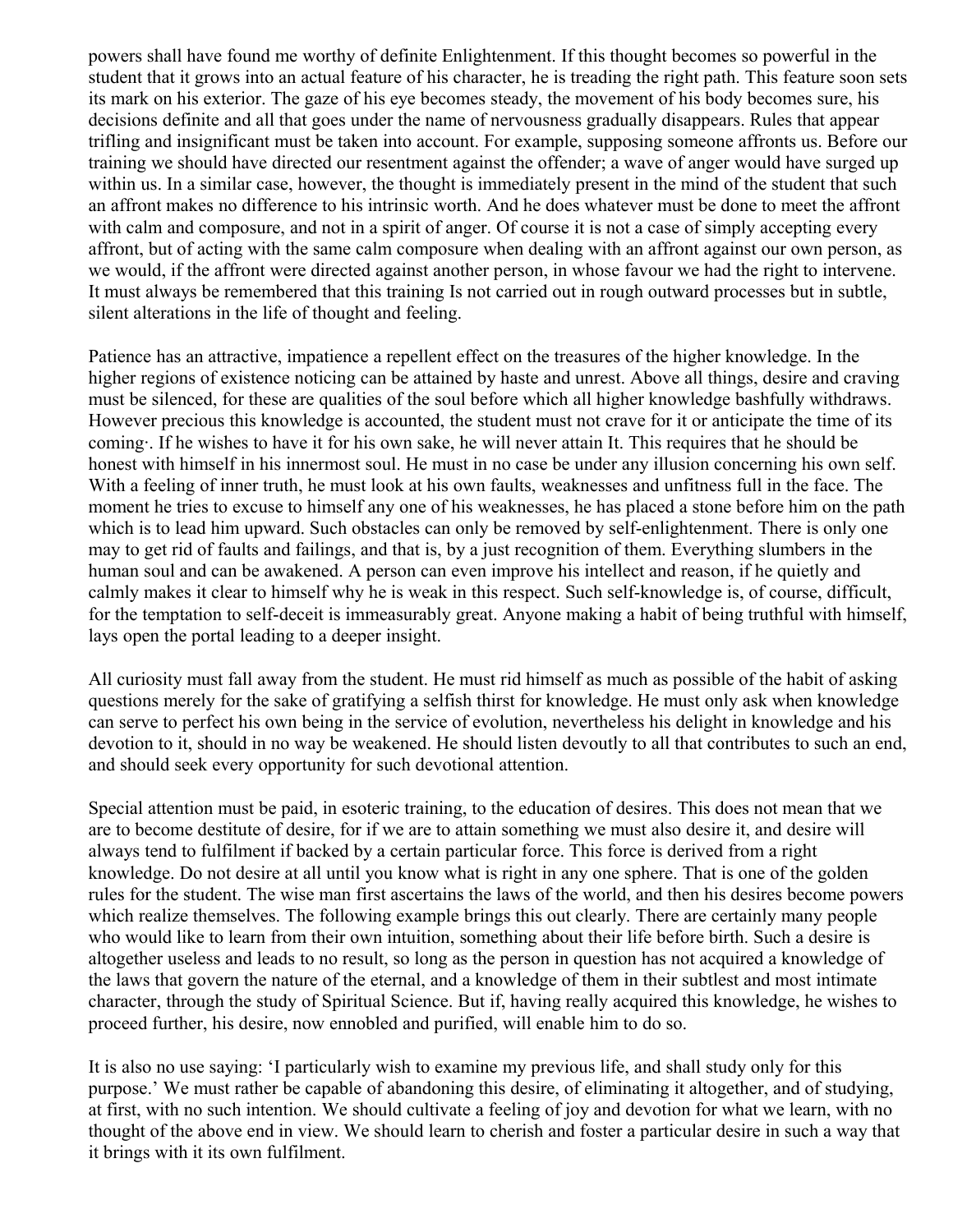If we become angered, vexed or annoyed, we erect a wall around ourselves in the soul-world, and the forces which are to develop the eyes of the soul cannot approach. For instance, if a person angers me, he sends forth a psychic current into the soul-world. I cannot see this current so long as I am myself capable of anger. My own anger conceals it from me. We must not, however, suppose that when we are free from anger, we shall immediately have a psychic (astral) vision. For this purpose an organ of vision must have been developed in the soul. The beginnings of such an organ are latent in every human being, but remain ineffective so long as he is capable of anger. Yet this organ is not immediately present the moment anger has been combatted to a small extent. We must rather persevere in this combating of anger and proceed patiently on our way ; then some day we shall find that this eye of the soul has become developed. Of course anger is not the only failing to be combatted for the attainment of this end. Many grow impatient or sceptical, because they have for years combatted certain qualities, and yet clairvoyance has not ensued. They have just trained some qualities and allowed others to run riot. The gift of clairvoyance first manifests itself when all those qualities which stunt the growth of the latent faculties, are suppressed. Undoubtedly the beginnings of such seeing and hearing may appear at an earlier period, but these are only young and tender shoots, which are subjected to all possible error, and which, if not carefully tended and guarded, may quickly die.

Other qualities which, like anger and vexation, have to be combatted, are timidity, superstition, prejudice, vanity and ambition, curiosity, the mania of imparting information, and the making of distinctions in human beings according to the outward characteristics of rank, sex, race and so forth. In our time it is difficult for people to understand how the combatting of such qualities can have anything to do with the heightening of the faculty of cognition. But every spiritual scientist knows that much more depends upon such matters than upon the increase of intelligence and the employment of artificial exercises. This point can be easily misunderstood, especially if the belief prevails that we must become foolhardy because Re must be fearless; that we must close our eyes to the differences in men, because we must combat the prejudices of rank, race and so forth. Rather is it true that a just recognition of all things is only to be attained when we are no longer entangled in prejudice. Even in the ordinary sense it is true that the fear of some phenomenon prevents us from estimating it rightly; that a racial prejudice prevents us from seeing into a man's soul. It is this ordinary sense that the student must develop, in all its delicacy and subtlety.

Every word spoken without having been thoroughly purged in thought, is a stone thrown in the way of esoteric training. And here something must be considered which can only be explained by giving an example. If anything be said to which we must reply, we must be careful to consider the speaker's opinion, feeling and even his prejudice, rather than what we have to say at the moment on the subject under discussion. In this example a refined quality of tact is indicated to the cultivation of which the student must devote his care. He must learn to judge what importance it may have for the other person, if he opposes the latter's opinion with his own. This does not mean that he must withhold his opinion. There can be no question of that. But he must listen to the speaker as carefully and as attentively as he possibly can, and let his reply derive its form from what he has just heard. In such cases one particular thought recurs ever and again to the student and he is treading the right path if this thought lives with him to the extent of becoming a feature of his character. This thought is as follows: 'The importance lies not in the difference of our opinions but in his discovering what is right if I contribute something towards it.' Thoughts of this and similar nature cause the character and the behaviour of the student to be permeated with a quality of gentleness, which is one of the chief means used in all esoteric training. Harshness scares away the soul-pictures to be evoked by the eye of the soul; gentleness clears the obstacles away and unseals the inner organs.

Along with gentleness, another feature will presently be developed in the soul of the student, of quietly paying attention to all the subtleties in the soul-life of his environment, while reducing to absolute silence any sound within himself. The soul-life of his environment will impress itself on him in such a way that his own soul will grow, and as it grows, become regular in its structure, as a plant expanding in the sunlight. Gentleness and patient reserve open the soul to the soul-world, and the spirit to the spirit-world. Persevere in silent inner seclusion; close the senses to all that they brought you before your training; reduce to absolute immobility all the thoughts which, according to your previous habits, surged up and down within you, wait in patience, and then tile higher worlds will begin to fashion and perfect the organs of sight and hearing in your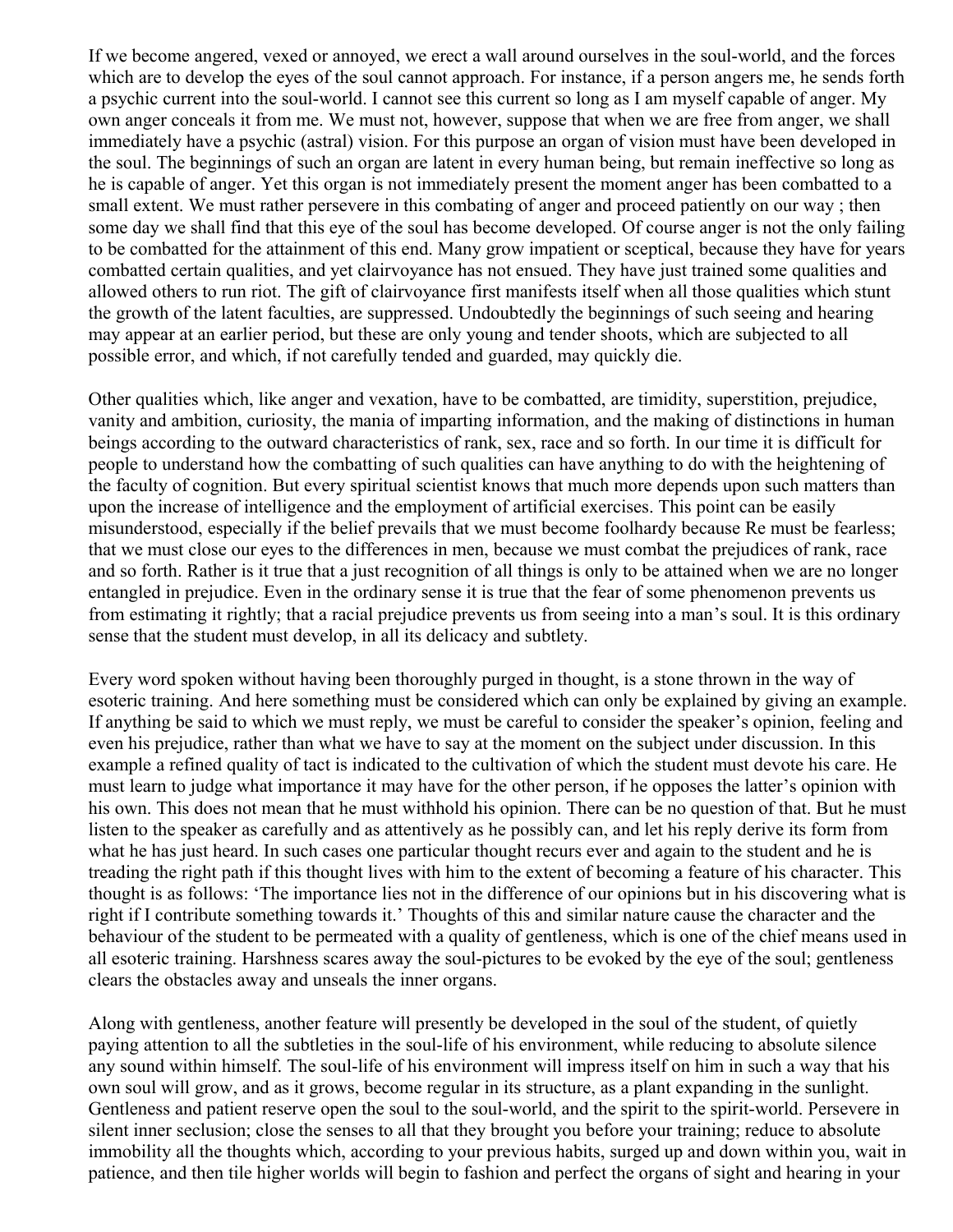soul and spirit. Do not expect immediately to see and hear in the world of soul and spirit, for all that you are doing does but contribute to the development of your higher senses, and you will only be able to hear with soul and spirit when you possess these higher senses. Having persevered for a time in silent inner seclusion, go about your customary daily affairs, imprinting deeply upon your mind this thought: 'Some day, when I am ready, I shall attain what I am to attain,' and make no attempt to attract forcefully any of these higher powers to yourself. Every student receives these instructions at the outset. By observing them he perfects himself. If he neglects them, all his labour is in vain. But they are only difficult of achievement for the impatient and the unpersevering. No other obstacles exist save those which we ourselves place on our own path, and which can be avoided by all who really will. This point must be continually emphasized, because many people form an altogether wrong conception of the difficulties that beset the path to higher knowledge. It is easier, in a certain sense, to accomplish the first steps along this path, than to get the better of the commonest everyday difficulties, without this training. Apart from this, only such things are here imparted as are attended by no danger to the health of soul and body. There are other ways which lead quicker to the goal, but what is here explained has nothing to do with them, because they have certain effects which no experienced spiritual scientist considers desirable. Since fragmentary information concerning these ways is continually finding its way into publicity, express warning must be given against entering upon them. For reasons which only the initiated can understand, these ways can never be made public in their true form. The fragments appearing here and there call never lead to profitable results, but may easily undermine health, happiness and peace of mind. It were far better for people to avoid having anything to do with such things, rather than risk entrusting themselves to wholly dark forces, of whose nature and origin they can know nothing.

Something may here be said concerning the environment in which this training should be undertaken, for this is not without some importance. And yet the case differs for almost every individual. Anyone practising in an environment filled only with self-seeking interests as, for example, the modern struggle for existence, must be conscious of the fact that these interests are not without their effect on the development of his spiritual organs. It is true that the inner laws of these organs are so powerful that this influence cannot be fatally injurious. Just as a lily can never grow into a thistle, however inappropriate its environment, so, too, the eye of the soul can never grow to anything but its destined end, even though it be subjected to the self-seeking interests of modern cities. But, under all circumstances, it is well if the student seeks, now and again for his environment, the restful peace, the inner dignity and sweetness of Nature. Especially fortunate is the student who can carry out his esoteric training surrounded by the green world of plants, or among the sunny hills, where Nature weaves her web of sweet simplicity. This environment develops the inner organs in a harmony which can never ensue in a modern city. He, too, is more favourably situated than the townsman, who, during his childhood, at least, was able to breathe the perfume of pines, to gaze on snow-y peaks, and observe the silent activity of woodland creatures and insects. Yet no city-dweller should fail to give to the organs of his soul and spirit, as they develop, the nurture that comes from the inspired teachings of spiritual investigation. If our eyes cannot follow the woods in their mantle of green, every spring, day by day, we should instead open our soul to the glorious teachings of the Bhagavad Gita, or of St. John's Gospel, or of St. Thomas à Kempis, and to the descriptions resulting from Spiritual Science. There are many ways to the summit of insight. The spiritually experienced could say much concerning these paths, much that might seem strange to the uninitiated. Someone, for instance, might be very far advanced on the path; he might be standing, so to speak, at the very entrance of sight and hearing with soul and spirit; he is then fortunate enough to make a journey over the calm or maybe over the tempestuous ocean, and a veil falls away from the eyes of his soul; suddenly he becomes a seer. Another is equally so far advanced that this veil only needs to be loosened; this occurs through some stroke of destiny. On another this stroke might well have had the effect of paralysing his powers and undermining his energy; for the esoteric student it becomes the occasion of his Enlightenment. A third perseveres patiently for years without any marked result. Suddenly, while silently seated in his quiet chamber, spiritual light envelops him; the walls disappear, become transparent for his soul, and a new world expands before his eyes that have become seeing, or resounds in his ears that have become spiritually hearing.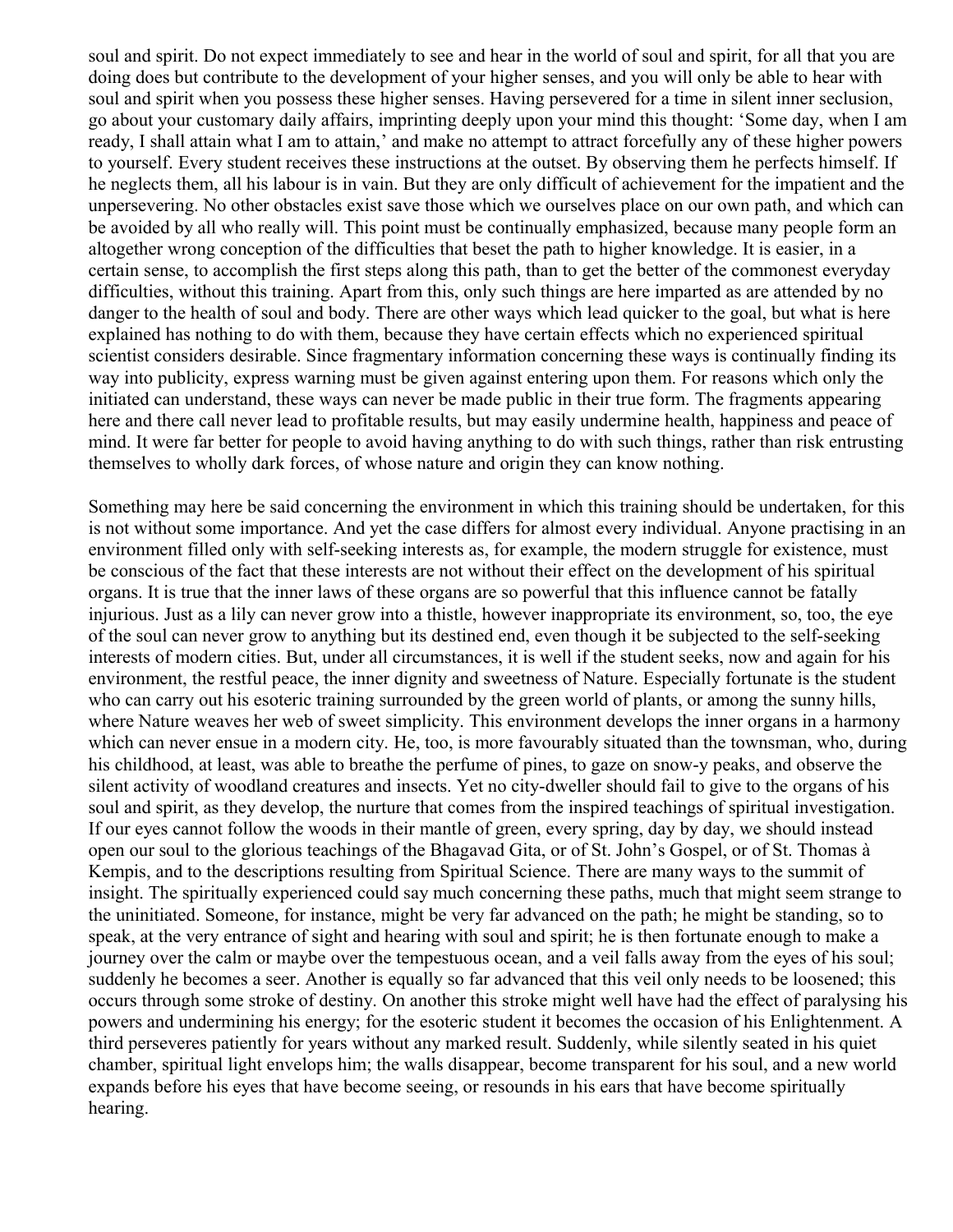# <span id="page-30-0"></span>**THE CONDITIONS OF ESOTERIC TRAINING**

The conditions attached to esoteric training are not mere inventions. They are the natural outcome of esoteric knowledge. Just as no one can become a painter who refuses to handle a paintbrush, so, too, no one can receive esoteric training who is unwilling to meet the demands considered necessary by a teacher. In the main, the latter can give nothing except advice, and everything he says should be accepted in this sense. [footnote: See Appendix and Editorial Preface.] He has already passed through the preparatory stages leading to a knowledge of the higher worlds, and knows from experience what is necessary. It depends entirely upon the freewill of each individual, whether he chooses to tread the same path or not. To insist on being admitted to esoteric training without fulfilling the conditions, would be equivalent to saying: 'Teach me how to paint, but do not ask me to handle a paintbrush.' The teacher can never offer anything unless the recipient comes forward to meet him of his own freewill. But it must be emphasized that a general desire for higher knowledge is not sufficient. This desire will, of course, be felt by many, but nothing can be achieved with it alone, so long as the special conditions attached to esoteric training are not accepted. This point should be considered by those who complain that the training is difficult. Failure or unwillingness to fulfil these strict conditions must entail the abandonment of esoteric training, for the time being. It is true the conditions are strict, yet they are not harsh, since their fulfilment not only should be, but indeed must be a voluntary action.

If this fact be overlooked, esoteric training can easily appear in the light of a coercion of the soul or the conscience; for the training is based on the development of the inner life, and the teacher must necessarily give advice concerning this inner life. And yet no compulsion is used when a demand is met out of free choice. On the other hand, to ask a teacher: 'Give me your higher knowledge, but leave me my customary emotions, feelings and thoughts,' would be an impossible demand. In this case the gratification of curiosity would be the only motive. When pursued in such a spirit, higher knowledge can never be attained.

Let us now consider in turn the conditions imposed on the student. It should be emphasized that the complete fulfilment of any one of these conditions is not insisted upon, but only the corresponding effort. It is the effort of will that matters and the ready disposition to enter upon this path.

1. The first condition is that the student should pay heed to the advancement of bodily and spiritual health. Of course, health does not depend, in the first instance, upon the individual; but the effort to improve, in this respect, lies within the scope of all. Sound knowledge can alone proceed from sound human beings. The unhealthy are not rejected, but it is demanded of the student that he should have the will to lead a healthy life. In this respect he must attain the greatest possible independence. The good counsels of others, freely bestowed though generally unsought, are, as a rule superfluous. Each must endeavour to take care of himself. From the physical aspect, it will be more a question of warding off harmful influences than of anything else. In carrying out our duty, we must often do things that are disadvantageous to our health. We must decide at the right moment to place duty higher than the care of our health. But just think how much can be discontinued, with a little goodwill. Duty must in many cases, stand higher than health, often, even, than life itself, but pleasure must never stand higher, as far as the student is concerned. For him pleasure can only be a means to health and to life, and in this connection we must, above all, be honest and truthful with ourselves. It is no use leading an ascetic life, when the underlying motive is the same, in this case as with other enjoyments. Some may derive satisfaction from asceticism as others from wine-bibbing, but they must not imagine that asceticism of this kind will assist them to attain higher knowledge. Many ascribe to their station of life everything which apparently prevents them from making progress. They say they cannot develop themselves under their conditions of life. Now many may find it desirable, in other respects, to change their station of life, but no one need do so for the purpose of esoteric training. For the latter, a person need only do as much as possible, whatever his position, to further the health of body and soul. Every kind of work can serve the whole of humanity; and it is a surer sign of greatness of soul to perceive clearly how necessary for this whole is a petty, perhaps even an unsightly employment, than to think: 'This work is not good enough for me; I am destined for something better.' Of special importance for the student is the effort to retain complete health of mind. An unhealthy life of thought and feeling will not fail to obstruct the path to higher knowledge. Clear, calm thinking, with stability of feeling and emotion, here form the basis of all work.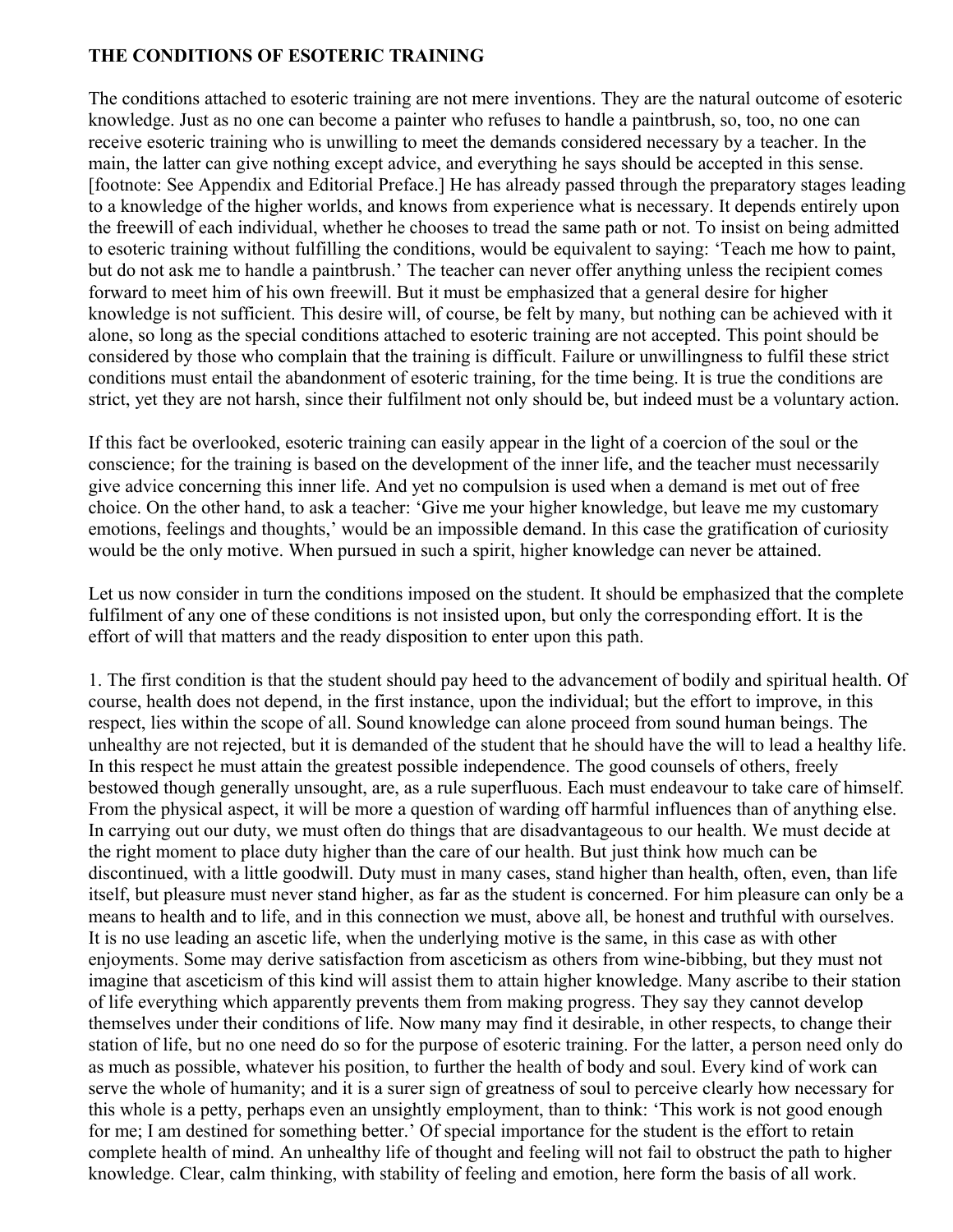Nothing should be further removed from the student than an inclination towards a fantastical, excitable life, towards nervousness, exaggeration and fanaticism. He should acquire a healthy outlook on all circumstances of life; he should meet the demands of life with steady assurance, quietly letting all things make their impression on him and reveal their message. He should be at pains to do justice to life on every occasion. All one-sided and extravagant tendencies in his sentiments and criticisms should be avoided. Failing this he would find his way merely into worlds of his own imagination, instead of higher worlds; in place of truth, his own pet opinions would assert themselves. It is better for the student to be matter-of-fact than excitable and fantastic.

2. The second condition is that the student should feel himself co-ordinated as a link in the whole of life. Much is included in the fulfilment of this condition, but each can only fulfil it in his own manner. If I am a teacher and my pupil does not answer my expectations, I must not direct my resentment against my pupil, but against myself. I must feel myself as one with my pupil, to the extent of asking myself: 'Is my pupil's deficiency not the result of my own action?' Instead of directing my feelings against him, I shall rather reflect on the way I should myself behave, so that the pupil may, in the future, be better able to satisfy my demands. Proceeding from such an attitude, a change will come over the whole of the student's way of thinking. This holds good in all things, great or small. Such an attitude of mind, for instance, alters the way I regard a criminal. I suspend my judgment, and say to myself: 'I am only a human being as he is. Through favourable circumstances, I received an education which perhaps alone saved me from a similar fate.' I may then also come to the conclusion that this brother of mine would have become a different man, had the same pains been taken with him by my teachers, as they took with me. I shall reflect on the fact that something was given to me which was withheld from him. And then I shall naturally come to think of myself as a link in the whole of humanity, and a sharer in the responsibility for everything that occurs. This does not imply that such a thought should be immediately translated into external action and agitation. It should be cherished in stillness within the soul. Then, quite gradually, it will set its mark on the outward demeanour of the student. In such matters each can only begin by reforming himself. It is of no avail, in the sense of the foregoing thoughts, to make general claims on the whole of humanity. It is easy to decide what men ought to be; but the student works in the depths, not on the surface. It would, therefore, be quite wrong to relate the demand here indicated with any external, say, political claims; with such, this training can have nothing to do. Political agitators 'know', as a rule, what to 'demand' of other people; but they say little of demands on themselves.

3. This brings us to the third condition. The student must work his way upward to the realization that his thoughts and feelings are as important for the world as his actions. It must be realized that it is equally injurious to hate a fellow-being, as to strike him. The realization will then follow, that by perfecting ourselves, we accomplish something not only for ourselves, but for the whole world. The world derives equal benefit from our untainted feelings and thoughts, as from our good demeanour, and as long as we cannot believe in this cosmic importance of our inner life, we are unfit for the path that is here described. We are only filled with the right faith in the significance of our inner self, of our soul, when we work at it as though it were at least as real as all external things. We must admit that our every feeling produces an effect, just as every action of our hand.

4. These words express the fourth condition: to acquire the conviction that the real being of man does not lie in his exterior, but in his interior. Anyone regarding himself as a product of the outer world, as a result of the physical world, cannot succeed in this esoteric training, for the feeling that we are beings of soul and spirit forms its very basis. The acquisition of this feeling renders the student fit to distinguish between inner duty and outward success. He learns that the one cannot be directly measured by the other. He must find the direct mean between what is indicated by external conditions, and what he recognizes to be the right conduct for himself. He is not to force upon his environment anything for which it can have no understanding, but he must be quite free from the desire to do only what can be appreciated by those around him. The voice of his own soul struggling manfully towards knowledge, is to bring to him the one and only recognition of the truths for which he stands. But he must learn as much as he possibly can from his environment so as to discover what those around him need, and what is of use to them. In this way he will develop within himself what is known in Spiritual Science as the 'spiritual balance'. An 'open heart' for the needs of the outer world,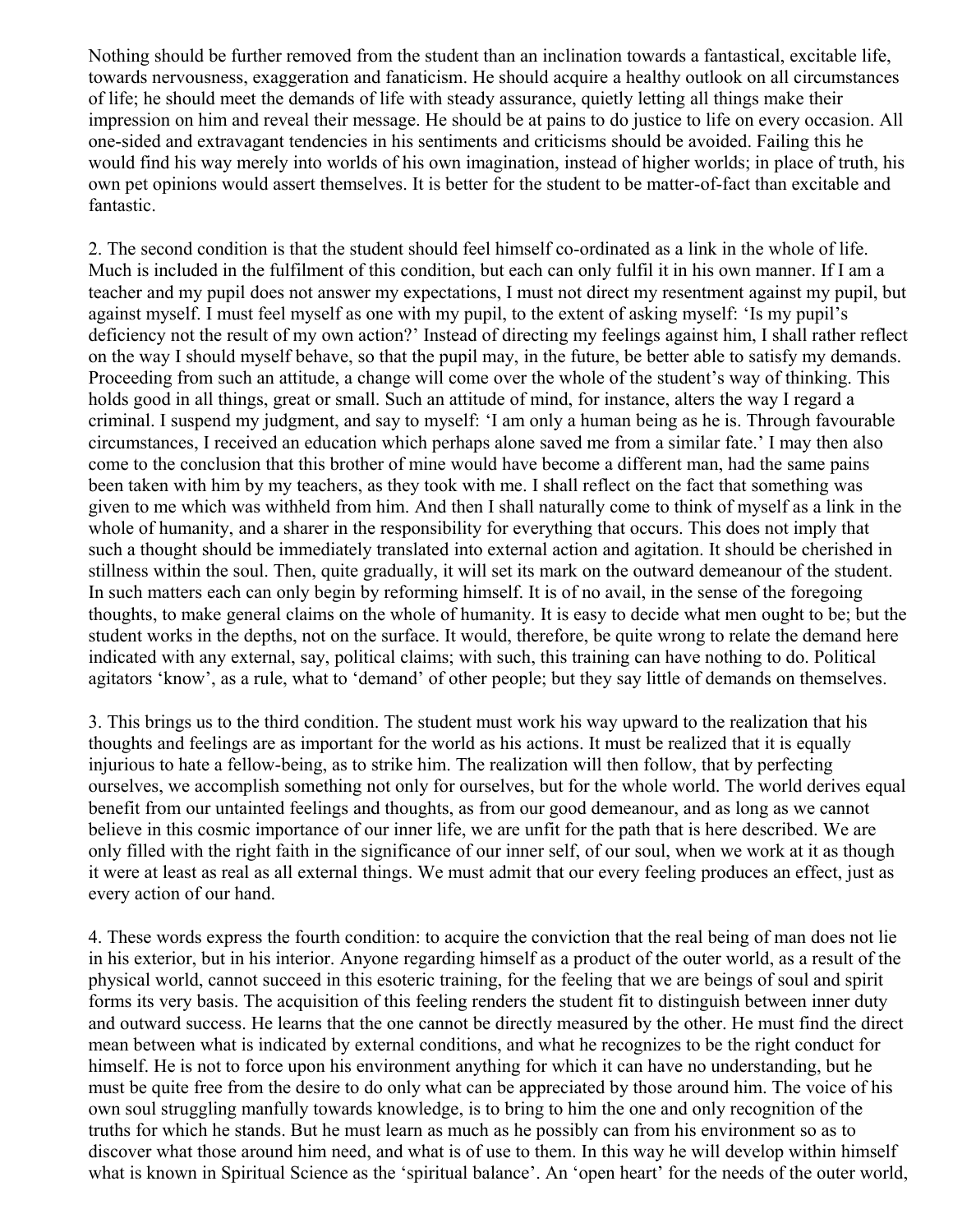lies on one of the scales, and 'inner fortitude and unfaltering endurance' on the other.

5. This brings us to the fifth condition: steadfastness in carrying out a resolution. Nothing should induce the student to deviate from a resolution he may have taken, save only the admission that he was in error. Every resolution is a force, and if this force does not produce an immediate effect at the point to which it was applied, nevertheless it works on in its own way. Success is only decisive when an action arises from desire. But all actions arising from desire are worthless in relation to the higher worlds. Their love towards an action is alone decisive. In this love every motive is implanted that impels the student to action. Undismayed by failure he will never grow weary of endeavouring repeatedly to translate some resolution into action. And in this way he reaches the stage of not waiting to see the outward effect of his actions, but of contenting himself with performing them. He will learn to sacrifice his actions, even his whole being, to the world, however the world may receive his sacrifice. Readiness for a sacrifice, for an offering such as this, must be shown by all who would pursue the path of esoteric training.

6. A sixth condition is the development of a feeling of thankfulness for everything with which man is favoured. We must realize that our existence is a gift from the entire universe. How much is needed to enable each one of us to receive and maintain his existence! How much do we not owe to Nature and to our fellow human beings! Thoughts such as these must come naturally to all who seek esoteric training, for if they do not feel disposed to them, they will be incapable of developing within themselves that all-embracing love, which is necessary for the attainment of higher knowledge. Nothing can reveal itself to us which we do not love. And every revelation must fill us with thankfulness, for we ourselves are the richer for it.

7. All these conditions must be united in a seventh: to regard life unceasingly in the manner demanded by these conditions. The student thus makes it possible to give his life the stamp of uniformity. All his modes of expression, will, in this way, be brought into harmony, and no longer contradict each other. And thus he will prepare himself for the inner tranquillity he must attain during the preliminary steps of his training.

Anyone sincerely showing the goodwill to fulfil these conditions may decide to seek esoteric training. He will then be ready to follow the advice given above. Much of this advice may appear to be merely on the surface, and many will perhaps say that they did not expect the training to proceed in such strict forms. But everything interior must manifest itself in an exterior way, and just as a picture is not evident, when it exists only in the mind of the painter, so, too, there can be no esoteric training without outward expression. Disregard for strict forms is only shown by those who do not know that the exterior is the avenue of expression for the interior. No doubt it is the spirit that really matters, and not the form; but just as form without spirit is null and void, so also would spirit remain inactive if it did not create for itself a form.

The above conditions are calculated to render the student strong enough to fulfil the further demands made on him in his training. If he fail in these conditions, he will hesitate before each new demand, and, without them, he will lack that faith in man which he must possess. For all striving for truth must be founded on faith in and true love for man. But though this is the foundation it is not the source of all striving for truth, for such striving can only flow from the soul's own fountain-head of strength. And the love of man must gradually widen to a love for all living creatures, yes, for all existence. Through failure to fulfil the condition here given, the student will lack the perfect love for everything that fashions and creates, and the inclination to refrain from all destruction as such. He must so train himself that not only in his actions, but also in his words, feelings and thoughts he will never destroy anything for the sake of destruction. His joy must be in growth and life, and he must only lend his hand to destruction, when he is also able, through and by means of destruction, to promote new life. This does not mean that the student must simply look on while evil runs riot; but rather that he must seek, even in evil, that side through which he may transform it into good. He will then see more and more clearly that evil and imperfection may best be combatted by the creation of the good and the perfect. The student knows that out of nothing, nothing can be created, but also that the imperfect can be transformed into the perfect. Anyone developing within himself the disposition to create, will soon find himself capable of facing evil in the right way.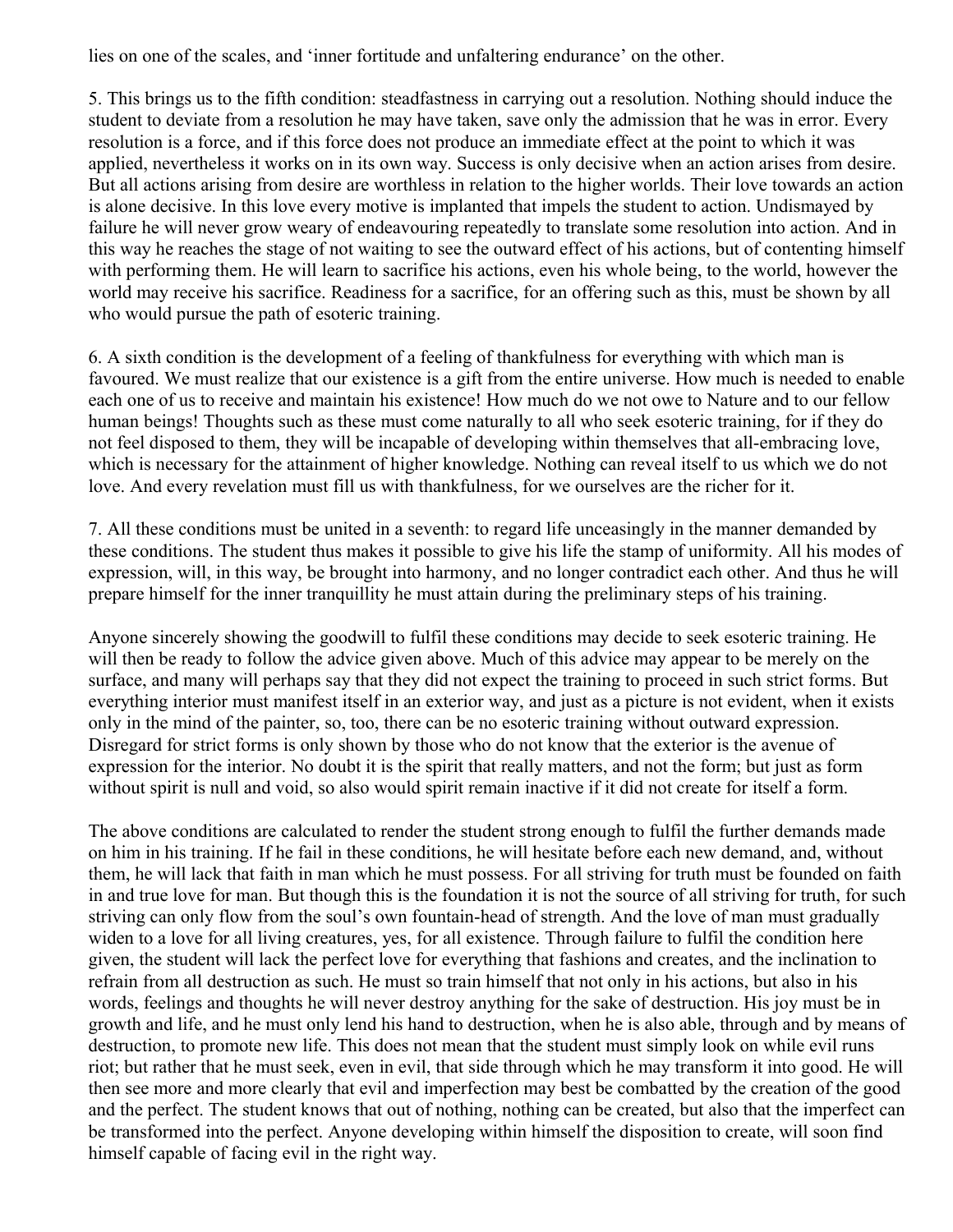It must be clearly realized that the purpose of this training is to build and not to destroy. The student should therefore bring with him the goodwill for sincere and devoted work, and not the intention to criticize and destroy. He should be capable of devotion, for he must learn what he does not yet know; he should look reverently on that which discloses itself. Work and devotion, these are the fundamental qualities which must be demanded of the student. Some come to realize that they are making no progress, though, in their own opinion, they are untiringly active. The reason is that they have not grasped the meaning of work and devotion in the right way. Work done for the sake of success will be the least successful, and learning pursued without devotion will be the least conducive to progress. Only the love of work, and not of success, leads to progress. And if in learning, the student seeks straight thinking and sound judgment, he need not spoil his devotion with doubts and suspicions.

We are not reduced to servile subjection in listening to some information with respectful sympathy, and because we do not at once oppose it with our own opinion. Anyone having advanced some way in the attainment of higher knowledge, knows that he owes everything to quiet attention and active reflection, and not to willful personal judgment. We should always bear in mind that we do not need to learn what we can critically judge. Therefore if our sole intention is to judge, we can learn nothing more. Esoteric training, however, centers round learning; we must have absolutely the goodwill to be learners. If we cannot understand something, it is far better not to judge than to judge adversely. We can wait until later, for a true understanding. The higher we climb the ladder of knowledge, the more do we require the faculty of listening with quiet devotion. All perception of truth, all life and activity in the world of the spirit, become subtle and delicate in comparison with the processes of the ordinary intellect, and of life in the physical world. The more the sphere of our activity widens out before us, the more delicate are the processes in which we are engaged. It is for this reason that men arrive at such different 'opinions' and 'points of view', regarding the higher regions. But there is one and only one opinion regarding higher truths and this one opinion is within reach of all who, through work and devotion, have so risen that they can really behold truth and contemplate it. Opinions differing from the one true opinion can only be arrived at when people, insufficiently prepared, judge in accordance with their pet theories, their habitual ways of thought and so forth. Just as there is only one correct opinion concerning a mathematical problem, so also is this true with regard to the higher worlds. But before such an 'opinion' can be arrived at, due preparation must first be undergone. If this were only considered, the conditions attached to esoteric training would be surprising to none. It is indeed true that truth and the higher life abide in every soul, and that each can and must find them for himself. But they lie deeply buried, and can only be brought up from their deep shafts after all obstacles have been cleared away. Only the experienced can advise how this may be done. Such advice is found in Spiritual Science. No truth is forced on anyone, no dogma is proclaimed; a way, only, is pointed out. It is true that everyone could find this way unaided, but only perhaps after many incarnations. By this esoteric training this way is shortened. We thus reach more quickly a point from which we can co-operate in those worlds, where salvation and evolution of man are furthered by spiritual work. This brings to an end the indications to be given in connection with the attainment of knowledge of the higher worlds. In the following chapters, and in further connection with the above, it will be shown how this development affects the higher elements of the human organism (the soul-organism or astral body, and the spirit or thought-body). In this way, the indications here given will be placed in a new light, and it will be possible to penetrate them in a deeper sense.

## <span id="page-33-0"></span>**SOME RESULTS OF INITIATION**

One of the fundamental principles of true Spiritual Science is that the individual devoting himself to its study, should do so with full consciousness; he should attempt nothing and practise nothing without knowledge of the effect produced. A teacher of Spiritual Science, when giving advice or instruction, will always explain to those in search of higher knowledge, the effects produced on body, soul and spirit, if his advice and instructions be followed. [footnote: See p. 158 and Editorial Preface.]

Some effects produced upon the soul of the student will here be indicated, for such knowledge is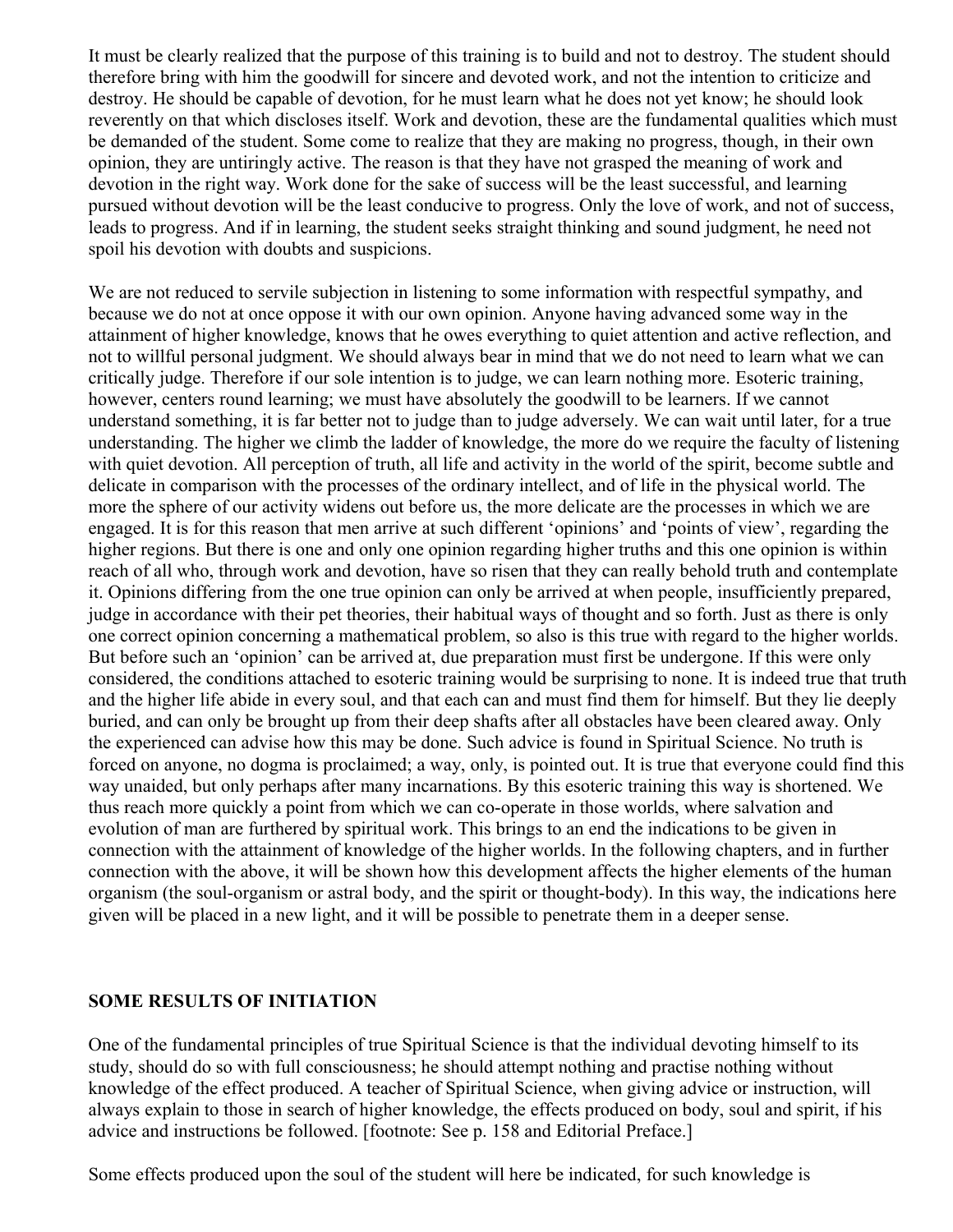indispensable to anyone attempting the exercises leading to the knowledge of the higher worlds with full consciousness of action. Without the latter, no genuine esoteric training is possible, for it must be understood that all groping in the dark is discouraged, and that failure to pursue this training with open eyes may lead to 'mediumship', but not to 'exact clairvoyance' in the sense of Spiritual Science.

The exercises described in the preceding chapters, if practised in the right way, involve certain changes in the organism of the soul (astral body). The latter is only perceptible to the clairvoyant, and may be compared to a more or less luminous cloud, in the centre of which the physical body is discerned. In this astral body desires, lusts, passions, ideas, etc., become visible in a spiritual way. Sensual appetites, for instance, create the impression of a dark red radiance, with a definite shape; a pure and noble thought finds its expression in a reddish-violet radiance; the clear-cut conception of the logical thinker is experienced as a yellowish figure with sharply defined outline; the confused thought of the muddled head appears as a figure with vague outline. The thoughts of a person with one-sided, perverse views, appear sharply outlined but immobile, while the thoughts of people who are accessible to the points of view of others are seen to have mobile, changeable outlines. [footnote: In all these and the following descriptions, it must be noted that with seeing a colour, spiritual seeing is meant. When the clairvoyant speaks of 'seeing red,' he means: 'I have an experience, in a psychic-spiritual way, which is equivalent to the physical experience when an impression of red is received.' This mode of expression is here used because it is perfectly natural to the clairvoyant. If this point is overlooked, a mere colour-vision may easily be mistaken for a genuine clairvoyant experience.]

The further the student advances in his inner development, the greater will be the organic differentiation introduced into his astral body. The latter is confused and undifferentiated in the case of a person of undeveloped inner life; yet the clairvoyant can perceive even the unorganized astral body as a figure standing out distinctly from its environment. It extends from the centre of the head to the middle of the physical body, and appears like an independent body possessing certain organs. These organs, now to be considered, are apparent to the clairvoyant near the following parts of the physical body: the first between the eyes; the second near the larynx; the third in the region of the heart; the fourth in the so-called pit of the stomach; the fifth and sixth are situated in the abdomen. These organs are technically known as wheels, chakrams or lotus flowers. They are so called on account of their likeness to wheels or flowers, but of course it should be clearly understood that such an expression is not to be applied more literally than when the lungs are called wings. Just as there is no question of wings in the case of lungs, so, too, in the case of the lotus flowers, the expression must be taken as a figurative comparison. In undeveloped persons these lotus flowers are dark in colour, motionless and inert. In the clairvoyant, however, they are luminous, mobile, and of variegated colour. Something of this kind applies to the medium, though in a different way; but this question need not here be pursued.

Now when the student begins his exercises, the lotus flowers become brighter; later on they begin to revolve. When this occurs, clairvoyance begins. For these flowers are the sense organs of the soul, and their revolutions express the fact that the clairvoyant perceives supersensibly. No one can perceive the supersensible until he has developed his astral senses in this way. Thanks to the spiritual organ situated in the vicinity of the larynx, it becomes possible to survey clairvoyantly the thoughts and mentality of other beings, and to obtain a deeper insight into the true laws of natural phenomena. The organ situated near the heart permits of clairvoyant knowledge of the sentiments and disposition of other souls. When developed, this organ also makes it possible to observe certain deeper forces in animals and plants. By means of the organ in the so-called pit of the stomach, knowledge is acquired of the talents and capacities of souls; by its means, too, the part played by animals, plants, stones, metals, atmospheric phenomena and so on in the household of Nature, becomes apparent.

The organ in the vicinity of the larynx has sixteen petals or spokes; the one in the region of the heart twelve, and the one in the pit of the stomach ten.

Now certain activities of the soul are connected with the development of these organs, and anyone devoting himself to them in a certain definite way, contributes something to the development of the corresponding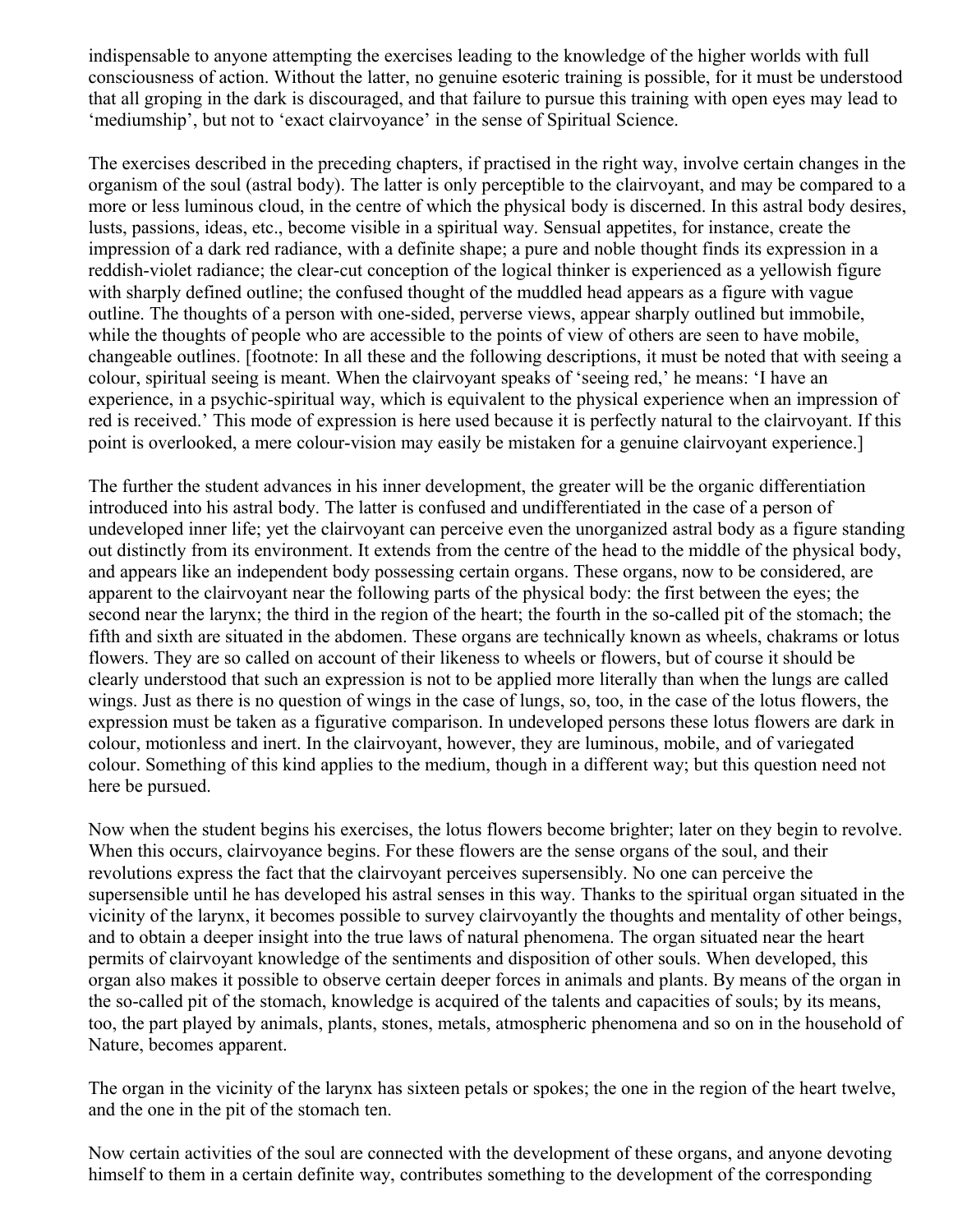organs. In the 16-petalled lotus, eight of its sixteen petals were developed during an earlier stage of human evolution, in a remote past. Man himself contributed nothing to this development; he received them as a gift from nature, at a time when his consciousness was in a dull, dreamy condition. At that stage of human evolution, they were in active use, but the manner of their activity was only compatible with that dull state of consciousness. As consciousness became clearer and brighter, the petals became obscured and ceased their activity. Man himself can now develop the remaining eight petals by conscious exercises, and thereby the whole lotus flower becomes luminous and mobile. The acquisition of certain faculties depends on the development of each one of the sixteen petals. Yet, as already shown, only eight can be consciously developed; the remainder then appear of their own accord.

The development proceeds in the following manner. The student must first apply himself with care and attention to certain functions of the soul, hitherto exercised by him in a careless and inattentive manner. There are eight such functions. The first is the way in which ideas and conceptions are acquired. In this respect people usually allow themselves to be led by chance alone. They see or hear one thing or another and form their ideas accordingly. While this is the case, the sixteen petals of the lotus flower remain ineffective. It is only when the student begins to take his self-education in hand, in this respect, that the petals become effective. His ideas and conceptions must be guarded; each single idea should acquire significance for him; he should see in it a definite message instructing him concerning the things of the outer world, and he should derive no satisfaction from ideas devoid of such significance. He must govern his mental life so that it becomes a true mirror of the outer world, and direct his effort to the exclusion of incorrect ideas from his soul.

The second of these functions is concerned with the control of resolutions. The student must not resolve upon even the most trifling act, without well-founded and thorough consideration. Thoughtless and meaningless actions should be foreign to his nature. He should have well-considered grounds for everything he does, and abstain from everything for which no significant motive is forthcoming.

The third function concerns speech. The student should utter no word that is devoid of sense and meaning; all talking for the sake of talking draws him away from his path. He must avoid the usual kind of conversation, with its promiscuous discussion of indiscriminately varied topics. This does not imply his preclusion from intercourse with his fellows. It is precisely in such intercourse that his conversation should develop to significance. He is ready to converse with everyone, but he does so thoughtfully and with thorough deliberation. He never speaks without grounds for what he says. He seeks to use neither too many nor too few words.

The fourth is the regulation of outward action. The student tries to adjust his actions in such a way that they harmonize with the actions of his fellow-men and with the events in his environment. He refrains from actions which are disturbing to others and antagonistic to his surroundings. He seeks to adjust his actions so that they combine harmoniously with his surroundings, with his position in life, etc. When an external motive causes him to act, he considers how he can best respond. When the impulse proceeds from himself he weighs with minute care the effects of his activity.

The fifth function includes the management of the whole of life. The student endeavours to live in conformity with both Nature and spirit. Never over-hasty, he is also never indolent. Excessive activity and laziness are equally alien to him. He looks upon life as a means for work and disposes it accordingly. He regulates his habits, the care of his health, etc., in such a way that a harmonious whole is the outcome.

The sixth is concerned with human endeavour. The student tests his capacities and proficiency, and conducts himself in the light of such self-knowledge, He attempts nothing that is beyond his powers, but seeks to omit nothing that is within their scope. On the other hand he sets before himself aims that coincide with the ideals and the great duties of a human being. He does not mechanically regard himself as a wheel in the vast machinery of mankind, but seeks to comprehend the tasks of his life, and to look out beyond the limit of the daily and trivial. He endeavours to fulfil his obligations ever better and more perfectly.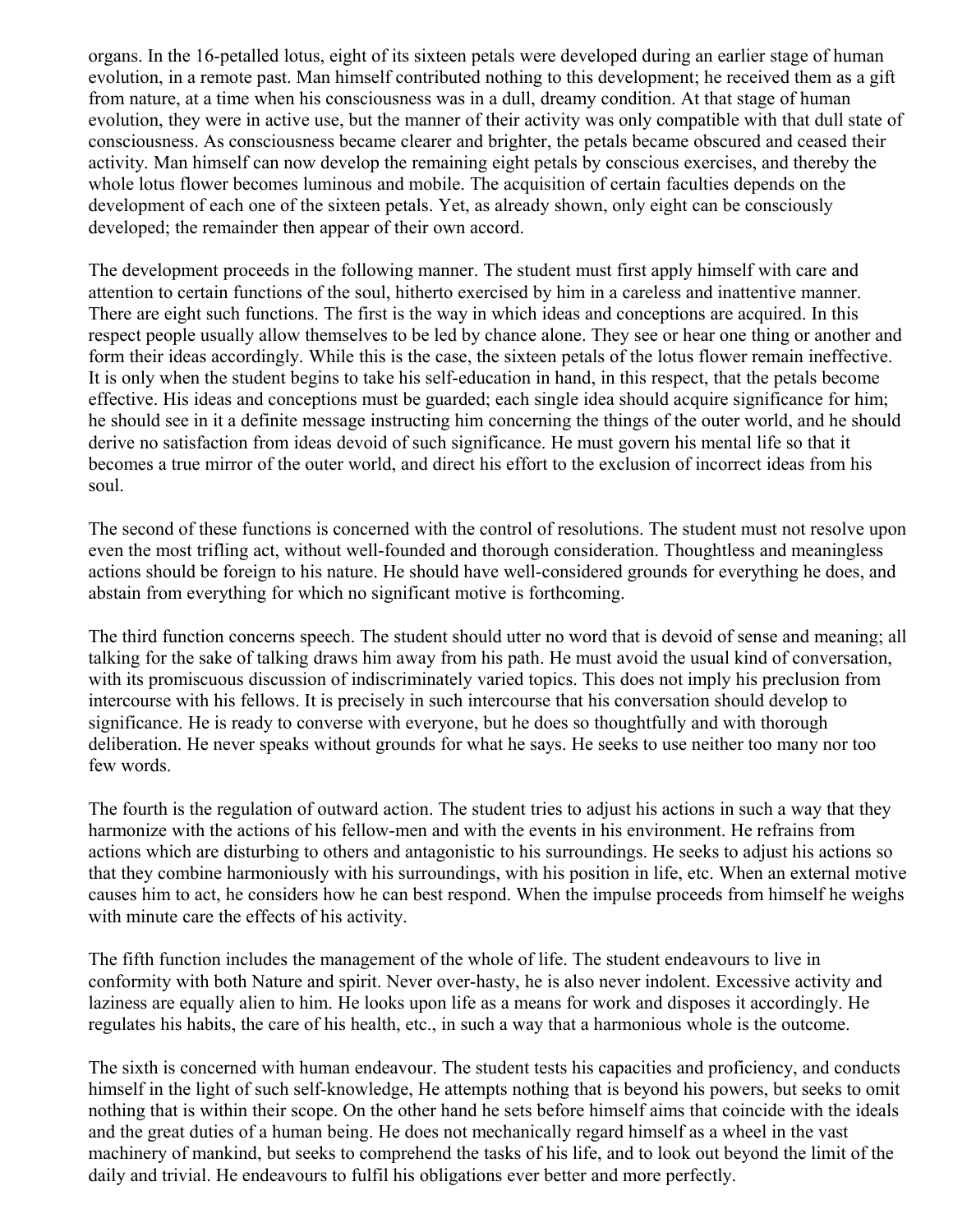The seventh deals with the effort to learn as much from life as possible. Nothing passes before the student without giving him occasion to accumulate experience which is of value to him for life. If he has performed anything wrongly or imperfectly, he lets this be an incentive for repeating the performance later on, but this time rightly and perfectly. When others act, he observes them with the same end in view. He tries to gather a rich store of experience, and ever to turn to it for counsel; nor indeed will he ever do anything without looking back on experiences from which he can derive help in his decisions and affairs.

Finally, the eighth is that the student must, from time to time, glance introspectively into himself, sink back into himself, take himself carefully to task, form and test the fundamental principles of his life, run over, in his thoughts, the sum total of his knowledge, weigh his duties, reflect upon the content and aim of life and so on. All these things have been mentioned in the preceding chapters; here they are merely recapitulated in connection with the development of the 16-petalled lotus. By means of these exercises the latter will become ever more and more perfect, for it is upon such exercises that the development of clairvoyance depends. The better the student's thoughts and speech harmonize with the processes in the outer world, the more quickly will he develop this faculty. Whoever thinks and speaks what is contrary to truth destroys something in the bud of his 16-petalled lotus. Truthfulness, uprightness and honesty are in this connection creative forces, while mendacity, deceitfulness and dishonesty are destructive forces. The student must realize, however, that actual deeds are needed, and not merely 'good intentions'. If I think or say anything that does not conform with reality, I kill something in my spiritual organs, even though I believe my intentions to be ever so good. It is here as with the child which needs must burn itself when it falls into the fire, even though it did so out of ignorance. The regulation of the above activities of the soul in the manner described, causes the 16-petalled lotus to ray forth in glorious hues, and imparts to it a definite movement. Yet it must be noted that the faculty of clairvoyance cannot make its appearance before a definite degree of development has been attained. It cannot appear so long as it is irksome for the student to regulate his life in this manner. He is still unfit, so long as the activities described above are a matter of special pre-occupation for him. The first traces of clairvoyance only appear when he has reached the point of being able to live in the specified way, as a person habitually lives. These things must then no longer be irksome, but must have become a matter of course. There must be no need for him to be continually watching himself, and urging himself on to live in this way. It must all become a matter of habit.

Now this lotus flower may be made to develop in another way by following certain other instructions. But all such methods are rejected by true Spiritual Science, for they lead to the destruction of physical health and to moral ruin. They are easier to follow than those here described. The latter, though protracted and irksome, lead to the true goal and cannot but strengthen morally.

The distorted development of a lotus flower results not only in illusions and fantastic conceptions, should a certain degree of clairvoyance ensue, but also in errors and instability in ordinary life. Such a development may be the cause of timidity, envy, vanity, haughtiness, wilfulness and so on in a person who hitherto was free from these defects. It has already been explained that eight of the sixteen petals of this lotus flower were developed in a remote past, and that these will reappear of themselves, in the course of esoteric development. All the effort and attention of the student must be devoted to the remaining eight. Faulty training may easily result in the reappearance of the earlier petals alone, while the new petals remain stunted. This will ensue especially if too little logical, rational thinking is introduced into the instruction. It is of supreme importance that the student should be a rational and clear-thinking person, and of further importance that he should practise the greatest clarity of speech. People who begin to have some presentiment of supersensible things, are apt to wax talkative on this subject, thereby retarding their normal development. The less one talks about these matters the better. No one should speak about them until he has achieved a certain degree of clarity. At the beginning of their instruction, students are as a rule astonished at the teacher's lack of curiosity concerning their own experiences. It mere much the best for them to remain entirely silent on this subject, and to content themselves with mentioning if they have been successful or unsuccessful in performing the exercises and observing the instructions given them. For the teacher has quite other means of estimating their progress than their own communications. The eight petals now under consideration always become a little hardened through such communications, whereas they should he kept soft and supple. The following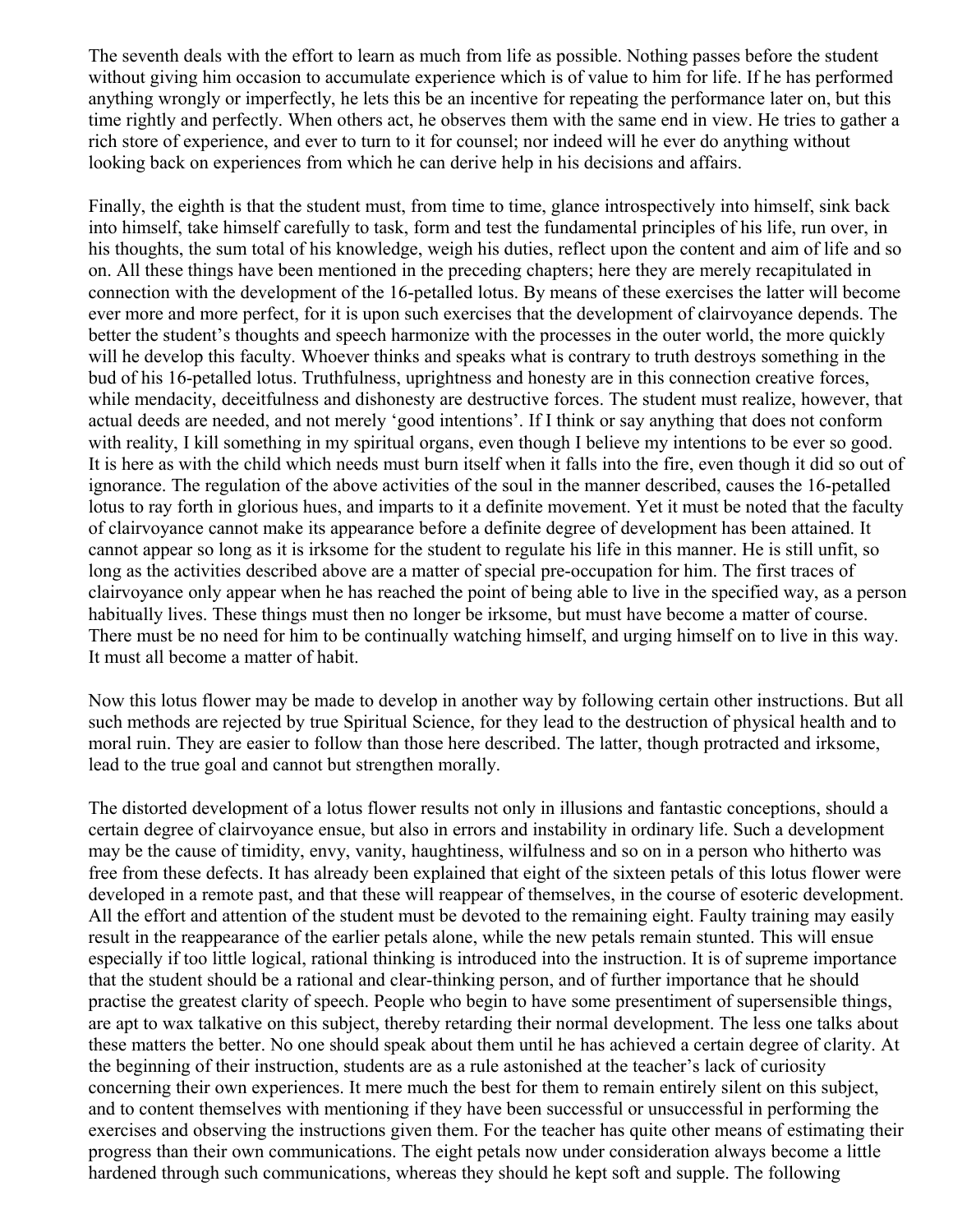example, taken, for the sake of clarity, not from the supersensible world, but from ordinary life, will illustrate this point. Suppose I hear a piece of news and thereupon immediately form an opinion. Shortly afterwards I receive some further news which does not harmonize with the previous information. I am thereby obliged to reverse my previous judgment. The result is an unfavourable influence upon my 16-petalled lotus. Quite the contrary would have been the case had I, in the first place, suspended my judgment, and remained silent both inwardly in thought and outwardly in word, concerning the whole affair, until I had acquired reliable grounds for forming my judgment. Caution in the formation and pronouncement of judgments becomes, by degrees, the special characteristic of the student. On the other hand his receptivity for impressions and experiences increases; he lets them pass over him silently, so as to collect and have the largest possible number of facts at his disposal, when the time comes to form his opinions. Bluish-red and reddish-pink shades colour the lotus flower as the result of such circumspection, whereas, in the opposite case, dark red and orange shades appear. [footnote: Students will recognize in the conditions attached to the development of the 16-petalled lotus, the instructions given by the Buddha to his disciples for the 'Path'. Yet there is no question here of teaching Buddism, but of describing conditions governing development, which are the natural outcome of Spiritual Science. The fact that these conditions harmonize with certain teachings of the Buddha is no reason for not finding them true in themselves.]

The 12-petalled lotus situated in the region of the heart, is developed in a similar way. Half its petals, too, were already existent and in active use, in a remote stage of human evolution. Thus these six petals need not now be especially developed in esoteric training; they appear of themselves, and begin to revolve when the student sets to work on the other six. Here again he learns to promote this development by consciously controlling and directing certain inner activities in a special way.

It must be clearly understood that the perceptions of each single spiritual organ bear a different character. The 12- and 16-petalled lotus flowers transmit quite different perceptions. The latter perceives forms. The thoughts and mentality of other beings and the laws governing natural phenomena become manifest, through the 16-petalled lotus, as figures, not rigid motionless figures, but mobile forms filled with life. The clairvoyant in whom this sense is developed, can distinguish, for every mode of thought and for every law of Nature, a form bearing their impression. A revengeful thought, for example, assumes an arrow-like, pronged form, while a kindly thought is often formed like an opening flower, and so on. Clear-cut, significant thoughts are regular and symmetrical in form, while confused thoughts have wavy outlines. Quite different perceptions are received through the 12-petalled lotus. These perceptions may be in a sense likened to warmth and cold, as applied to the soul. A clairvoyant equipped with this faculty feels this warmth and cold streaming out from the forms discerned by the 16-petalled lotus. Had he developed the 16- and not the 12 petalled lotus, he would only perceive, in the kindly thought, for instance, the figure described above, while a clairvoyant in whom both senses were developed, would also notice what can be described as soul-warmth, flowing from the thought. It should be noticed, in passing, that esoteric training never develops one organ without the other, so that the above-mentioned example may be regarded as an exception referred to for the sake of lucidity. The 12-petalled lotus, when developed, reveals to the clairvoyant a deep understanding of the processes of Nature. From every manifestation of growth and development there issue rays of soulwarmth, while everything that is encompassed by decay, destruction, ruin, presents an impression of cold.

The development of this sense may be furthered in the following manner. To begin with, the student applies himself to regulating his sequence of thought (control of thought). Just as the 16-petalled lotus is developed by cultivating thoughts that conform with truth and are significant, so, too, the 12-petalled lotus is developed by inwardly controlling the trains of thought. Thoughts that dart to and fro like will-o'-the-wisps, and follow each other in no logical or rational sequence, but merely by pure chance, destroy its form. The latter is developed to ever-increasing perfection, the closer thought is made to follow upon thought, and the more strictly everything of illogical nature is avoided. If the student hears illogical thoughts, he immediately lets the right thoughts pass through his mind. He should not, however, withdraw in a loveless way from what is perhaps an illogical environment, in order to further his own development. Neither should he feel himself impelled to correct all the illogical thoughts expressed around him. He should rather co-ordinate silently the thoughts as they pour in upon him, in a way conforming with logic and sense, and himself endeavour, in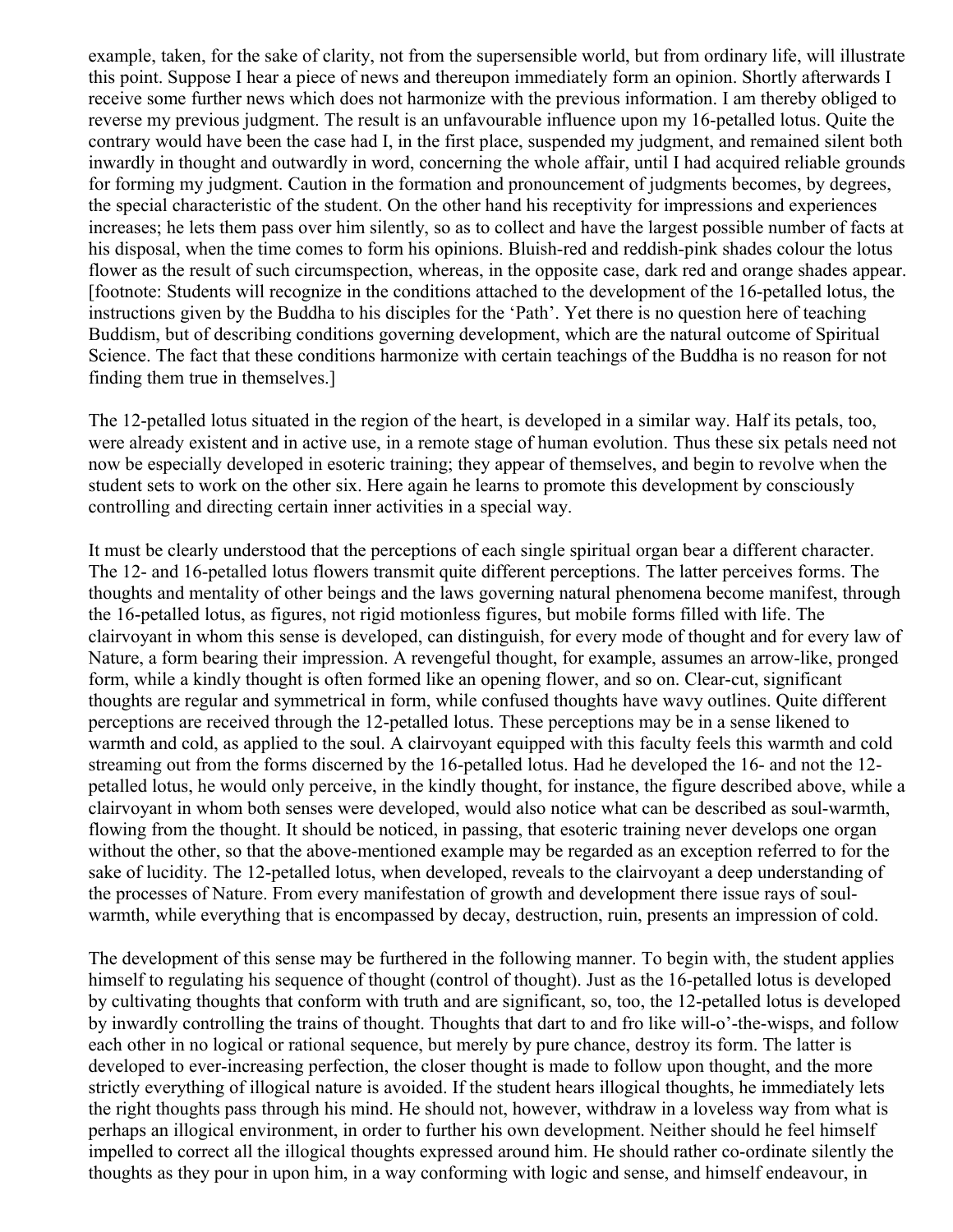every case, to retain this same method in his own thinking. An equal supervision in his actions forms the second requirement (control of actions). All inconstancy, all disharmony of action conduces to the destruction of the lotus flower here in question. When the student performs some action, he must see to it that his succeeding action follows in logical sequence, for if he acts from day to day with variable intent, he will never develop the faculty here considered.

The third requirement is the cultivation of endurance (perseverance). The student is impervious to all influences which would divert him from the goal he has set himself, so long as he can regard it as the right goal. For him, obstacles contain a challenge to surmount them, but are never a reason for restraining his progress.

The fourth requirement is forbearance (tolerance) towards persons, creatures and also circumstances. The student suppresses all superfluous criticism of everything that is imperfect, evil and bad, and seeks rather to understand everything that comes under his notice. Even as the sun does not withdraw its light from the bad and the evil, so he, too, does not refuse them an intelligent sympathy. Should some trouble befall him, he does not proceed to condemn and criticize, but accepts what necessity has brought him, and endeavours to the best of his ability, to give the matter a turn for the best. He does not consider the opinions of others merely from his own standpoint, but seeks to put himself into the other's position.

The fifth requirement is impartiality towards everything that life brings. In this connection we speak of faith and trust. The student encounters every human being and every creature with this trust, and lets it inspire his every action. Upon hearing some information, he never says to himself: 'I don't believe it; it contradicts my present opinions.' He is far rather ready to test and rectify his views and opinions. He ever remains receptive for everything that confronts him, and he trusts in the effectiveness of his undertakings. Timidity and scepticism are banished from his being. He harbours a faith in the power of his intentions. A hundred failures cannot rob him of his faith. This is the 'faith which can move mountains'.

The sixth requirement is the cultivation of a certain inner balance (equanimlity). The student endeavours to retain his composure in the face of joy and sorrow, and discards the tendency to fluctuate between the seventh heaven of joy and the depths of despair. Misfortune and danger, fortune and advancement alike find him ready armed.

The reader will recognize in the qualities here described, the 'six attributes', which the candidate for Initiation strives to acquire. The intention has been to show their connection with the spiritual organ known as the 12-petalled lotus flower. As before, special instructions can be given to bring this lotus flower to fruition, but here again, the perfect symmetry of its form depends on the development of the qualities mentioned, the neglect of which results in this organ being formed to a caricature of its proper shape. In this case, should a certain clairvoyance be attained, the qualities in question may take an evil instead of a good direction. A person may become intolerant, timid or contentious towards his environment; may, for instance, acquire some feeling for the sentiments of others, and for this reason shun them or hate them. This may even reach the point that, by reason of the inner coldness overwhelming him, he is unable to listen to repugnant opinions, or he may behave in an objectionable manner.

The development of this organ may be accelerated, if, in addition to all that has been stated, certain other injunctions be observed which can only be imparted to the student by word of mouth. Yet the instructions given above do actually lead to genuine esoteric training, and moreover, the regulation of life in the way described, can be advantageous to all who cannot or will not undergo esoteric training. For it does not fail to produce an effect upon the organism of the soul, even though slowly. As regards the esoteric student, the observance of these principles is indispensable Should he attempt esoteric training without conforming to them, this could only result in his entering the higher worlds with inadequate organs, and instead of perceiving the truth, he would be subjected to deceptions and illusions. He would attain a certain clairvoyance, but for the most part, be the victim of greater blindness than before. Formerly he at least stood firmly within the physical world; now he sees through this physical world, and goes astray in it before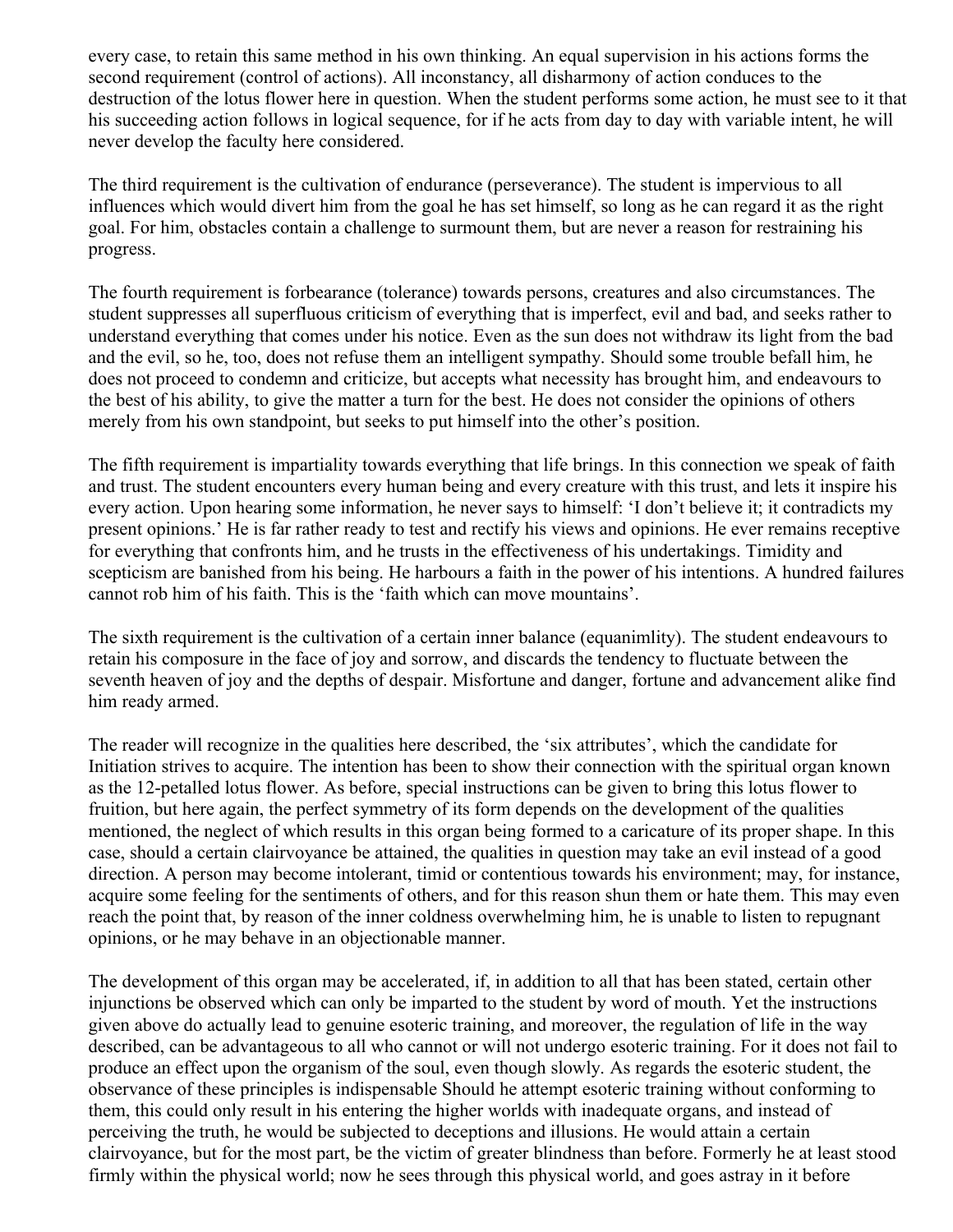acquiring a firm footing in a higher world. All power of distinguishing truth from error, would then perhaps fail him, and he would entirely lose his way in life. It is just for this reason that patience is so necessary in these matters. It must ever be borne in mind that the instructions given in esoteric training may go no further than is compatible with the willing readiness shown to develop the lotus flowers to their regular shape. Should these flowers be brought to fruition before they had quietly attained their correct form, mere caricatures would be the result. Their fruition can be accelerated by the special instructions given in esoteric training, but their form is dependent on the method of life described above. An inner training of a particularly intimate character is necessary for the development of the l0-petalled lotus flower, for it is now a question of learning consciously to control and dominate the sense-impressions themselves. This is of particular importance in the initial stages of clairvoyance, for it is only by this means that a source of countless illusions and fancies is avoided. People, as a rule, do not realize by what factors their sudden ideas and memories are dominated, and how they are produced. Consider the following case. Someone is travelling by railway; his mind is busy with one thought; suddenly his thought diverges; he recollects an experience that befell him years ago, and interweaves it with his present thought. He did not notice that in looking through the window, he had caught sight of a person who resembled another intimately connected with the recollected experience. He remains conscious, not of what he saw, but of the effect it produced, and so believes that it all came to him 'of its own accord'. Now much in life occurs in such a way! How great is the part played in our life by things we hear and learn, without our consciously realizing the connection! Someone, for instance, cannot bear a certain colour, but does not realize that this is due to the fact that the school-teacher who used to worry him many years ago, wore a coat of that colour. Innumerable illusions are based upon such associations. Many things leave their mark upon the soul, while remaining outside the pale of consciousness. The following may occur. Someone reads in the paper about the death of a well-known person, and forthwith claims to have had a 'presentiment' of it 'yesterday', although he neither heard nor saw anything that might have given rise to such a thought. And indeed it is quite true that the thought occurred to him 'vesterday', as though of its own accord, that this particular person would die; only one thing escaped his attention: two or three hours before this thought occurred to him yesterday, he went to visit an acquaintance; a newspaper lay on the table; he did not actually read it, but his eyes unconsciously fell on the announcement of the dangerous illness of the person in question. He remained unconscious of the impression he received, and yet this impression resulted in his 'presentiment'.

Reflection upon these matters will show how great a source of illusion and fantasy is contained in such associations. It is just this source which must be dammed up by all who seek to develop their l0-petalled lotus flower. Deeply hidden characteristics in other souls can he perceived by this organ, but their truth depends on the attainment of immunity from the above-mentioned illusions. For this purpose it is necessary that the student should control and dominate everything that seeks to influence him from outside. He should reach the point of really receiving no impressions beyond those he wishes to receive. This can only be achieved by the development of a powerful inner life; by an effort of the will he only allows such things to impress him to which his attention is directed, and he actually evades all impressions to which he does not voluntarily respond. If he sees something, it is because he wills to see it. And if he does not voluntarily take notice of something, it is actually non-existent for him. The greater the energy and inner activity devoted to this work, the more extensively will this faculty be attained. The student must avoid all vacuous gazing and mechanical listening. For him only those things exist to which he turns his eye or his ear. He must practise the power of hearing nothing, even in the greatest disturbance, if he does not will to hear; and he must make his eyes unimpressionable to things of which he does not particularly take notice. He must be shielded as by an inner armour against all unconscious impressions. In this connection, the student must devote special care to his thought-life. He singles out a particular thought and endeavours to link on to it only such other thoughts as he can himself consciously and voluntarily produce. He rejects all casual fancies, and does not connect this thought with another until he has investigated the origin of the latter. He goes still further. If, for instance, he feels a particular antipathy for something, he will combat it and endeavour to establish a conscious relation between himself and the thing in question. In this way the unconscious elements that intrude into his soul will become fewer and fewer. Only by such severe self-discipline can the l0-petalled lotus flower attain its proper form. The student's inner life must become a life of attention, and he must learn really to keep away from himself everything to which he should not or does not wish to direct his attention.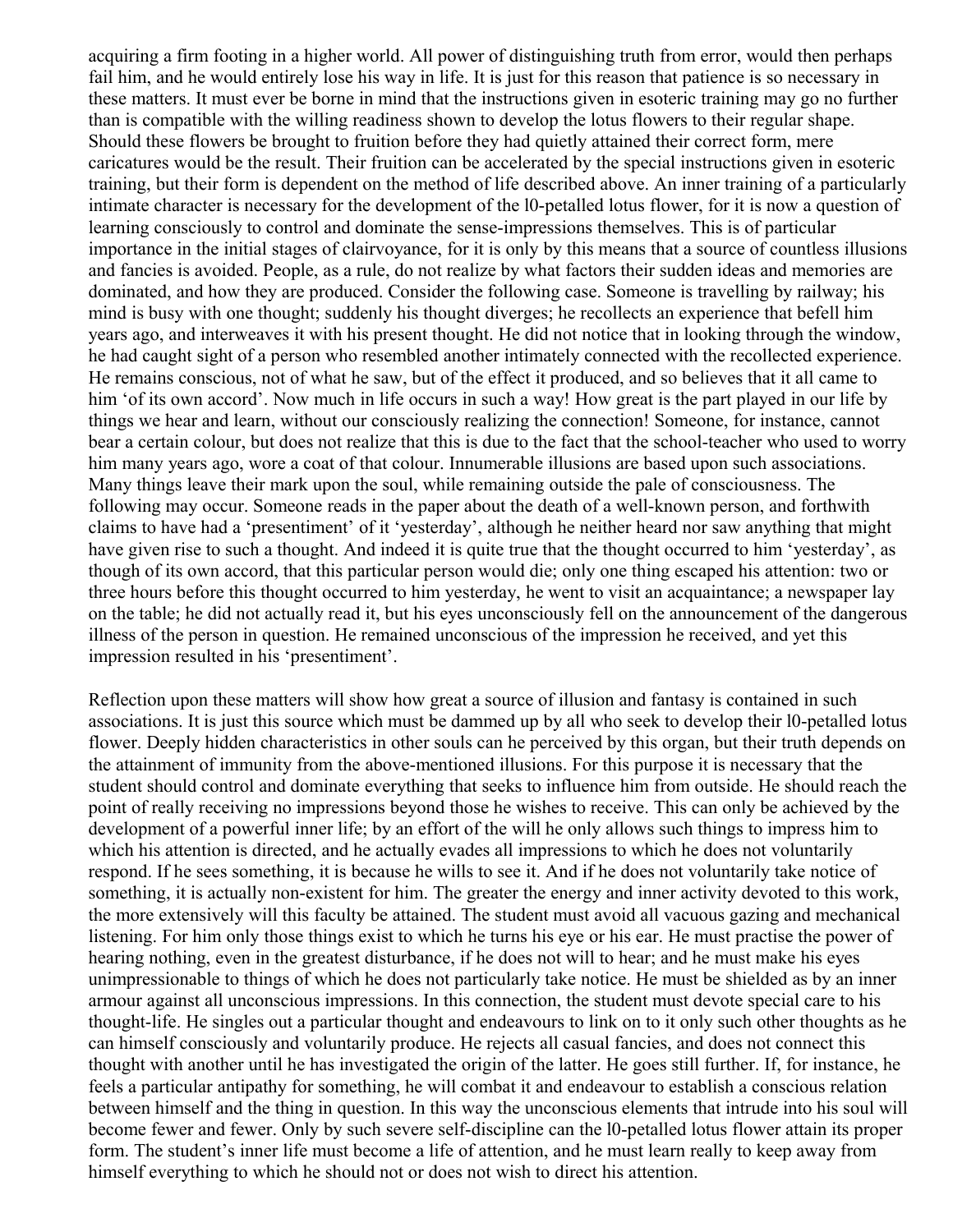If this strict self-discipline be accompanied by meditation prescribed in esoteric training, the lotus flower in the region of the pit of the stomach comes to fruition in the right way, and light and colour of a spiritual kind are now added to the form and warmth perceptible to the organs described above. The talents and faculties of other beings are thereby revealed, also the forces and the hidden attributes of Nature. The coloured aura of living creatures then becomes visible; all that is around us manifests its spiritual attributes. It will be admitted that the very greatest care is necessary at this stage of development, for the play of unconscious memories is here exceedingly active. If this were not the case, many people would possess this inner sense, for it comes almost immediately into evidence, when the impressions delivered by the outer senses are held so completely under control, that they become dependent on nothing save attention or inattention. This inner sense remains ineffective so long as the powerful outer senses smother it and render it insensible.

Still greater difficulty attends the development of the 6-petalled lotus flower situated in the centre of the body, for it can only be achieved as the result of complete mastery and control of the whole personality through consciousness of self, so that body, soul and spirit form one harmonious whole. The functions of the body, the inclinations and passions of the soul, the thoughts and ideas of the spirit, must be tuned to perfect unison. The body must be so ennobled and purified that its organs are impelled to nothing that is not in the service of the soul and spirit. The soul must not be impelled, through the body, to lusts and passions which are antagonistic to pure and noble thought. The spirit, however, must not stand as a slave-driver over the soul, dominating it with laws and commandments; the soul must rather learn to follow these laws and duties out of its own free inclination. The student must not feel duty to be an oppressive power to which he unwillingly submits, but rather something which he performs out of love. His task is to attain an equilibrium of soul between body and spirit, and he must perfect himself in this way, to the extent of being free to abandon himself to the functions of the senses, for these should be so purified that they lose the power to drag him down to their level. He must no longer require to curb his passions, inasmuch as they of their own accord follow the good. So long as self-chastisement is necessary, no one can attain a certain stage of esoteric development for a virtue practised on constraint is devoid of value. One single remaining lust will disturb esoteric development, however great the effort made not to humour it. Nor does it matter whether this desire proceeds from the soul or the body. For example, if a certain stimulant be avoided for the purpose of selfpurification, this deprivation will only prove helpful if the body suffers no harm from it. Should the contrary he the case, this proves that the body craves for the stimulant, and that abstinence from it is of no value. In this case it may actually be a question of renouncing the ideal to be attained, until more favourable physical conditions, perhaps in another life, shall be forthcoming. A wise renunciation is, at a certain stage, a far greater achievement than the struggle for something which, under given conditions, remains unattainable. Indeed a renunciation of this kind, contributes more towards development than the opposite course.

The 6-petalled lotus flower, when developed, permits of intercourse with beings of higher worlds, though only if their existence is manifested in the astral or soul-world. The development of this lotus flower, however, is not advisable unless the student has made great progress on that path of esoteric development which enables him to raise his spirit into a still higher world. The entry into the spiritual world proper must always run parallel with the development of the lotus flowers, otherwise the student will fall into error and confusion. He would undoubtedly be able to see, but he would remain incapable of forming a correct estimate of what he saw. Now the development of the 6-petalled lotus flower itself provides a certain security against confusion and instability, for no one call be easily confused who has attained perfect equilibrium between sense (or body), passion (or soul) and idea (or spirit). And yet, something more than this security is required, when, through the development of the 6-petalled lotus flower, living beings of independent existence are revealed to his spirit, beings belonging to a world so completely different from the world known to his physical senses. The development of the lotus flowers alone does not ensure sufficient security in these higher worlds; other higher organs are necessary. The latter will now be described before the remaining lotus flowers and the further organization of the soul-body [footnote: This expression, though obviously contradictory, when taken literally, is used because, to clairvoyant perception, the impression received spiritually corresponds to the impression received physically when the physical body is perceived.] are discussed.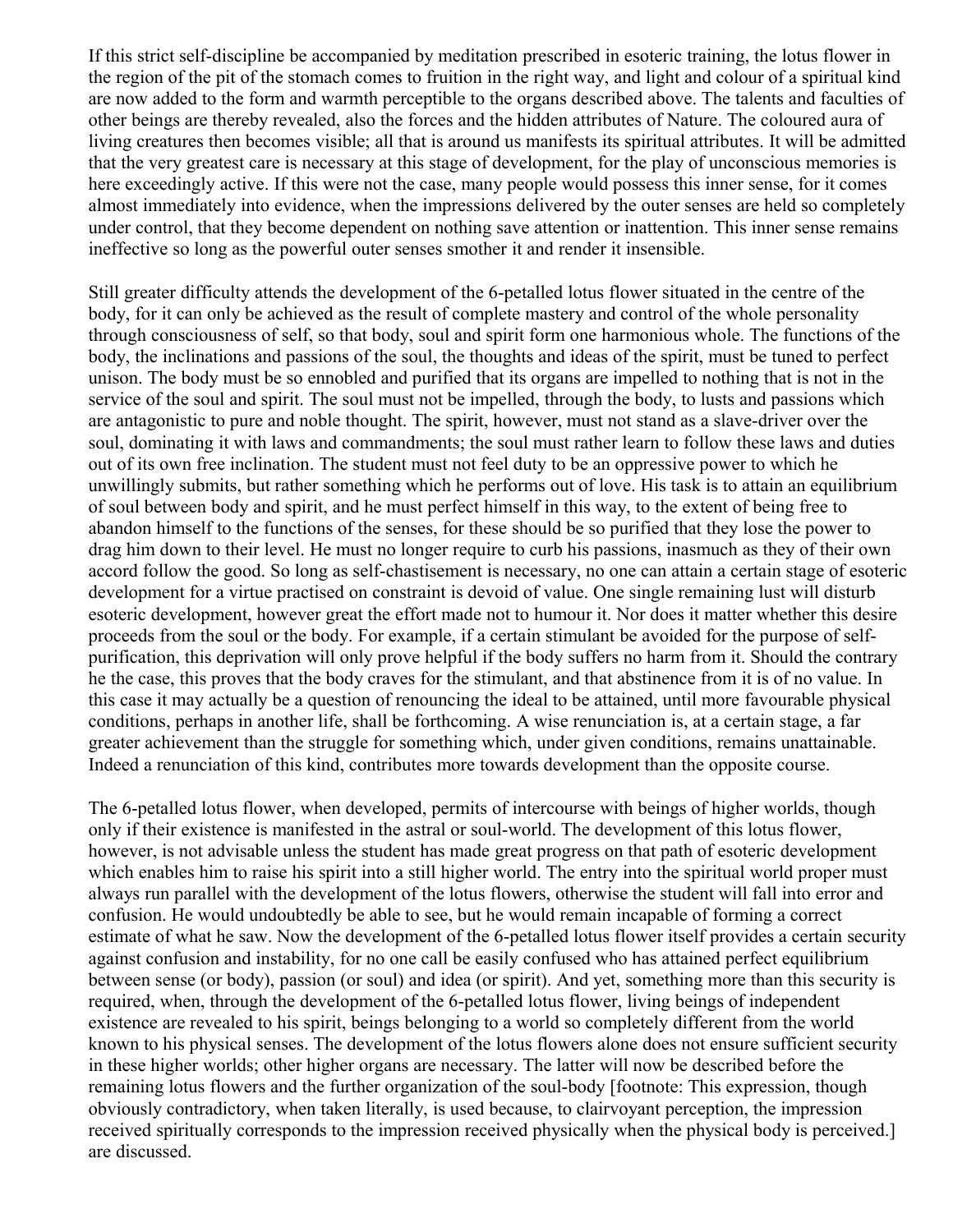The development of the soul-body in the manner described above permits of perception in a supersensible world, but anyone wishing to find his way in this world must not remain stationary at this stage of development. The mere mobility of the lotus flowers is not sufficient. The student must acquire the power or regulating and controlling the movement of his spiritual organs independently and with complete consciousness. Otherwise he would become a plaything for external forces and powers. To avoid this he must acquire the faculty of hearing what is called the 'inner word', and this involves the development not only of the soul-body but also of the etheric body. The latter is revealed to the clairvoyant as a kind of double to the physical body, and forms to a certain extent an intermediate step between the soul and the physical body. It is possible for one equipped with clairvoyant powers, consciously to suggest away for himself the physical body of a person. On a higher plane this corresponds merely to an exercise in attentiveness on a lower plane. Just as a person can divert his attention from something in front of him, so that it becomes non-existent for him, the clairvoyant can extinguish a physical body from his field of observation so that it becomes physically transparent to him. If he exerts this faculty in the case of some person standing before him, then only the etheric [footnote: The word ether is merely used to suggest the fineness of the body in question, and need not in anyway be connected with the hypothetical ether of physics.] body remains visible to his clairvoyant sight, besides the soul-body, which is larger than the other two and interpenetrates them both. The etheric body has approximately the size and form of the physical body, so that it practically fills the same space. It is an extremely delicate and finely organized structure.

Its ground-colour is different from the seven colours contained in the rainbow. Anyone capable of observing it will find a colour which is actually non-existent for sense perception, and which can be preferably compared to the colour of young peach-blossom. If desired, the etheric body can be examined alone; for this purpose the soul-body must be extinguished by an effort of attentiveness in the manner described above. Otherwise the etheric body will present an ever-changing picture owing to its interpenetration by the soulbody.

Now the particles of the etheric body are in continual motion. Countless streams pass through it in every direction. By these currents life itself is maintained and regulated. Every body that has life, including animals and plants, possesses an etheric body. Even in minerals traces of it can be observed. These currents and movements are, to begin with, independent of human will and consciousness, just as the action of the heart or stomach is beyond our jurisdiction, and this independence remains unaltered so long as we do not take our development in hand in the sense of acquiring supersensible faculties. For development, at a certain stage, consists precisely in adding to the unconscious currents and movements of the etheric body, others that are consciously produced and controlled.

When esoteric development has progressed so far that the lotus flowers begin to stir, much has already been achieved by the student which can result in the formation of certain quite definite currents and movements in his etheric body. The object of this development is the formation of a kind of centre in the region of the physical heart, from which currents and movements, in the greatest variety of colours and forms, radiate. This centre is, in reality, not a mere point, but a most complicated structure, a most wonderful organ. It glows and shimmers with every shade of colour, and displays forms of great symmetry, capable of rapid transformation. Other forms and streams of colour radiate from this organ to the other parts of the body, and beyond it, to the astral body, which they completely permeate and illumine. The most important part of these currents flows to the lotus flowers. They permeate each petal and regulate its revolutions; then streaming out at the points of the petals, they lose themselves in outer space. The greater the development of a person, the greater the circumference to which these rays extend.

The 12-petalled lotus flower has a particularly close connection with this central organ. The currents flow directly into it and through it, proceeding, on the one side, to the 16- and the 2-petalled lotus flowers, and on the other, the lower side, to the flowers of eight, six and four petals. It is for this reason that the very greatest care must be devoted to the development of the 12-petalled lotus, for an imperfection in the latter would result in the irregular formation of the whole structure. The above will give an idea of the delicate and intimate nature of esoteric training, and of the accuracy needed, if the development is to be regular and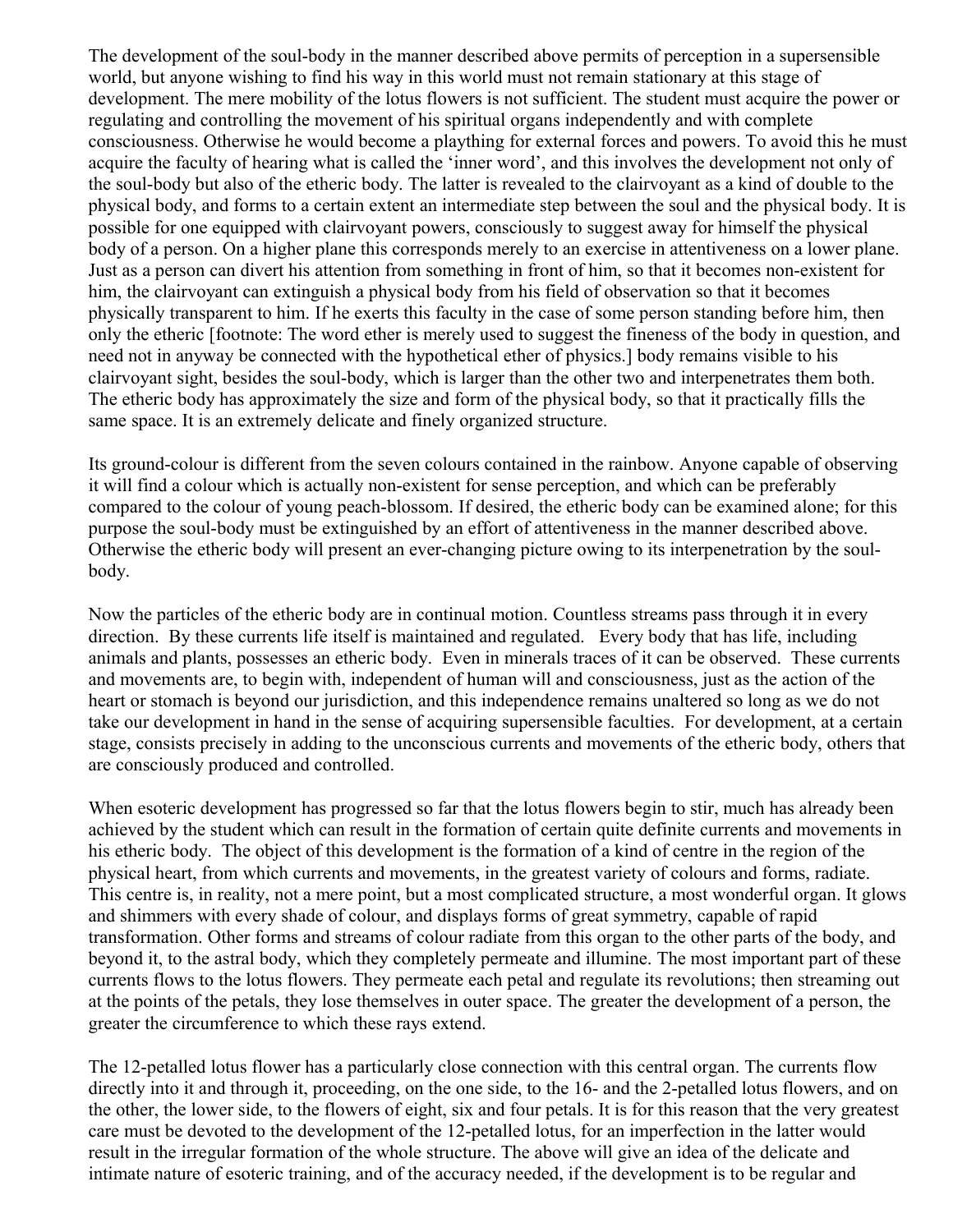correct. It will also be evident beyond doubt, that directions for the development of supersensible faculties can only be the concern of those who have themselves experienced everything which they propose to awaken in others, and who are unquestionably in a position to know whether the directions they give lead to the exact results desired. If the student follows the directions that have been given him, he introduces into his etheric body currents and movements which are in harmony with the laws and the evolution of the world to which he belongs. Consequently these instructions are reflections of the great laws of cosmic evolution. They consist of the above-mentioned and similar exercises in meditation and concentration, which, if correctly practised, produce the results described. 'The student must, at certain times, let these instructions permeate his soul with their content, so that he is inwardly entirely filled with it. A simple start is made with a view to deepening the logical activity of the mind, and producing an inward intensification of thought. Thought is thereby made free and independent of all sense impressions and experiences; it is concentrated in one point which is held entirely under control. Thus a preliminary centre is formed for the currents of the etheric body. This centre is not yet in the region of the heart, but in the head, and it appears to the clairvoyant as the point of departure for movements and currents, No esoteric training can be successful which does not first create this centre. If the latter were first formed in the region of the heart, the aspiring clairvoyant would doubtless obtain glimpses of the higher worlds, but he would lack every true insight into the connection between these higher worlds and the world of our senses. This, however, is an unconditional necessity for man at the present stage of evolution. The clairvoyant must not become a visionary; he must retain a firm footing upon the earth.

The centre in the head, once duly fixed, is then transferred lower down, to the region of the larynx. This is effected by further exercises in concentration. Then the currents of the etheric body radiate from this point and illumine the astral space surrounding the individual.

Continued practice enables the student to determine for himself the position of his etheric body. Hitherto this position depended upon the forces proceeding from without or from within the physical body. Through further development the student is able to direct his etheric body to all sides. This faculty is effected by currents moving approximately along both hands, and centred in the 2-petalled lotus in the region of the eyes. All that is made possible through the radiations from the larynx assuming round forms, of which a number how to the 2-petalled lotus, and thence form undulating currents along the hands. As a further development these currents branch out and ramify in the most delicate manner, and become, as it were, a kind of web, which then encompasses the entire etheric body as though with a network. Whereas hitherto the etheric body was not closed to the outer world, so that the life currents from the universal ocean of life flowed freely in and out, it now becomes necessary that these currents should pass through this membrane. Thus the individual becomes sensitive to these external streams; they become perceptible to him. And now the time has come to give the complete system of currents and movements its centre situated in the region of the heart. This again is effected by persevering with the exercises in concentration and meditation; and at this point also the stage is reached when the student becomes gifted with the 'inner word.' All things now acquire a new significance for him. They become as it were spiritually audible in their innermost self, and speak to him of their essential being. The currents described above place him in touch with the inner being of the world to which he belongs. He begins to mingle his life with the life of his environment and can let it reverberate in the movements of his lotus flowers.

At this point the spiritual world is entered. If the student has advanced so far, he acquires a new understanding for all that the great teachers of humanity have uttered. The sayings of the Buddha and the Gospels, for instance, produce a new effect on him. They pervade him with a felicity of which he had not dreamed before. For the tone of their words follows the movements and rhythms which he has himself formed within himself. He can now have positive knowledge that a Buddha or the Evangelists did not utter their own personal revelations, but those which flowed into them from the innermost Being of all things. A fact must here be pointed out which can only be understood in the light of what has been said above. The many repetitions in the sayings of the Buddha are not comprehensible to people of our present evolutionary stage. For the esoteric student, however, they become a force on which he gladly lets his inner senses rest, for they correspond with certain movements in the etheric body. Devotional surrender to them, with perfect inner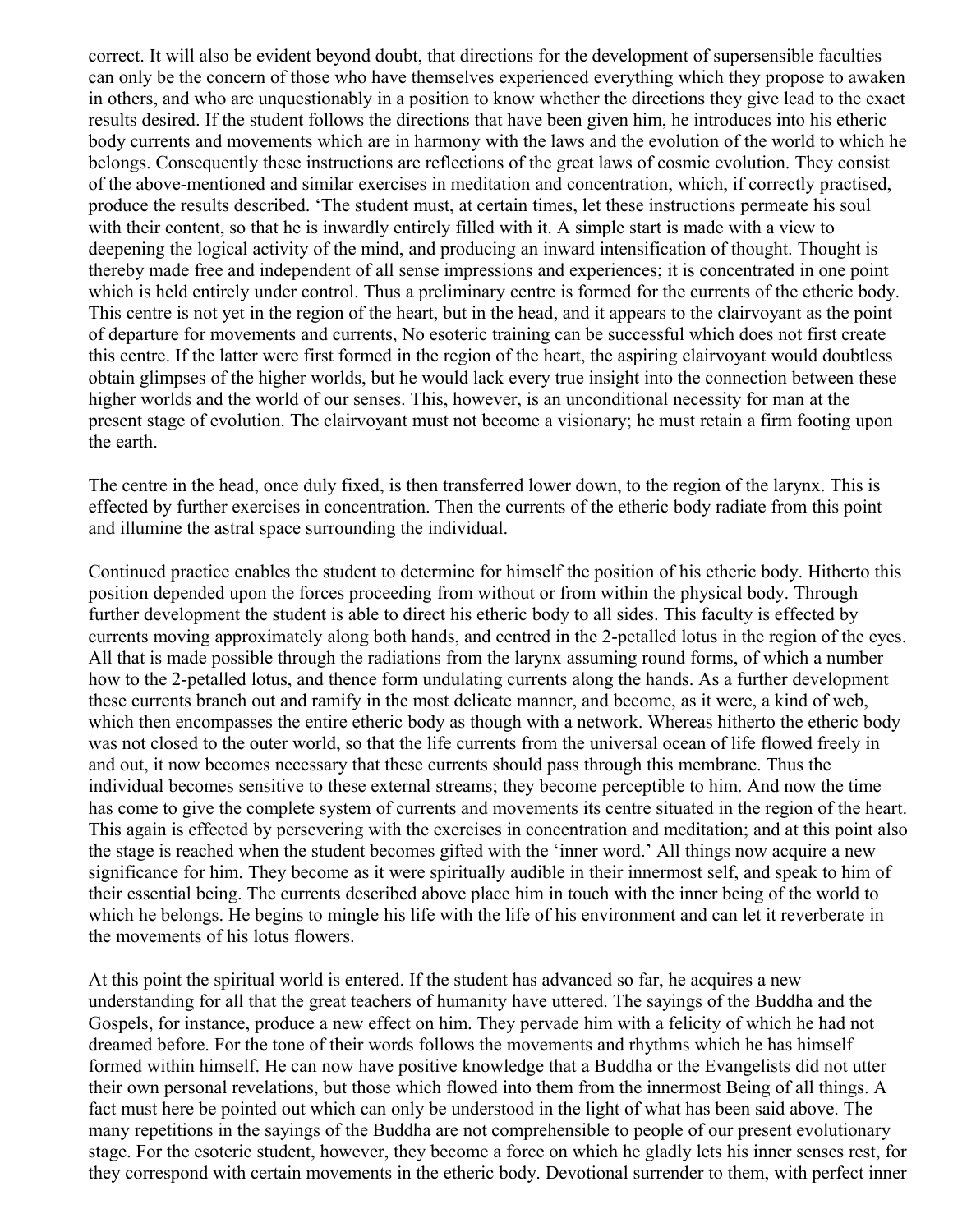peace, creates an inner harmony with these movements, and because the latter are an image of certain cosmic rhythms which also at certain points repeat themselves and revert to former modes, the individual listening to the wisdom of the Buddha, unites his life with that of the cosmic mysteries.

In esoteric training, there is question of four attributes which must be acquired on the so-called probationary path for the attainment of higher knowledge. The first is the faculty of discrimination in thoughts between truth and mere semblance or opinion. The second attribute is the correct estimation of what is inwardly true and real, as against what is merely apparent. The third rests in the practice of the six qualities already mentioned in the preceding pages: [see above] thought-control, control of actions, perseverance, tolerance, faith and equanimity. The fourth attribute is the love of inner freedom.

A mere intellectual understanding of what is included in these attributes is of no value. They must become so incorporated into the soul that they form the basis of inner habits. Consider, for instance, the first of these attributes: the discrimination between truth and semblance.

The student must so train himself that he quite as a matter of course distinguishes, in everything that confronts him, between the non-essential elements and those that are significant and essential. He will only succeed in this if, in his observation of the outer world, he quietly and patiently ever and again repeats the attempt. And at the end he will naturally single out the essential and the true at a glance, whereas formerly the non-essential, too, could content him. 'All things corruptible are but reflection' - is a truth which becomes an unquestionable conviction of the soul. The same applies to the remaining three of the four attributes mentioned.

Now these four inner habits do actually produce a transformation of the delicate human etheric body. By the first, discrimination between truth and semblance, the centre already described is formed in the head, and the centre in the region of the larynx prepared. The actual development of these centres is of course dependent on the exercises in concentration described above; the latter develop, and the four attributes bring to fruition. Once the centre in the larynx has been prepared, the free control of the etheric body and its enclosure within a network covering, as explained above, result from the correct estimation of what is true as against what is apparent and non-essential. If the student acquires this faculty of estimation, the facts of the higher worlds will gradually become perceptible to him. But he must not think that he has merely to perform actions which appear significant when judged by the standard of a mere intellectual estimate. The most trifling action, every little thing accomplished has something of importance in the great cosmic household. A correct estimation of the affairs of daily life is required, not an under-estimation of them. The six virtues of which the third attribute consists have already been dealt with; they are connected with the development of the 12-petalled lotus in the region of the heart, and, as already indicated, it is to this centre that the life-currents of the etheric body must be directed. The fourth attribute, the longing for liberation, serves to bring to fruition the etheric organ in the heart region. Once this attribute becomes an inner habit, the individual frees himself from everything which depends only upon the faculties of his own personal nature. He ceases to view things from his own separate standpoint, and the boundaries of his own narrow self fettering him to this point of view disappear. The secrets of the spiritual world gain access to his inner self. This is liberation from those fetters which constrain the individual to regard things and beings in a manner corresponding to his own personal limitations. It is from this personal manner of regarding things that the student must become liberated and free.

It will be clear from the above that the instructions given in esoteric training exert a determining influence reaching the innermost depths of human nature. Such are the instructions regarding the four qualities mentioned above. They can be found in one form or another in all the great religions. The founders of the great religions did not give mankind these teachings from some vague feeling. They gave them for the good reason that they were great Initiates. Out of their knowledge did they shape their moral teachings. They knew how these would react upon the finer nature of men, and desired that their followers should gradually achieve the development of this finer nature. To live in the sense of these great religions means to work for the attainment of personal spiritual perfection. Only by so doing can man become a servant of the world and of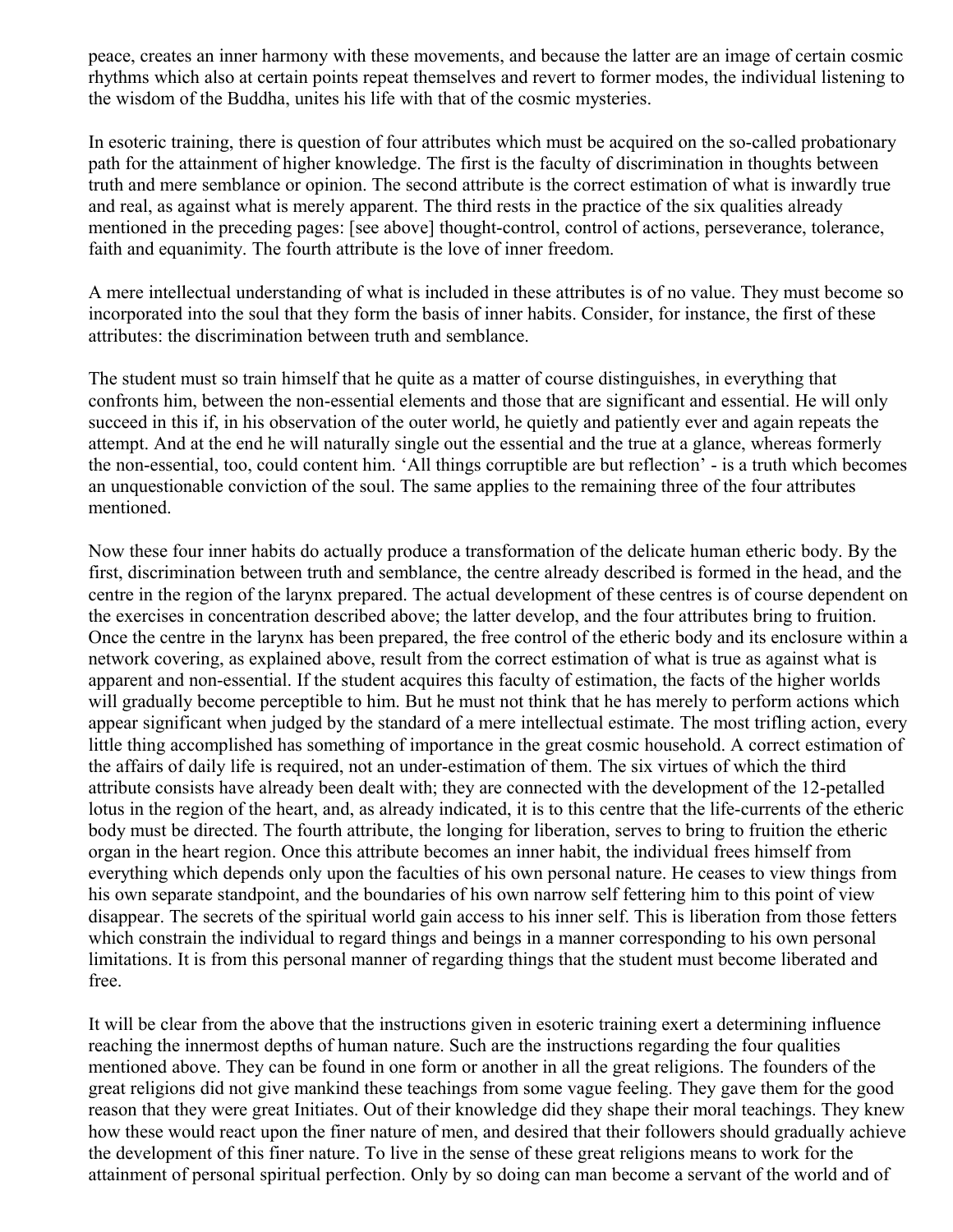humanity. Self-perfection is by no means self-seeking; for the imperfect man is an imperfect servant of the world and of humanity. The more perfect a man is, the better does he serve the world. 'If the rose adorns herself, she adorns the garden.'

The founders of the great religions are therefore the great Initiates. Their teaching flows into the soul of men, and thus, with humanity, the whole world moves forward. Quite consciously did they work to further this evolutionary process of humanity. Their teachings can only be understood if it be remembered that they are the product of knowledge of the innermost depths of human nature. The great Initiates knew, and it is out of their knowledge that they shaped the ideals of humanity. Yet man approaches these great leaders when he uplifts himself, in his own development, to their heights.

A completely new life opens out before the student, when the development of his etheric body begins in the way described above, and at the proper time, in the course of his training, he must receive that enlightenment which enables him to adapt himself to this new existence. The 16-petalled lotus, for instance, enables him to perceive spiritual figures of a higher world. He must learn now how different these forms can be when caused by different objects or beings. In the first place, he must notice that his own thoughts and feelings exert a powerful influence on certain of these figures, on others little or no influence. One kind of figure alters immediately if the observer, upon seeing them, says to himself: 'that is beautiful,' and then in the course of his observation, changes this thought to: 'that is useful.' It is characteristic of the forms proceeding from minerals or from artificial objects, that they change under the influence of every thought and every feeling directed upon them by the observer. This applies in a lesser degree to the forms belonging to plants, and still less to those corresponding to animals. These figures, too, are full of life and motion, but this motion is only partially due to the influence of human thoughts and feelings; in other respects it is produced by causes which are beyond human influence. Now there appears within this whole world a species of form which remains almost entirely unaffected by human influence. The student can convince himself that these forms proceed neither from minerals, nor from artificial objects, nor, again, from plants or animals. To gain complete understanding, he must study those forms which he can realize to have proceeded from the feelings, instincts and passions of human beings. Yet he call find that these forms too are influenced by his own thoughts, if only to a relatively small extent. But there always remains a residuum of forms in this world upon which such influences are less and less effective. Indeed at the outset of his career, the student can perceive little beyond this residuum.

He can only discover its nature by observing himself. He then learns what forms he himself produces, for his will, his wishes and so on, are expressed in these forms. An instinct that dwells in him, a desire that fills him, an intention that he harbours and so forth are all manifested in these forms; indeed his whole character displays itself in this world of forms.

By his thoughts and feelings, he consciously can influence all forms not proceeding from himself; on the other hand he has no influence on those created unconsciously by his own being in the higher worlds once he has created them. Now it follows from what has been said that, on this higher plane, man's inner life of instincts, desires, ideas displays itself outwardly in exterior forms, just like all other beings and objects.

For higher knowledge, the inner world appears as part of the outer world. Just as though anyone in the physical world were surrounded by mirrors and could observe his physical body in that way; thus, too, in a higher world, man's inner being confronts him as a reflected image.

At this stage of development, the student has reached the point when he can free himself from the illusion derived from the limitation of his personal self. He can now observe that inner self as the outer world, just as he hitherto regarded as outer world everything that affected his senses. Thus he learns by gradual experience to deal with himself just as hitherto he dealt with the beings around him.

Were the student to obtain an insight into these higher worlds without sufficient preparation regarding their nature, he would find himself confronted by the picture of his own soul as though by an enigma. There his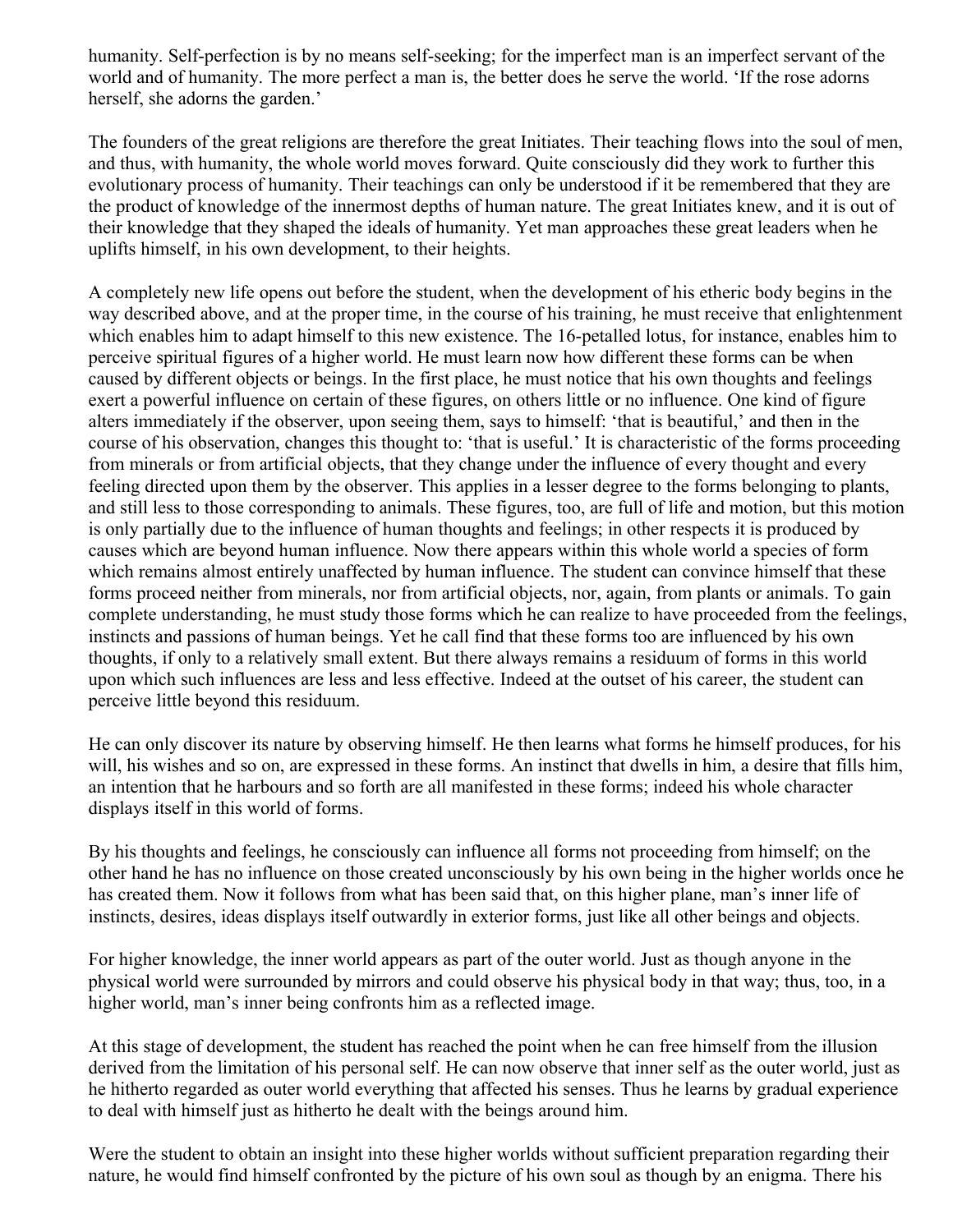own desires and passions confront him in animal or, more seldom, in human forms. It is true that the animal forms of this world are never quite similar to those of the physical world, yet they possess a remote resemblance. Inexpert observers often take them to be identical. Now upon entering this world, an entirely new method of judgment must be acquired. For apart from the fact that things actually pertaining to inner nature appear as outer world, they also hear the character of mirrored reflections of what they really are. When, for instance, a number is perceived, it must be reversed, as a picture in a mirror; 265 would mean here in reality 562. A sphere is perceived as though from its centre. This inner perception must then be translated. The qualities of the soul appear likewise as in a mirror. A wish directed towards an outer object appears as a form moving towards the person wishing. Passions residing in the lower part of human nature can assume animal forms or similar shapes, that hurl themselves against the individual. In reality, these passions are struggling outward; they seek satisfaction in the outer world, but this search in an outward direction appears in the mirrored reflection as an attack on the individual from whom they proceed.

If the student, before attaining insight into higher worlds, has learnt by quiet and sincere self-observation to realize the qualities and defects of his own character, he will then, at the moment when his own inner self confronts him as a mirrored image, find strength and courage to conduct himself in the right way. People who have failed to test themselves in this way, and are insufficiently acquainted with their own inner self, will not recognize themselves in their own mirrored image, and will mistake it for a reality foreign to themselves. Or they may become alarmed at the vision, and, because they cannot endure the sight, deceive themselves into believing the whole thing is nothing but an illusion which cannot lead them anywhere. In either case the person in question, through prematurely attaining a certain stage of inner development, would himself fatally obstruct his own progress.

It is absolutely necessary that the student should experience this aspect of his own inner self before progressing to higher spheres. For he possesses in himself a psychic-spiritual element of which he is himself the best judge. If he has thoroughly realized the nature of his own personality in the physical world, and if the image of his personality first appears to him in a higher world, he is then able to compare the one with the other. He can refer the higher to something already known to him, so that his point of departure is on firm ground. Whereas, on the other hand, if ever so many other spiritual beings appeared to him, he would find himself unable to discover their nature and qualities, and would soon feel the ground giving way beneath him. Thus it cannot be too often repeated that the only safe entrance into the higher worlds is at the end of a path leading through a genuine knowledge and estimate of one's own nature.

Pictures, then, of a spiritual kind, are first encountered by the student on his progress into higher worlds; and the reality to which these pictures correspond, is actually within himself. He should be far enough advanced to refrain from desiring reality of a more direct kind, at this initial stage, and regard these pictures as appropriate. He will soon meet something quite new within this world of pictures. His lower self is before him as a mirrored image; but from within this image there appears the true reality of his higher self. From out of the picture of his lower personality, the form of the spiritual Ego becomes visible. Then threads are spun from the latter to other and higher spiritual realities.

This is the moment when the 2-petalled lotus in the region of the eyes is required. If it now begins to stir, the student finds it possible to set his higher Ego in connection with higher spiritual beings. The currents from this lotus flower flow towards the higher entities in such a way that the movements in question are fully apparent to the individual. Just as the light renders the physical objects visible, so, too, these currents disclose spiritual beings of higher worlds.

Through inward application to the fundamental truths derived from Spiritual Science, the student learns to set in motion, and then to direct the currents proceeding from the lotus flower between the eyes.

It is at this stage of development especially that the value of sound judgment, and a training in clear and logical thought, is proved. The higher self which hitherto slumbered unconsciously, in an embryonic state, is now born into conscious existence. This is not a figurative, but a positive birth in the spiritual world, and the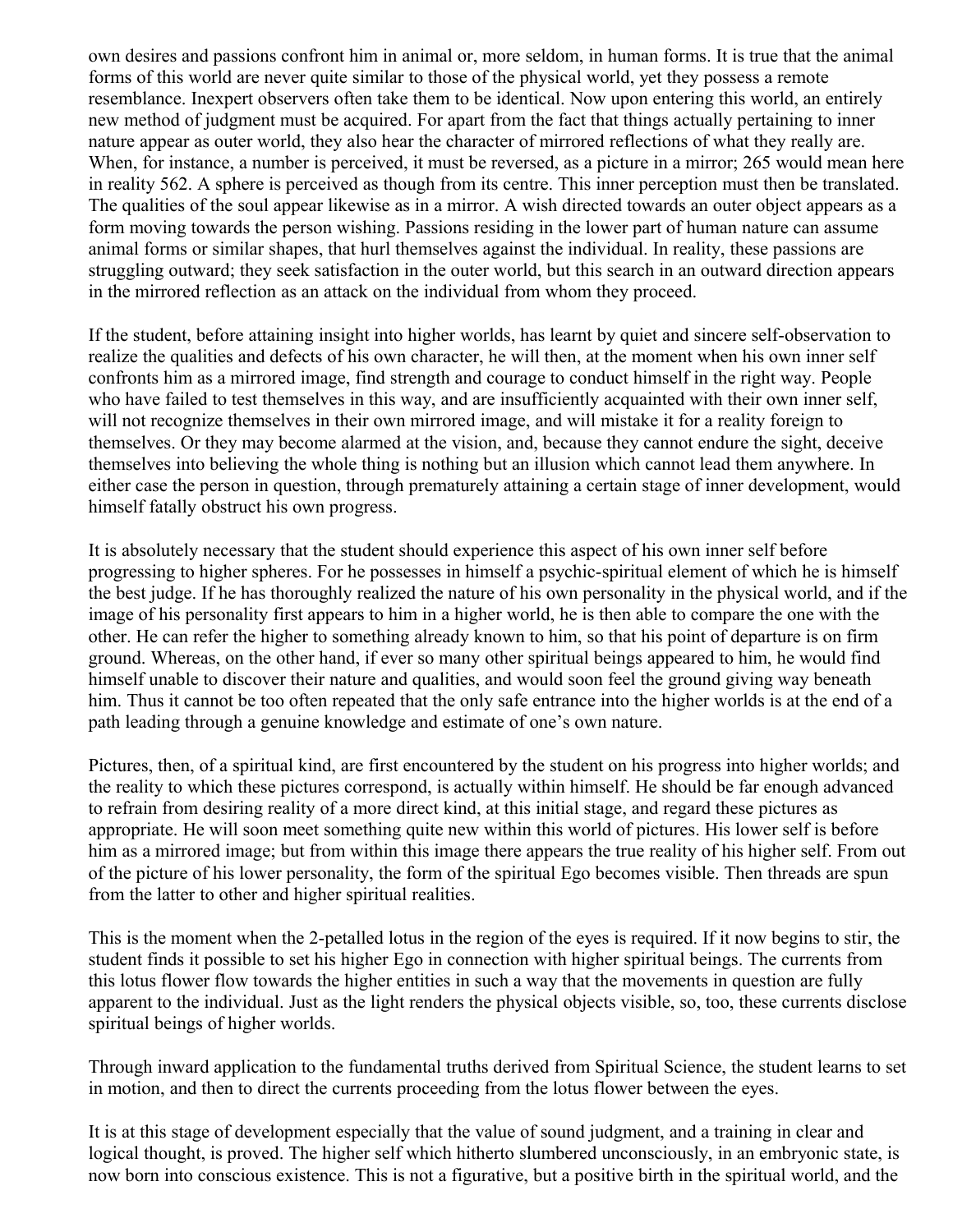being now born, the higher self, if it is to be capable of life, must enter that world with all the necessary organs and aptitudes. Just as Nature must provide for a child being born into the world with suitable eyes and ears, so, too, the laws of self-development must provide for the necessary qualities, with which the higher self can enter existence. These laws governing the development of the higher spiritual organs are none other than the laws of sound reason and morality of the physical world. The spiritual self matures in the physical self as a child in the mother's womb. The constitution of the spiritual self is similarly conditioned by the laws of common intelligence and reason that govern physical life. No one can give birth to a soundly constituted higher self, whose life in thought and feeling, in the physical world, is not sound and healthy. Natural, rational life is the basis of all genuine spiritual development. Just as the child when still in the maternal womb, lives in accordance with natural forces to which it has access, after its birth, through its organs of sense, so, too, the human higher self lives in accordance with the laws of the spiritual world, even during physical existence. And even as the child, out of a dim life-instinct, acquires the requisite forces, so, too, can man acquire the powers of the spiritual world before his higher self is born. Indeed he must do this if the latter is to enter the world as a fully developed being. It would be quite wrong for anyone to say: 'I cannot accept the teachings of Spiritual Science until I myself become a seer,' for without inward application to the results of spiritual investigation, there is no chance whatever of attaining genuine higher knowledge. It would be as though a child, during gestation, were to refuse the forces coming to it through its mother, and proposed to wait until it could create them for itself. Just as the child in its incipient feeling for life, learns to appreciate what is offered to it, so can the non-seer appreciate the truth of the teachings of Spiritual Science. An insight into these teachings, based on a deeply rooted feeling for truth, and a clear, sound, all-round critical and reasoning faculty, is possible, even before spiritual things are actually perceived. The esoteric knowledge must first be studied, so that this study becomes a preparation for clairvoyance. A person attaining clairvoyance without such preparation would resemble a child born with eyes and ears but without a brain. The entire world of sound and colour would display itself before him, but he would be helpless in it.

At this stage of his esoteric development, the student realizes, through personal inward experience, all that had previously appealed to his sense of truth, to his intellect and reason. He has now direct knowledge of his higher self. He learns how his higher self is connected with exalted spiritual beings, and forms with them a united whole. He sees how the lower self originates in a higher world, and it is revealed to him how his higher nature outlasts his lower. He can now distinguish the imperishable in himself from the perishable; that is, he learns, through personal insight, to understand the doctrine of the incarnation of the higher self in the lower. It will become plain to him that he is involved in a great spiritual complex, and that his qualities and destiny are due to this connection. He learns to recognize the law of his life, his Karma. He realizes that his lower self, constituting his present existence, is only one of the forms which his higher being can adopt. He discerns the possibility of working down from his higher self on to his lower self, so that he may perfect himself ever more and more. Now, too, he can rightly distinguish the great differences between human beings, in regard to their level of perfection. He becomes aware that there are others above him, who have already traversed the stages which still lie before him, and he realizes that the teachings and deeds of such men proceed from the inspiration of a higher world. He owes this knowledge to his first glimpse into this higher world. The so-called great Initiates of humanity now become vested with reality for him. These, then, are the gifts which the student owes to his development at this stage: insight into his higher self; insight into the doctrine of the incarnation of this higher being into a lower; insight into the laws by which life in the physical world is regulated according to its spiritual connections, that is, the law of Karma; and finally, insight into the existence of the great Initiates.

Thus it is said of a student who has reached this stage, that all doubt has vanished from him. His former faith, based on reason and sound thought, is now replaced by knowledge and insight which nothing can undermine. The various religious cults have presented, in their ceremonies, sacraments, and rites, externally visible pictures of the higher spiritual beings and events. None but those who have not penetrated to the depths of the great religious cults, can fail to recognize this fact. Personal insight into spiritual reality explains the great significance of these externally visible cults. Religious service, then, becomes for the seer an image of his own communion with the higher, spiritual world.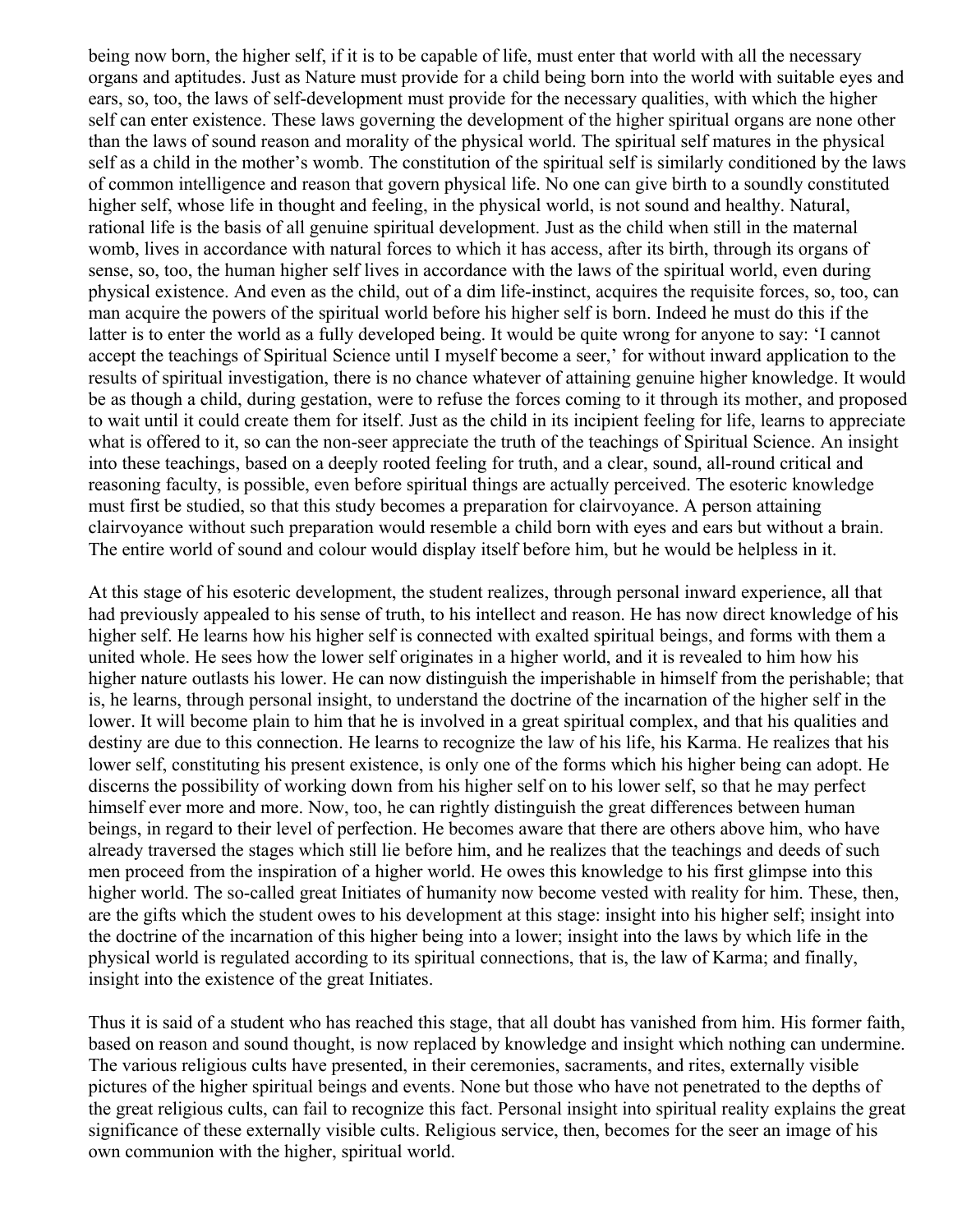It has been shown how the student, by attaining this stage, becomes, in truth, a new being. He can now mature to still higher faculties, and, by means of the life-currents of his etheric body, control the higher and actual life-element, thus attaining independence, to a high degree, from the restrictions of the physical body.

## <span id="page-47-0"></span>**THE TRANSFORMATION OF DREAM LIFE**

An intimation that the student has reached or will soon reach the stage of development described in the preceding chapter, will he found in the change which comes over his dream life. His dreams, hitherto confused and haphazard, now begin to assume a more regular character. Their pictures begin to succeed each other in sensible connection, like the thoughts and ideas of daily life. He can discern in them law, cause and effect. The content, too, of his dreams is changed. While hitherto he discerned only reminiscences of daily life, and transformed impressions of his surroundings or of his physical condition, there now appear before him pictures of a world he has hitherto not known. At first the general character of his dream life remains unchanged, in so far as dreams are distinguished from waking mental activity by the symbolical presentation of what they wish to express. No attentive observer of dream life can fail to detect this characteristic. For instance, one may dream that one has caught some horrible creature, and one feels an unpleasant sensation in one's hand. One wakes to discover that one is tightly grasping a corner of the blanket. The truth is not presented to the mind, except through the medium of a symbolical image. One may dream that one is flying from some pursuer, and is stricken with fear. On waking, one finds that one has been suffering, during sleep, from palpitations of the heart. Disquieting dreams can also be traced to indigestible food. Occurrences in the immediate vicinity may also reflect themselves symbolically in dreams. The striking of a clock may evoke the picture of a troop of soldiers marching by to the beat of their drums. A falling chair may be the occasion of a whole dream drama, in which the sound of the fall is reproduced as the report of a gun, and so forth. The more regulated dreams of esoteric students whose etheric body has begun its development, retain this symbolical method of expression, but they will cease merely to reflect reality connected with the physical body and physical environment. As the dreams due to the latter causes become more connected, they are mingled with similar pictures expressing things and events of another world. These are the first experiences lying beyond the range of waking consciousness. Yet no true mystic will ever make his experiences in dreams the basis of any authoritative account of a higher world. Such dreams must be merely considered as providing the first hint of a higher development. Very soon, and as a further result, the student's dreams will no longer remain beyond the reach of intellectual guidance, as heretofore, but, on the contrary, will be intellectually controlled and supervised, like the impressions and conceptions of waking consciousness. The difference between dream and waking consciousness grows ever smaller. The dreamer remains awake, in the fullest sense of the word, during his dream life; that is, he is aware of his mastery and control over his own vivid mental activity.

During our dreams we are actually in a world other than that of our senses; but, with undeveloped spiritual organs, we can form none other than the confused conceptions of it described above. It is only in so far present for us, as, for instance, the world of sense could be for a being equipped with no more than rudimentary eyes. That is why we can see nothing in this world but counterfeits and reflections of daily life. The latter are perceptible to us because our own soul paints its daily experiences in pictorial form into the substance of which that other world consists. It must be clearly understood that in addition to our ordinary conscious work-a-day life, we lead a second unconscious life in that other world. We engrave in it all our thoughts and perceptions. These tracings only become visible when the lotus flowers are developed. Now in every human being there are certain beginnings of these lotus flowers. We cannot perceive with them during waking consciousness because the impressions made on them are very faint. We cannot see the stars during the daytime for a similar reason. Their visibility is extinguished by the mighty glare of the sun. Thus, too, the faint impressions from the spiritual world cannot make themselves felt in the face of the powerful impressions received through the senses.

Now when the gate of the senses is closed during sleep, these other impressions begin to emerge confusedly,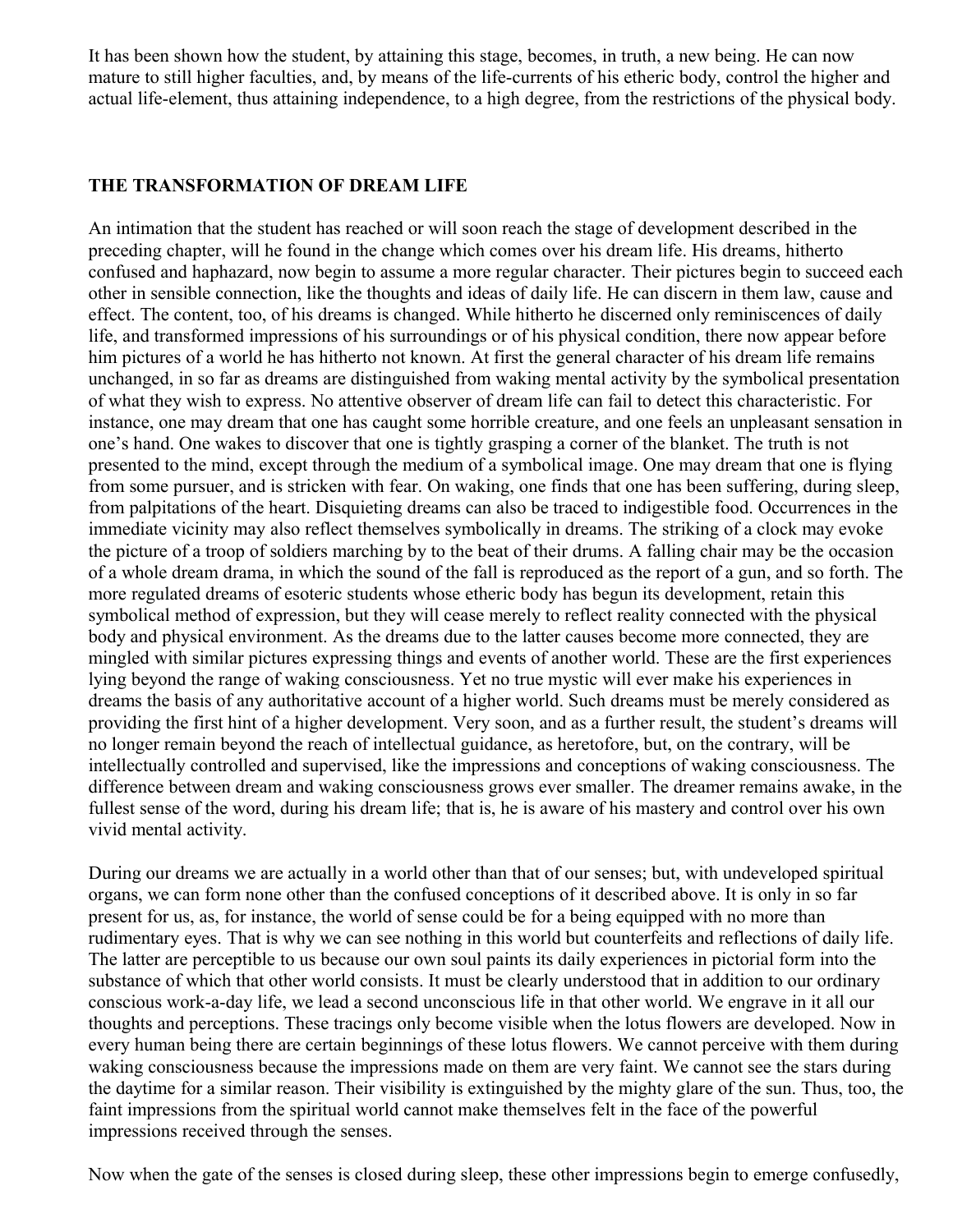and the dreamer becomes aware of experiences in another world. But, as already explained, these experiences consist, at first, merely of pictures engraved in the spiritual world by our mental activity attached to the physical senses. Only developed lotus flowers make it possible for manifestations not derived from the physical world to be imprinted in the same way. And then the etheric body, when developed, brings full knowledge concerning these engraved impressions derived from other worlds. This is the beginning of life and activity in a new world, and, at this point, esoteric training must set the student a twofold task. To begin with, he must learn to take stock of everything he observes in his dreams, exactly as though he were awake. Then, if successful in this, he is led to make the same observations during ordinary waking consciousness. He will so train his attention and receptivity for these spiritual impressions, that they need no longer vanish in the face of the physical impressions, but will always be at hand for him, and reach him in addition to the others.

When the student has acquired this faculty, there arises before his spiritual eyes something of the picture described in the preceding chapter, and he can henceforth discern all that the spiritual world contains as the cause of the physical world. Above all things he can perceive and gain knowledge of his own higher self in this world. The next task now confronting him is to grow, as it were, into this higher self, that is, really to regard it as his own true self and act accordingly. He realizes ever more clearly and intensely that his physical body, and what he hitherto called his 'I' are merely the instruments of his higher self. He adopts an attitude towards his lower self, such as a person, limited to the world of the senses, adopts towards some instrument or vehicle that serves him. No one includes as part of himself the vehicle in which he is travelling, even though he says: 'I travel'; so, too, when an inwardly developed person says: 'I go through the door,' his actual conception is 'I carry my body through the door.' Only this must become a natural habit with him, so that he never for a moment loses his firm footing in the physical world or feels estranged from it. If the student is to avoid becoming a fantastic visionary, he must not impoverish his life through his higher consciousness, but on the contrary, enrich it, as a person enriches his life by using the railway and not merely his legs to cover a certain distance.

When the student has thus raised himself to a life in the higher Ego, or rather during his acquisition of the higher consciousness, he will learn how to stir to life the spiritual perceptive force in the organ of the heart, and control it through the currents described in the foregoing chapter. This perceptive force is an element of higher substantiality, which proceeds from the organ in question, and flows with beautiful radiance through the moving lotus flowers and the other channels of the developed etheric body. Thence it radiates outward into the surrounding spiritual world, rendering it spiritually visible, just as the sunlight falling on the objects of the physical world, renders them visible.

How this perceptive force in the heart organ is created, can only be gradually understood in the course of actual development.

It is only when this organ of perception can be sent through the etheric body and into the outer world, to illumine it, that the actual spiritual world, as composed of objects and beings, call be clearly perceived. Thus it will be seen that complete consciousness of an object in the spiritual world is only possible when man himself casts upon it the spiritual light. Now the Ego which creates this organ of perception does not dwell within, but outside the physical body, as already shown. The heart organ is only the spot where the individual kindles, from without, this spiritual light organ. Were the latter kindled elsewhere, the spiritual perceptions produced by it would have no connection with the physical world. But all higher spiritual realities must be related to the physical world, and man himself must act as a channel for them to flow into it. It is precisely through the heart organ that the higher Ego governs the physical self, making it into his instrument.

Now the esoterically developed person feels differently towards the things of the spiritual world, than the undeveloped feels to the things of the physical world. The latter feels himself to be at a particular place in the world of sense, and the surrounding objects to be external to him. The spiritually developed person feels himself to be united with, and as though in the interior of the spiritual objects he perceives. He wanders, in fact, from place to place, and is therefore called the 'Wanderer', in the language of occult science. Should he,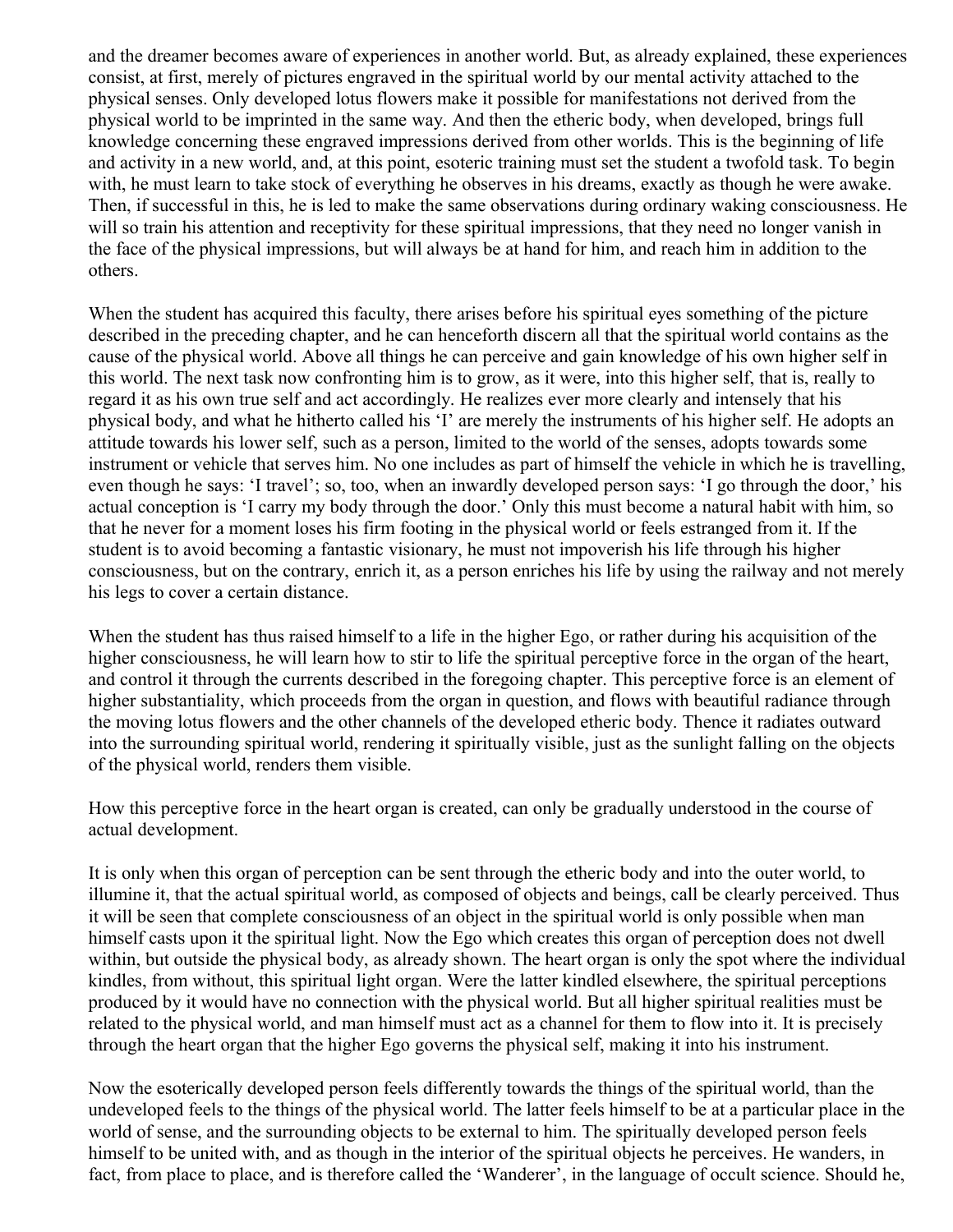however, remain a mere wanderer, he would be unable to define any object in spiritual space. Just as objects and places in physical space are defined from a fixed point of departure, this, too, must be the case in the other world. He must seek out some place, thoroughly investigate it, and take it spiritually in possession. In this place he must establish his spiritual home, and relate everything else to it. In physical life, too, a person sees everything in terms of his physical home. Natives of Berlin and Paris will involuntarily describe London in a different way. And yet there is a difference between the spiritual and the physical home. We are born into the latter without our co-operation, and instinctively absorb, during our childhood, a number of ideas, by which everything is henceforth involuntarily coloured. The student, however, himself founds his own spiritual home, in full consciousness. His judgment, therefore, based on this spiritual home, is formed in full unhampered freedom. This founding of a spiritual home is called in the language of occult science, 'the building of the hut'.

Spiritual vision, at this stage, extends to the spiritual counterparts of the physical world, so far as these exist in the so-called astral world. There everything is found which, in its nature, is similar to human instincts, feelings, desires and passions. For powers related to all these human characteristics, are associated with all physical objects. A crystal, for instance, is cast in its form by powers which, seen from a higher standpoint, appear as an active human impulse. Similar forces drive the sap through the vessels of the plant, cause the blossoms to unfold and the seed-vessels to burst. To developed spiritual organs of perception, all these forces appear gifted with form and colour, just as the objects of the physical world have form and colour for physical eyes. At this stage in his development, the student sees not only the crystal and the plant, but also the above spiritual forces. Animal and human impulses are perceptible to him not only through their physical manifestation in the individual, but directly as objects, as he sees tables and chairs in the physical world. The whole range of instinct, impulse, desire and passion, both of an animal and a human being, constitute the astral cloud or aura, in which the being is enveloped.

Furthermore, the clairvoyant can, at this stage, perceive things which are almost or entirely withheld from the senses. He can, for instance, tell the astral difference between a room full of lower- or of higher-minded people. Not only the physical but also the spiritual atmosphere of a hospital differs from that of a ballroom. A commercial town has a different astral air from that of a university town. In the initial stages of clairvoyance, this perceptive faculty is but weakly developed; its relation to the objects in question is similar to the relation of dream-consciousness to waking consciousness, in ordinary life; it will, however, become fully awakened also at this stage.

The highest achievement of a clairvoyant who has attained the degree of vision described above, is when the astral counter-effects of animal and human impulses and passions are revealed to him. A loving action is accompanied by quite a different astral picture from one inspired by hate. Unbridled desire gives rise to an ugly astral counterpart, while a feeling evoked by a high ideal creates a counterpart that is beautiful. These astral counterparts are but faintly perceptible during the physical life of an individual, for their strength is diminished by life in the physical world. The desire for an object produces an equivalent image displaying itself as this very desire in the astral world. If, however, the object be attained and the desire satisfied, or if, at any rate, the possibility of satisfaction is forthcoming, the corresponding image will show but faintly. It only attains its rightful state after the death of the individual, when the soul, in accordance with its nature, still harbours such desires, but can no longer satisfy them, because the object and the physical organ are both lacking. The gourmand, for instance, will still retain, after death, the desire to please his palate; but there is no possibility of satisfying this desire because he no longer has a palate. As a result, the desire produces an especially powerful counterpart, by which the soul is tormented. These experiences evoked by the images of the lower soul-nature after death, are called the experiences in the soul-world, especially in the region of desires. They only vanish when the soul has purified itself from all desires tending to the physical world. Then only does the soul mount to the higher regions, to the world of spirit. Even though these images are faint during life in the physical world, they are none the less present, following the individual as his world of desire, in the way a comet is followed by its tail. They can be seen by a clairvoyant at the requisite stage of development.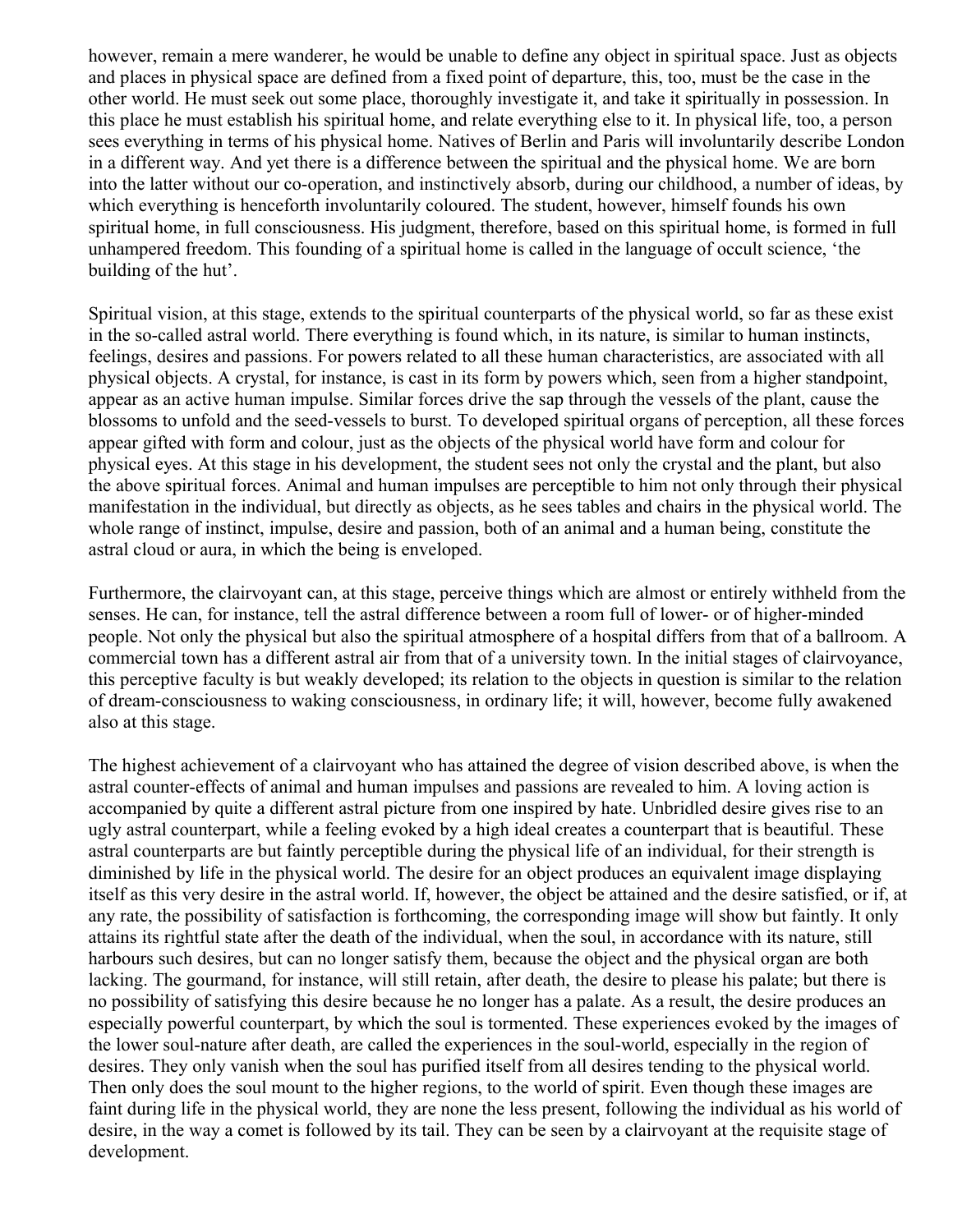Such and similar experiences fill the life of the student during the period described above. He cannot attain higher spiritual experience at this stage of development, but must climb still higher from this point.

## <span id="page-50-0"></span>**THE CONTINUITY OF CONSCIOUSNESS**

Human life runs its course in three alternating states or conditions, namely, waking, dreaming sleep and dreamless sleep. The attainment of the higher knowledge of spiritual worlds can be readily understood, if a conception be formed of the changes occurring in these three conditions, as experienced by the individual seeking such higher knowledge. When no training has been undertaken to attain this knowledge, human consciousness is continually interrupted by the restful intervals of sleep. During these intervals the soul knows nothing of the outer world and equally little of itself. Only at certain periods, dreams emerge from the deep ocean of insensibility, dreams linked to the occurrences of the outer world or the conditions of the physical body. At first, dreams are only regarded as a particular manifestation of sleep-life, and thus only two states are generally spoken of, namely, sleeping and waking. For Spiritual Science, however, dreams have an independent significance, apart from the other two conditions. In the foregoing chapter, a description was given of the alteration ensuing in the dream life of the individual undertaking the ascent to higher knowledge. His dreams lose their meaningless, irregular and disconnected character, and form themselves, ever more, into a world of law and order, With continued development, not only does this new world born out of the dream world, come to be in no way inferior to outer physical reality, as regards its inner truth, but facts are seen to reveal themselves in it, representing a higher reality in the fullest sense of the word. Mysteries and riddles lie concealed everywhere in the physical world. In the latter, the effects are seen of certain higher facts, but no one can penetrate to the causes, whose perception is confined merely to his senses. These causes are partly revealed to the student, in the above condition developed out of dream life -a condition, however, at which he by no means remains stationary. Yet he must not regard these revelations as actual knowledge, so long as the same things do not also reveal themselves during ordinary waking life. In time he develops this faculty of carrying over into waking consciousness the condition he created for himself out of dream life. Thus something new is introduced into the world of his senses, to enrich it. Just as a person born blind and successfully operated upon, will recognize the surrounding objects to be enriched by all that the eye perceives, so, too, will anyone having become clairvoyant in the above manner, perceive the whole world surrounding him, peopled with new qualities, things, beings and so forth. He now need no longer wait for his dreams to live in another world, but he can at any suitable moment put himself into the above condition, for the purpose of higher perception. This condition then acquires a similar significance for him as, in ordinary life, the perception of things with active senses as opposed to inactive senses. It can truly be said that the student opens the eyes of his soul, and beholds things which necessarily remain concealed from the bodily senses.

Now this condition is only transitional to still higher stages of knowledge. If the student continues his esoteric exercises, he will find, in due time, that the radical change, as described above, does not confine itself to his dream life, but that this transformation also extends to what was previously a condition of deep dreamless sleep. Isolated conscious experiences begin to interrupt the complete insensibility of this deep sleep. Perceptions previously unknown to him, emerge from the pervading darkness of sleep. It is, of course, not easy to describe these perceptions, for our language is only adapted to the physical world, and therefore only approximate terms can be found to express what does not at all belong to that world. Still such terms must be used to describe the higher worlds, and it is only possible by the free use of simile; yet seeing that everything in the world is inter-related, the attempt may be made. The things and beings of the higher worlds are closely enough related to those of the physical world, that, with a little goodwill, some sort of conception of these higher worlds can be formed, even though words suitable for the physical world are used. Only the reader must always bear in mind that such descriptions of supersensible worlds must, to a large extent, be in the nature of simile and symbol. The words of ordinary language are only partially adopted in the course of esoteric training; for the rest, the student learns another symbolical language, as a natural outcome of his ascent to higher worlds. The knowledge of this language is acquired during training itself, but that is no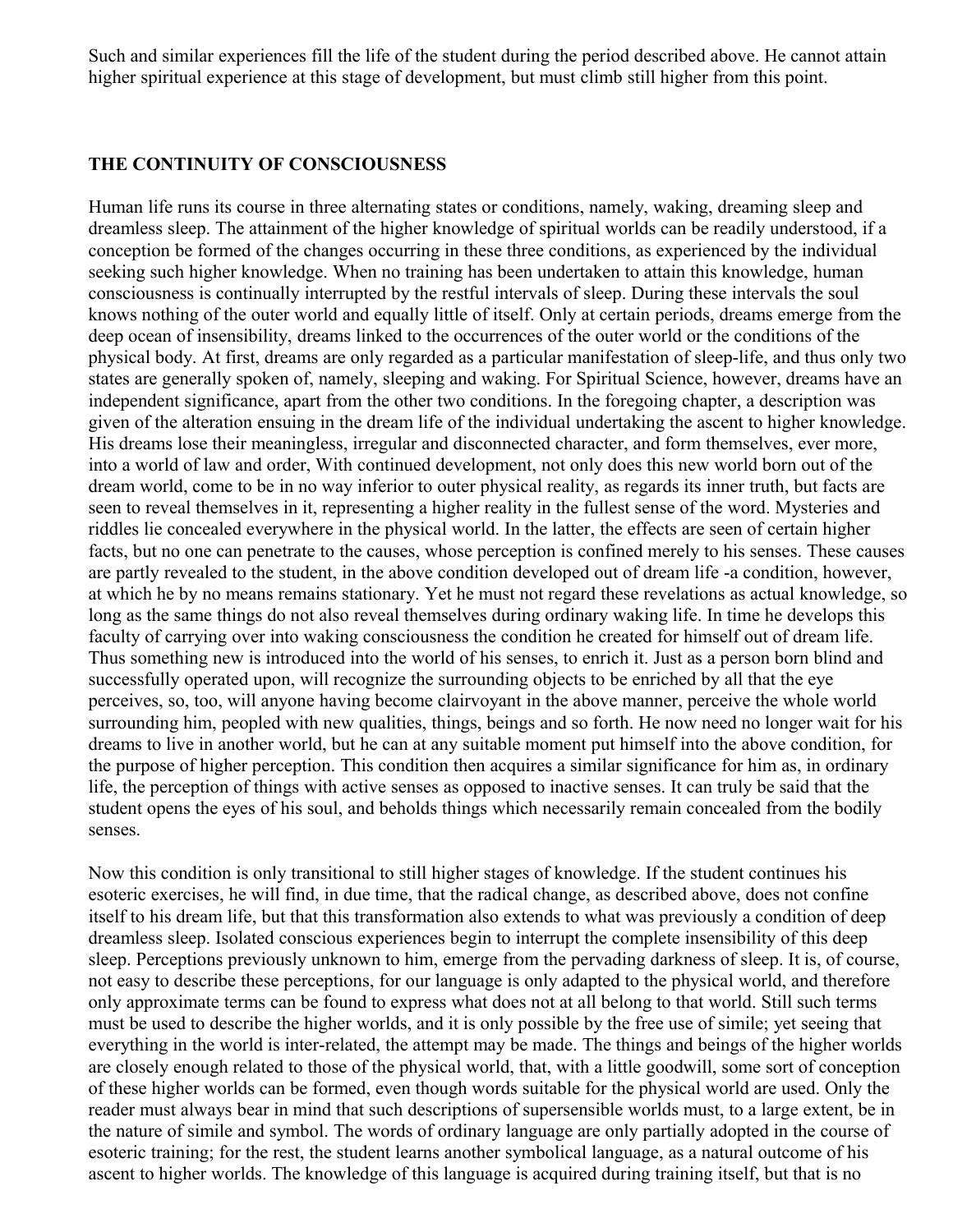reason why something concerning the higher worlds should not be learned, even from such ordinary descriptions as those here given.

Some idea can be given of those experiences, which emerge from the insensibility of deep sleep, if they be compared to a kind of hearing. We may speak of audible tones and words. While the experiences during dreaming sleep may fitly be designated as a kind of vision, the facts observed during deep sleep may be compared to auditive impressions. (It should be remarked in passing, that for the spiritual world, too, the faculty of sight remains the higher. There, too, colours are higher than sounds and words. The student's first perceptions in this world do not yet extend to the higher colours, but only to the lower tones. Only because man, according to his general development, is already more qualified for the world revealing itself in dreaming sleep, does he straightaway perceive colours there. He is less qualified for the higher world unveiling itself in deep sleep; therefore the first revelations of it he receives are in tones and words; later on he can here, too, ascend to colours and forms.) Now when these experiences during deep sleep first come to the notice of the student, his next task must be to make them as clear and vivid as possible. At first, this presents great difficulty, the perception of these experiences being exceedingly slight. The student knows very well, on waking, that he has had an experience, but is completely in the dark as regards its nature. The most important thing during this initial stage, is to remain quiet and composed, and not for a moment lapse into any unrest or impatience. The latter is under all circumstances detrimental; it can never accelerate development, but only delays it. The student must cultivate a quiet and yielding receptivity for the gift that is presented to him; all violence must be repressed. Should he, at any period, cease to become aware of experiences during sleep he must wait patiently until this is again possible. Some day, this moment will assuredly arrive. And this perceptive faculty, if awaited with patience and composure, remains a secure possession; while, should it appear momentarily in answer to forcible methods, it may be completely lost for a long time.

Once this perceptive faculty is acquired, and the experiences during sleep are present to the student's consciousness in complete lucidity and clarity, his attention should be directed to the following point. All these experiences are seen to consist of two kinds, which can be clearly distinguished. The first kind will be totally foreign to anything that he has ever experienced. These experiences will be a source of joy and edification, but they should be left to themselves for the time being. They are the first harbinger of higher spiritual worlds in which the student will find his way later on. In the second kind of experiences, the attentive observer will discover a certain relationship with the ordinary world in which he lives. The subjects of his reflections during life, what he would like to understand in these things around him, but cannot understand with the ordinary intellect, these are the things concerning which the experiences during sleep give him information. During everyday life, man reflects on his environment; his mind tries to conceive and understand the connection existing between things; he seeks to grasp in thought and idea what his senses perceive. It is to these ideas and conceptions that the experiences during sleep refer. Obscure, shadowy concepts become sonorous and living, in a way comparable only to the tones and the words of the physical world. It seems to the student ever more and more, as though the solution of the riddles over which he ponders, is whispered to him in tones and words from out of a higher world. And he is able to connect with ordinary life whatever comes to him from out of a higher world. What was formerly only accessible to his thought, now becomes actual experience, as living and substantial as ever an experience in this physical world can be. The things and beings of this physical world are by no means only what they appear to be for physical perception. They are the expression and effluence of a spiritual world. This spiritual world, hitherto concealed from the student, now resounds for him, out of his whole environment. It is easy to see that this higher perceptive faculty can only prove a blessing, if the soul-senses that are opened, are in perfect order, just as the ordinary senses can only be used for a true observation of the world if their equipment is regular and normal. Now man himself forms these higher senses through the exercises indicated by Spiritual Science. The latter include concentration, in which the attention is directed to certain definite ideas and conceptions connected with the secrets of the universe; and meditation, which is a life in such ideas, a complete submersion in them in the right way. By concentration and meditation, the student works upon his soul, and develops within it the soul-organs of perception. While thus applying himself to the task of concentration and meditation, his soul grows within his body just as the embryo child grows in the body of the mother. When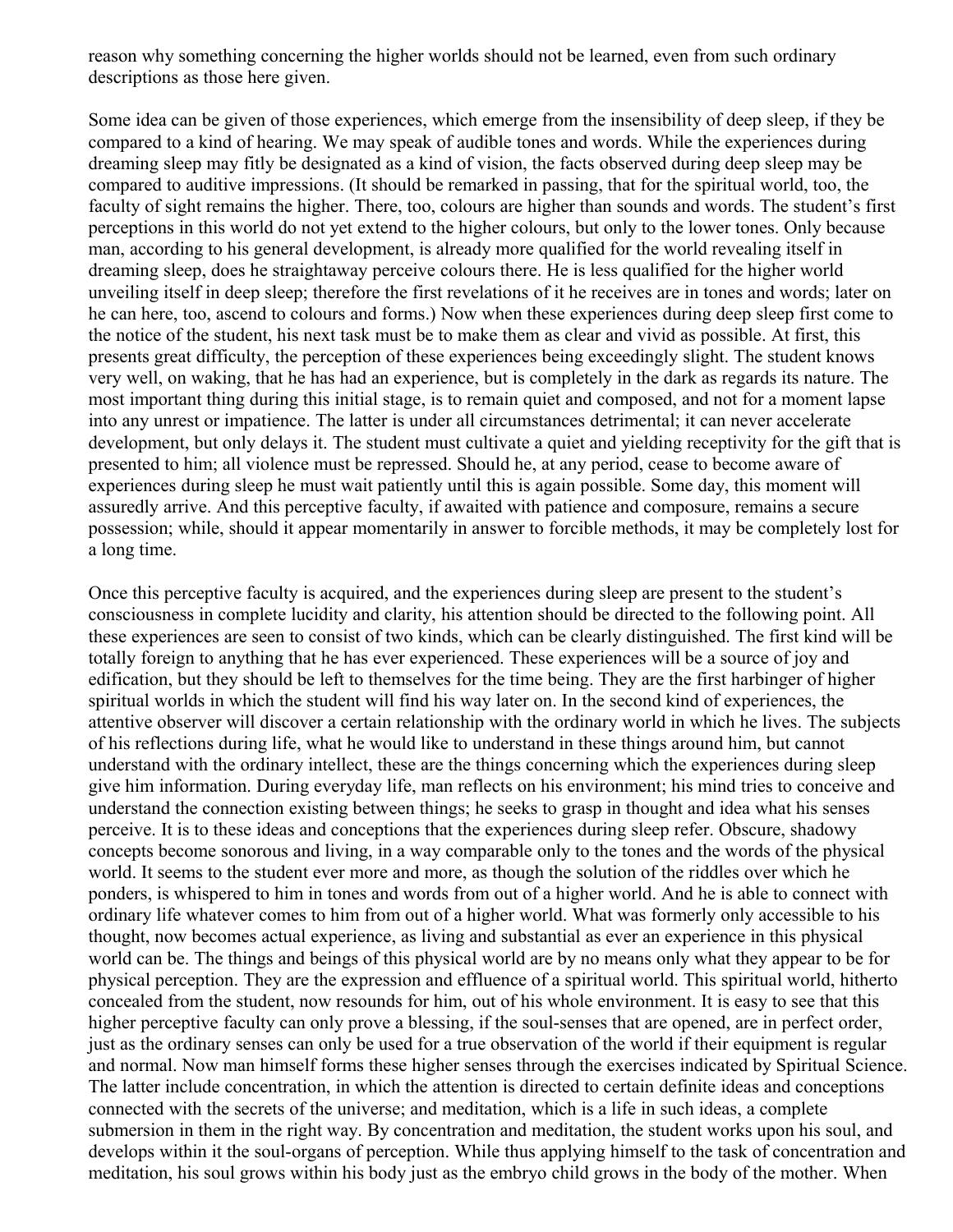the isolated experiences during sleep begin, as described, the moment of birth is approaching for the liberated soul; for it has literally become a new being, developed by the individual within himself, from seed to fruit. The effort required for concentration and meditation, must therefore be carefully and accurately maintained, for it contains the laws governing the germination and fruition of the higher human soul-being. The latter must appear at its birth as a harmonious, well proportioned organism, yet, through an error in the instructions, no such normal being will come to existence in the spiritual spheres, but an abortion incapable of life. That this higher soul-being should be born during deep sleep, will be easily grasped, for if that delicate organism chanced to appear during physical everyday life, it could not prevail against the harsh and powerful processes of this life. Its activity would be of no account against that of the body. During sleep, however, when the body rests, in so far as its activity is dependent on sense perception, then the activity of the higher soul, at first so delicate and inconspicuous, can come into evidence. Here again, the student must bear in mind that these experiences during sleep may not be regarded as fully valid knowledge, so long as he is not in a position to carry over his awakened soul into waking consciousness as well. The acquisition of this faculty will enable him to perceive the spiritual world, in its own character, among and between the experiences of the day; that is, the hidden secrets of his environment will be conveyed to him as tones and words.

Now the student must realize, at this stage of development, that he is dealing with separate and more or less isolated spiritual experiences. He should therefore beware of constructing out of them a complete whole or even a connected system of knowledge. In this case, all manner of fantastic ideas and conceptions would be mixed into the soul-world, and a world might thus easily be constructed which had nothing to do with the real spiritual world. The student must continually practise self-control. The right thing to do is to strive for an ever clearer conception of the isolated real experiences, and to, await the spontaneous arrival of new experiences which will connect themselves, as though of their own accord, with those already recorded. By virtue of the power of the spiritual world into which he has now found his way, and through continued application to the prescribed exercises, the student experiences an ever increasing extension and expansion of consciousness during sleep. The unconscious intervals during sleep-life grow ever smaller, while more and more experiences emerge from erstwhile insensibility. These experiences thus link themselves together, more of their own accord, without this true unity being disturbed by all manner of combinations and inferences, which, in any case, would only originate in an intellect accustomed to the physical world. Yet the less the habits of thought acquired in the physical world are allowed to play into these higher experiences the better it is.

By thus conducting himself, the student approaches ever nearer to the attainment of that condition, on his path to higher knowledge, when the unconsciousness of sleep-life is transformed into complete consciousness. When his body rests, the individual lives in surroundings which are just as real as those in his waking daily life. It is needless to say that the reality referred to during sleep, is different from physical reality surrounding the physical body. The student learns - indeed he must learn - if he is to retain a firm footing in the physical world and not become a visionary, to connect the higher experiences of sleep with his physical environment. At first, however, the world entered during sleep is a completely new revelation. This important stage of development, at which consciousness is retained in life during sleep, is known in Spiritual Science as the 'continuity of consciousness'. The condition here indicated is regarded, at a certain stage of development, as a kind of ideal, attainable at the end of a long path. What the student first learns is the extension of consciousness into two soul-states, in the first of which, only disordered dreams were previously possible, and in the second, only unconscious dreamless sleep. Anyone having reached this stage of development does not cease experiencing and learning, during those intervals when the physical body rests, and when the soul receives no impressions through the instrumentality of the senses.

## <span id="page-52-1"></span>**THE PARTITION OF HUMAN PERSONALITY**

### <span id="page-52-0"></span>**DURING SPIRITUAL TRAINING**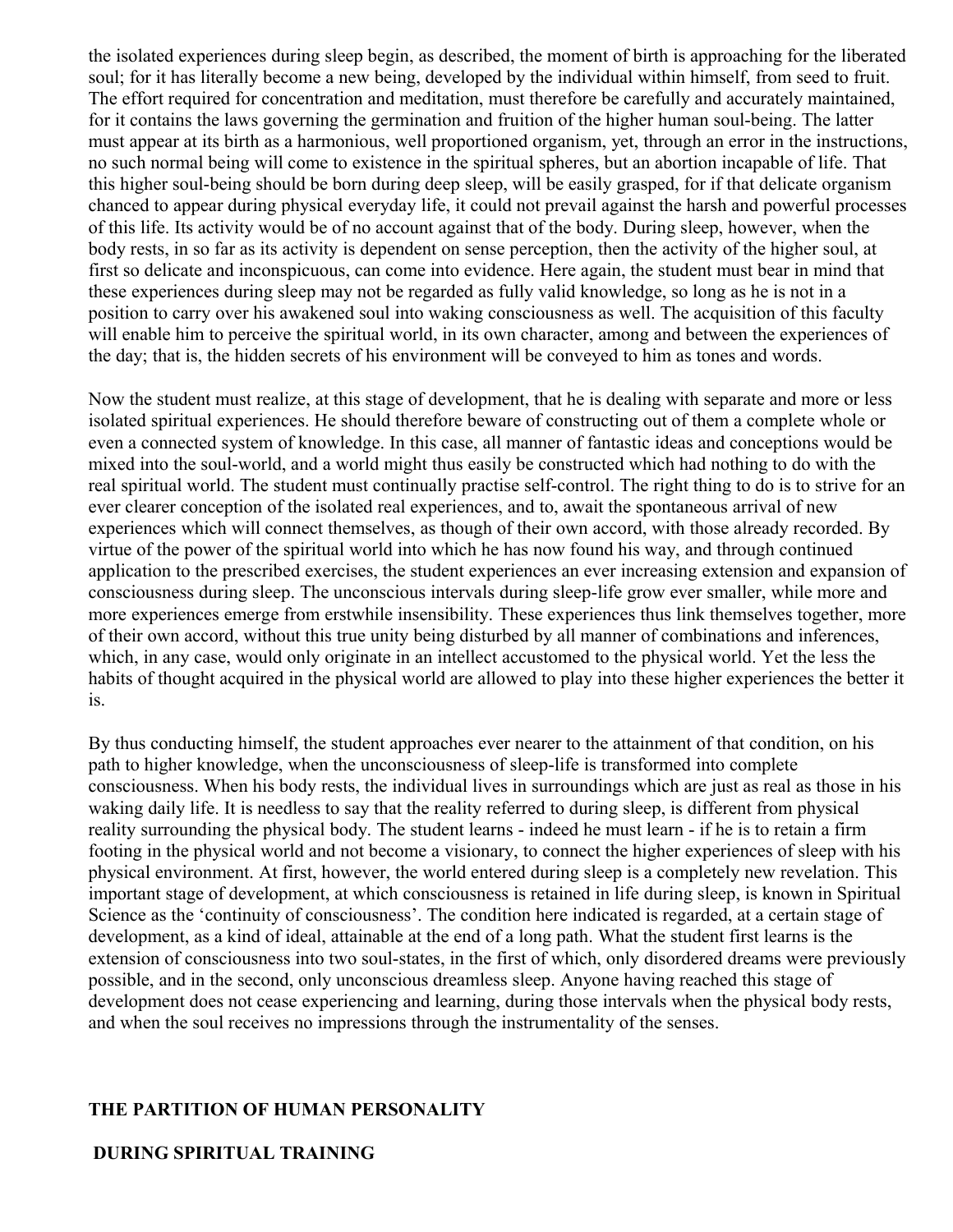During sleep no impressions are conveyed to the human soul through the mediumship of the sense-organs. The perceptions of the ordinary outer world do not find their way to the soul, when in that condition. In certain respects, the soul is actually outside that part of the human being - the so-called physical body which, in waking life, is the medium for sense perceptions and thought. The soul is then only connected with the finer bodies (the etheric body and the astral body), which are beyond the scope of the physical senses. But the activity of these finer bodies does not cease during sleep. Just as the physical body is connected with the things and beings of the physical world, affecting them and being affected by them, so, too, does the soul live in a higher world; only this life of the soul continues also during sleep. The soul is in full activity during sleep, only we can know nothing of this activity so long as we have no spiritual organs of perception, through which to observe what is going on around us and see what we ourselves are doing, during sleep, as we observe our daily physical environment with our ordinary senses. The preceding chapters have shown how esoteric training consists in the development of such spiritual sense organs. Now if, as a result of esoteric training, the student's life during sleep be transformed in the manner described in the foregoing chapter, he will be able consciously to follow everything going on around him, when in that condition. He can, at will, find his way in his environment as he could when awake, with his ordinary senses. It should here be noted that a higher degree of clairvoyance is required for the higher perception of ordinary physical environment. This was indicated in the last chapter. In the initial stages of his development, the student perceives things pertaining to another world without being able to discern their connection with the objects of his daily physical environment.

These characteristics of life during sleep or in dreams, illustrate what is continually taking place in the human being. The soul lives in uninterrupted activity in the higher worlds, even gathering from them the impulse to act upon the physical body. Man is ordinarily unconscious of his higher life; the esoteric student renders himself conscious of it, and thereby his whole life becomes transformed. The soul, while still incapable of higher sight in the higher worlds, is guided by superior cosmic beings. And just as the life of a person born blind becomes transformed, through a successful operation, from its previous state of dependence on a guide, so too does the life of a person become transformed through esoteric training. [footnote: See p. 158 and Editorial Preface.] He outgrows leadership and must henceforward himself undertake to be his own guide. The moment this occurs, he is, of course, liable to errors totally unknown to ordinary consciousness. He acts now from a world, from which, formerly, higher powers unknown to himself, influenced him. These higher powers are disposed by the universal cosmic harmony. The student withdraws from this cosmic harmony, and must now himself accomplish things which were hitherto done for him without his co-operation.

It is for this reason that so much is found in books dealing with these matters, concerning the dangers connected with the ascent into higher worlds. The descriptions sometimes given of these dangers may well make timid souls shudder at the prospect of this higher life. Yet the fact is that dangers only arise when the necessary precautions are neglected. If all the measures counselled by true esoteric science are adopted, the ascent will indeed ensue through experiences surpassing in power and magnitude everything the boldest flights of sense-bound fantasy can picture; and yet there can be no question of injury to health or life. The student meets with horrible powers threatening life at every turn and from every side. It will even be possible for him to make use of certain forces and beings existing beyond physical perception, and the temptation is great to control these forces for the furtherance of personal and forbidden interests, or to employ them wrongly out of a deficient knowledge of the higher worlds. Some of these especially important experiences (e.g. the meeting with the Guardian of the Threshold) will be described in the following chapters. Yet we must realize that the hostile powers are none the less present, even though we know nothing of them. It is true that in this case their relation to man is ordained by higher powers, and that this relation alters when the individual consciously enters this world hitherto concealed from him. But at the same time his own existence is enhanced, and the circle of his life enriched by a great and new field of experience. A real danger can only arise if the student, through impatience or arrogance, assumes too early a certain independence with regard to the experience of the higher worlds, or if he cannot wait to gain really sufficient insight into the supersensible laws. In these spheres, modesty and humility are far less empty words than in ordinary life. If the student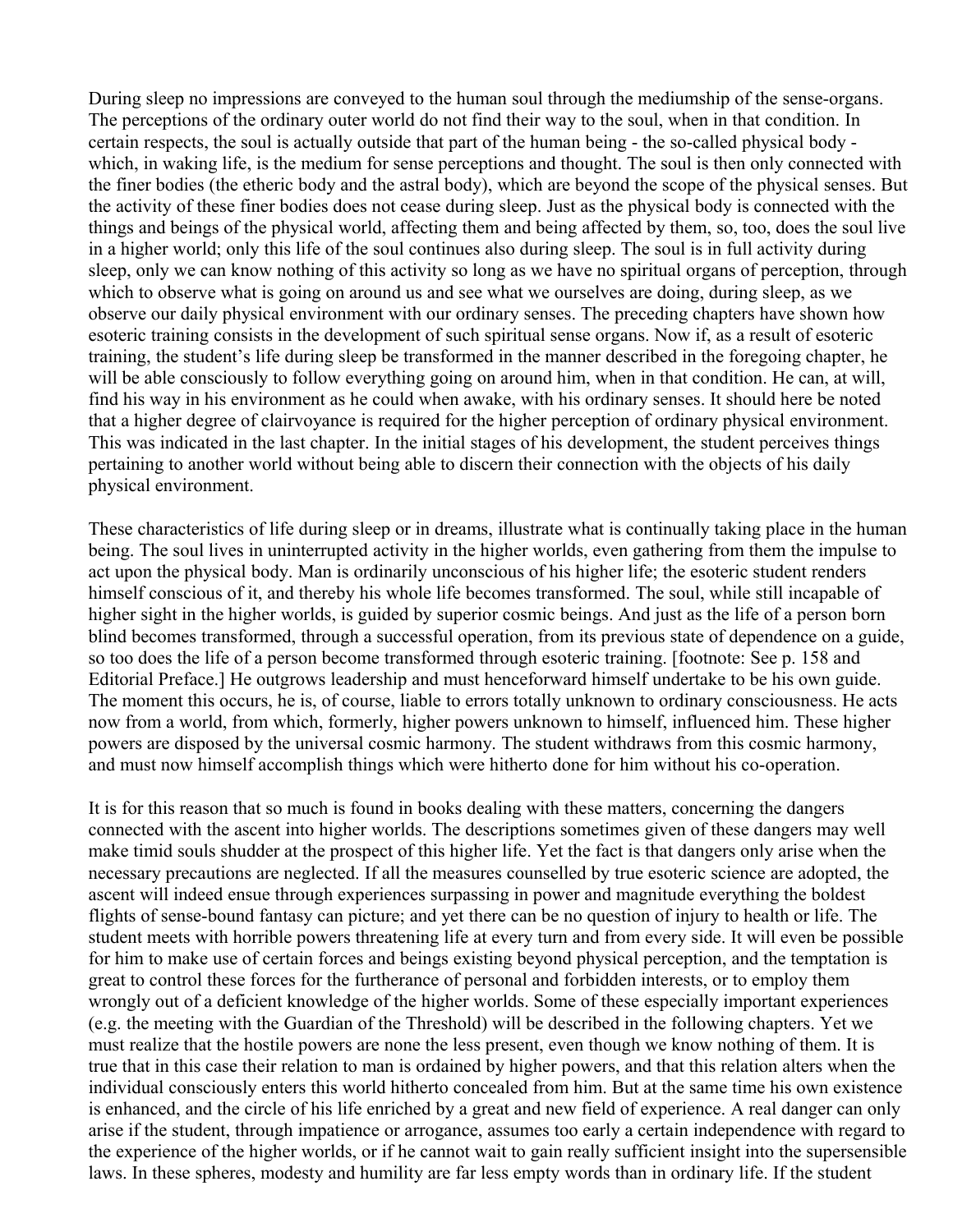possesses these qualities in the very best sense, he may be certain that his ascent into the higher life will be achieved without danger to all that is implied by health and life. Above all things, no disharmony must ensue between the higher experiences and the events and demands of everyday life. Man's task must be sought on this earth, and anyone desiring to shirk his tasks on this earth and to escape into another world may be certain he will never reach his goal. Yet what the senses perceive is only part of the world. In the spirit, beings live, expressing themselves in the facts of the physical world. Man must participate in the spirit, in order to carry its revelations into the physical world. He transforms the earth by implanting in it what he has ascertained in the spiritual world. That is his task. It is only because the physical world is dependent upon the spiritual, and because man can only work upon earth, in a true sense, if he is a participator in those worlds in which the creative forces lie concealed - only for these reasons should he have the will to ascend to the higher worlds. No one approaching esoteric training with these sentiments and resolved not to deviate for a moment from these prescribed directions, will have the slightest danger to fear. No one should allow the prospect of these dangers to keep him from esoteric training; it should rather act as a strong challenge to one and all, to acquire those faculties which every true esoteric student must have.

After these preliminary observations to dispel any element of terror, a description of some of the so-called dangers will he given. It is true that great changes take place in the students' finer bodies, as described above. These changes are connected with certain processes in the development of the three fundamental forces of the soul, with willing, feeling and thinking. Before esoteric training, these forces are subjected to a connection ordained by higher cosmic laws. Man's willing, feeling and thinking are not arbitrary. A particular idea arising in the mind, is attended by a particular feeling, according to natural laws; or is followed by a resolution of the will, in equally natural sequence. We enter a room, find it stuffy, and open the window. We hear our name called, and follow the call. We are questioned, and we answer. We perceive an ill-smelling object and experience a feeling of disgust. These are simple connections between thinking, feeling and willing. When we survey human life we find that everything is built up on such connections. Indeed life is not qualified as normal, unless such a connection, founded on the laws of human nature, is observed between thinking, feeling and willing. It would be found contrary to these laws if the sight of an illsmelling object gave anyone pleasure, or if anyone, on being questioned, did not answer. The success anticipated from a right education or a fitting instruction, is based upon the presumption that a connection between thinking, feeling and willing, corresponding to human nature, can be established in the pupil. Certain ideas are conveyed to him, on the supposition that they will be associated, in regular fashion, with his feelings and volitions. All this arises from the fact that in the finer soul-vehicles of man, the central points of the three forces - thinking, feeling and willing - are connected in a definitely regular way. This connection in the finer soul organism has its counterpart in the coarser physical body. In the latter, too, the organs of will are connected in a regular way with those of thinking and feeling. A particular thought regularly evokes a feeling or an activity of will. In the course of higher development, the threads inter-connecting the three fundamental forces, are severed. At first this severance occurs only within the finer soul organism; but at a still higher stage the separation extends also to the physical body. It is a fact that in higher spiritual development, the brain divides into three separate parts. This separation is not physically perceptible in the ordinary way, nor can it be demonstrated by the keenest instruments. Yet it occurs, and the clairvoyant has means of observing it. The brain of the higher clairvoyant divides into three independently active beings: the thought-brain, the feeling-brain and the will-brain.

Thus the organs of thinking, feeling and willing become individualized; their connection henceforth is not maintained by laws inherent in themselves, but must be managed by the awakened higher consciousness of the individual. This then is the change which the student observes coming over himself: namely that no connection ensues between an idea and a feeling or a will-impulse, unless he himself provides one. No impulse urges him from thought to action unless he himself in freedom gives rise to this impulse. He can henceforth confront, devoid of feeling, a fact which, before his training, would have filled him with glowing love or bitter hatred; and he can remain impassive at a thought which, formerly, would have spurred him on to action, as though of its own accord. By an effort of the will he can perform actions, for which not the slightest provocation can be detected by anyone not having undergone esoteric training. The student's great achievement is the attainment of complete mastery over the combined activity of the three soul-forces; but at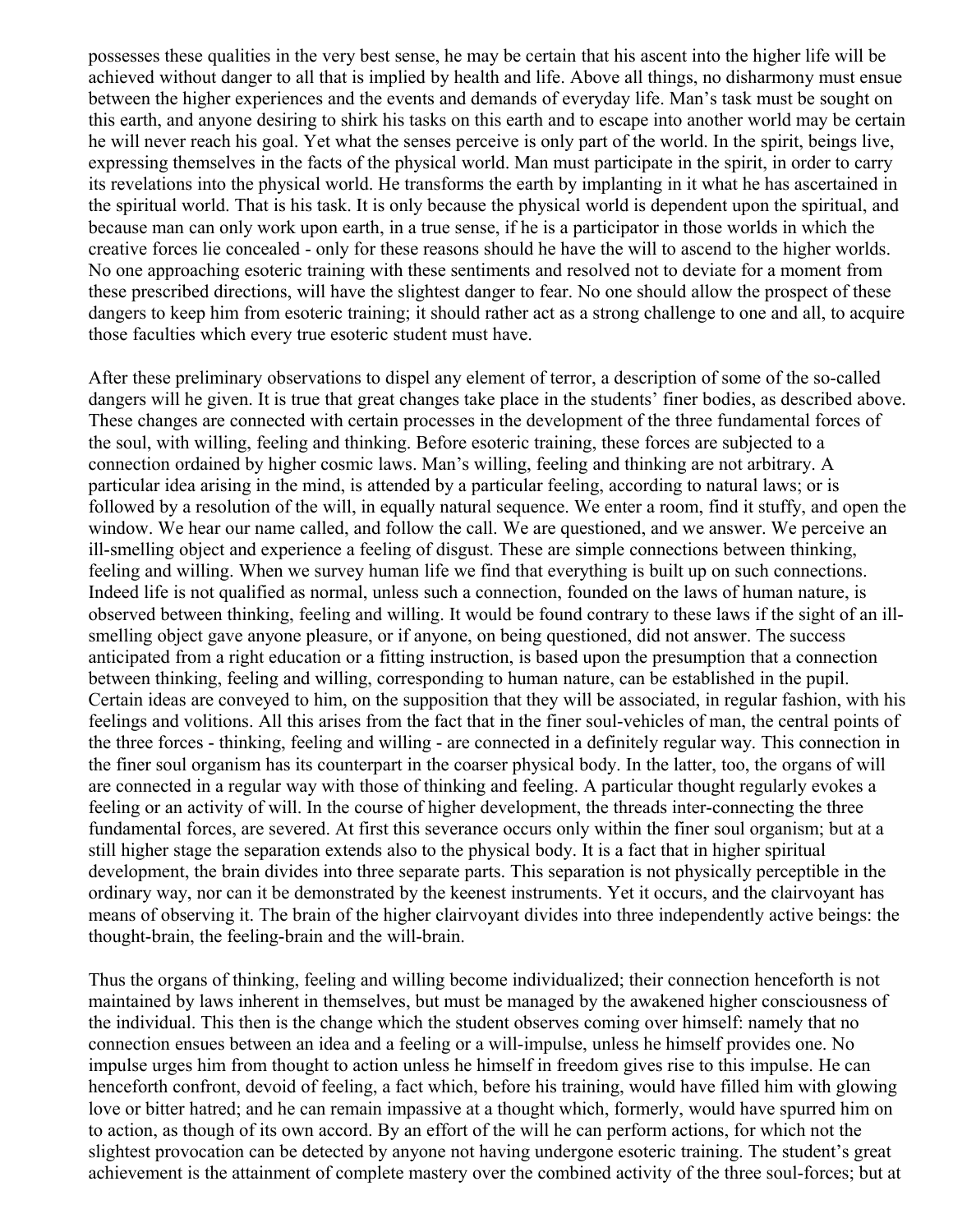the same time the responsibility for this activity is placed entirely in his own hands.

It is only through the transformation of his being that the student can enter consciously into relation with certain supersensible forces and beings. For his own soul-forces are related to certain fundamental forces of the world. The force, for instance, inherent in the will, can affect definite things and beings of the higher worlds, and also perceive them; but it can only do so when liberated from its connection with thinking, feeling and willing within the soul. The moment this connection is severed, the activity of the will can be exteriorized. The same applies to the forces of thinking and feeling. A feeling of hatred sent out by a person is visible to the clairvoyant as a fine luminous cloud of special colouring; and the clairvoyant can ward off this feeling of hatred, just as an ordinary person wards off a physical blow that is aimed at him. In the supersensible world, hatred becomes a visible phenomenon, but the clairvoyant can only perceive it in so far as he can project the force inherent in his feeling, just as the ordinary person directs outwards the receptive faculty of his eye. And what is said of hatred applies to far more important facts of the physical world. The student can enter into conscious intercourse with them, thanks to the liberation of the fundamental forces of his soul.

Through the separation of the forces of thinking, feeling and willing, the possibility of a threefold error arises for anyone neglecting the injunctions given by esoteric science. Such an error can occur, if the connecting threads are severed before the higher consciousness is sufficiently advanced to hold the reins and guide properly the separated forces into free and harmoniously combined activity. For, as a rule, the three human soul-forces are not equally advanced in their development, at any given period of life. In one person, thinking is ahead of feeling and willing; in a second, a different soul-force has the upper hand over its companions. So long as the connection between the soul-forces is maintained as established by higher cosmic laws, no injurious irregularity, in a higher sense, can ensue, through the predominance of one force or another. Predominating will, for instance, is prevented by the levelling influence of thinking and feeling from lapsing into special excesses. When, however, a person of such predominating will undertakes esoteric training, feeling and thinking cease to exert their regular influence on the will, as it presses on unchecked, to great exertions of power. If, then, such a person is not sufficiently advanced to control completely the higher consciousness, and himself restore harmony, the will pursues its own unbridled way, continually overpowering its possessor. Feeling and thought lapse into complete impotence; the individual is scourged by his overmastering will. A violent nature is the result, rushing from one unbridled action to another.

A second deviation ensues when feeling unduly shakes off its proper control. A person inclining to the reverence of others, may then diverge into unlimited dependence, to the extent of losing every personal will and thought. Instead of higher knowledge, the most pitiful vacuity and feebleness would become the lot of such a person.

The third evil is found when thought predominates, resulting in a contemplative nature hostile to life and enclosed within itself. The world, for such people, has no further importance save that it provides them with objects for satisfying their boundless thirst for wisdom. So thought ever moves them to an action or a feeling. They appear everywhere as cold and apathetic creatures. They fly from every contact with the things of ordinary life, as though from something which excited their aversion, or which, at any rate, had lost all meaning for them.

These are the three ways of error into which the student can stray: exuberant violence of will, sentimental emotionalism, and cold loveless struggle for wisdom. For outward observation, and also from the ordinary (materialistic) medical standpoint, anyone thus gone astray, is hardly distinguishable (especially in degree), from an insane, or, at least, a highly neurasthenic person. Of course the student must not resemble these. It is essential for him that the three fundamental soul-forces, thinking, feeling and willing, should have undergone harmonious development before being released from their inherent connection, and subordinated to the awakened higher consciousness. For once a mistake is made, and one of the soul-forces falls a prey to unbridled excess, the higher soul comes into existence as a thing misborn. The unrestrained force pervades the individual's entire personality, and for a long time there can be no question of the balance being restored.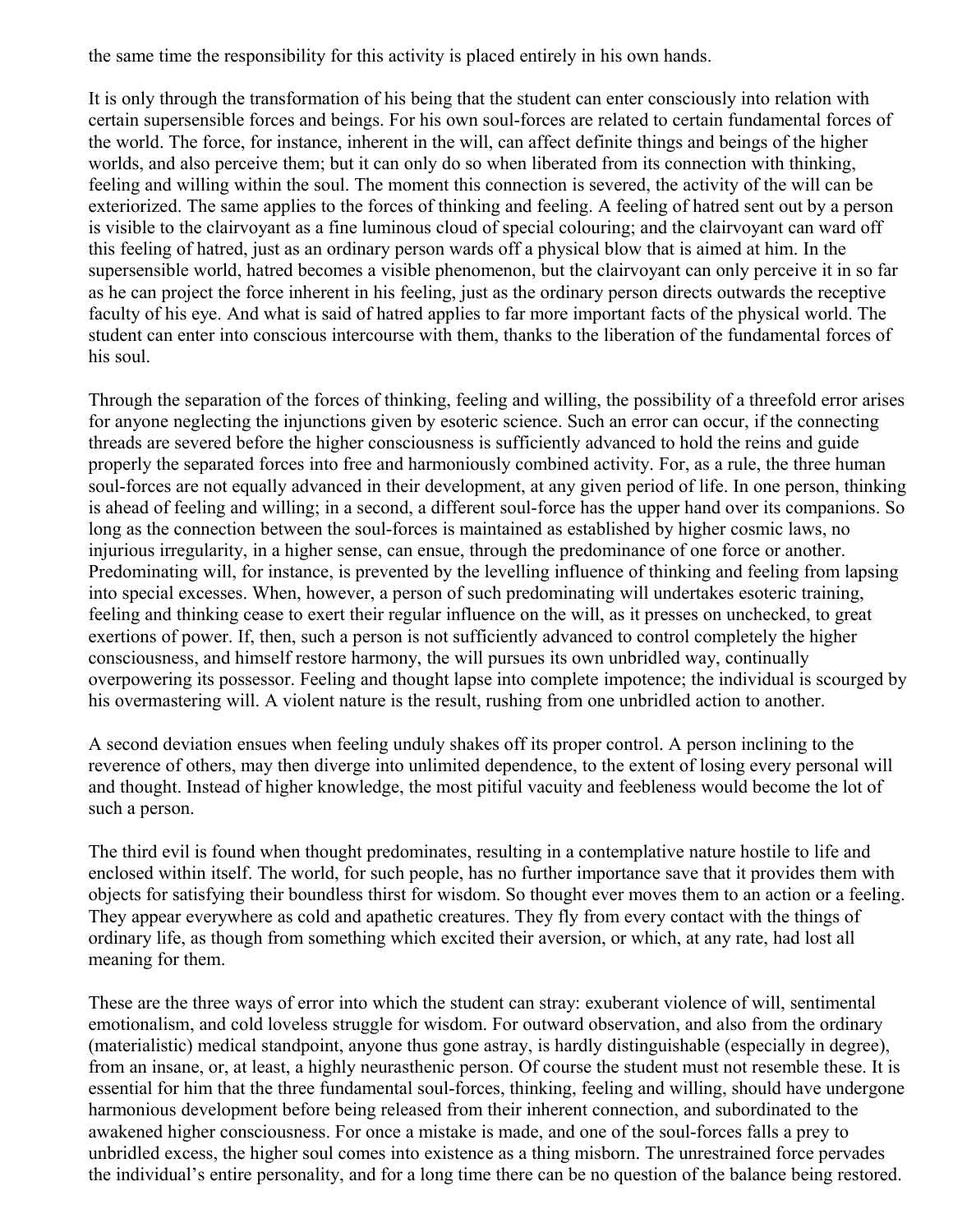What appears a harmless characteristic, so long as its possessor is without esoteric training, namely, a predominance of thinking or feeling or willing - is so heightened that the universally human element, indispensable for life, becomes obscured.

A really serious danger cannot threaten the student until he has attained the faculty of including in his waking consciousness the experiences forthcoming during sleep. So long as there is only question of the illumination of the intervals of sleep, the life of the senses, regulated by universal cosmic laws, reacts, during the waking hours, on the disturbed equilibrium of the soul, tending to restore the balance. That is why it is so essential that the waking life of the student should be, in every respect, regular and healthy. The more capable he is of meeting the demands made by the outer world upon a healthy, sound constitution of body, soul and spirit, the better it is for him. On the other hand it may be very bad for him if his ordinary waking life affects him in an exciting or irritating way, that is, if destructive or hampering infuences of outer life affect him in addition to the great changes taking place in his inner self. He must seek to find everything corresponding to his powers and faculties, which can lead him into undisturbed, harmonious communion with his surroundings, while avoiding everything detrimental to this harmony - everything that brings unrest and feverish haste into his life. And here it is not so much a question of casting off this unrest and haste in an external sense, but much more of taking care that thoughts, feelings, intentions and bodily health are not thereby exposed to continual fluctuation. All this is not so easy for the student to accomplish as it was before esoteric training, for the higher experiences henceforth playing into his life react upon his entire existence. Should anything within these higher experiences be not as it should be, the irregularity continues lying in wait for him, and can at every turn throw him off the right path. For this reason the student should omit nothing which can secure for him mastery over his whole being. He should never be found wanting in presence of mind or in calm penetration of all situations of life. In the main, a genuine esoteric training gives rise of itself to all these qualities, and, as it progresses, the student only becomes acquainted with the dangers, while simultaneously and at the right moment acquiring the full power to rout them from the field.

# <span id="page-56-0"></span>**THE GUARDIAN OF THE THRESHOLD**

The important experiences marking the student's ascent into the higher worlds include his meeting with the 'Guardian of the Threshold'. Strictly speaking, there are two: a 'Lesser' and a 'Greater'. The student meets the lesser Guardian when the threads which connect willing, feeling and thinking within the finer astral and etheric bodies begin to loosen, in the way described in the foregoing chapter. The greater Guardian is encountered when this sundering of the connections extends to the physical parts of the body, that is, at first, to the brain. The lesser Guardian is an independent being. He does not come into existence, so far as the student is concerned, until the student has reached the corresponding stage of development. Only some of his most important characteristics can here be indicated.

The attempt will now be made to describe in narrative form this meeting with the lesser Guardian of the Threshold, as a result of which, the student learns that his thinking, feeling and willing have become released within him from their inherent connection.

A truly terrible spectral Being confronts him, and he will need all that presence of mind and faith in the security of his path, which he has had ample opportunity to acquire in the course of his previous training.

The Guardian proclaims his significance somewhat in the following words: 'Hitherto, Powers invisible to thyself, watched over thee. They saw to it, that in the course of thy life, each one of thy good actions brought its reward, and each one of thine evil actions was attended by its evil results. Thanks to their influence, thy character formed itself out of thy life's experiences and thy thoughts. They were the instruments of thy fate. They ordained the measure of joy and pain allotted to thee in thine incarnations, according to thy conduct in lives gone by. They ruled over thee as the all-embracing law of Karma. These Powers will now partly release thee from their constraining influence; and it now devolves on thee to accomplish for thyself a part of the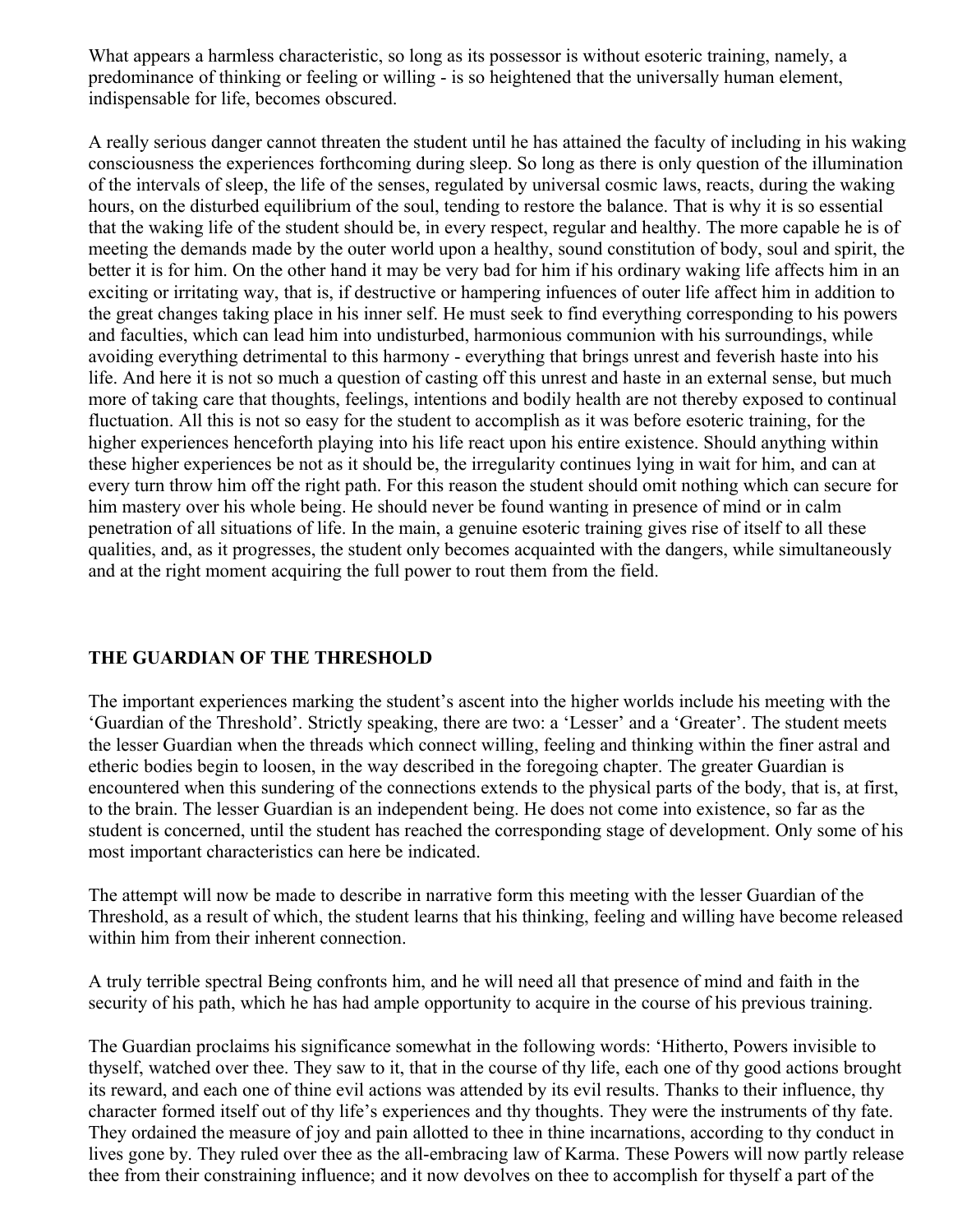work which they have hitherto performed on thy behalf. Fate struck thee many a hard blow in the past. Thou didst not know the reason. Each was the consequence of a harmful action in a life gone by. Thou didst find joy and gladness, and thou didst take them as they came. They, too, were the fruits of earlier deeds. Thy character shows many a beautiful side, and many an ugly flaw. Thou hast thyself to thank for both, for they are the result of thy previous experiences and thoughts. These were, till now, unknown to thee, their effects alone being made manifest. They, however, the Karmic Powers, beheld all thy deeds in former lives, and all thy most secret thoughts and feelings, and determined accordingly thy present self and thy present mode of life. But now all the good and evil sides of thy bygone lives shall be revealed to thee. Till now, they were interwoven with thine own being; they were in thee and thou couldst not see them, even as thou canst not see with physical eyes thine own brain. But now they become released from thee; they detach themselves from thy personality. They assume an independent form which thou canst behold even as thou seest the stones and plants of the outer world. And ... I am that very Being who shaped my body out of thy good and evil achievements. My spectral form is woven out of thine own life's account book. Till now thou hast borne me invisibly within thyself, and it was well for thee that this should be; for the wisdom of thy destiny, though concealed from thee, could thus work within thee, so that the hideous stains upon my form should be blotted out. Now that I have come forth from within thee, that concealed wisdom, too, has departed from thee. It will pay no further heed to thee; it will leave the work in thy hands alone. I must become a perfect and glorious Being, or fall a prey to corruption; and should this occur, I would drag thee also down with me into a dark and corrupt world. If thou wouldst avoid this, then thine own wisdom must become great enough to undertake the task of that other concealed wisdom, which has departed from thee. As a form visible to thyself, I will never for an instant leave thy side, once thou hast crossed my Threshold. And in future, whenever thou dost act or think wrongly, thou wilt straightway perceive thy guilt as a hideous, demoniacal distortion of my form. Only when thou hast made good all thy bygone wrongs, and hast so purified thyself that all further evil is, for thee, a thing impossible, only then will my being have become transformed into radiant beauty. Then, too, shall I again become united with thee for the welfare of thy future activity. Yet my Threshold is framed by every timid feeling remaining in thee and by every shrinking from thy full responsibility for all thy thoughts and actions, because of the power thou needest. So long as a trace of fear is in thee, of becoming thyself the guide of thine own destiny, for just so long does this Threshold lack what still remains to be built into it. And so long as a single stone is found missing, for just so long must thou remain standing, as though transfixed; or else stumble. Seek not, then, to, cross this Threshold until thou dost feel thyself entirely free from fear and ready for the highest responsibility. Hitherto I only emerged from thy personality, when death recalled thee from an earthly life; but even then, my form was veiled from thee. Only the Powers of Destiny who watched over thee, beheld me, and could thus, in the intervals between death and a new birth, build in thee, in accordance with my appearance, that power and capacity, thanks to which thou couldst labour, in a new earthly life, at the embellishment of my form, for thy welfare and progress. It was I, too, whose imperfection ever and again constrained the Powers of Destiny to lead thee back to a new incarnation upon earth. I was present at the hour of thy death, and it was on my account that the Lords of Karma ordained thy reincarnation. And it is only by thus unconsciously transforming me to complete perfection, in ever recurring earthly lives, that thou couldst have escaped the Powers of Death and passed over into immortality united with me.

'Visible do I thus stand before thee to-day, as I have ever stood invisible beside thee in the hour of death. When thou shalt have crossed my Threshold, thou wilt enter those kingdoms to which thou hast otherwise only had access after physical death. Thou dost now enter them with full knowledge, and henceforth as thou wanderest outwardly visible upon the earth, thou wilt at the same time wander in the kingdom of death, that is, the kingdom of life. I am indeed the Angel of Death; but I am at the same time the bearer of a higher life without end. Through me thou wilt die, with thy body still living, to be reborn into an imperishable existence.

'Into this kingdom thou art now entering; thou wilt meet beings that are supersensible, and happiness will be thy lot. But I myself must provide thy first acquaintance with that world, and I am thine own creation. Formerly I lived upon thine own life; but now thou hast awakened me to a separate existence, so that I stand before thee as the visible gauge of thy future deeds, perhaps, too, as thy constant reproach. Thou hast formed me, but by so doing thou hast undertaken, as thy duty, to transform me. [footnote: It will be gathered from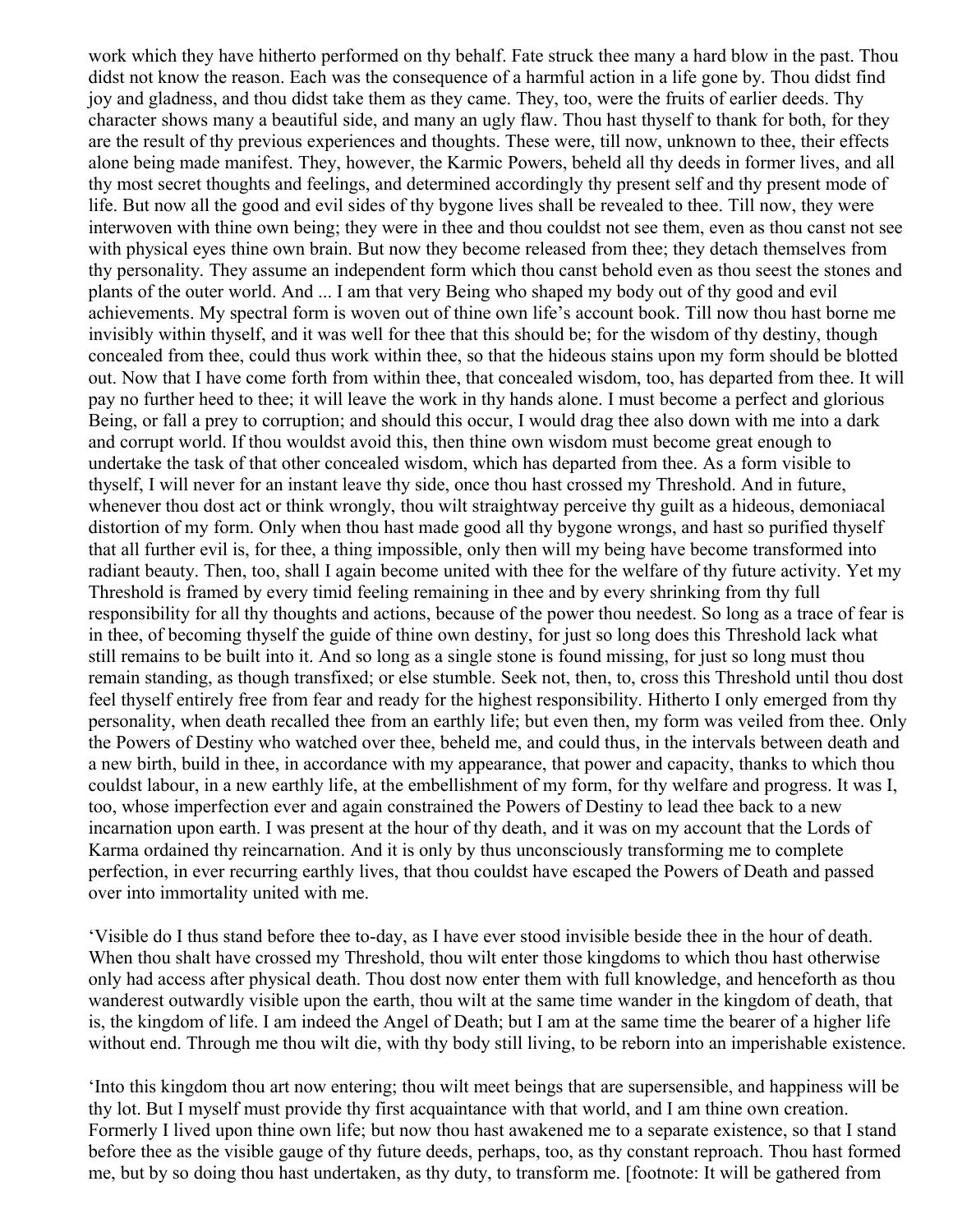the above that the Guardian of the Threshold is an (astral) figure, revealing itself to the student's awakened higher sight; and it is to this supersensible encounter that Spiritual Science conducts him. It is a lower magical process to make the Guardian of the Threshold physically visible also. That was attained by producing a cloud of fine substance, a kind of frankincense resulting from a particular mixture of a number of substances. The developed power of the magician is then able to mould the frankincense into shape, animating it with the still unredeemed Karma of the individual. Such physical phenomena are no longer necessary for those sufficiently prepared for the higher sight; and, besides, anyone seeing his unredeemed Karma, without adequate preparation, appear as a living creature before his eyes, would run the risk of erring into evil byways. Bulwer Lytton's Zanomi in the form of a novel contains a description of the Guardian of the Threshold.]

What is here indicated in narrative form, must not be understood in the sense of an allegory, but as an experience of the highest possible reality befalling the esoteric student.

The Guardian must warn him not to go a step further unless he feels in himself the strength to fulfil the demands exposed in the above speech. However frightening the form assumed by the Guardian, it is only the effect of the student's own past life, his own character risen out of him into independent existence. This awakening is brought about by the separation of will, thought and feeling. 'To feel for the first time that one has oneself called a spiritual Being into existence is, in itself, an experience of the deepest significance. The student's preparation must aim at enabling him to endure the terrible sight without a trace of timidity, and, at the moment of the meeting, to feel his strength so increased, that he can undertake consciously to make himself responsible for the transformation and embellishment of the Guardian.

If successful, this meeting with the Guardian results in the student's next physical death being an entirely different event from death as he knew it formerly. He experiences death consciously, by laying aside the physical body as a garment that is worn out, or perhaps rendered useless through a sudden rent. Thus his physical death is of special importance only for those living with him, whose perception is still restricted to the world of the senses. For them the student dies; but for himself nothing of importance is changed in his whole environment. The entire supersensible world stood open to him before his death, and it is this same world that now confronts him after death.

The Guardian of the Threshold is also connected with other matters. The individual belongs to a family, a nation, a race; his activity in this world depends upon his belonging to some such community. His individual character is also connected with it. The conscious activity of single individuals by no means exhausts everything to be reckoned with in a family, a nation or a race. Besides their character, families, nations and races have also their destiny. For persons restricted to their senses, these things remain mere general ideas; and the materialistic thinker, in his prejudice, will look down with contempt on the spiritual scientist when he hears that for the latter, family and national character, lineal or racial destiny, are inherent in Beings just as real as the personality in which the character and destiny of the individual are inherent. The spiritual scientist becomes acquainted with higher worlds, of which the separate personalities are members, just as arms and legs are members of the human being. Beside the separate individuals, a very real family and national Group Soul, and racial Spirit is at work in the life of a family, a people or a race. Indeed, in a certain sense, the separate individuals are merely the executive organs of these family Group Souls, racial Spirits and so on. It is nothing but the truth to say, for instance, that a national Group Soul makes use of each individual belonging to that nation for the execution of some work. The national Group Soul does not descend into physical reality, but dwells in higher worlds, and in order to work in the physical world, makes use of the physical organs of each individual. In a higher sense, it is as when an architect makes use of workmen for executing the details of a building. In the truest sense, every individual receives his allotted task from his family, national or racial Group Soul. Now the ordinary person is by no means initiated into the higher scheme of his work. He joins unconsciously in the tasks of his people and of his race. Every extension of his horizon necessarily enlarges the scope of his duties. What actually happens is that the student joins a new body to his finer soul-body. He puts on another garment. Hitherto he found his way through the world with those enveloping coverings of his personality. And now, a further revelation made to him by the Guardian of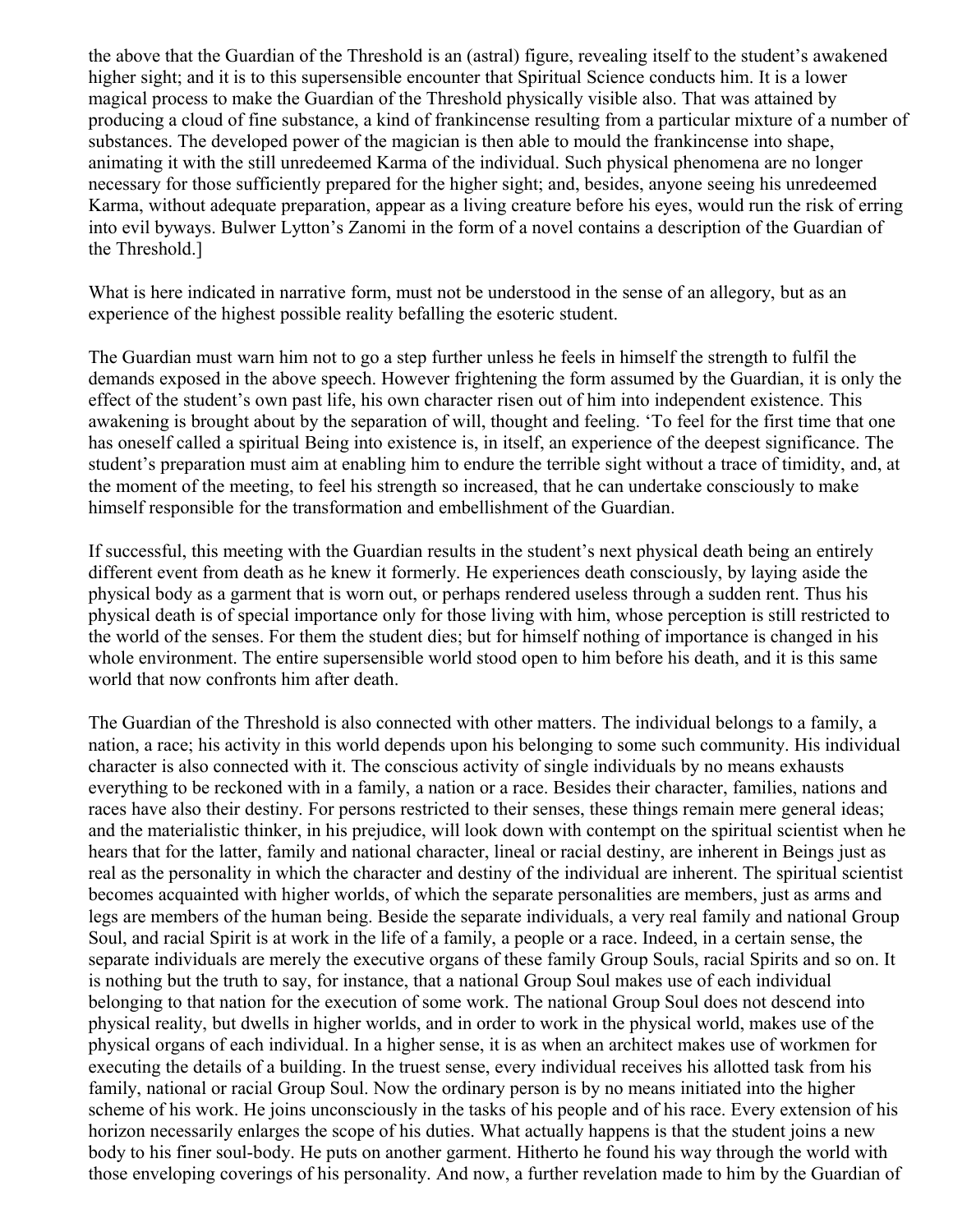the Threshold is that henceforth these Spirits will withdraw their guiding hand from him. He must step out of the circle of his community. Yet as an isolated individual, he would become hardened in himself, and decline into ruin, if he did not, himself, acquire those powers which are inherent in the national and racial Spirits. Many, no doubt, will say: 'Oh, I have entirely freed myself from all lineal and racial connections; I only want to be a human being and nothing but a human being'. To these one must reply: 'Who, then, brought you to this freedom? Was it not your family who placed you in the world where you now stand? Have you not your lineage, your nation, your race to thank for being what you are? They have brought you up; and if now, exalted above all prejudices, you are one of the light-bringers and benefactors of your stock and even of your race, it is to their upbringing that you owe it. Yes, even when you say you are 'nothing but a human being', even the fact that you have so become, you owe to the Spirits of your communities.' Only the esoteric student learns what it means to be entirely cut off from his family, national or racial Spirit. He alone realizes, through personal experience, the insignificance of all such education in respect of the life now confronting him. For everything inculcated by education completely melts away, when the threads binding will, thought and feeling are severed. He looks back on the result of all his previous education as he might on a house crumbling away brick by brick, which he must now rebuild in a new form. And again, it is more than a mere symbolical expression to say that when the Guardian has enunciated his first statement, there arises from the spot where he stands, a whirlwind which extinguishes all those spiritual lights that have hitherto illumined the pathway of his life. Utter darkness, relieved only by the rays issuing from the Guardian himself, unfolds before the student. And out of this darkness resounds the Guardian's further admonition: 'Step not across my Threshold until thou dost clearly realize that thou must thyself illumine the darkness ahead of thee; take not a single step forward until thou art positive that thou hast sufficient oil in thine own lamp. The lamps of the Guides whom thou hast hitherto followed, will now no longer be available for thee.' At these words, the student must turn and glance backward. The Guardian of the Threshold now draws aside a veil which till now had concealed deep life-mysteries. The family, national and racial Spirits are revealed to the student in their full activity, so that he perceives clearly, on the one hand, how he has been led hitherto, and no less clearly, on the other hand, how he will henceforward no longer enjoy this guidance. That is the second warning received at the Threshold from its Guardian.

Without preparation, no one could endure the sight of what has here been indicated. But the higher training which, in all respects, makes it possible for the student to advance up to the Threshold, simultaneously puts him in a position to find the necessary strength at the right moment. Indeed the training can be so harmonious in nature, that the entry into the higher life is relieved of everything of an agitating or tumultuous character. His experience at the Threshold will then be attended by a premonition of that felicity which is to provide the keynote of his newly awakened life. The feeling of a new Freedom will outweigh all other feelings; and, attended by this feeling, his new duties and responsibilities will appear as something which man, at a particular stage of life, must needs take upon himself.

## <span id="page-59-0"></span>**THE GREAT OR SECOND GUARDIAN OF THE THRESHOLD**

## **LIFE AND DEATH**

In the foregoing chapter the importance of the meeting with the so-called lesser Guardian of the Threshold was explained; and it was seen that in this Guardian a Being confronts the student whom the latter has himself brought into existence, and whose body consists of the hitherto invisible results of the student's own actions, feelings and thoughts. These unseen forces have become the cause of his destiny and his character, and he realizes how he himself founded the present in the past. He can understand why his inner self now standing to a certain extent revealed before him, includes particular inclinations and habits, and he can also recognize the origin of certain blows of fate that have befallen him. He perceives why he loves one thing and hates another; why one thing makes him happy and another unhappy. Visible life is explained by the invisible causes. The essential facts of life, too, health and illness, birth and death, unveil themselves before his gaze. He observes how, before his birth, he wore the causes which necessarily led to his return into life.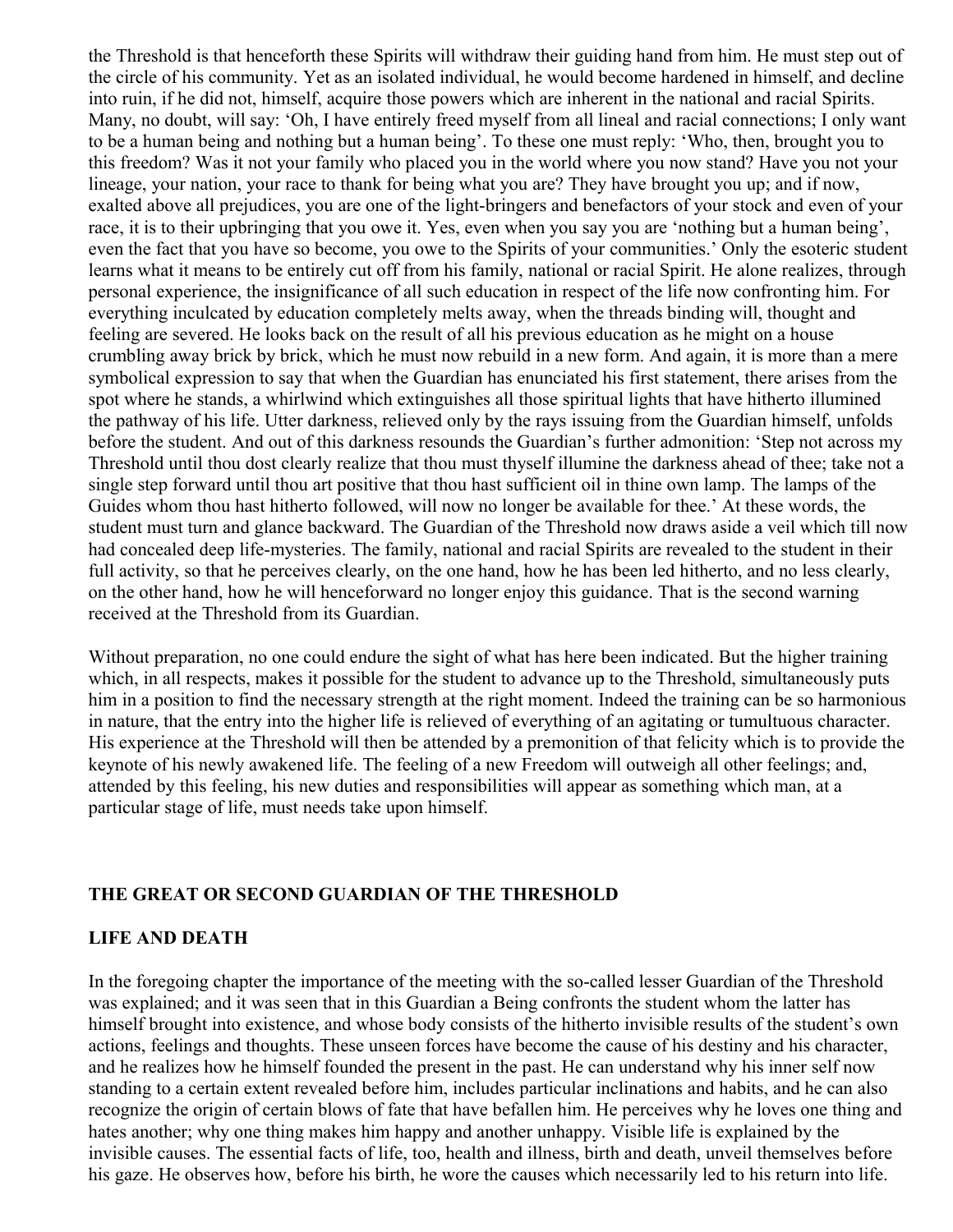Henceforth he knows that Being within himself which is constructed, with all its imperfections, in the visible world, and which can only be brought to its final perfection in this same visible world. For in no other world is an opportunity given to build up and complete this Being. Moreover, he recognizes that death cannot sever him for ever from this world; for he says to himself: 'Once I came into this world because, being as I was, I needed the life it provided, to acquire qualities unattainable in any other world. And I must remain bound to this world until I have developed within myself everything that can here be gained. I shall only some day become a useful collaborator in another world by acquiring all the requisite faculties in this physical world.'

Thanks to his insight into the supersensible world, the Initiate gains a better knowledge and appreciation of the true value of visible Nature, than was possible before his higher training; and this may be counted among his most important experiences. Anyone not possessing this insight and perhaps therefore imagining the supersensible regions to be infinitely the more valuable, is likely to underestimate the physical world. Yet the possessor of this insight knows that without experience in visible reality, he would be totally powerless in that other invisible reality. Before he can live in the latter, he must have the requisite faculties and instruments which can only be acquired in the visible world. Consciousness in the invisible world is not possible without spiritual sight, but this power of vision in the higher world is gradually developed through experience in the lower. No one can be born in the spiritual world with spiritual eyes without having first developed them in the physical world, any more than a child could be born with physical eyes if they had not already been formed within the mother's womb.

From this standpoint it will also be readily understood why the Threshold to the supersensible world is watched by a Guardian. In no case may real insight into those regions be permitted to anyone lacking the requisite faculties; therefore, upon the individual entering the other world while still incompetent to work in it, the higher experiences are shrouded from him, at the hour of death, until he is fit to behold them. When the student enters the supersensible world, life acquires quite a new meaning for him; he discerns in the physical world the seed-ground of a higher world, so that, in a certain sense, the higher will appear defective without the lower. Two outlooks are opened before him; the first into the past and the second into the future. His vision extends to a past in which this physical world was not yet existent for he has long since discarded the prejudice that the supersensible world was developed out of the sense-world, He knows that the former was first existent, and that out of it everything physical was evolved. He sees that he himself belonged to a supersensible world before coming for the first time into this sense-world. But this pristine supersensible world needed to pass through the sense-world, for without this passage its further evolution would not have been possible. It can only pursue its course when certain beings will have developed requisite faculties within the kingdom of the senses. These beings are none other than the human beings. The latter owe their present life to an imperfect stage of spiritual existence, and are being led, even within this stage, to that perfection which will make them fit for further work in the higher world. At this point, the outlook is directed into the future. A higher stage of the supersensible world is discerned, which will contain the fruits matured in the sense-world. The sense-world, as such, will be superseded; but its products will be embodied in a higher world.

The existence of disease and death in the sense-world is thus explained. Death merely expresses the fact that the original supersensible world reached a point beyond which it could not progress by itself. Universal death must needs have overtaken it, had it not received a fresh life-impulse. Thus this new life has evolved into a battle with universal death. A hardened, dying world saw the blossoming of a new world. That is why we have death and life in the world. The decaying portion of the old world adheres to the new life blossoming from it, and the process evolves slowly. This comes to expression most clearly in man himself. The covering he bears is gathered from the preserved remnants of the old world, and within this covering the germ of that being is matured which will live in the future. Thus man is twofold: mortal and immortal. The mortal is in its last, and the immortal in its first stage. But it is only within this twofold world finding its expression in the sense-world, that he can acquire the requisite faculties to lead the world to immortality. Indeed his task is precisely to gather the fruits of the mortal for the immortal. And as he glances at himself as the product of his own work in the past, he cannot but say: 'I have in me the elements of a decaying world. They are at work in me, and I can only break their power little by little, thanks to the new immortal elements coming to life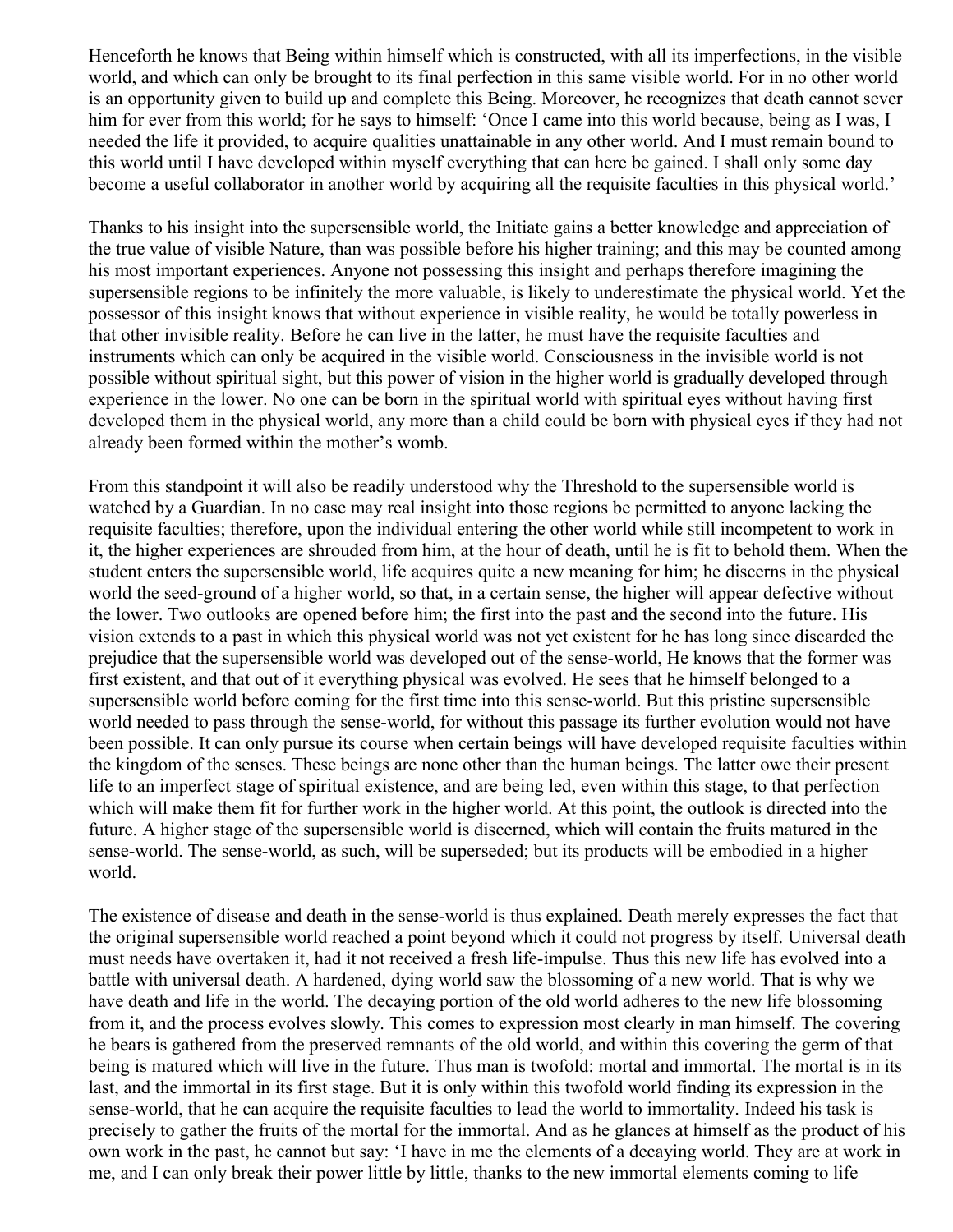within me.' This is the path leading man from death to life. Could he but speak to himself with full consciousness, at the hour of his death, he would say: 'The perishing world was my master. I am now dying as a result of the entire past with which I am enmeshed. Yet the soil of mortal life has matured the seeds of immortal life. I carry them with me into another world. If it had merely depended on the past, I could never have been born. The life of the past came to an end with birth. Life in the sense-world is wrested from universal death by the newly-formed life-germ. The time between birth and death is merely an expression for the amount wrested from the dying past by the new life; and illness is nothing but the continued effect of the dying portions of the past.'

In the above, the answer will be found to the question why man only works his way gradually through error and imperfection to the good and true. His actions, feelings and thoughts are at first dominated by the perishing and the mortal. The latter gave rise to his sense-organs. For this reason, these organs and all things reacting on them are doomed to perish. The imperishable will not be found in the instincts, impulses, passions, and in the organs belonging to them, but only in the work produced by these organs. Man must extract from the perishable everything that can be extracted, and this work alone will enable him to discard those fundamental elements out of which he has grown, and which find their expression in the physical sense-world.

Thus the first Guardian confronts the individual as the counterpart of his twofold nature, in which perishable and imperishable are blended; and it stands clearly proved how far removed he still is from attaining that sublime luminous figure which may again dwell in the spiritual world. The extent to which he is entangled with the physical sense-world, is exposed to his view. The presence of instincts, impulses, desires, egotistical wishes and all forms of selfishness, etc., are evidence of this entanglement, as also his membership of a race, a nation and so forth. A race or a nation stands so much the higher, the more perfectly its members express the pure, ideal human type, the further it has worked its way from the physical and perishable to the supersensible and imperishable. The evolution of man through the incarnations in ever higher national and racial forms is thus a process of liberation. In a similar way, the pilgrimage through ever purer forms of morality and religion is a perfecting process; for every moral stage retains the passion for the perishable beside the seeds of an ideal future.

Now in the Guardian of the Threshold, as described above, the product of the past is manifest, containing only so many seeds of the future as could be planted in the course of time. Yet everything that can be extracted from the sense-world must be carried into the supersensible world. Were the student to bring with him only what had been woven into his counterpart out of the past, his earthly task would remain but partially accomplished. For this reason, the 'lesser Guardian of the Threshold' is joined, after a time, by the Greater Guardian. The meeting with this second or Greater Guardian will again be described in narrative form.

When the student has recognized all the elements from which he must liberate himself, his way is barred by a sublime luminous Being whose beauty is difficult to describe in the words of human language. This encounter takes place when the sundering of the organs of thinking, feeling and willing extends to the physical body, so that their reciprocal connection is no longer regulated by themselves, but by the higher consciousness, which has now quite liberated itself from physical conditions. The organs of thinking, feeling and willing will then be controlled from supersensible regions, as instruments in the power of the human soul. The latter, thus liberated from all physical bonds, is now confronted by the second Guardian of the Threshold who speaks as follows: 'Thou hast released thyself from the world of the senses. Thou hast won the right to become a native of the supersensible world, whence thine activity can now be directed. For thine own part, thou dost no longer require thy physical body in its present form. If thine intention was merely to acquire the faculties necessary for life in the supersensible world, thou needest no longer return to the senseworld. But now look on me. See how I tower above all that thou hast made of thyself until now. Thou hast attained thy present degree of perfection thanks to the faculties thou wast able to develop in the sense-world, so long as thou wast still confined to it. But now a new era is to begin, in which thy liberated powers must be applied to further work in the world of the senses. Hitherto thou hast sought only thine own release, but now,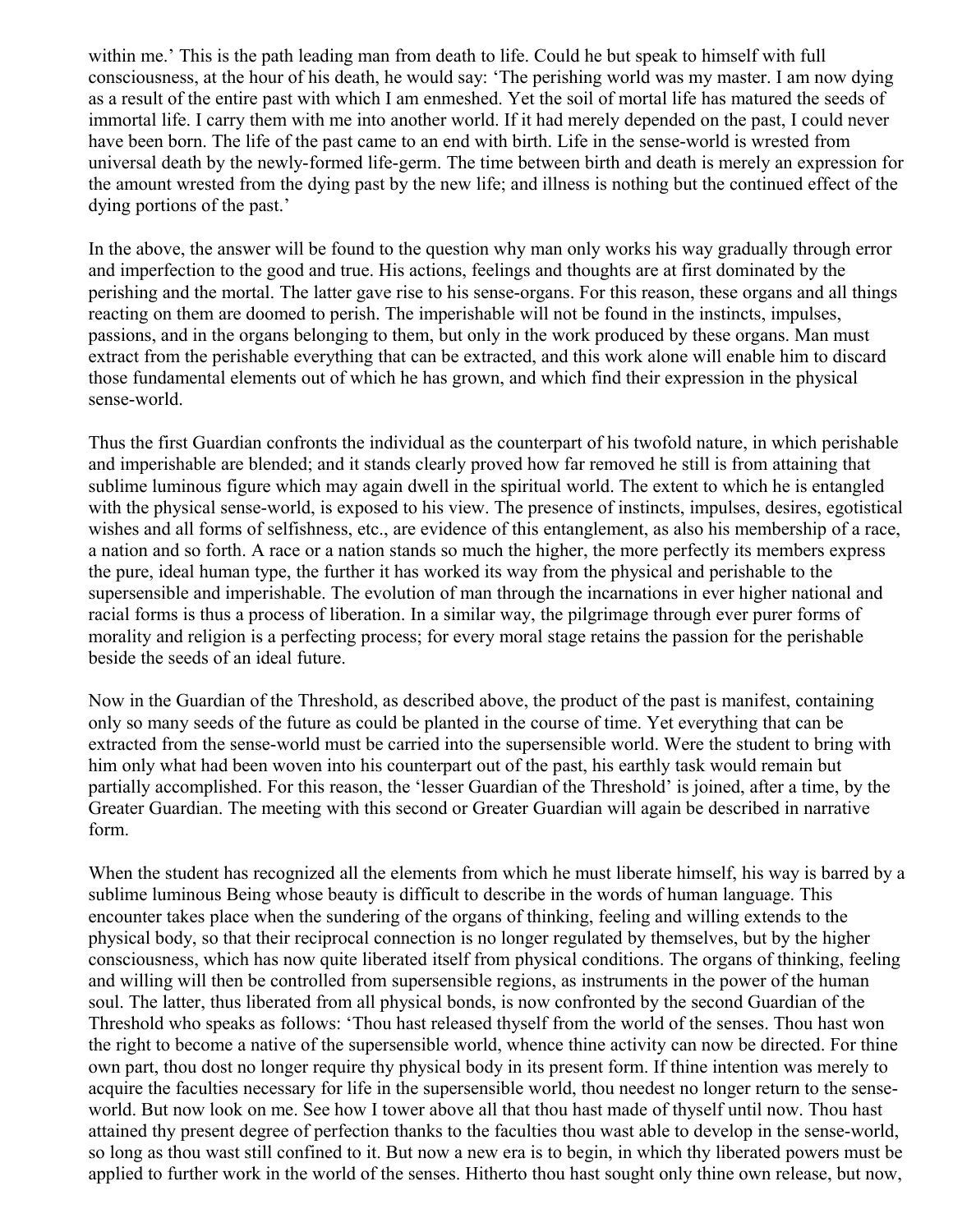having thyself become free, thou canst go forth as a liberator of thy fellows. Until to-day thou hast striven as an individual, but now seek to co-ordinate thyself in the whole so that thou mayst bring into the supersensible world not thyself alone, but all things else existing in the world of the senses. Thou wilt some day be able to unite thyself with me, but I cannot be blessed so long as others are unredeemed. As a separate freed being, thou wouldst fain enter at once the kingdom of the supersensible, yet thou wouldst be forced to look down on the still unredeemed beings in the physical world, having sundered thy destiny from theirs, though thou and they are inseparably united. Thou didst perforce descend into the world to gather powers needed for a higher world. To separate thyself from thy fellows would mean to misuse those very powers which thou couldst not have developed save in company with them. Thou couldst not have descended had they not done so, and without them, the powers needed for supersensible existence would fail thee. Thou must now share with thy fellows the powers which thou didst, in company with them, exert thyself to acquire. I shall therefore bar thine entry into the higher regions of the supersensible world so long as thou hast not applied all the powers thou hast acquired to the liberation of thy companions. With the powers already at thy disposal, thou mayst sojourn in the lower regions of the supersensible world, but I stand before the portal of the higher regions as the Cherub with the fiery sword before Paradise, and I bar thine entrance so long as powers unused in the sense-world still remain in thee. And if thou dost refuse to apply thy powers in this world others will come who will not refuse; and a higher supersensible world will receive all the fruits of the sense-world, while thou wilt lose from under thee the very ground in which thou wast rooted. The purified world will develop above and beyond thee, and thou wilt be excluded from it. Thus thou wouldst tread the black path, while the others from whom thou didst sever thyself, tread the white path.'

Thus the Great Guardian makes his presence known soon after the meeting with the Watcher or first Guardian has taken place. The Initiate knows full well what is in store for him if he yields to the temptation of a premature abode in the supersensible world. An undescribable splendour shines forth from this Great Guardian of the Threshold; union with him looms as a far distant ideal before the soul's vision. Yet there is also the certitude that this union will not be possible until all the powers afforded by this world are applied to the task of its liberation and redemption. By fulfilling the demands of the higher light-being, the Initiate will contribute to the liberation of the human race. He lays his gifts on the sacrificial altar of humanity. Should he prefer his own premature elevation into the supersensible world, the stream of human evolution will flow over and beyond him. After his liberation he can gain no new powers from the world of the senses; and if he places his work at the world's disposal it will entail his renouncement of any further benefit for himself. It does not follow that, when called upon, anyone will naturally follow the white path. That depends entirely upon whether he is so far purified at the time of his decision, that no trace of self-seeking makes this prospect of felicity appear desirable. For the allurements here are the strongest possible; whereas on the other side no special allurements are evident. Here nothing appeals to his egoism. The gift he receives in the higher regions of the supersensible world is nothing that comes to him, but only something that flows from him, that is, love for the world and for his fellows. Nothing that egoism desires is denied upon the black path, for the latter provides, on the contrary, for the complete gratification of egoism, and will not fail to attract those desiring merely their own felicity, for it is indeed the appropriate path for them. No one therefore should expect the occultists of the white path to give him instruction for the development of his own egoistical self. They do not take the slightest interest in the felicity of the individual. Each can attain that for himself, and it is not the task of the white occultists to shorten the way; for they are only concerned with the development and liberation of all human beings and all creatures. Their instructions, therefore, deal only with the development of powers for collaboration in this work. Thus they place selfless devotion before all other qualities. They never actually refuse anyone, for even the greatest egoist can purify himself; but no one merely seeking an advantage for himself will ever obtain assistance from the white occultists. Even when they do not refuse their help, he, the seeker, deprives himself of the advantage resulting from their assistance. Anyone, therefore, really following the instructions of the good occult teachers, will, upon crossing the Threshold, understand the demands of the greater Guardian; anyone, however, not following their instructions, can never hope to reach the Threshold. Their instructions, if followed, produce good results or no results; for it is no part of their task to lead individuals to egoistical felicity, and to a mere existence in the supersensible worlds. In fact it becomes their duty to keep the student away from the supersensible world until he can enter it with the will for selfless collaboration. [footnote: See p. 158 and Editorial Preface]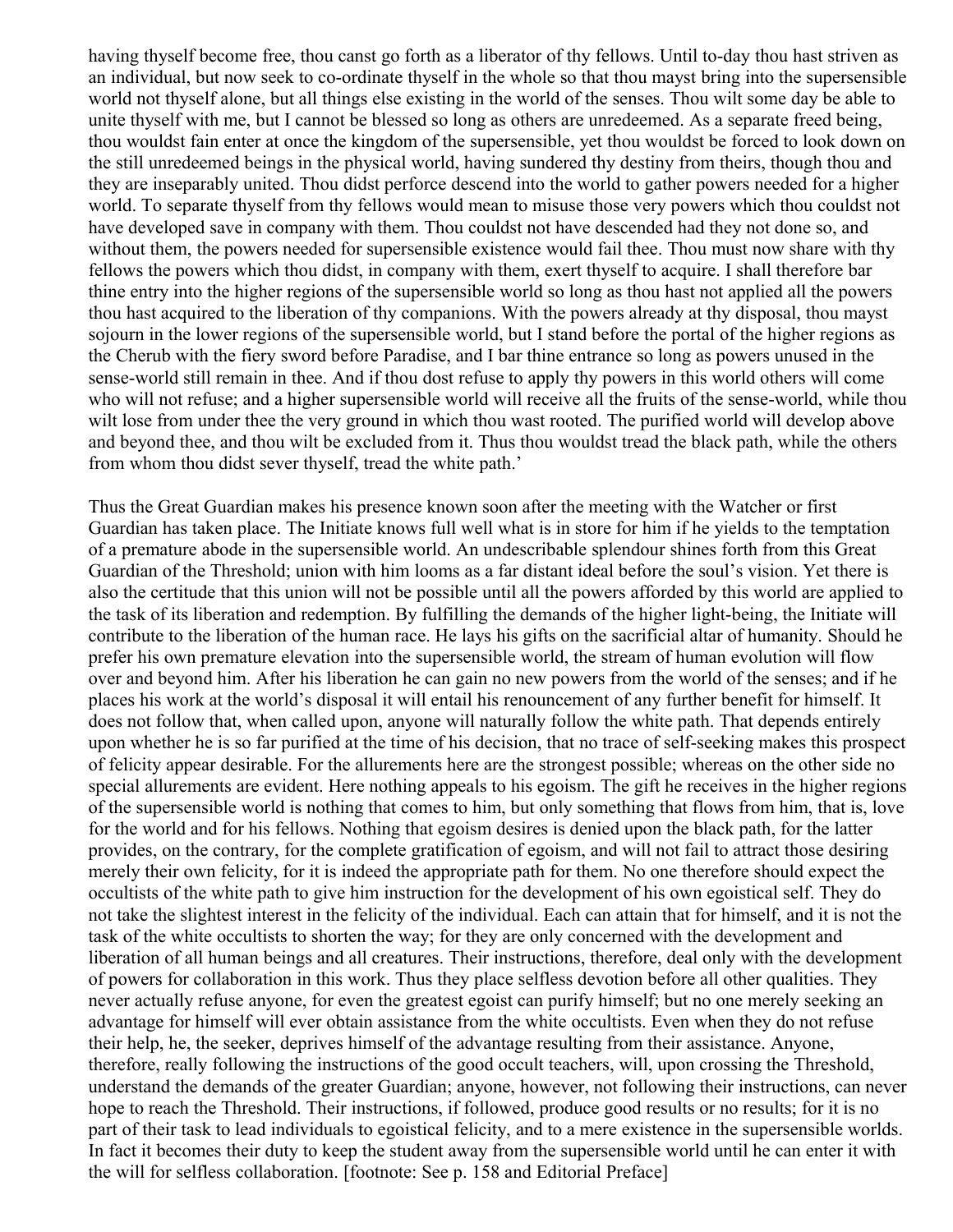#### <span id="page-63-0"></span>**APPENDIX**

### **TO THE AUTHOR'S LATEST EDITION 1918**

The way to supersensible knowledge, as described in this book, leads the soul through experiences concerning the nature of which it is especially important that all illusions and misconceptions should be avoided. Yet it is but natural that the latter should arise in such questions as are here considered. In this connection one of the most serious mistakes arises when the whole range of inner experience dealt with in true Spiritual Science, is distorted into appearing in the same category as superstition, visionary dreaming, mediumship (spiritualism) and other degenerate pursuits. This distortion is often due to the fact that persons desirous of following the path described in this book, are confused with others who in their search for supersensible reality, and as a result of methods foreign to a genuine striving for knowledge, wander into undesirable paths. The experiences through which the human soul lives on the path here meant, are wholly confined to the realm of psycho-spiritual occurrence. They are only possible if equal freedom and independence from the bodily life are attained for certain other inner experiences, as is the case during ordinary consciousness, when thoughts are made concerning things outwardly apprehended or inwardly felt and willed, thoughts that do not themselves originate in what is apprehended, felt and willed. There are people who deny the existence of such thoughts. They believe that no thought is possible that is not extracted from perceptions or from the inner life dependent on the body. For them, all thoughts are, to a certain extent, mere reflections of perceptions and of inner experiences. This view, however, cannot be expressed save by those who have never raised themselves to the faculty of experiencing with their souls a self-sustaining life in pure thought. For others, who have lived through this experience, it is a matter of knowledge that whatever thought dominates the life of the soul, inasmuch as this thought permeates other functions of the soul, the human being is involved in an activity, in originating which his body has no share. In the ordinary life of the soul, thought is almost always blended with other functions, e.g. apprehension, feeling, willing, etc. These other functions are effectuated by the body; yet thought plays into them, and inasmuch as it plays into them, a process takes place, in and through the human being, in which his body has no share. This can only be denied so long as the illusion is not discarded which arises from the observation of thought only when the latter is united with other functions. Yet an inner exertion is possible enabling the thinking part of inner life to be experienced, separated from everything else. Something consisting in pure thought alone, can be detached from the compass of soul-life, that is, thoughts which are self-sustaining and from which everything provided by bodily conditioned inner life is excluded. Such thoughts reveal themselves through themselves, through what they are, as spiritual supersensible entity. Anyone uniting himself with them, while excluding all apprehension, all memory and every other token of inner life, knows himself to be in a supersensible region, and experiences himself outside the physical body. For anyone familiar with this whole process, it becomes irrelevant to question whether the soul can live through experience outside the body, in a supersensible world. For it would mean denying what he knows by experience. He is concerned only with inquiring into what prevents such a positive fact from being recognized. And the answer he finds to this question, is that the above fact does not reveal itself unless the individual first cultivates a condition of soul, allowing him to become the recipient of this revelation.

Now people become at once suspicious when an activity solely confined to the soul is expected of them, in order that something extraneous to themselves should reveal itself. They believe that they themselves give the revelation its content because they prepare themselves to receive it. They expect experiences to which they contribute nothing and which allow them to remain quite passive. Should such people, in addition, be ignorant of the simplest scientific requirements for the comprehension of a given fact, they will take for an objective revelation of non-sensible entity, contents and productions of the soul, in which the soul's participation is reduced below the level maintained in apprehension and wilful action. Such are the soulcontents provided by the experiences and revelations of the visionary and the medium. But what comes to the fore through such revelations is not a supersensible but a sub-sensible world. Human waking life does not run its course completely within the body; the most conscious part of it transpires on the boundary between the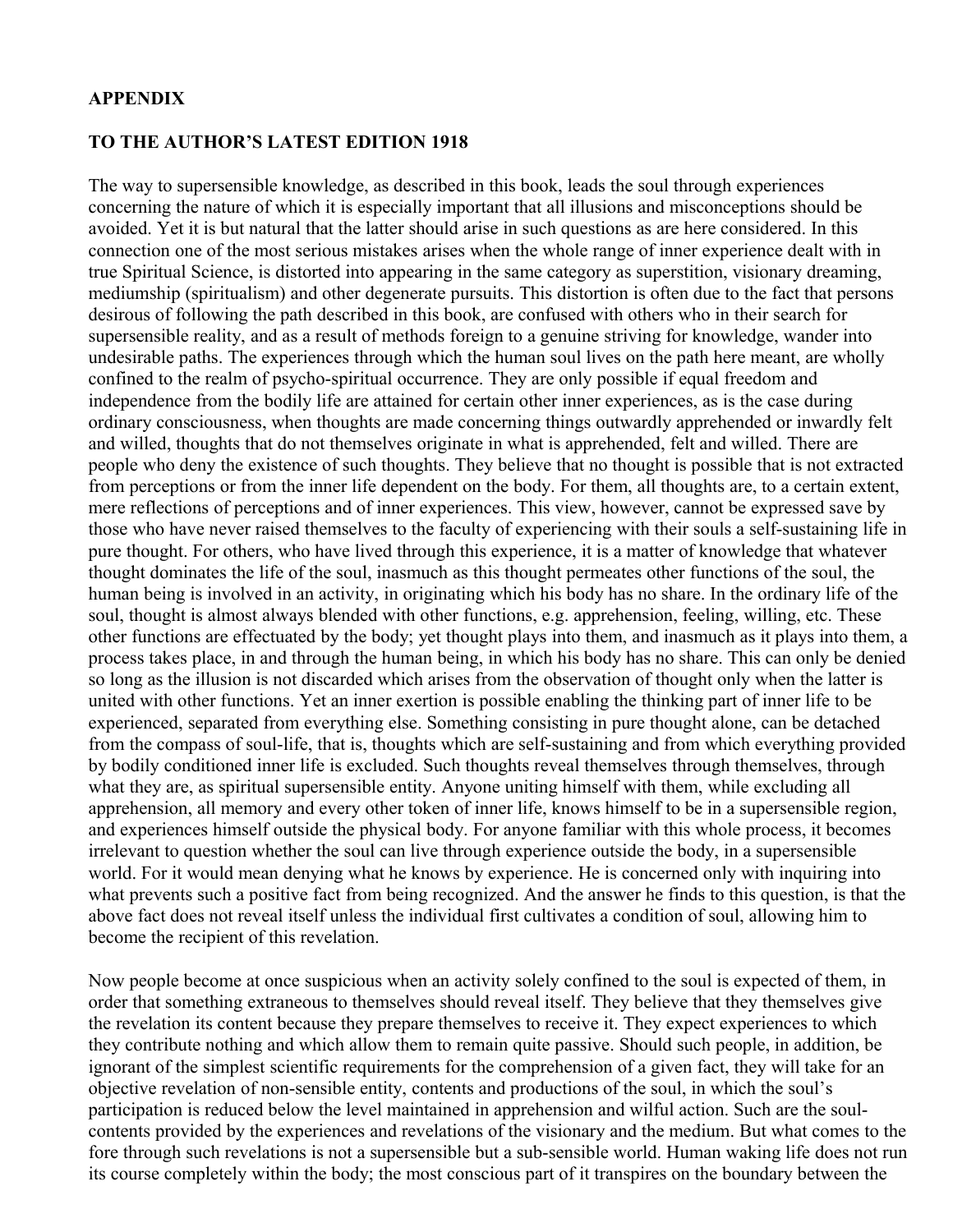body and the physical outer world; thus the process of apprehension in the organs of sense, is as much an extra-physical process penetrating into the body as a permeation of this process from out of the body. So, too, is the life of will, that is founded on the co-ordination of the human being in the cosmic being, so that what occurs in the human being is simultaneously a link in the chain of cosmic occurrence. In this life of the soul transpiring on the boundary of the physical body, the human being is largely dependent on his physical organisation; but the function of thought plays into this activity, and inasmuch as this is the case, the human being makes himself independent of his bodily organisation in the functions of apprehending and willing. As a visionary and a medium the human being becomes completely dependent on his body. He excludes from the life of his soul that function which, in apprehending and willing, makes him independent of his body. Thus the content and productions of his soul are merely revelations of his bodily life. The experiences of the visionary and the productions of the medium owe their existence to the circumstance that the individual, while thus experiencing and producing, is, with his soul, less independent of his body than in ordinary apprehending and willing. In the experience of the supersensible as indicated in this book, the development of soul-life proceeds in just the opposite direction to that taken by the visionary and the medium. The soul acquires a progressively greater independence from the body than is the case in apprehending and willing. The same independence realised in the experience of pure thought, is attained by the soul for a far wider range of activity.

For the supersensible activity of the soul here meant, it is exceptionally important to grasp and realise, in the clearest possible way, this experience of life in pure thought. For, in the main, this experience is already a supersensible activity of the soul, only one in which nothing supersensible is as yet perceived. With pure thought we live in the supersensible; but we experience this alone in supersensible fashion; we do not, as yet, experience anything else supersensibly. And supersensible experience must be a continuation of that life already attained by the soul, when united with pure thought. For this reason it is so important to gain knowledge of this union in the right way, for it is from its comprehension that light shines forth to bring correct insight into the nature of supersensible knowledge. The moment the life of the soul sinks below the level of clear consciousness existing in thought, the soul is on the wrong path, so far as true knowledge of the supersensible world is concerned; for the soul is seized by the bodily functions and what is then experienced is not the revelation of a supersensible world, but bodily revelations confined to the sub-sensible world.

Having penetrated to the sphere of the supersensible, the soul's experiences are of such a nature, that descriptive expressions cannot so easily be found for them as for experiences confined to the world of the senses. Care must often be taken not to overlook the fact that to a certain extent, in descriptions of supersensible experience, the distance separating the actual fact from the language used to describe it, is greater than in descriptions of physical experience. The reader must be at pains to realise that many an expression is intended as an illustration merely indicating, in a delicate way, the reality to which it refers. Thus it is said on page 17 of this book: 'Originally all the rules and teachings of Spiritual Science were expressed in a symbolical sign-language.' And on page 52 a 'particular writing system' was mentioned. Now anyone may easily be led to suppose that such a writing can be learnt in the same way as the letters of an ordinary physical language, and their combination. In this connection it must be pointed out that there have been and there still exist spiritual scientific schools and associations possessing symbolical signs, by means of which supersensible facts are brought to expression. And anyone initiated into the meaning of these symbols attains thereby the means of directing his inner life towards the supersensible realities in question. Yet such an external symbolical language is of no essential importance for supersensible experience. It is more important that in the course of that supersensible experience to which the realisation of the contents of this book leads, the soul should, in the contemplation of the supersensible, gain the revelation of such a writing through personal experience. The supersensible says something to the soul which the soul must translate into these illustrative signs, so that it can be surveyed with full consciousness. The statement can be made that what is imparted in this book can be realised by every soul. And in the course of this realisation, which the soul can personally determine according to the indications given, the resulting events occur as described.

Let the reader take this book as a conversation between the author and himself. The statement that the student